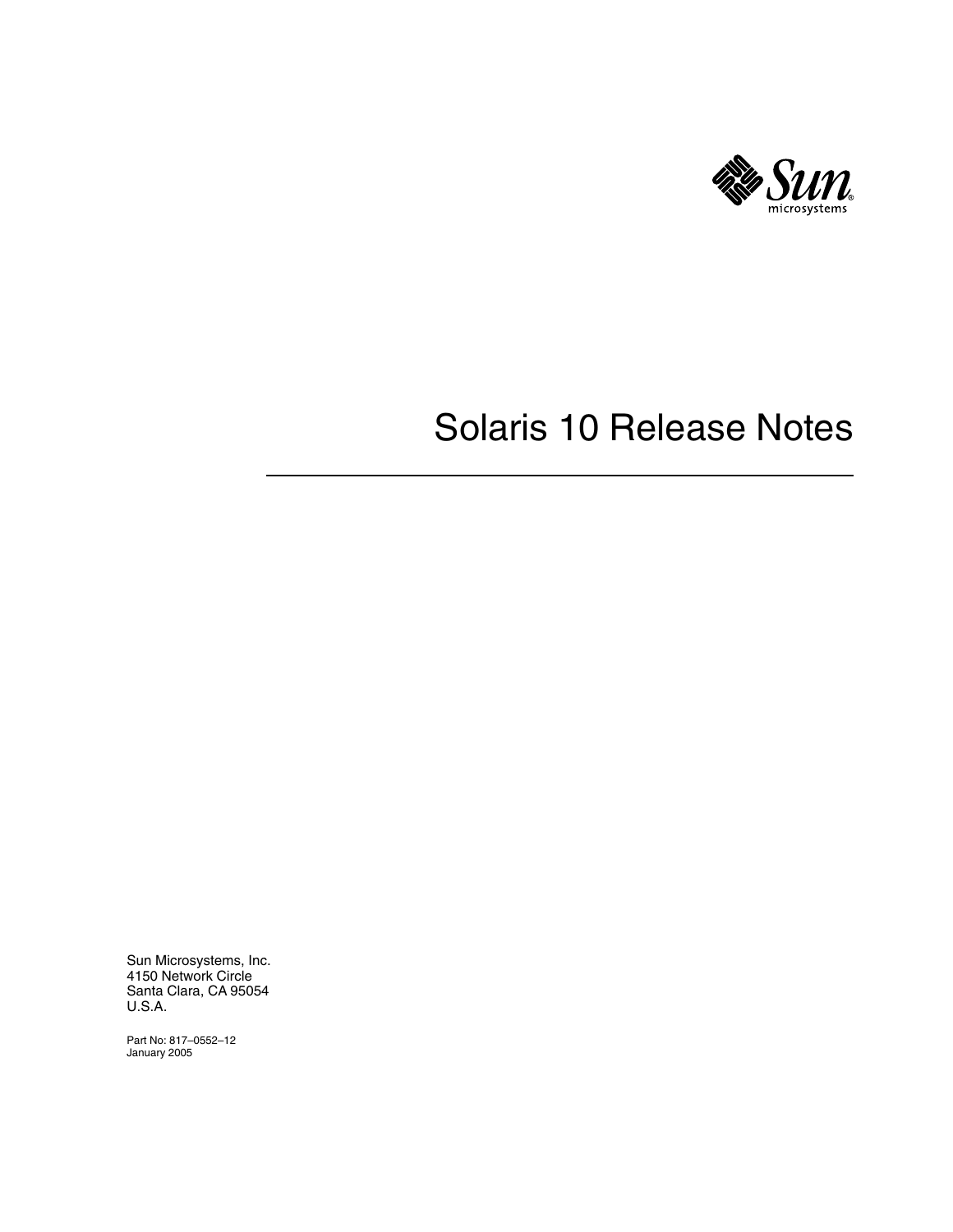Copyright 2005 Sun Microsystems, Inc. 4150 Network Circle, Santa Clara, CA 95054 U.S.A. All rights reserved.

This product or document is protected by copyright and distributed under licenses restricting its use, copying, distribution, and decompilation. No part of this product or document may be reproduced in any form by any means without prior written authorization of Sun and its licensors, if any.<br>Third-party software, including font technology, is copyrighted and licensed

Parts of the product may be derived from Berkeley BSD systems, licensed from the University of California. UNIX is a registered trademark in the U.S. and other countries, exclusively licensed through X/Open Company, Ltd.

Sun, Sun Microsystems, the Sun logo, docs.sun.com, AnswerBook, AnswerBook2, Java, JDK, Solaris JumpStart, SunSolve, iPlanet, Sun4U, Sun StorEdge, Solstice AdminSuite, Java Naming and Directory Interface, Sun Enterprise, Sun Fire, Netra, OpenBoot, J2EE, StarOffice, Sun Blade, Sun Ray,<br>Ultra, Solstice Enterprise Agents, SunSwift, ShowMe TV, SunHSI/S, StarSui of Sun Microsystems, Inc. in the U.S. and other countries. All SPARC trademarks are used under license and are trademarks or registered trademarks of SPARC International, Inc. in the U.S. and other countries. Products bearing SPARC trademarks are based upon an architecture developed by Sun Microsystems, Inc. Mozilla, Netscape, and Netscape Navigator are trademarks or registered trademarks of Netscape Communications Corporation in the United States and other countries. KCMS is a trademark or registered trademark of Eastman Kodak Company in the United States and other countries.

The OPEN LOOK and Sun™ Graphical User Interface was developed by Sun Microsystems, Inc. for its users and licensees. Sun acknowledges the<br>pioneering efforts of Xerox in researching and developing the concept of visual or and otherwise comply with Sun's written license agreements.

U.S. Government Rights – Commercial software. Government users are subject to the Sun Microsystems, Inc. standard license agreement and applicable provisions of the FAR and its supplements.

DOCUMENTATION IS PROVIDED "AS IS" AND ALL EXPRESS OR IMPLIED CONDITIONS, REPRESENTATIONS AND WARRANTIES, INCLUDING ANY IMPLIED WARRANTY OF MERCHANTABILITY, FITNESS FOR A PARTICULAR PURPOSE OR NON-INFRINGEMENT, ARE DISCLAIMED, EXCEPT TO THE EXTENT THAT SUCH DISCLAIMERS ARE HELD TO BE LEGALLY INVALID.

Copyright 2005 Sun Microsystems, Inc. 4150 Network Circle, Santa Clara, CA 95054 U.S.A. Tous droits réservés.

Ce produit ou document est protégé par un copyright et distribué avec des licences qui en restreignent l'utilisation, la copie, la distribution, et la décompilation. Aucune partie de ce produit ou document ne peut être reproduite sous aucune forme, par quelque moyen que ce soit, sans<br>l'autorisation préalable et écrite de Sun et de ses bailleurs de licence, s'il y en a. L aux polices de caractères, est protégé par un copyright et licencié par des fournisseurs de Sun.

Des parties de ce produit pourront être dérivées du système Berkeley BSD licenciés par l'Université de Californie. UNIX est une marque déposée aux Etats-Unis et dans d'autres pays et licenciée exclusivement par X/Open Company, Ltd.

Sun, Sun Microsystems, le logo Sun, docs.sun.com, AnswerBook, AnswerBook2, Java, JDK, Solaris JumpStart, SunSolve, iPlanet, Sun4U, Sun StorEdge, Solstice AdminSuite, Java Naming and Directory Interface, Sun Enterprise, Sun Fire, Netra, OpenBoot,, J2EE, StarOffice, Sun Blade, Sun Ray, Ultra,<br>Solstice Enterprise Agents, SunSwift, ShowMe TV, SunHSI/S, StarSuite, Solst marques déposées de Netscape Communications Corporation aux Etats-Unis et dans d'autres pays. KCMS est une marque de fabrique d'Eastman Kodak Company aux Etats-Unis et dans d'autres pays.

L'interface d'utilisation graphique OPEN LOOK et Sun™a été développée par Sun Microsystems, Inc. pour ses utilisateurs et licenciés. Sun reconnaît<br>les efforts de pionniers de Xerox pour la recherche et le développement du licenciés de Sun qui mettent en place l'interface d'utilisation graphique OPEN LOOK et qui en outre se conforment aux licences écrites de Sun.

CETTE PUBLICATION EST FOURNIE "EN L'ETAT" ET AUCUNE GARANTIE, EXPRESSE OU IMPLICITE, N'EST ACCORDEE, Y COMPRIS DES<br>GARANTIES CONCERNANT LA VALEUR MARCHANDE, L'APTITUDE DE LA PUBLICATION A REPONDRE A UNE UTILISATION<br>PARTICU S'APPLIQUERAIT PAS, DANS LA MESURE OU IL SERAIT TENU JURIDIQUEMENT NUL ET NON AVENU.





050204@10536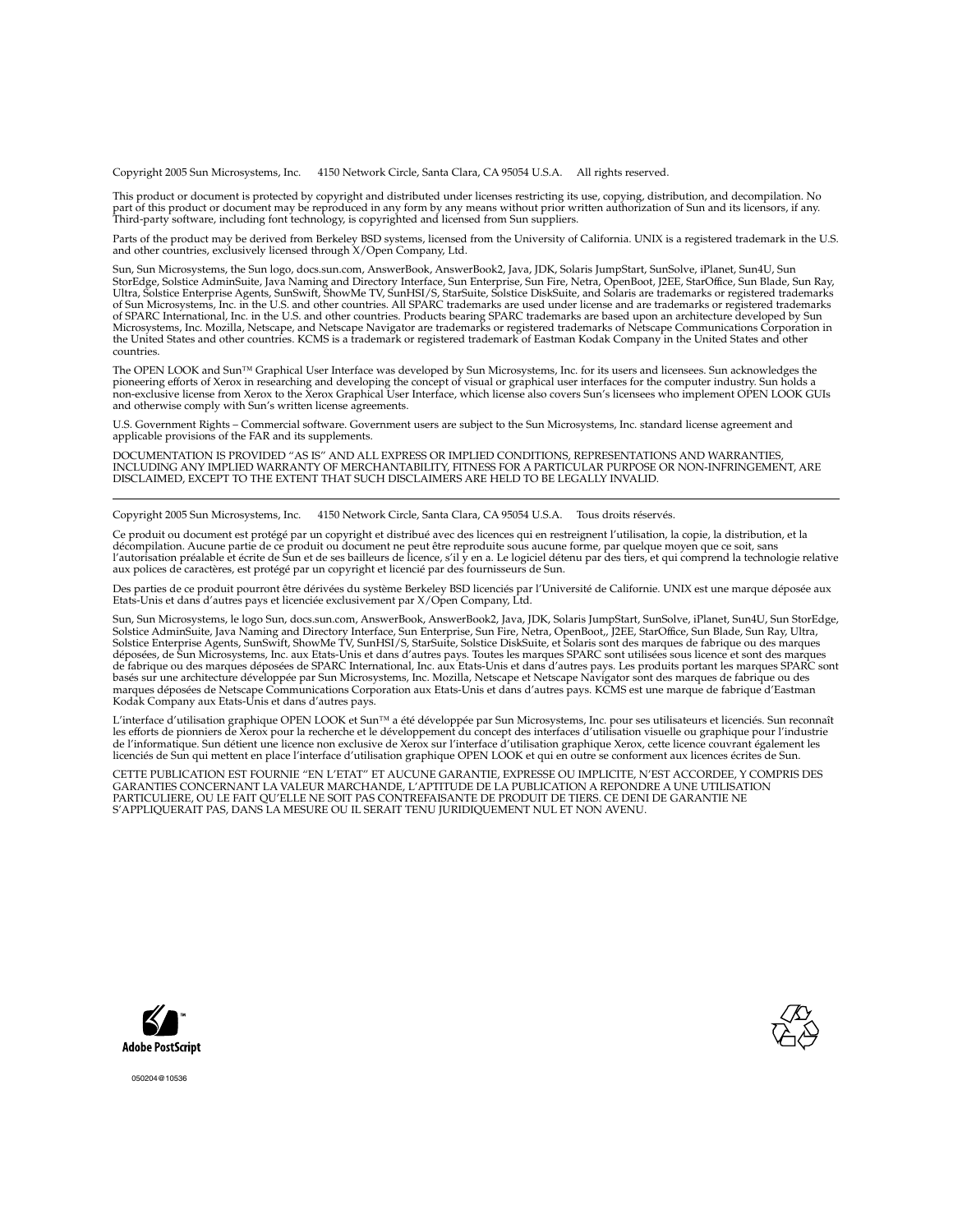## Contents

#### **[Preface 13](#page-12-0)**

**[1 Installation Issues 17](#page-16-0)**

[General Information 17](#page-16-0) [Single UNIX Specification, Version 3 Introduces Changes 17](#page-16-0) [Support for TCP Wrappers is Enabled in](#page-18-0) sendmail 19 [x86: Change to Solaris](#page-18-0) fdisk Identifier 19 [x86: Application Memory-Allocation Limits on x86 Systems 19](#page-18-0) [x86: Solaris Supports the](#page-19-0) no execute Bit 20 [Preinstallation Issues and Bugs 21](#page-20-0) [Support for Products Not Part of the Solaris OS 21](#page-20-0) [Upgrading From Solaris Express or Solaris 10 Beta Releases Not Supported 22](#page-21-0) [Some Executable Files Not Signed After You Upgrade to Solaris 10 OS 22](#page-21-0) [Sun Fire V250 Server Installation 22](#page-21-0) [NFS Version 4 Introduces New Prompt at First System Boot 22](#page-21-0) x86: Systems With elx or pcelx [NICs Fail Network Configuration 23](#page-22-0) Default Size of /var [File System Inadequate for Extra Value Products 24](#page-23-0) [x86: Do Not Upgrade Hewlett-Packard \(HP\) Vectra XU Series Systems With BIOS](#page-24-0) Version GG.06.13 [SPARC: Older Firmware Might Need Boot Flash PROM Update 25](#page-24-0) [Additional Patches Are Needed to Run Solaris Live Upgrade 26](#page-25-0) [Limitation When Installing Solaris Live Upgrade Packages 26](#page-25-0) [Cannot Access Storage Area Networks Through](#page-26-0) SUNWsan With Solaris 10 [Software 27](#page-26-0) [Solaris Management Console 2.1 Software Is Not Compatible With Solaris](#page-26-0) [Management Console 1.0, 1.0.1, or 1.0.2 Software 27](#page-26-0) Installation Fails When You Install Solaris Flash Archive on Empty Boot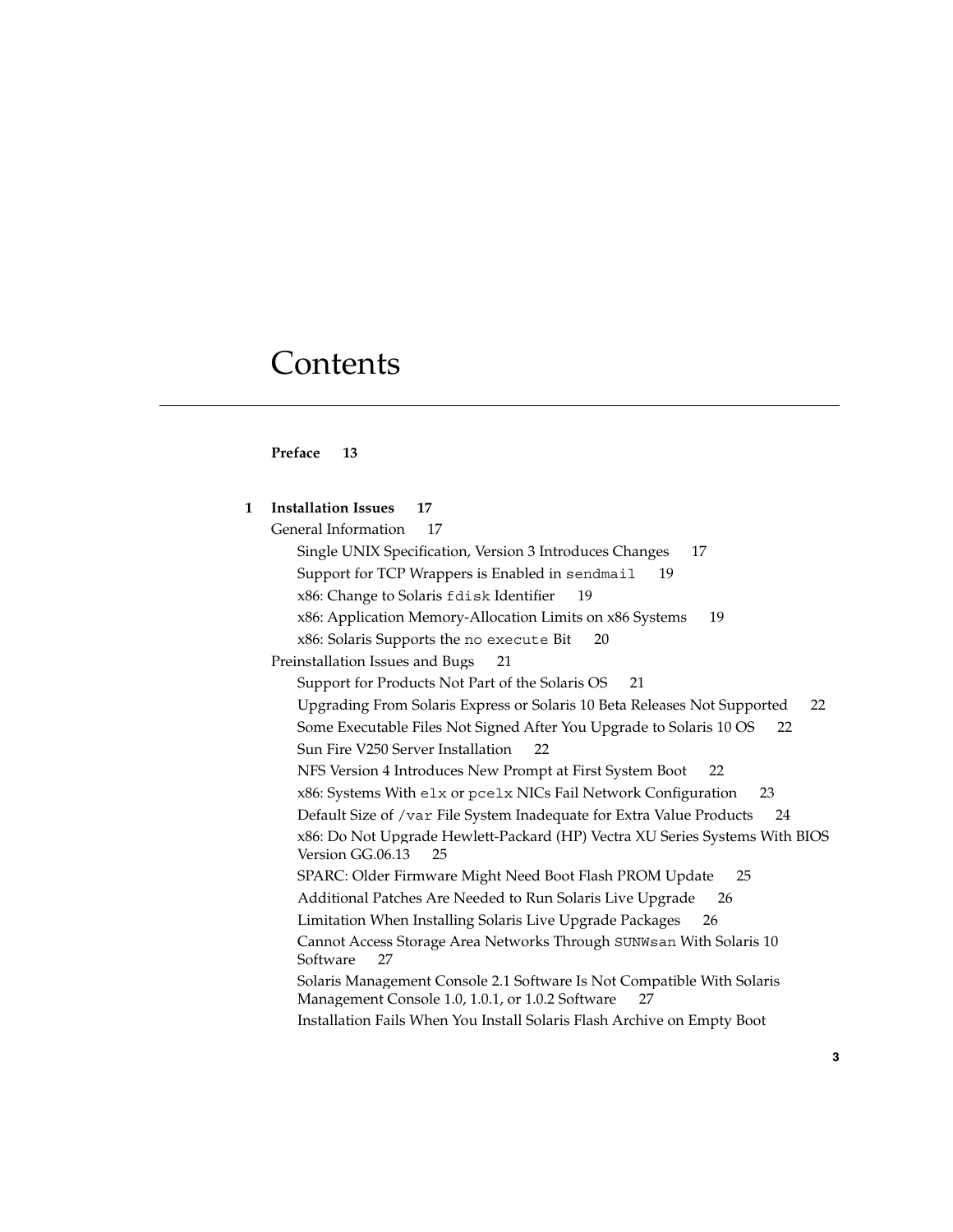[Environment With Solaris Live Upgrade \(6222925\) 29](#page-28-0)

[Solaris GUI Installation Program Fails If You Configure Nonprimary Interface and](#page-30-0) [Enable DHCP \(6215739\) 31](#page-30-0)

[x86: Sun Java Workstations 2100Z Might Panic When Booting From Solaris 10](#page-30-0) [Operating System DVD \(6214356\) 31](#page-30-0)

[x86: Solaris Installation GUI Might Fail When You Install Solaris Flash Archive](#page-32-0) [\(6208656\) 33](#page-32-0)

[x86: Serial Consoles of Some Sun Fire Systems Do Not Work \(6208412\) 34](#page-33-0)

[Solaris Installation GUI Program Might Fail on Systems With Existing x86 fdisk](#page-33-0) [Boot Partitions \(6186606\) 34](#page-33-0)

[x86: Only Part of the Disk Is Usable by](#page-34-0) fdisk or format Commands [\(5042195\) 35](#page-34-0)

[x86: X Server Unable to Open Mouse Device in Sun LX50 Servers \(5027771\) 36](#page-35-0)

[Cannot Access Data on Solaris 10 Operating System DVD When Running Solaris 7](#page-35-0) [Software \(4511090\) 36](#page-35-0)

[Installation Bugs 37](#page-36-0)

[Java Error Messages Are Displayed After a Solaris 10 OS Installation](#page-36-0) [\(6218158\) 37](#page-36-0)

[Solaris 10 Installation Disc Ejects When You Install the Solaris Flash Archive](#page-36-0) [\(6215847\) 37](#page-36-0)

x86: kdmconfig [Program Runs Twice After Initial Installation \(6209092\) 39](#page-38-0)

[x86: System Fails to Boot After Custom JumpStart Installation \(6205478\) 39](#page-38-0)

Installation Logs Might Be Incomplete or Inaccurate (5087588)

[x86: GUI Interactive Installation From DVD Fails if](#page-39-0) boot-device Variable Is Not [Set \(5065465\) 40](#page-39-0)

[SPARC: Solaris 10 OS Installation Program Might Not Display Special Case Panels](#page-39-0) [Properly \(5002175\) 40](#page-39-0)

[x86: USB Keyboards Might Freeze During Install on Some Dell Precision](#page-40-0) [Workstations \(4888849\) 41](#page-40-0)

/dev and /devices/pseudo [Permissions Set Incorrectly After Installation](#page-40-0) [\(4720192, 6215918\) 41](#page-40-0)

[SPARC: Error Messages Might Be Seen When Installing Solaris By Using a](#page-42-0) [Network Image \(4704046\) 43](#page-42-0)

[SPARC: Systems With Multiple Interfaces Recognize All Interfaces as Usable After](#page-42-0) [Installation or Upgrade \(4640568\) 43](#page-42-0)

[Warnings Might Occur When a File System Is Created \(4189127\) 44](#page-43-0)

[Upgrade Issues and Bugs 44](#page-43-0)

[Device ID Discrepancies After Upgrading From Solaris 9 9/04 OS 45](#page-44-0)

[SPARC: Upgrading From Solaris 9 Releases With Recommended Patch Cluster](#page-44-0) [Partially Succeeds \(6202868\) 45](#page-44-0)

Obsolete Uninstallers Not Removed When You Use Solaris Live Upgrade to

**4** Solaris 10 Release Notes • January 2005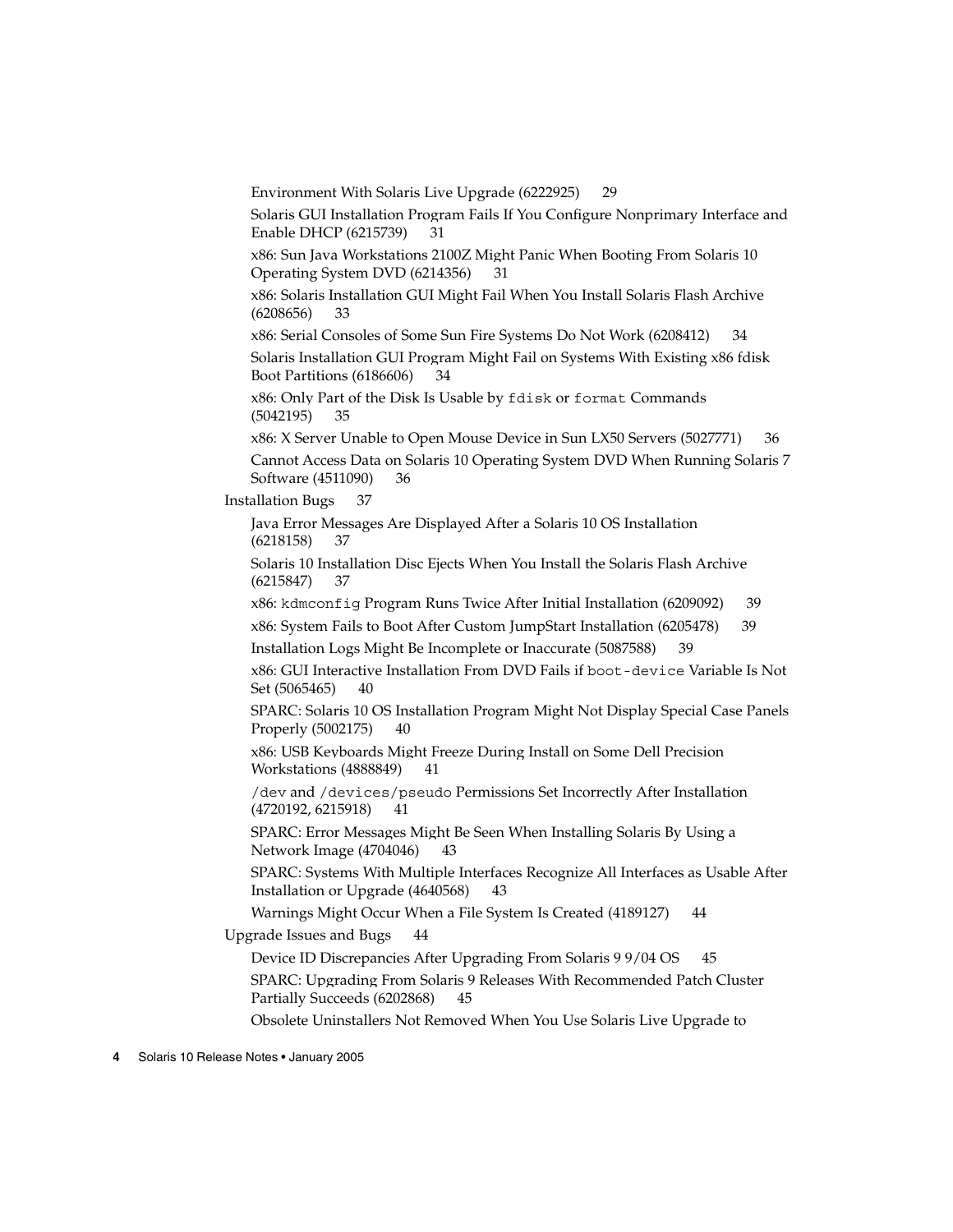[Upgrade From Previous Solaris Releases \(6198380\) 46](#page-45-0)

Configuration File pam.conf [Not Automatically Updated After an Upgrade](#page-46-0) [\(5060721\) 47](#page-46-0)

[Solstice DiskSuite Configurations Not Converted to Solaris Volume Manager](#page-47-0) [Format When You Upgrade With Solaris Live Upgrade \(4915974\) 48](#page-47-0)

[Invalid Error Messages Are Displayed When You Use Solaris Live Upgrade to](#page-48-0) [Upgrade From the Solaris 7 Release \(4872151\) 49](#page-48-0)

[Installer Text Display Problem When Using Solaris Live Upgrade \(4736488\) 49](#page-48-0) SPARC: Removal of SUNWjxcft [Package Records Error During Upgrade](#page-49-0) [\(4525236\) 50](#page-49-0)

[Upgrading to Solaris 10 Release Might Disable Existing Secure Shell Daemon](#page-49-0)  $(sshd)$   $(4626093)$  50

Upgrade Fails if /export [Directory Is Near Capacity \(4409601\) 51](#page-50-0) [Upgrading Diskless Client Servers and Clients \(4363078\) 51](#page-50-0)

[Additional Installation Issues 52](#page-51-0)

[StarOffice and StarSuite Software Cannot Coexist in the Same System 52](#page-51-0) [Cannot Install Documentation Packages With Names Longer Than Nine](#page-52-0) [Characters on Documentation Servers Running Solaris 7 or Solaris 8](#page-52-0) [Software 53](#page-52-0)

[Additional Related Locales Might Be Installed 53](#page-52-0)

[Languages CD Installs All Languages By Default With Solaris Live Upgrade](#page-52-0) [\(4898832\) 53](#page-52-0)

#### **[2 Solaris Runtime Issues 55](#page-54-0)**

[Common Desktop Environment 55](#page-54-0)

[x86: Support for Intel Integrated i810 and i815 Graphics Chipsets 55](#page-54-0)

[Arabic Text Not Appearing in](#page-55-0) ar Locales 56

[Compose Key Sequences Might Not Work When You Use X Keyboard Extension](#page-55-0) [in Some Locales \(6219932\) 56](#page-55-0)

x86: kdmconfig [Command Does Not Create System Identification Configuration](#page-56-0) [File for Xorg X Server \(6217442\) 57](#page-56-0)

x86: kdmconfig [Instructions to Configure Xorg X Server Are Incomplete](#page-56-0) [\(6205881\) 57](#page-56-0)

[x86: Program That Configures Keyboard, Display, and Mouse Not Working for X](#page-57-0) [Server \(6178669\) 58](#page-57-0)

[SPARC: Some UTF-8 Locales Are Unavailable in the Common Desktop](#page-58-0) [Environment Login Service \(5042573\) 59](#page-58-0)

[CDE Removable Media Auto Run Capability Removed \(4634260\) 60](#page-59-0)

[Solaris PDASync Cannot Delete Last Entry From the Desktop \(4260435\) 60](#page-59-0)

[Solaris PDASync Does Not Support Data Exchange With the Multibyte](#page-59-0) [Internationalized PDA Device \(4263814\) 60](#page-59-0)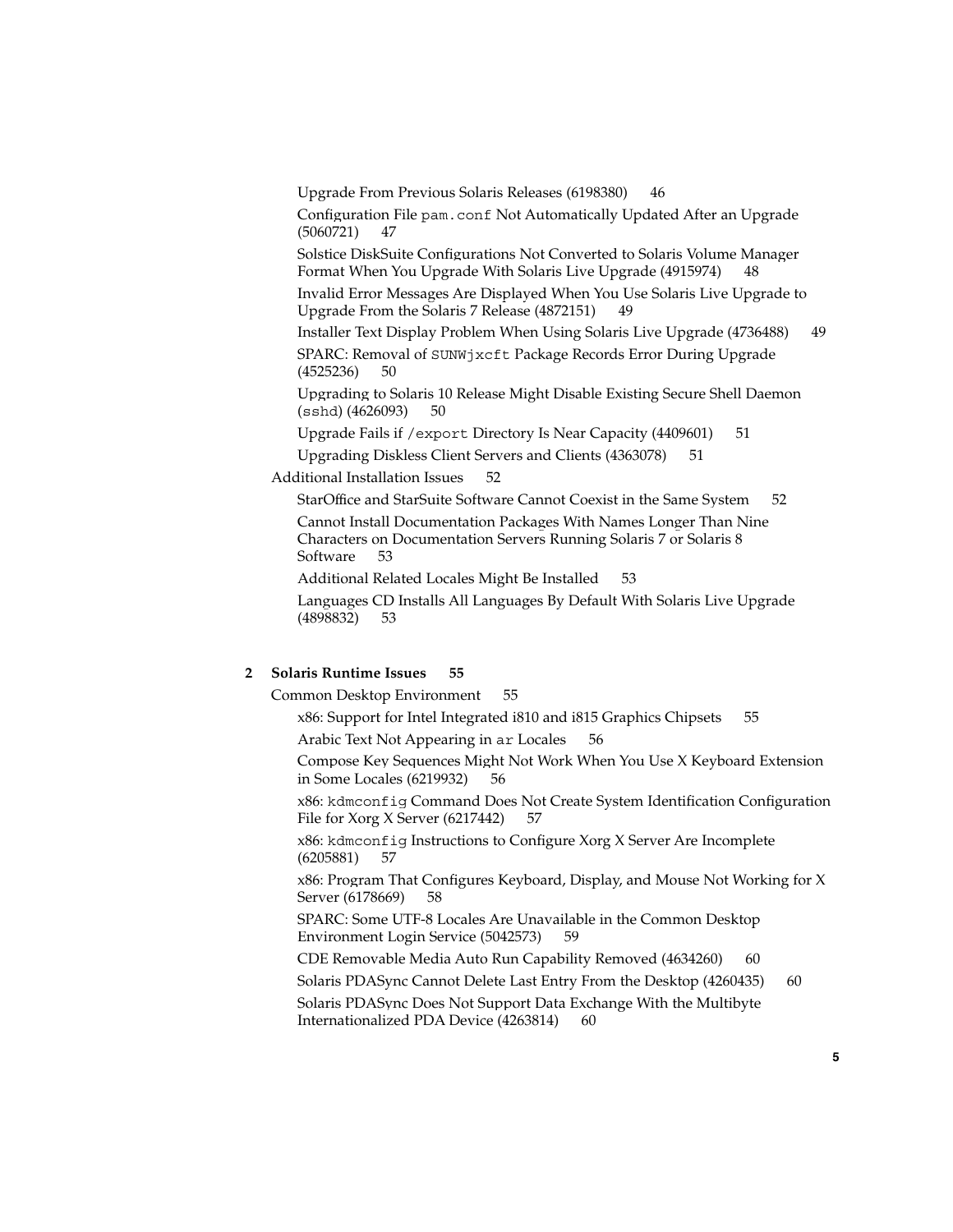[Documentation DVD 61](#page-60-0)

SUNWsdocs [Package Needed to Remove Other Documentation Packages 61](#page-60-0) [European Locale PDF Documents Available Only Through C Locale](#page-60-0) [\(4674475\) 61](#page-60-0) [File Systems 62](#page-61-0) [Upgrading From Some Solaris Express or Solaris 10 Releases Requires](#page-61-0) [Remounting of File Systems 62](#page-61-0) [NFSv4 Access Control List Functions Might Work Incorrectly 62](#page-61-0) [Access Problems Between Solaris NFSv4 Clients and NFSv4 Servers 63](#page-62-0) [System Crash Dump Fails on Devices Greater Than 1 TByte \(6214480\) 63](#page-62-0) Using smosservice [Command to Add OS Services Results in Insufficient Disk](#page-63-0) [Space Message \(5073840\) 64](#page-63-0) [Hardware–Related Issue and Bugs 64](#page-63-0) [SPARC: Sun Crypto Accelerator 4000 Board Versions 1.0 and 1.1 Not Supported in](#page-63-0) [Solaris 10 OS 64](#page-63-0) [Certain USB 2.0 Controllers Are Disabled 64](#page-63-0) [Supported USB Devices and Corresponding Hub Configurations 65](#page-64-0) [x86: Limitations Exist With Certain Device Drivers in Solaris 10 OS 65](#page-64-0) [DVD-ROM/CD-ROM Drives on Headless Systems 66](#page-65-0) [x86: Manual Configuration Required to Specify Non-US English Keyboards 66](#page-65-0) [SPARC: jfca Driver for Certain Host Bus Adapters That Are Connected to Tape](#page-66-0) [Devices Might Cause Errors \(6210240\) 67](#page-66-0) [Using USB 2.0 Hubs With USB 1.x Devices Might Cause System Panic](#page-67-0)  $(6209619)$  68 [x86: EHCI Driver Unusable in Certain Motherboards \(6204987\) 68](#page-67-0) [Using FireWire–1394 Storage Devices Might Cause System Panic \(6203680\) 69](#page-68-0) [Pausing USB Audio Devices During Play or Record Operation Might Cause](#page-68-0) [System Deadlock \(6200924\) 69](#page-68-0) [Contention Exists Between Certain Devices That Share the Same Bus](#page-69-0) [\(6196994\) 70](#page-69-0) [Some Keyboard Keys Not Functioning With Num Lock Key On \(6173972\) 70](#page-69-0) [SPARC: GigaSwift Fast and Gigabit Ethernet Devices With Revision IDs Lower](#page-70-0) [Than 32 Might Cause System Panic \(5090222\) 71](#page-70-0) hat\_getkpfnum() [DDI Function Is Obsolete \(5046984\) 71](#page-70-0) [Some Systems With USB 2.0 Hardware Might Hang or Panic \(5030842\) 72](#page-71-0) [x86: Using Two Adaptec SCSI Card 39320D Cards on a Sun Fire V65x Server Might](#page-73-0) [Cause the System to Panic \(5001908\) 74](#page-73-0) [x86: Soft System-Shutdown is Not Supported in Solaris OS on x86 \(4873161\) 74](#page-73-0) [Some DVD and CD-ROM Drives Fail to Boot Solaris \(4397457\) 75](#page-74-0) [iPlanet Directory Server 5.1 Issues 75](#page-74-0)

**6** Solaris 10 Release Notes • January 2005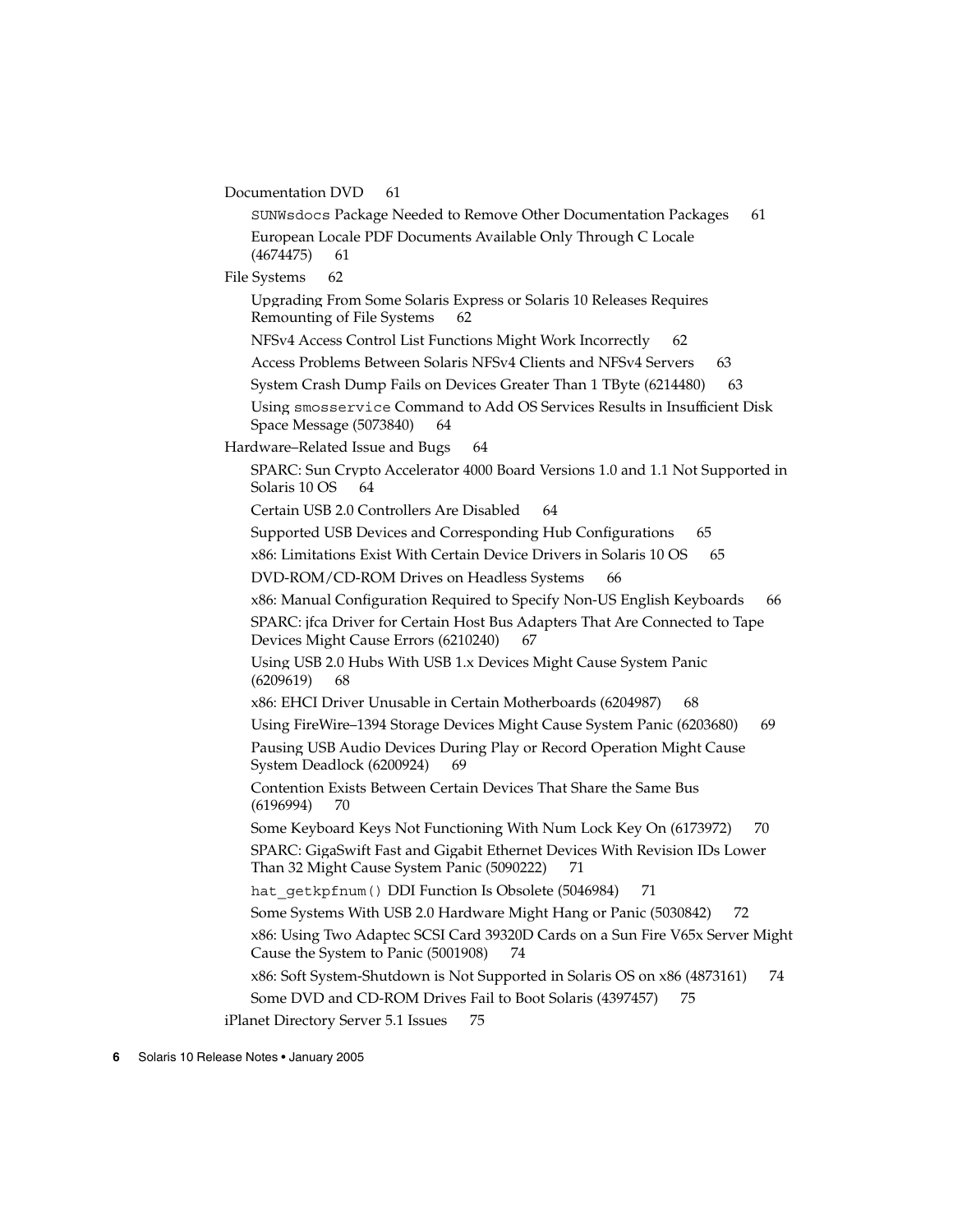[Installing Directory Server 5.1 75](#page-74-0) [Migrating to the Sun Java System Directory Server 5 2005Q1 76](#page-75-0) [Issues While Running Debugger 77](#page-76-0) [SPARC: Systems With Active Kernel Debugger Might Panic During](#page-76-0) [Suspend/Resume Cycles \(5062018\) 77](#page-76-0) [System Might Loop When Master CPU Is Changed \(4405263\) 78](#page-77-0) [Localization Issues 78](#page-77-0) [Login Screen Marks UTF-8 Locales as Recommended 79](#page-78-0) [Hardware for Estonian Keyboard Type 6, French Canadian Keyboard Type 6, and](#page-78-0) [Polish Programmers Keyboard Type 5 Not Available 79](#page-78-0) [x86: Login Process Might Hang in Certain Asian Non-UTF-8 Locales](#page-79-0)  $(6215527)$  80 1 ocaleadm - 1 [Does Not List Installed Korean Locale Packages \(6189823\) 81](#page-80-0) Sort Capability in the European UTF-8 [Locales Does Not Function Correctly](#page-80-0) [\(4307314\) 81](#page-80-0) [Networking Issues 82](#page-81-0) [SPARC: RTM\\_IFINFO Message Has Different Sizes on 32-bit and 64-bit](#page-81-0) [Compilations 82](#page-81-0) [IP Forwarding Disabled by Default in Solaris 10 OS 82](#page-81-0) [Zone Not Booting When IP Address Belongs to a Failed IP Network Multipathing](#page-81-0) [Group \(6184000\) 82](#page-81-0) [ATM LANE Subnets for IPv4/IPv6 Might Not Complete Initialization](#page-82-0) [\(4625849\) 83](#page-82-0) [Configuring Multiple Tunnels Between Two IP Nodes With Filtering Enabled](#page-82-0) [Might Result in Packet Loss \(4152864\) 83](#page-82-0) [Security Issues 84](#page-83-0) [Nonpassword Logins Fail With pam\\_ldap Enabled 84](#page-83-0) New Versions of encrypt() and decrypt() [Are Not Backward](#page-83-0) [Compatible 84](#page-83-0) [Incorrect Parameters Might Cause Panic in Sun StorEdge T3 \(4319812\) 84](#page-83-0) [Service Management Facility 85](#page-84-0) svccfg import [Subcommand Does Not Refresh Dependent Services](#page-84-0) [\(6221374\) 85](#page-84-0) [Print Services Have Offline Settings by Default \(5100134\) 85](#page-84-0) keyserv [Daemon Disables Some File System Services \(5084183\) 86](#page-85-0) [Login Prompts Sometimes Appear Before File Systems Are Mounted](#page-85-0) [\(5082164\) 86](#page-85-0) [Smart Card 86](#page-85-0) [System Does Not Respond to Smart Card \(4415094\) 86](#page-85-0) [Edit Config File Menu Item in Smartcards Management Console Does Not Work](#page-86-0) [\(4447632\) 87](#page-86-0) **7**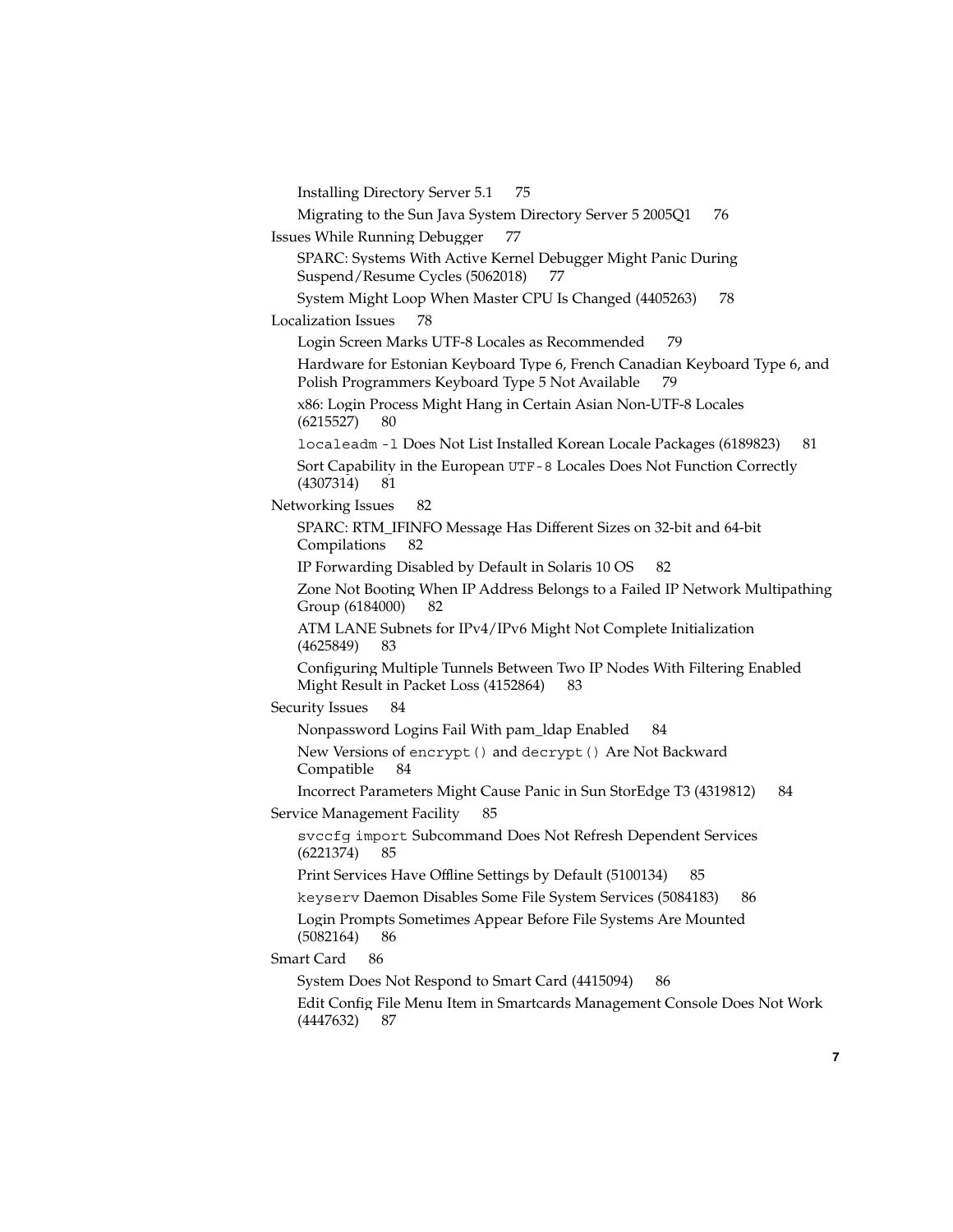[Solaris Commands and Standards 87](#page-86-0)

[Bash 2.0.5b No Longer Sets Some Environment Variables 87](#page-86-0)

New 1n [Utility Requires](#page-87-0) - f Option 88

New tcsh Rejects setenv [Variable Names That Use a Dash or an Equals](#page-87-0) [Sign 88](#page-87-0)

STDIO getc [Family EOF Condition Behavior Change 88](#page-87-0)

Output Columns of the ps [Command Have Been Widened 89](#page-88-0)

Command ping -v [Does Not Work on IPv6 Addresses \(4984993\) 89](#page-88-0)

[Solaris Volume Manager 90](#page-89-0)

Solaris Volume Manager metattach [Command Might Fail 90](#page-89-0)

Solaris Volume Manager metassist [Command Fails in Non-English Locales](#page-89-0) [\(5067097\) 90](#page-89-0)

[Volume Creation Fails in Systems With Unformatted Disks \(5064066\) 91](#page-90-0)

[Hot Spares Do Not Work Correctly When Solaris Volume Manager RAID-1](#page-90-0) [\(Mirror\) or RAID-5 Volumes Are Created in Disk Sets Built on Soft Partitions](#page-90-0) [\(4981358\) 91](#page-90-0)

Solaris Volume Manager metadevadm [Command Fails if Logical Device Name](#page-91-0) [No Longer Exists \(4645721\) 92](#page-91-0)

Solaris Volume Manager metarecover [Command Fails to Update](#page-91-0) metadb [Namespace \(4645776\) 92](#page-91-0)

[System Administration 93](#page-92-0)

[Sun Patch Manager Tool 2.0 Not Compatible With Previous Versions 93](#page-92-0)

[Sun Remote Services Net Connect Supported Only in the Global Zone 93](#page-92-0)

[Error or Warning Messages Might Be Displayed While Installing Non-global](#page-93-0) Zones With the zoneadm [Command 94](#page-93-0)

[Solaris Product Registry Administration Utility Fails to Launch in a Zone](#page-94-0) [\(6220284\) 95](#page-94-0)

patchadd [Fails to Reapply Patches to Newly Installed Packages \(6219176\) 95](#page-94-0) [Non-Global Zones Created After Patching Global Zones Are Not Accessible by](#page-95-0) [Remote Login Services \(6216195\) 96](#page-95-0)

[Cannot Delete Existing Diskless Clients From the System \(6205746\) 97](#page-96-0) [Net Connect 3.1.1 Installation Fails \(6197548\) 97](#page-96-0)

[x86: Default C Library Might Cause Boot Failure When You Install Solaris Flash](#page-97-0) [Archives \(6192995\) 98](#page-97-0)

SPARC: smosservice delete [Command Does Not Successfully Remove All](#page-97-0) [Directories \(6192105\) 98](#page-97-0)

patchadd [Command Does Not Support Installing Patches From an NFS Server](#page-98-0) [\(6188748\) 99](#page-98-0)

lucreate [Command Does Not Create RAID-1 Volumes \(5106987\) 100](#page-99-0)

[SPARC: Panics That Occur During Suspend and Resume Cycles Might Cause the](#page-99-0) [System to Hang \(5062026\) 100](#page-99-0)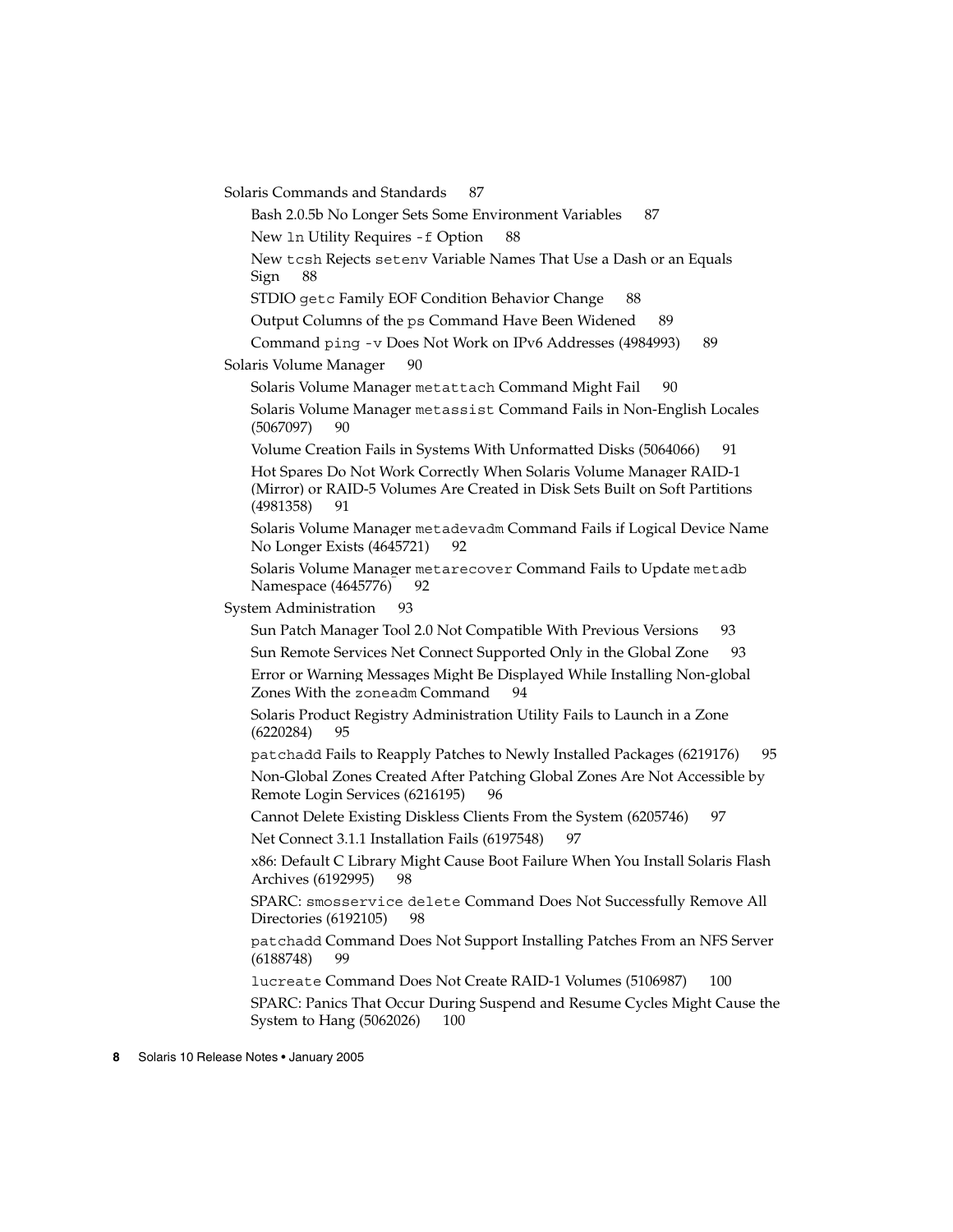SPARC: Stopping the System by Using Keyboard Sequences Might Cause a [System Panic \(5061679\) 100](#page-99-0)

Using the ipfs Command With -W [Option Fails \(5040248\) 101](#page-100-0)

[Permissions for Mount Points Not Preserved in Created Boot Environment](#page-100-0) [\(4992478\) 101](#page-100-0)

kill -HUP [Does Not Always Cause the Agent to Reread the](#page-101-0) snmpd.conf [Configuration File \(4988483\) 102](#page-101-0)

[Installation of Locales Fails if Solaris Installation CDs Are Used \(4967742\) 102](#page-101-0)

[x86: Pressing the F4 Key During BIOS Bootup Fails to Boot the Service Partition](#page-102-0) [\(4782757, 5051157\) 103](#page-102-0)

[Solaris WBEM Services 2.5 Daemon Cannot Locate](#page-102-0) com. sun Application [Programming Interface Providers \(4619576\) 103](#page-102-0)

Some com. sun [Application Programming Interface Method Invocations Fail](#page-103-0) [Under XML/HTTP Transport Protocol \(4497393, 4497399, 4497406, 4497411\) 104](#page-103-0) [Cannot Modify File-System Mount Properties With Solaris Management Console](#page-103-0) [Mounts and Shares Tool \(4466829\) 104](#page-103-0)

#### **[3 System-Specific Issues 107](#page-106-0)**

[Dynamic Reconfiguration on Sun Fire High-End Systems 107](#page-106-0)

[Known Software and Hardware Bugs 108](#page-107-0)

[Dynamic Reconfiguration on Sun Fire Midrange Systems 109](#page-108-0)

[Minimum System Controller Firmware 110](#page-109-0)

[System Board Classes 110](#page-109-0)

[Sun Management Center 111](#page-110-0)

[Known DR Limitations 111](#page-110-0)

[Known DR Software Bugs 113](#page-112-0)

[Sun Enterprise 10000 Release Notes 114](#page-113-0)

[System Service Processor Requirement 114](#page-113-0)

[Dynamic Reconfiguration Issues 115](#page-114-0)

[InterDomain Networks 116](#page-115-0)

[OpenBoot PROM Variables 116](#page-115-0)

[Dynamic Reconfiguration on Sun Enterprise Midrange Systems 117](#page-116-0)

[Supported Hardware 117](#page-116-0)

[Software Notes 117](#page-116-0)

[Known Bugs 119](#page-118-0)

#### **[4 End-of-Software Support Statements 123](#page-122-0)**

[Features Removed From the Solaris 10 Operating System 123](#page-122-0) device driver Path-Name Support in add drv [System Command 123](#page-122-0)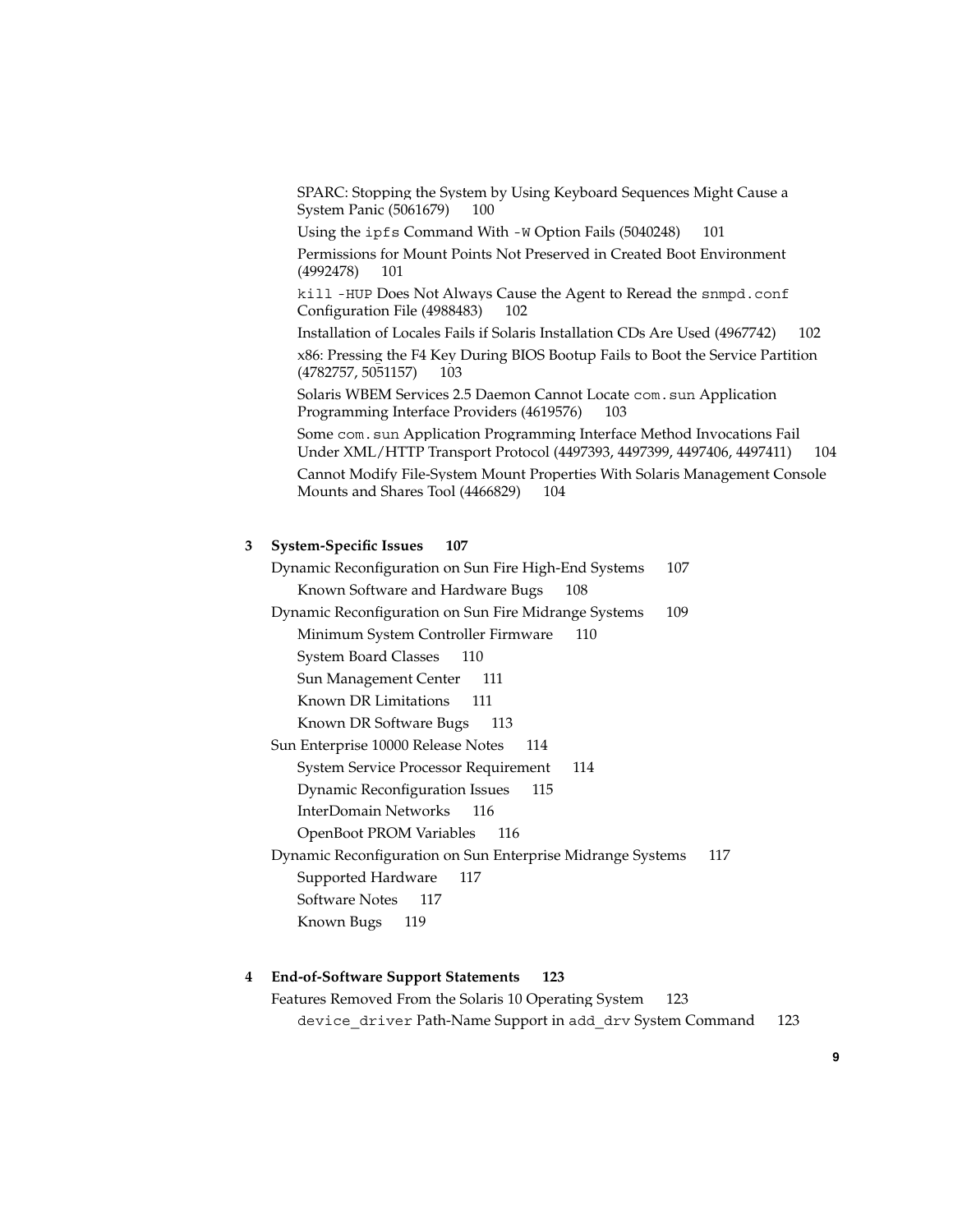admintool [Command 124](#page-123-0) asysmem() and sysmem() [Interfaces 124](#page-123-0) [BIND Version 8 DNS Server and Tools 124](#page-123-0) [x86: Common Object File Format \(COFF\) 124](#page-123-0) [Obsolete Device Driver Interfaces 124](#page-123-0) [Euro Character Input Sequences That Are Alt Key-Based and Meta](#page-124-0) [Key-Based 125](#page-124-0) [Federated Naming Service XFN Libraries and Commands 126](#page-125-0) [Generic LAN Driver Version 0 Interfaces 126](#page-125-0) [GMT Zoneinfo Time Zones 127](#page-126-0) [x86: Mixed EISA Devices and Drivers 127](#page-126-0) [JRE 1.2.2 128](#page-127-0) [Kodak Color Management System 128](#page-127-0) [SPARC: Lance Ethernet Drivers 128](#page-127-0) [Lightweight Directory Access Protocol \(LDAP\) Client Library 128](#page-127-0) [Obsolete Lightweight Process \(LWP\) Interfaces 129](#page-128-0) [Nameless Interface Groups Feature 129](#page-128-0) [Netscape Software 129](#page-128-0) netstat -k [Option 129](#page-128-0) [x86: Network Devices 129](#page-128-0) [Non-POSIX Thread Behavior of the](#page-129-0) fork() Function 130 pam\_unix [Module 130](#page-129-0) [PC File Viewer 130](#page-129-0) Perl Version 5.005 03 130 ptrace [Interface In](#page-130-0) libc 131 [Power Management I/O Control Commands 131](#page-130-0) sendmailvars and the L and G sendmail.cf [commands 131](#page-130-0) [ShowMe TV 131](#page-130-0) [SPARC: 64-bit Packages 132](#page-131-0) sdtjmplay [Desktop Java Media Player 133](#page-132-0) [Solaris Static System Libraries 133](#page-132-0) [Solaris Volume Manager Transactional Volume 133](#page-132-0) stc(7d) [for Serial Parallel Controller on S-bus 133](#page-132-0) [Storage Interfaces 134](#page-133-0) [sun4m Hardware 134](#page-133-0) [SunFDDI and SunHSI/S Drivers 134](#page-133-0) [Sun StorEdge A1000, Sun StorEdge A3000, Sun StorEdge A3500, and Sun StorEdge](#page-134-0) [A3500FC Systems 135](#page-134-0) [Tape Devices 135](#page-134-0)

**10** Solaris 10 Release Notes • January 2005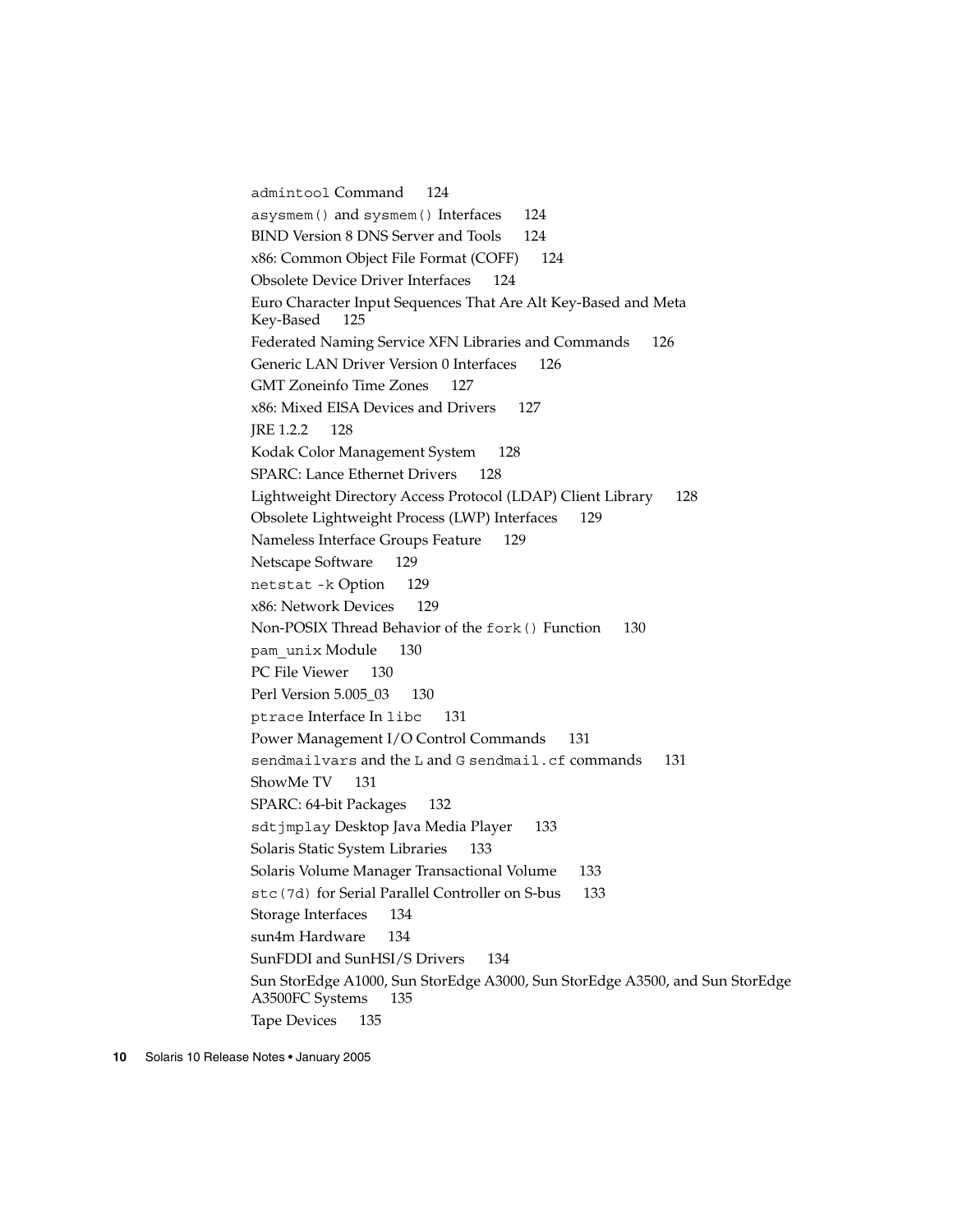[Token Ring Network Drivers 135](#page-134-0) [SPARC: 32-bit Sun4U Kernel 135](#page-134-0) [Ultra AX and SPARCengine Ultra AXmp Graphics Card 136](#page-135-0) [32-bit: X11 Static Libraries 136](#page-135-0) xutops [Print Filter 136](#page-135-0) [Features That Might Be Removed in a Future Release 136](#page-135-0) Asian Short dtlogin [Names 136](#page-135-0) [Audit Daemon Interfaces 137](#page-136-0) [Cfront Runtime Support Library 137](#page-136-0) [Device Allocation Interfaces For the Basic Security Module 137](#page-136-0) [Obsolete Device Driver Interfaces 137](#page-136-0) [Device Management Entries in](#page-138-0) power.conf 139 [Device Support and Driver Software 140](#page-139-0) [Graphic Driver Support 140](#page-139-0) Host Files in [/etc/net/ti\\*](#page-139-0) 140 [Kerberos Ticket Lifetime Parameters in](#page-140-0) krb5.conf 141 [Korean CID Fonts 141](#page-140-0) [Legacy or Traditional Non-UTF-8 Locales 141](#page-140-0) [Functions in the CPU Performance Counters Library \(](#page-140-0)1ibcpc) 141 libXinput [Library 143](#page-142-0) [Network Information Service Plus \(NIS+\) Name Service Type 143](#page-142-0) [nstest Test Program 143](#page-142-0) [Perl Version 5.6.1 143](#page-142-0) [Solaris Management Console Patch Tool \(Patch Manager\) 144](#page-143-0) [Solstice Enterprise Agents 144](#page-143-0) [Standalone Router Discovery 144](#page-143-0) [Sun Java System Application Server Platform Edition 7.0 \(Formerly Sun ONE](#page-143-0) [Application Server 7.0 Platform Edition\) 144](#page-143-0) [Token Ring and Fiber Distributed Data Interface Device Types 145](#page-144-0) [WBEM-based Dynamic Reconfiguration 145](#page-144-0) [XIL Interface 145](#page-144-0) xetops [Utility 146](#page-145-0)

#### **[5 Documentation Issues 147](#page-146-0)**

[Documents on the Software Supplement CD 147](#page-146-0) [System Administration Guide: Basic Administration 147](#page-146-0) [Managing Diskless Clients \(Tasks\) 147](#page-146-0) [Solaris 10 Start Here and Solaris 10 Installation Guides 148](#page-147-0)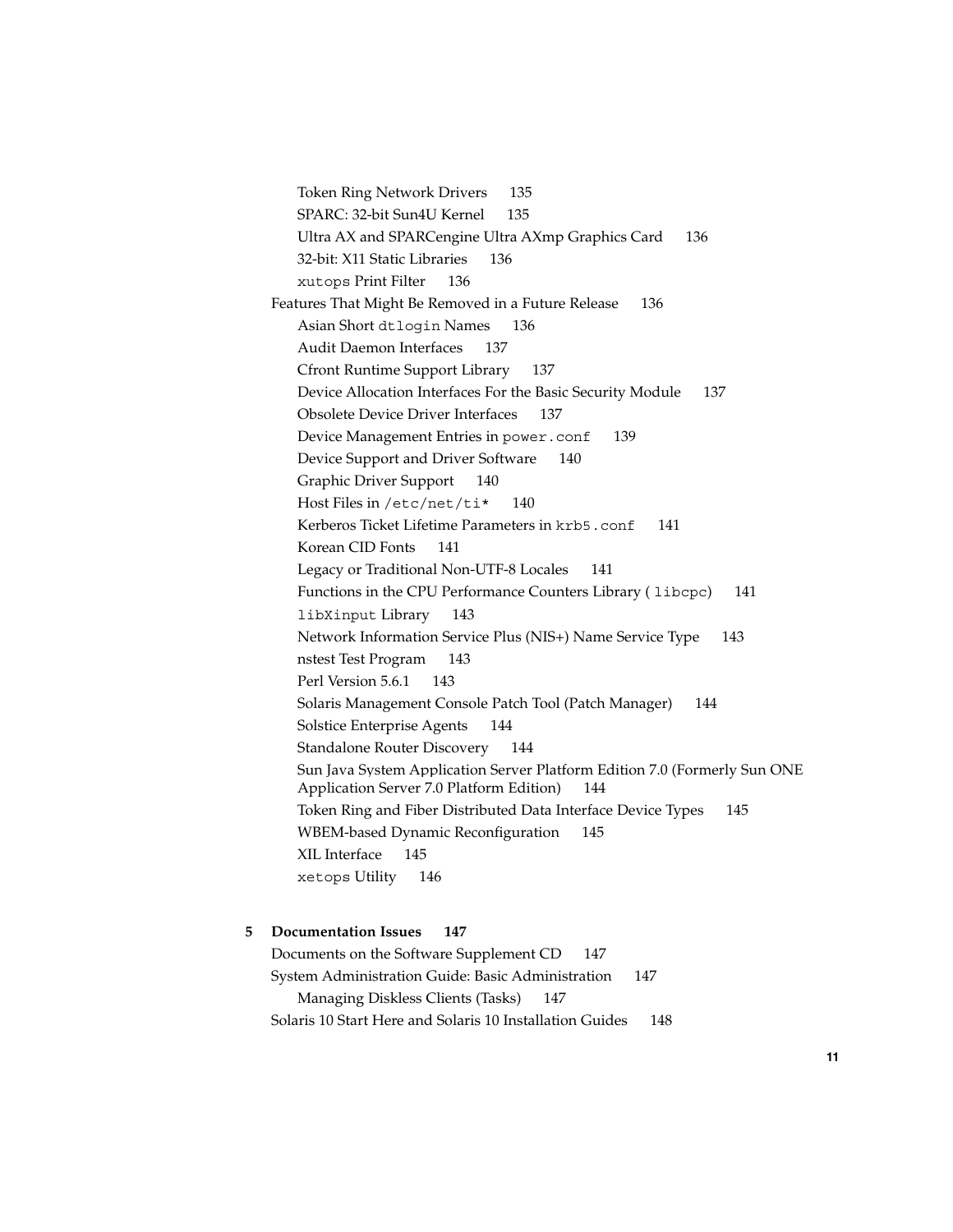[Solaris 10 Installation Guide: Basic Installations 148](#page-147-0) [Solaris 10 Installation Guide: Network-Based Installations 148](#page-147-0) [Solaris 10 Installation Guide: Solaris Live Upgrade and Upgrade Planning 148](#page-147-0) [Solaris 10 Installation Guide: Custom JumpStart and Advanced](#page-148-0) Installations [Solaris 10 Start Here 149](#page-148-0) [Solaris 10 Documentation and Man Pages 149](#page-148-0)

**[A Solaris 10 Operating System Patch List 151](#page-150-0)**

[SPARC Patch List 151](#page-150-0) [x86 Patch List 153](#page-152-0)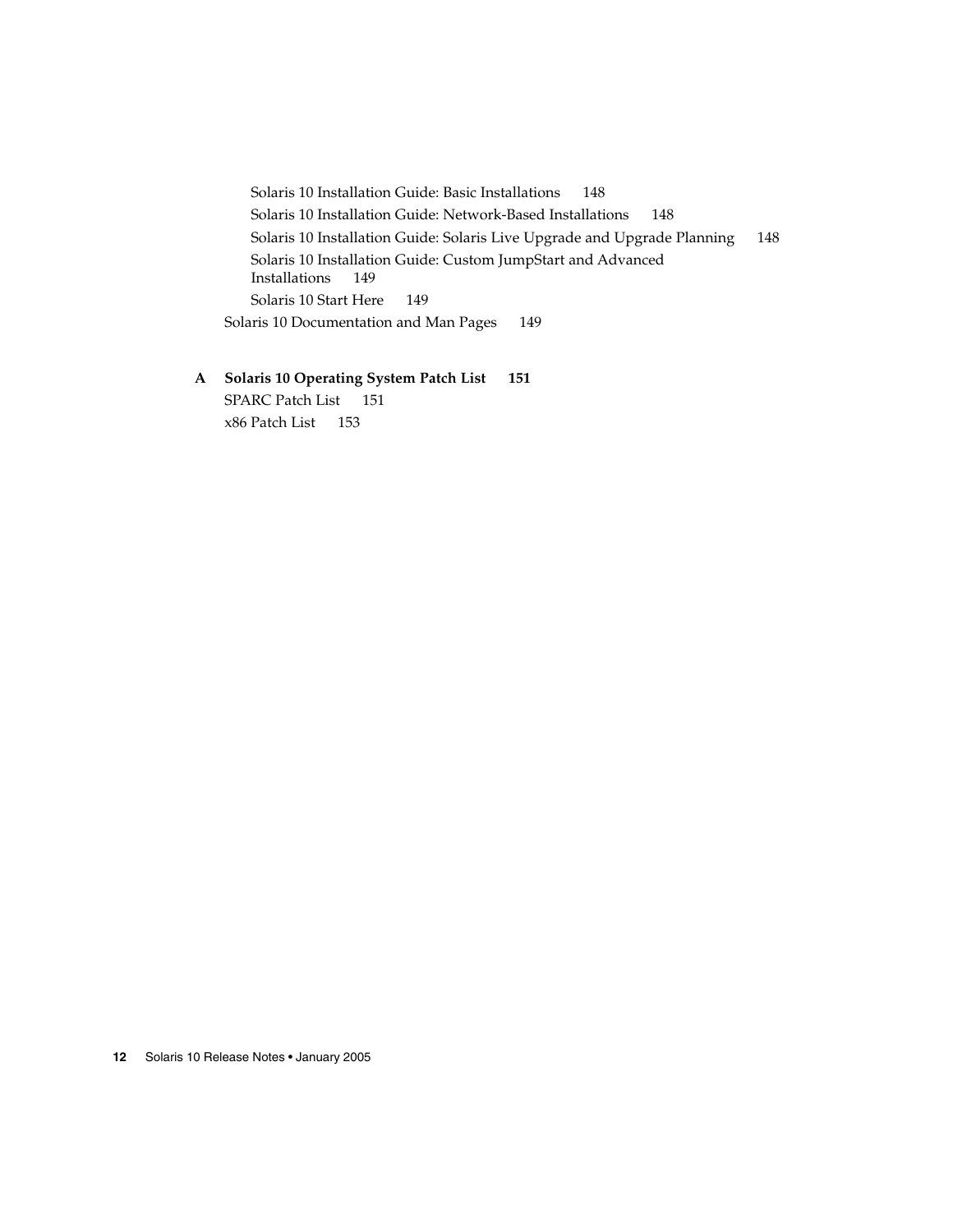## <span id="page-12-0"></span>Preface

The *Solaris 10 Release Notes* contain installation and runtime problem details. Also included are end-of-software support statements for the Solaris™ 10 Operating System.

**Note –** This Solaris release supports systems that use the SPARC® and x86 families of processor architectures: UltraSPARC®, SPARC64, AMD64, Pentium, and Xeon EM64T. The supported systems appear in the *Solaris 10 Hardware Compatibility List* at <http://www.sun.com/bigadmin/hcl>. This document cites any implementation differences between the platform types.

In this document the term "x86" refers to 64-bit and 32-bit systems manufactured using processors compatible with the AMD64 or Intel Xeon/Pentium product families. For supported systems, see the *Solaris 10 Hardware Compatibility List*.

## Who Should Use This Book

These notes are for users and system administrators who install and use the Solaris 10 software.

## Related Books

You might need to refer to the following documentation when you install Solaris software:

■ *GNOME 2.0 Desktop for the Solaris Operating Environment Release Notes*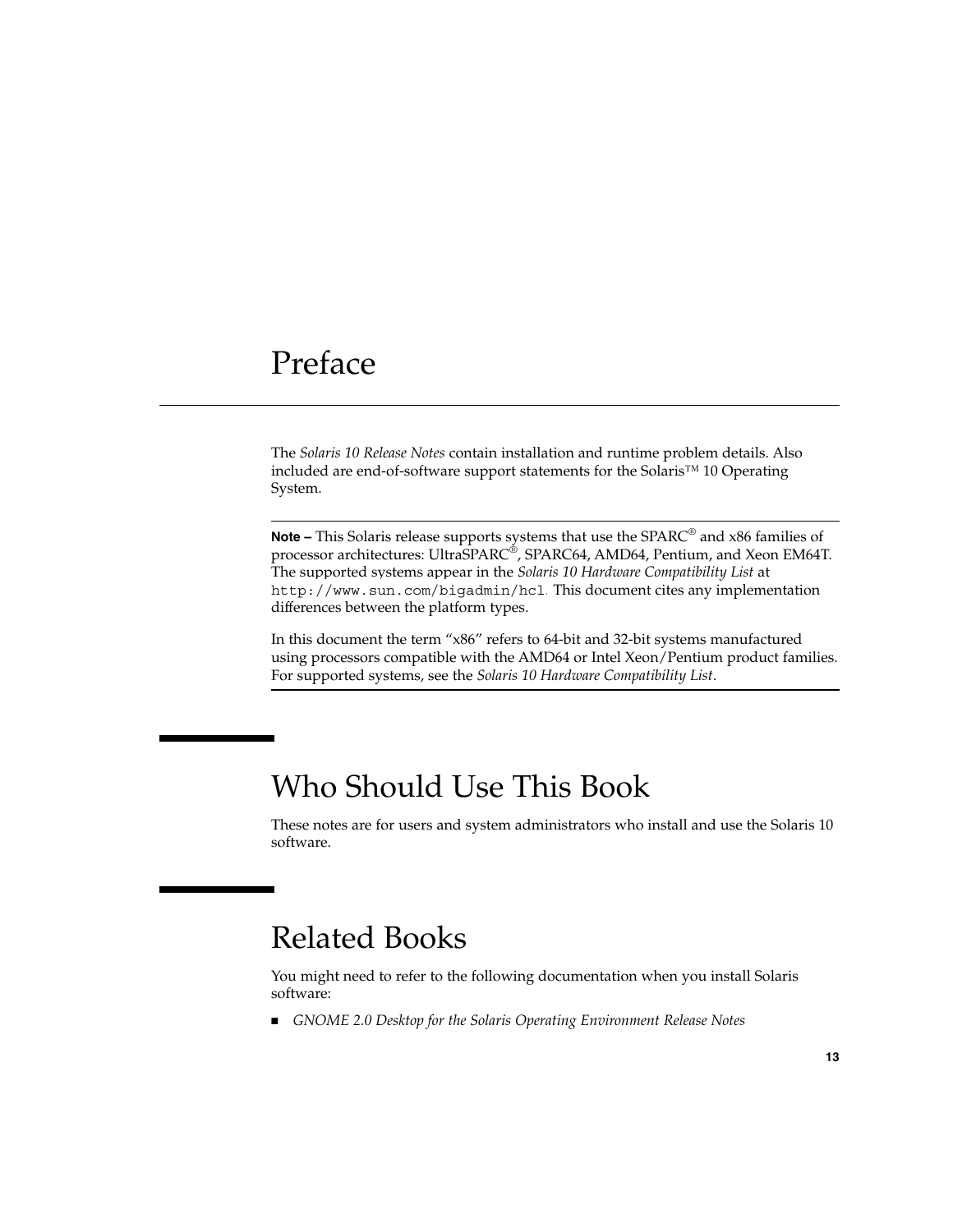- GNOME 2.0 Desktop for the Solaris Operating Environment Troubleshooting Guide
- Solaris 10 Start Here card
- *Solaris 10 Installation Guide: Basic*
- *Solaris 10 Installation Guide: Network-Based Installations*
- **Solaris 10 Installation Guide: Solaris Live Upgrade and Upgrade Planning**
- Solaris 10 Installation Guide: Advanced, JumpStart, Solaris Flash Archives and RAID-1 *Volumes*
- *Solaris 10 System Administrator Collection*

For information on current CERT advisories, see the official CERT web site at [http://www.cert.org.](http://www.cert.org)

For some hardware configurations, you might need supplemental hardware-specific instructions for installing the Solaris software. If your system requires hardware-specific actions at certain points, the manufacturer of your hardware has provided supplemental Solaris installation documentation. Refer to those materials, such as *Solaris Sun Hardware Platform Guide*, for hardware-specific installation instructions.

# Third-Party Web Site References

Third-party URLs are referenced in this document and provide additional, related information.

**Note –** Sun is not responsible for the availability of third-party web sites mentioned in this document. Sun does not endorse and is not responsible or liable for any content, advertising, products, or other material on or available from such sites or resources. Sun will not be responsible or liable for any damage or loss caused or alleged to be caused by or in connection with use of or reliance on any such content, goods, or services that are available on or through any such sites or resources.

## Accessing Sun Documentation Online

The docs.sun.com<sup>SM</sup> Web site enables you to access Sun technical documentation online. You can browse the docs.sun.com archive or search for a specific book title or subject. The URL is <http://docs.sun.com>.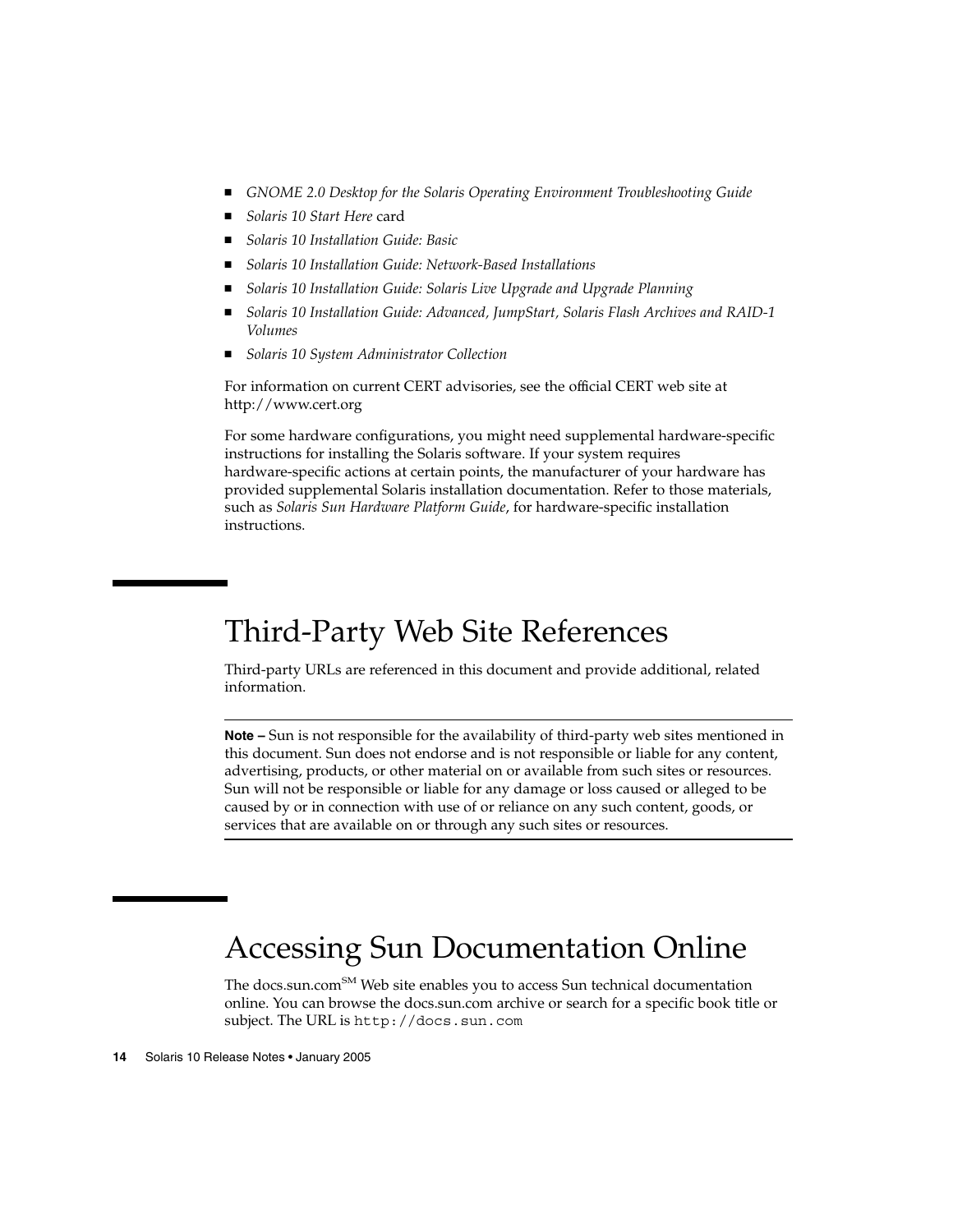# Ordering Sun Documentation

Sun Microsystems offers select product documentation in print. For a list of documents and how to order them, see "Buy printed documentation" at <http://docs.sun.com>.

# Typographic Conventions

The following table describes the typographic changes that are used in this book.

|  | TABLE P-1 Typographic Conventions |  |
|--|-----------------------------------|--|
|--|-----------------------------------|--|

| <b>Typeface or Symbol</b> | <b>Meaning</b>                                                                    | Example                                                                              |
|---------------------------|-----------------------------------------------------------------------------------|--------------------------------------------------------------------------------------|
| AaBbCc123                 | The names of commands, files, and<br>directories, and onscreen computer<br>output | Edit your . login file.<br>Use $1s$ - a to list all files.<br>machine name% you have |
|                           |                                                                                   | mail.                                                                                |
| AaBbCc123                 | What you type, contrasted with onscreen<br>computer output                        | machine name% su                                                                     |
|                           |                                                                                   | Password:                                                                            |
| AaBbCc123                 | Command-line placeholder: replace with<br>a real name or value                    | The command to remove a file.<br>is rm filename.                                     |
| AaBbCc123                 | Book titles, new terms, and terms to be<br>emphasized                             | Read Chapter 6 in the User's<br>Guide.                                               |
|                           |                                                                                   | Perform a <i>patch analysis</i> .                                                    |
|                           |                                                                                   | Do <i>not</i> save the file.                                                         |
|                           |                                                                                   | [Note that some emphasized]<br>items appear bold online.]                            |

# Shell Prompts in Command Examples

The following table shows the default system prompt and superuser prompt for the C shell, Bourne shell, and Korn shell.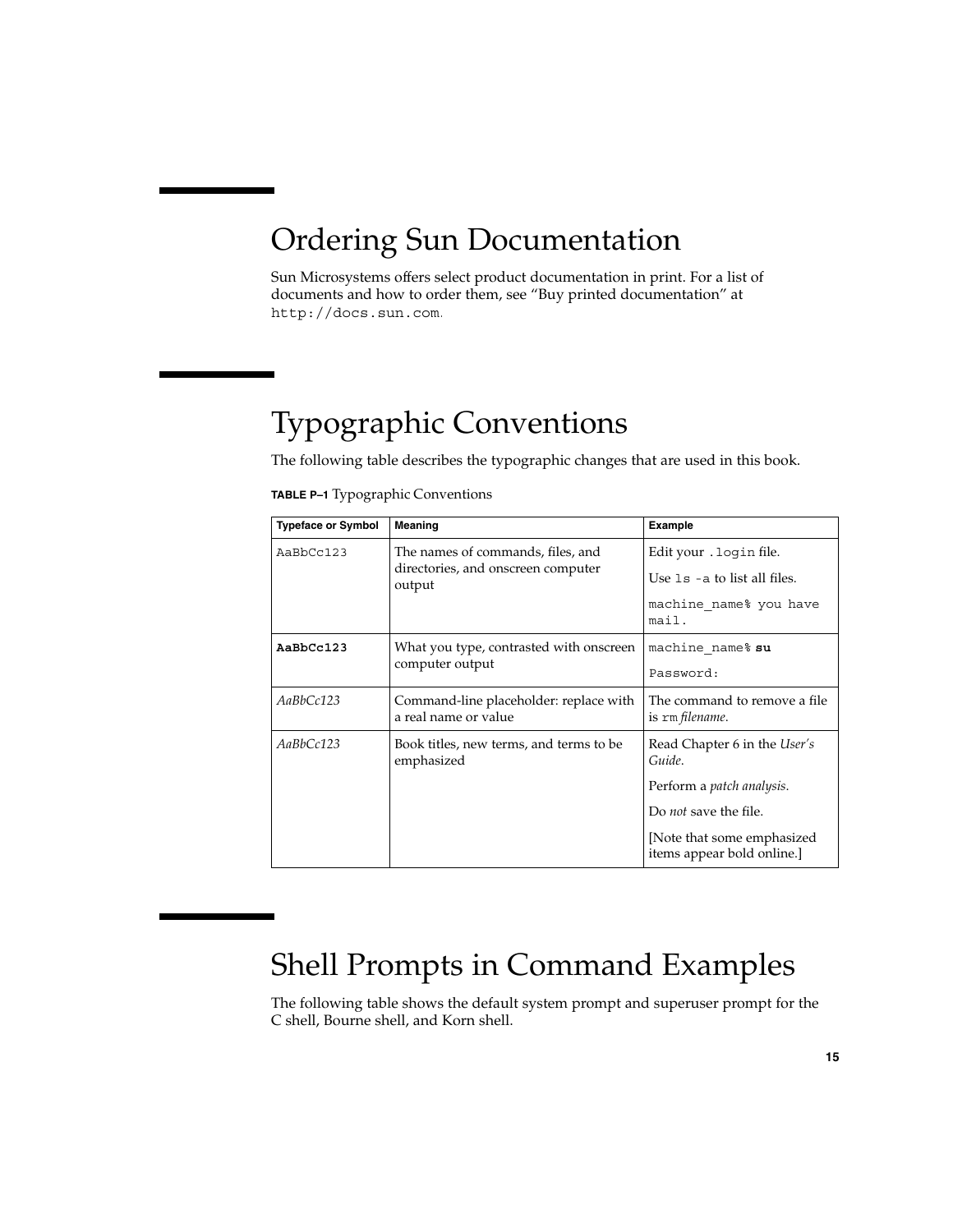#### **TABLE P–2** Shell Prompts

| <b>Shell</b>                                     | Prompt        |
|--------------------------------------------------|---------------|
| C shell prompt                                   | machine name% |
| C shell superuser prompt                         | machine name# |
| Bourne shell and Korn shell prompt               | \$            |
| Bourne shell and Korn shell superuser prompt   # |               |

**16** Solaris 10 Release Notes • January 2005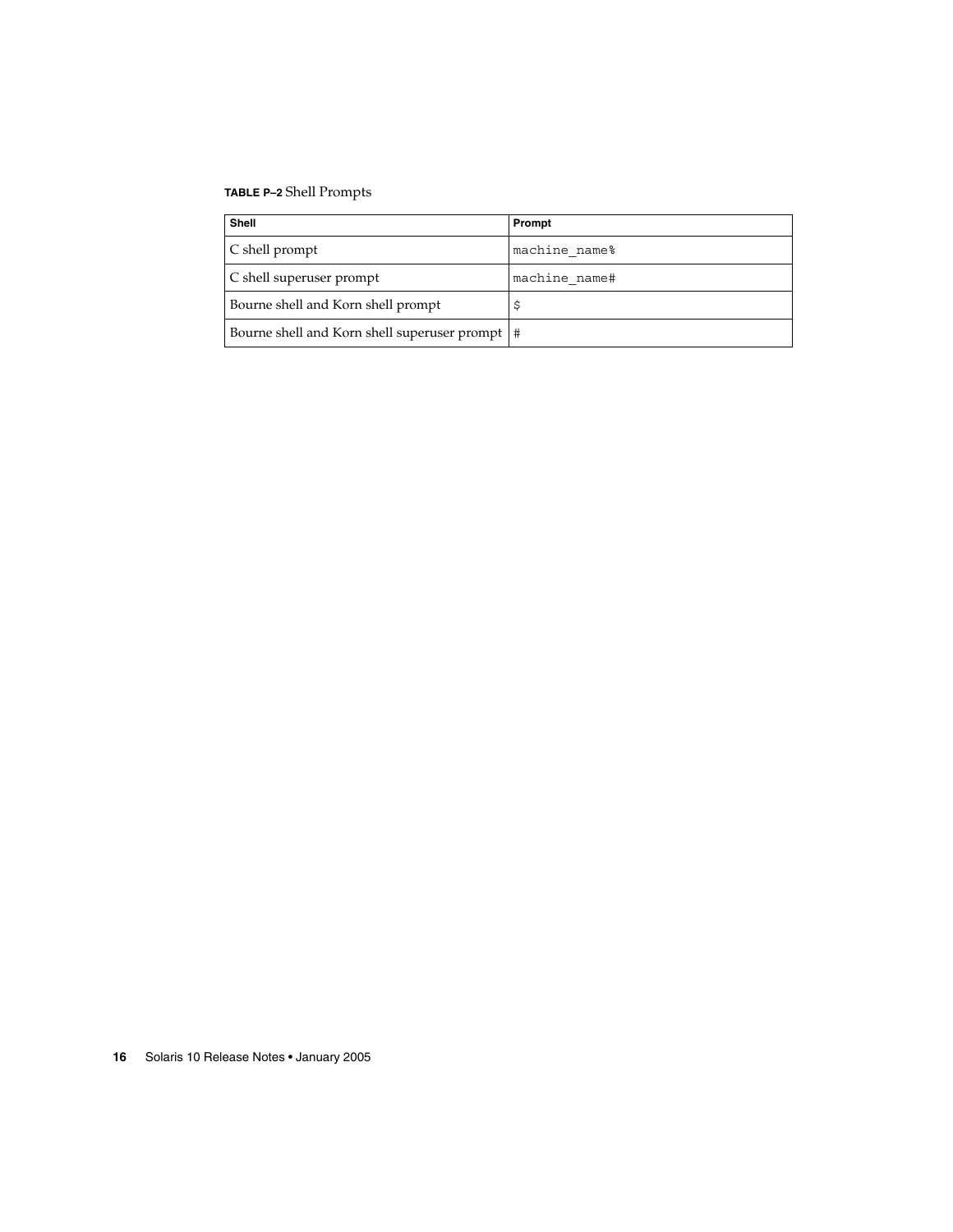<span id="page-16-0"></span>CHAPTER **1**

## Installation Issues

This chapter describes problems that relate to the installation of the Solaris 10 Operating System.

## General Information

This section provides general information such as behavior changes in Solaris 10 OS.

## Single UNIX Specification, Version 3 Introduces Changes

The Single UNIX® Specification, Version 3 (SUSv3) provides updates to the following POSIX operating system interfaces:

- POSIX.1-1990
- POSIX.1b-1993
- POSIX.1c-1996
- POSIX.2-1992
- POSIX.2a-1992

The updates include the following changes:

#### ENV Variable in Korn Shell

The environment variable ENV is no longer expanded in a noninteractive Korn shell. This change applies to both /bin/ksh and /usr/xpg4/bin/sh.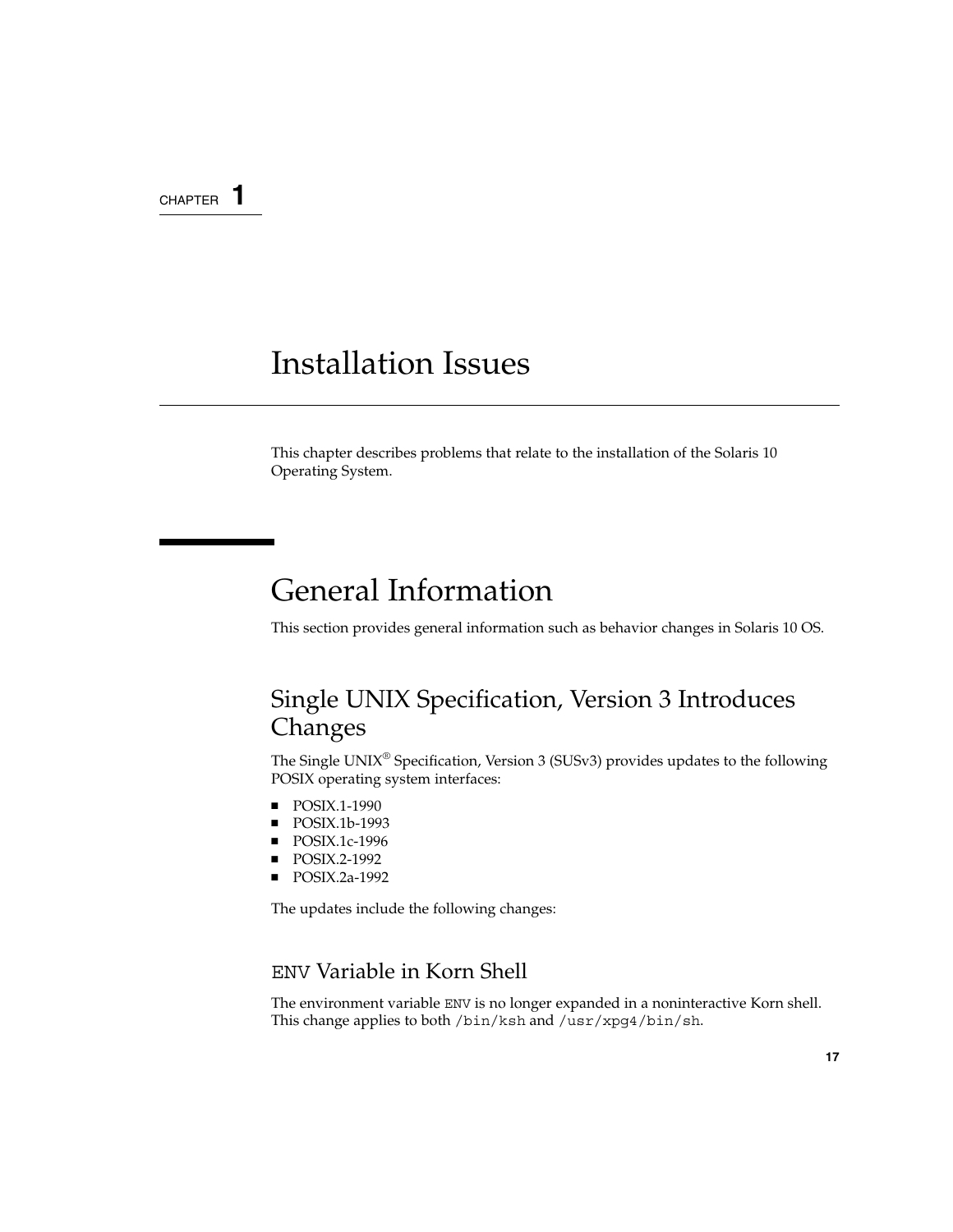### Compilers and SUSv3 Applications

Applications that conform to SUSv3 and other standards should be built by using correct feature test macros, compilers, and options. See the standards(5) man page.

#### file Command

When used with the -m option, the file command performs signed comparisons on user-defined magic files. Additionally, in the x86 environment, the command no longer switches multibyte integers to big-endian (SPARC) order before comparing the magic values. See the  $file(1)$  and magic(4) man pages.

#### Print Functions

snprintf() and vsnprintf() now return the number of bytes that would be formatted when the input value n=0. See the snprintf(3C) and vsnprintf(3C) man pages.

#### Text Editor

The editor checks for additional conditions before reading the .exrc files in \$HOME or the current directory at startup. See the  $ex(1)$  and  $vi(1)$  man pages.

### 64-bit SPARC: Time Functions

If the input time  $t$  is too large to be represented in a tm struct, the following functions return a null pointer and set errno to EOVERFLOW:

- qmtime()
- qmtime r()
- localtime()
- localtime r()

See the gmtime(3C), gmtime  $r(3C)$ , localtime(3C), and localtime  $r(3C)$  man pages.

### Trailing Slashes

SUSv3 allows a trailing slash character  $\left(\frac{\ }{\right)}$  in a path name only if the path specifies an existing directory or a directory to be created.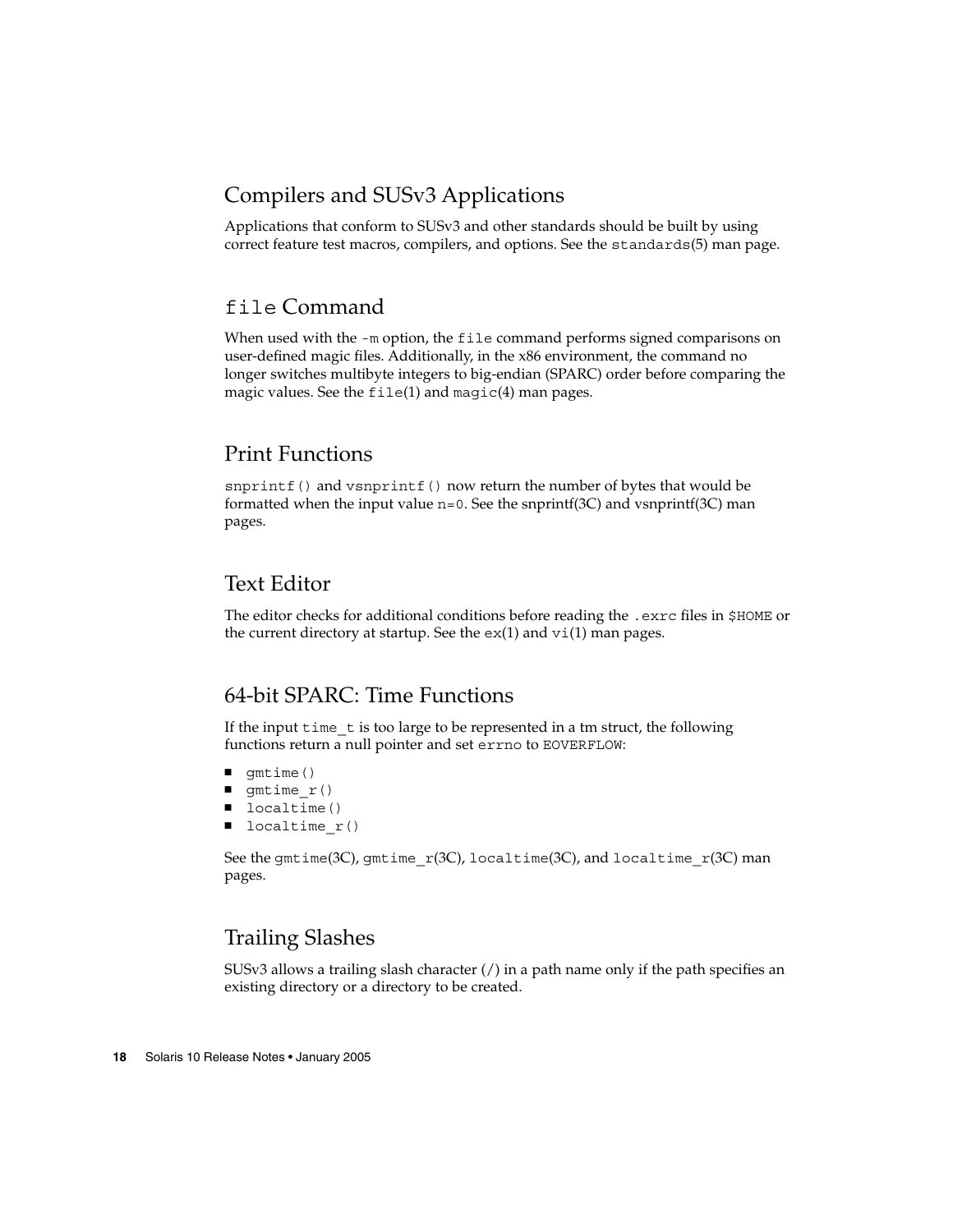### <span id="page-18-0"></span>Utilities in /usr/xpg6/bin and /usr/xpg4/bin

Utilities in /usr/xpg6/bin and /usr/xpg4/bin have SUSv3-conforming or XPG4-conforming behavior that conflicts with default Solaris behavior. PATH must be properly configured for a user to use a command-line environment that conforms to SUSv3. See the man page for the specific utility for more information.

## Support for TCP Wrappers is Enabled in sendmail

The utility sendmail has been added to the list of services that support TCP wrappers. The utility's added capability might cause sendmail to reject connections in Solaris 10 systems that were previously configured with very restrictive services. Use the daemon name sendmail to enable use of TCP wrappers. For information about TCP wrapper support, see "sendmail Version 8.12 Uses TCP Wrappers" in *Solaris 10 What's New*. For information about configuring TCP wrappers, refer to the tcpd(1M) and hosts\_access(4) man pages packaged in SUNWtcpd.

## x86: Change to Solaris fdisk Identifier

In the Solaris 10 release, the Solaris fdisk identifier is set to 0xbf to facilitate the configuration of multiboot environments that include the Linux operating system. In previous Solaris releases, the Solaris fdisk identifier was set to 0x82, the same identifier as the Linux swap partition. The change to the identifier enables you to install the Solaris 10 OS and the Linux operating system without having to modify the Linux swap partition or reinstall the Linux OS.

The Solaris OS continues to recognize and support Solaris fdisk with the 0x82 identifier. You can use the fdisk command to switch between the 0x82 identifier and the 0xbf identifier. If you are using Solaris Live Upgrade and need to use the 0x82 identifier, the luactivate command enables you to switch the 0xbf identifier to the 0x82 identifier.

For more information, see the fdisk(1M) man page.

## x86: Application Memory-Allocation Limits on x86 Systems

Solaris applications allocate memory by using functions like malloc() , brk(), or mmap(). The maximum amount of memory an application can allocate is bounded by the size of the user virtual address space. Program text, stack, data, and libraries that are contained within the user virtual address space can further reduce the maximum memory-allocation size.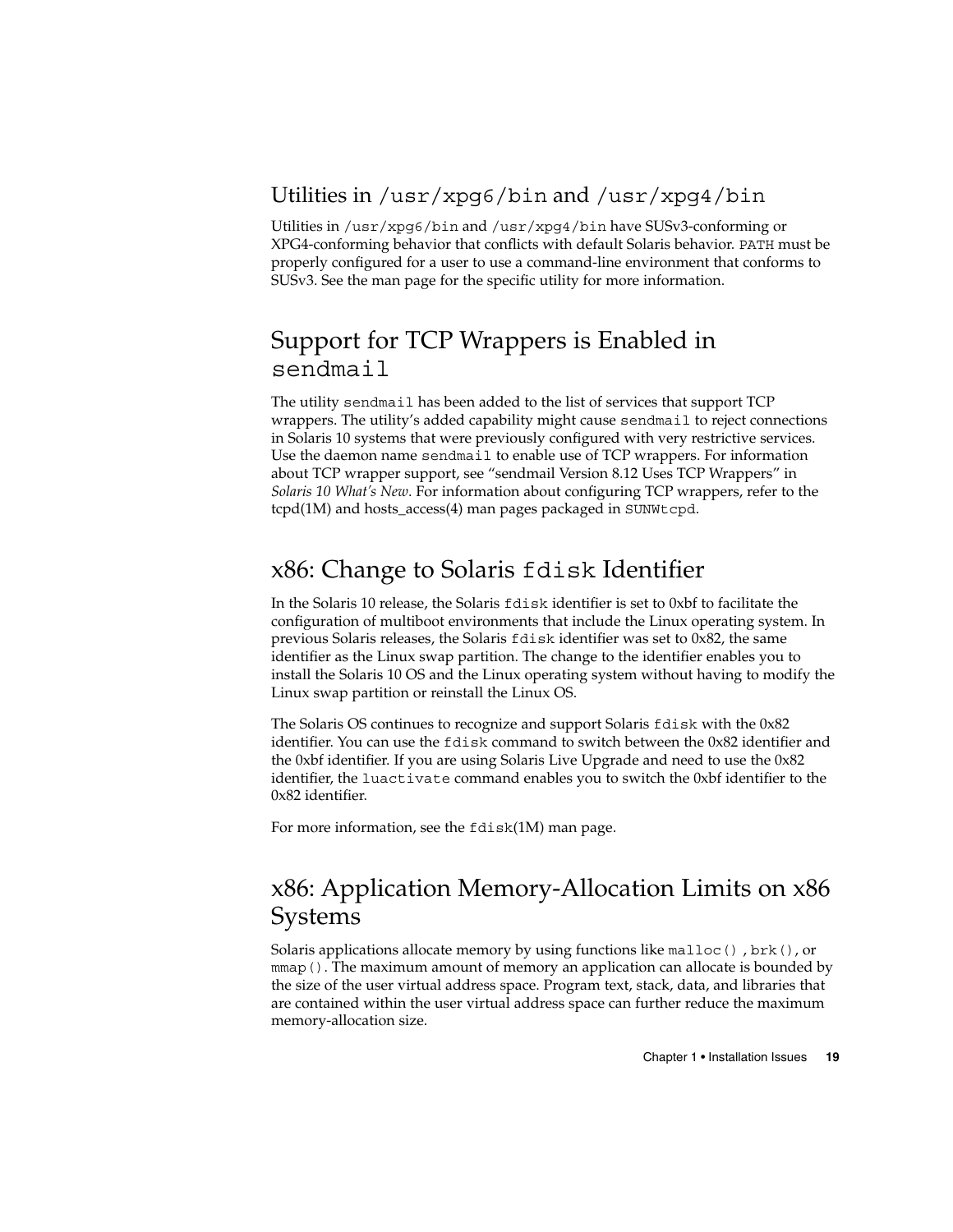#### <span id="page-19-0"></span>32-bit Computing Environment

In a 32-bit computing environment, the 32-bit virtual address space is shared between user and kernel. Consequently, the size of the user virtual address space is 4 Gbytes minus the size of the kernel virtual address space. The configuration of the size of the kernel virtual address space depends on the size of physical memory. As the size of physical memory increases, the size of the user address space decreases. For systems with 8 Gbytes of memory, the size of the user address space is approximately 3 Gbytes.

If the memory allocation limits are insufficient for an application, two options exist:

- Reduce the default size of the kernel virtual address space to increase the size of the user virtual address space. You can set the kernelbase variable to a higher value by using the eeprom command. Exercise caution when changing kernelbase. Otherwise, a system with a smaller kernel virtual address space might hang or might not run as efficiently.
- As a better alternative, run the application in the Solaris x86 64-bit computing environment.

#### 64-bit Computing Environment

In the 64-bit computing environment, the virtual address space for 32-bit applications is entirely for the user. Therefore, a 32-bit application can allocate the full 4 Gbytes minus the user address space that is needed for text, stack, and libraries.

On some early 64-bit AMD processors, the memory allocation limit can be further reduced by 1 Gbyte. To determine whether your processor is affected, perform the following steps:

- 1. Run the command **pmap \$\$** from any 32-bit shell.
- 2. On the process map, check if addresses greater than or equal to 0xC0000000 are listed. If these addresses do not exist, then the Solaris OS has limited 32-bit applications to the lowest 3 Gbytes of the 4-Gbyte virtual address range.

A 64-bit application can allocate 250 Tbytes of memory depending on what the application already has in use.

### x86: Solaris Supports the no execute Bit

Solaris 10 on x86 supports the no execute (NX) bit in 32-bit and 64-bit modes. The NX bit enables fully implementing the protections that are implied by not using PROT\_EXEC in various memory system calls such as the mmap() function. Previously on x86, all mapped memory implicitly had PROT\_EXEC set. With Solaris support for the NX bit, virus protection is enhanced.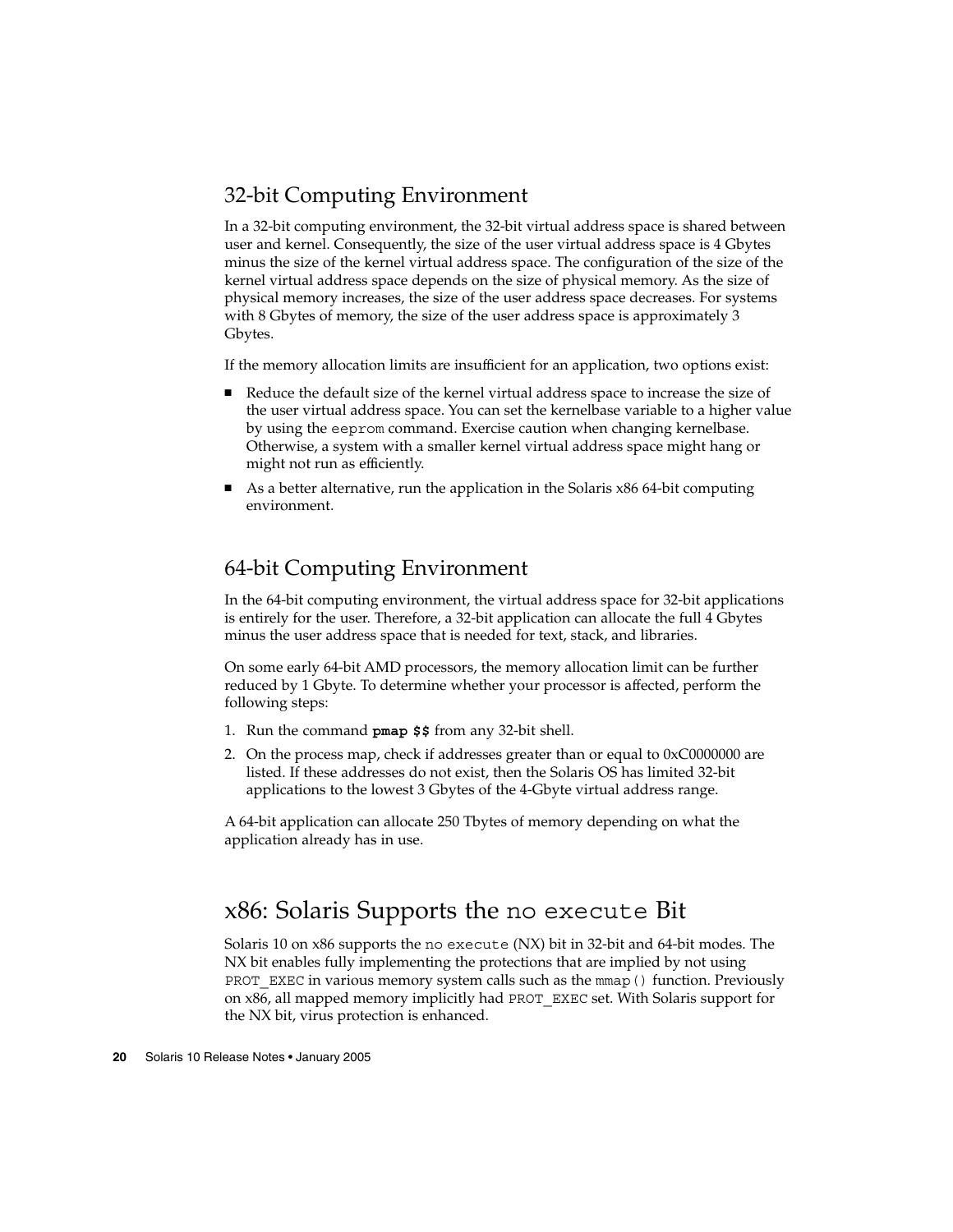<span id="page-20-0"></span>On NX-capable hardware, Solaris OS uses the NX bit by default whenever PROT\_EXEC is not specified. Stack segments, however, use PROT\_EXEC by default, not the NX bit. The default setting for stack segments can be changed by performing one of the following:

- Set no exec userstack in /etc/system to globally set no exec on all applications stacks.
- Link an individual application with the  $/usr/lib/ld/map$ .noexstk map file.

The system administrator can disable all use of the NX bit by using the eeprom command to set enforce-prot-exec to "off". This variable is provided as a transition workaround for any system with legacy applications that are missing PROT\_EXEC.

# Preinstallation Issues and Bugs

This section contains critical installation issues that you need to be aware of before installing or upgrading to Solaris 10 OS. These issues might have an impact that would prevent installation or upgrades from completing successfully. If bugs in this section apply to your system, you might need to perform the recommended workarounds before you install or upgrade.

## Support for Products Not Part of the Solaris OS

Although the Solaris 10 software has been tested for compatibility with previous releases, some third-party applications might not be fully ABI compliant. Contact the supplier of these applications directly for information about compatibility.

Your system might run both a Solaris OS and other products that are not part of the Solaris software. These products might be supplied by either Sun or another company. If you upgrade this system to the Solaris 10 release, make sure that these other products are also supported on the Solaris 10 OS. Depending on the status of each of these products, you can perform one of the following options:

- Verify that the existing version of the product is supported on the Solaris 10 software.
- Install a new version of the product that is supported on the Solaris 10 release. You might need to remove the previous version of the product prior to upgrading to the Solaris software. See the product documentation for more details.
- Remove the product prior to upgrading to the Solaris 10 software.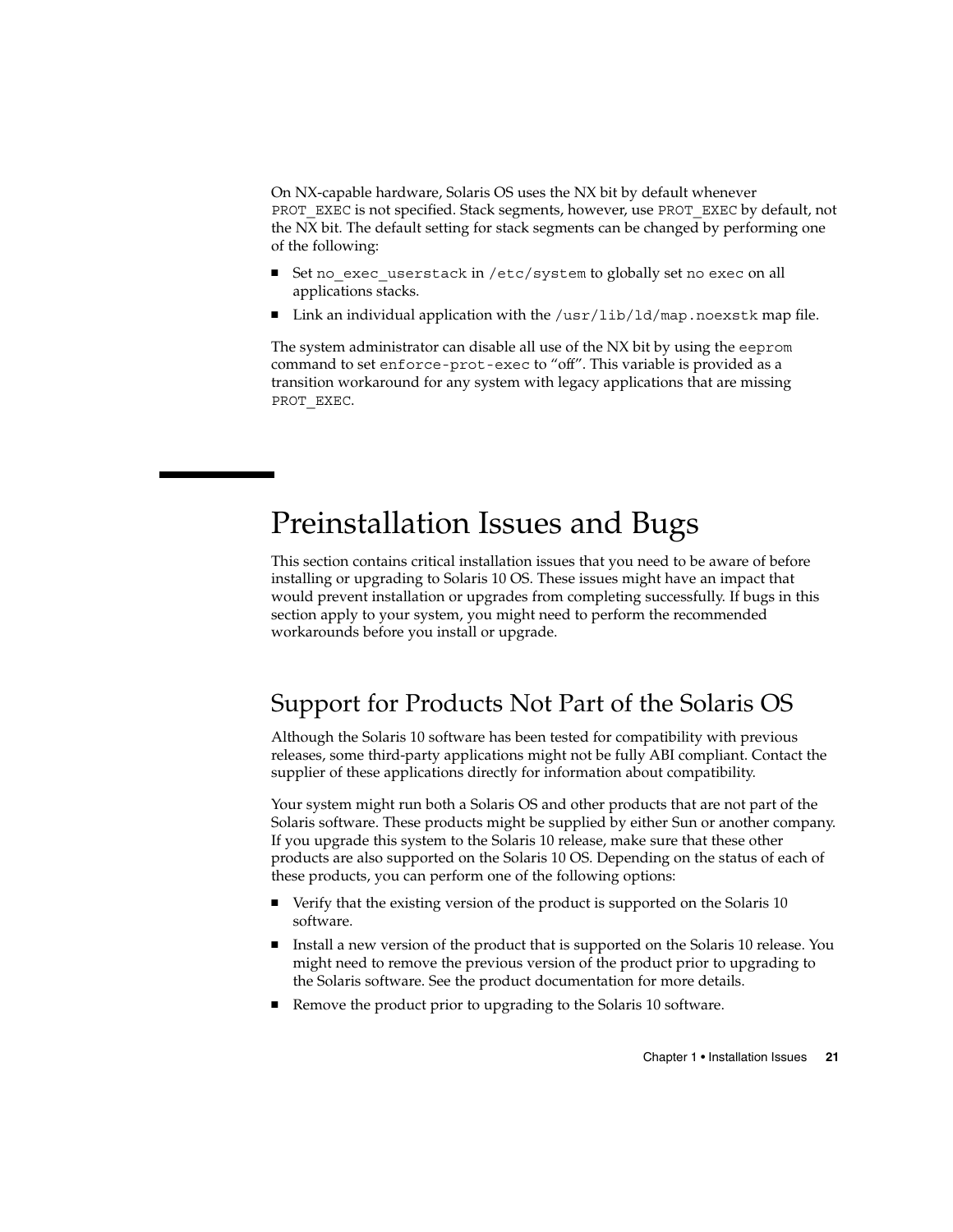## <span id="page-21-0"></span>Upgrading From Solaris Express or Solaris 10 Beta Releases Not Supported

Upgrading to Solaris 10 OS is supported only if you are upgrading from one of these releases:

- Solaris 9 9/04
- Solaris 8 2/04 (SPARC Platform Edition)
- Solaris 8 2/02 (Intel Platform Edition)
- Solaris  $7 \frac{11}{99}$

Upgrading from any Solaris Express or Solaris 10 Beta release, whether by using standard upgrade or Live Upgrade, is not supported. To upgrade from these releases, you must install Solaris 10 OS.

## Some Executable Files Not Signed After You Upgrade to Solaris 10 OS

Most executable files in Solaris 10 contain digital signatures that can be used to verify the files' authenticity. See "Signing ELF Objects" in *Solaris 10 What's New* for information about this feature.

During an upgrade from a Solaris Express or Solaris 10 Beta release, some files might not be replaced with digitally signed versions. The missing signatures have no effect on the ability to run the programs, but the authenticity of the files cannot be verified. To prevent this problem, perform a full installation of Solaris 10 OS instead of an upgrade. See "Upgrading From Solaris Express or Solaris 10 Beta Releases Not Supported" on page 22.

### Sun Fire V250 Server Installation

The SUNWCXall software metacluster must be installed on a Sun Fire™ V250 Server.

### NFS Version 4 Introduces New Prompt at First System Boot

Solaris 10 OS uses NFS Version 4 (NFSv4) as the default distributed file system mechanism. In NFSv4, file user and group attributes are exchanged as strings of the form "user@domain" and "group@domain," respectively.

The domain portion of the string should be common between client and server. This information is automatically derived from the system's name service domain name. However, in certain cases, the derived domain might not match between client and server. This mismatch might typically occur in environments where either of the following circumstances is true: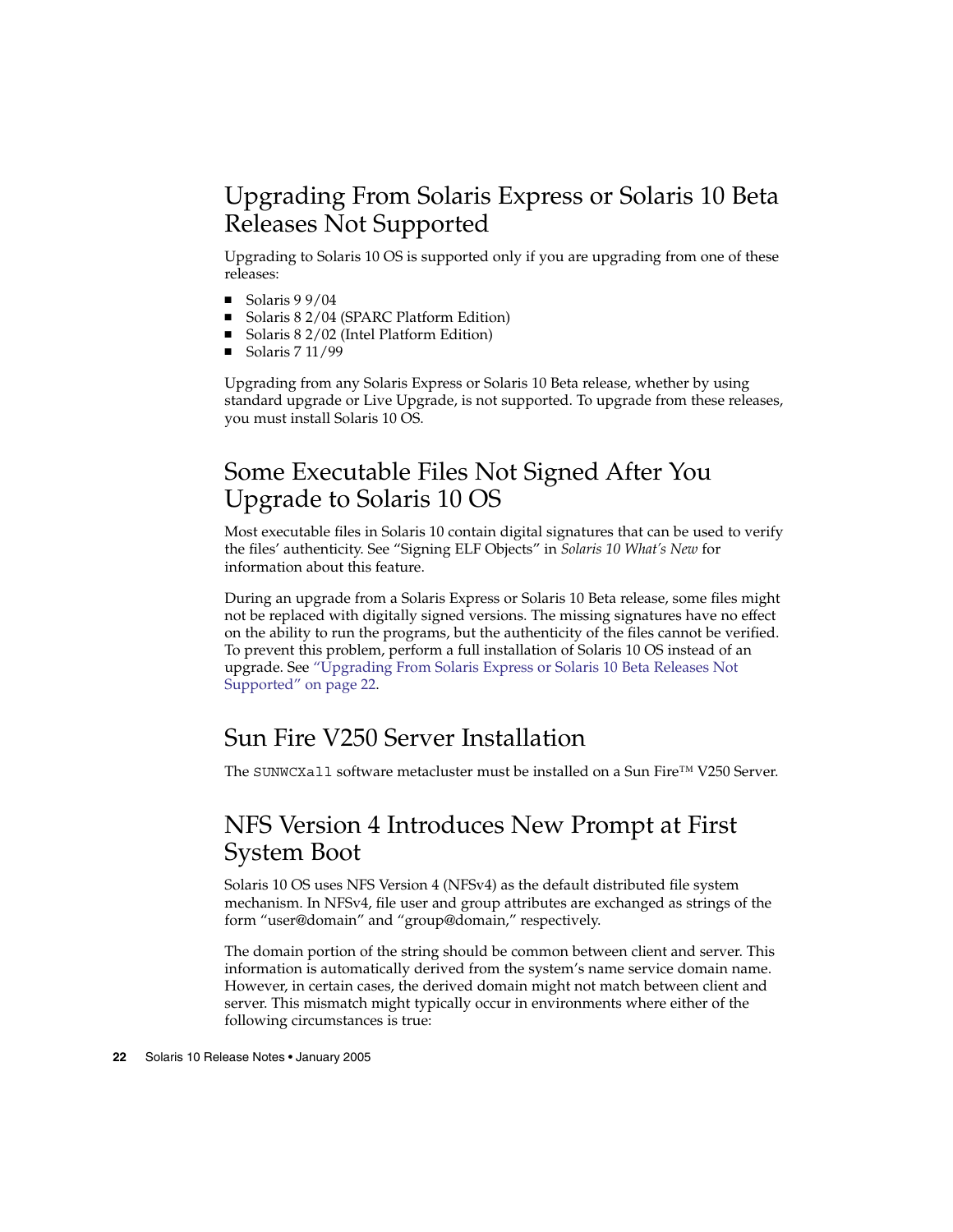- <span id="page-22-0"></span>■ The DNS TXT record is not used.
- Multiple administrative domain boundaries are crossed.

If domain information between client and server does not match, NFSv4-accessed files might appear to be owned by "nobody."

To ensure proper configuration, on the first system boot the system now prompts you for a domain to use for NFSv4. Answer "no" to this prompt if one of the following configurations describes your deployment:

- Your deployment utilizes the DNS TXT record to configure the NFSv4 domain.
- Your deployment has a single (flat) administrative domain.

### Custom JumpStart and Advanced Installations

Environments that use the Custom JumpStart™ method to perform unattended system installations require minimal tuning to suppress the first boot prompts.

A sample script, set\_nfs4\_domain, is provided in the Solaris 10 distribution media and is located in the  $\S$ {CDrom\_mnt\_pt}/Solaris\_10/Misc/jumpstart\_sample directory. A copy of this script should be modified to set the NFS4\_DOMAIN variable to site-specific needs and be called from within JumpStart's finish script. The target system's NFSv4 domain is therefore preconfigured as part of the JumpStart finish phase, and thus suppresses any first boot prompts.

Follow these steps to perform unattended installations:

- 1. Create a copy of the set\_nfs4\_domain script in the same directory as your JumpStart's finish.sh scripts.
- 2. Edit the script and set the NFS4\_DOMAIN variable to your specific needs.
- 3. Edit your finish.sh script and append a call to set nfs4 domain.
- 4. Perform the JumpStart installations as usual.

For further details, refer to the sysidconfig(1M), sysidtool(1M), nfsmapid(1M), and nfs(4) man pages. See also the *System Administration Guide: Network Services*.

## x86: Systems With elx or pcelx NICs Fail Network Configuration

Systems with an elx or a pcelx network interface card (NIC) fail to install. During the configuration of the NIC, the following error message might be displayed:

WARNING: elx: transmit or jabber underrun: d0<UNDER, INTR, CPLT>

See the  $e1x1(7D)$  or  $pe1x(7D)$  man page for more information.

**Workaround:** Install and run on systems that do not have elx or pcelx NICs.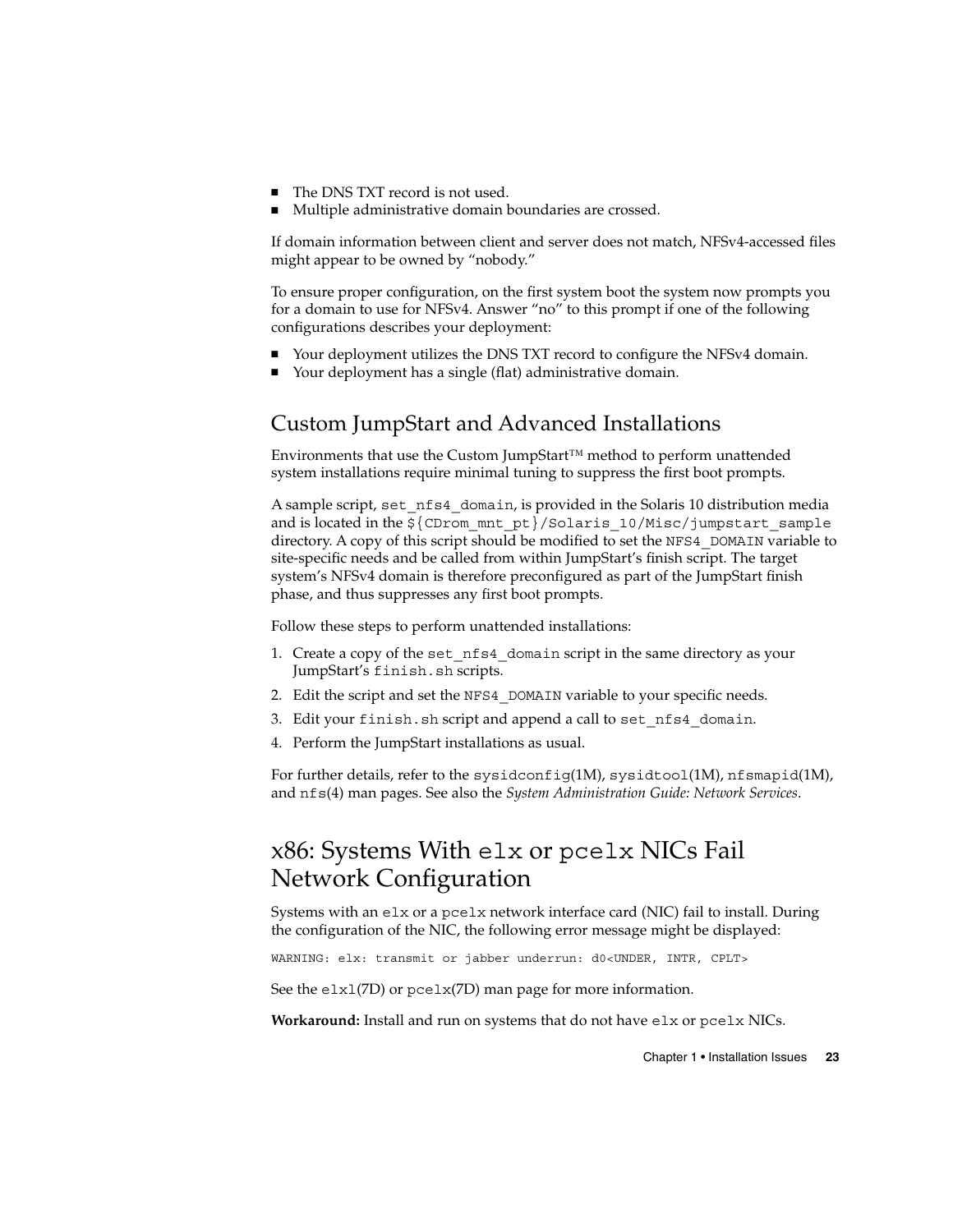## <span id="page-23-0"></span>Default Size of /var File System Inadequate for Extra Value Products

The default size of the /var file system might be insufficient for the Extra Value products in the following situations:

- If you install any of the Extra Value products that are provided on the Solaris 10 DVD or CDs
- If the /var file system is located on a separate slice

You must manually specify a larger slice size for the /var file system.

**Note** – If the /var file system is not on a separate slice or partition, this problem does not occur.

**Workaround:** Choose one of the following workarounds.

- If you are using the Solaris installation program GUI, follow these steps.
	- 1. Begin the installation.
	- 2. From Select Type of Install, select Custom Install.

The Solaris installation program displays several screens that enable you to customize the software localizations, products, and disk layout that you want to install.

3. From Lay Out File Systems, select Modify.

The disk layout screen is displayed.

- 4. Type /var in the File System column for a specific slice, then click Apply. The installation program suggests a default size for the /var file system.
- 5. Edit the Size column entry for the /var file system to twice the disk space size. For example, if the installation program assigns 40 Mbytes of space, change the Size value to 80.
- 6. Complete the installation.
- If you are using the Solaris installation program's text installer, follow these steps.
	- 1. Begin the installation.
	- 2. From Select Type of Install, select Custom Install.

The Solaris installation program displays several screens that enable you to customize the software localizations, products, and disk layout that you want to install.

3. From Lay Out File Systems, select Auto Layout.

The disk layout screen is displayed.

4. Type /var in the File System column for a specific slice.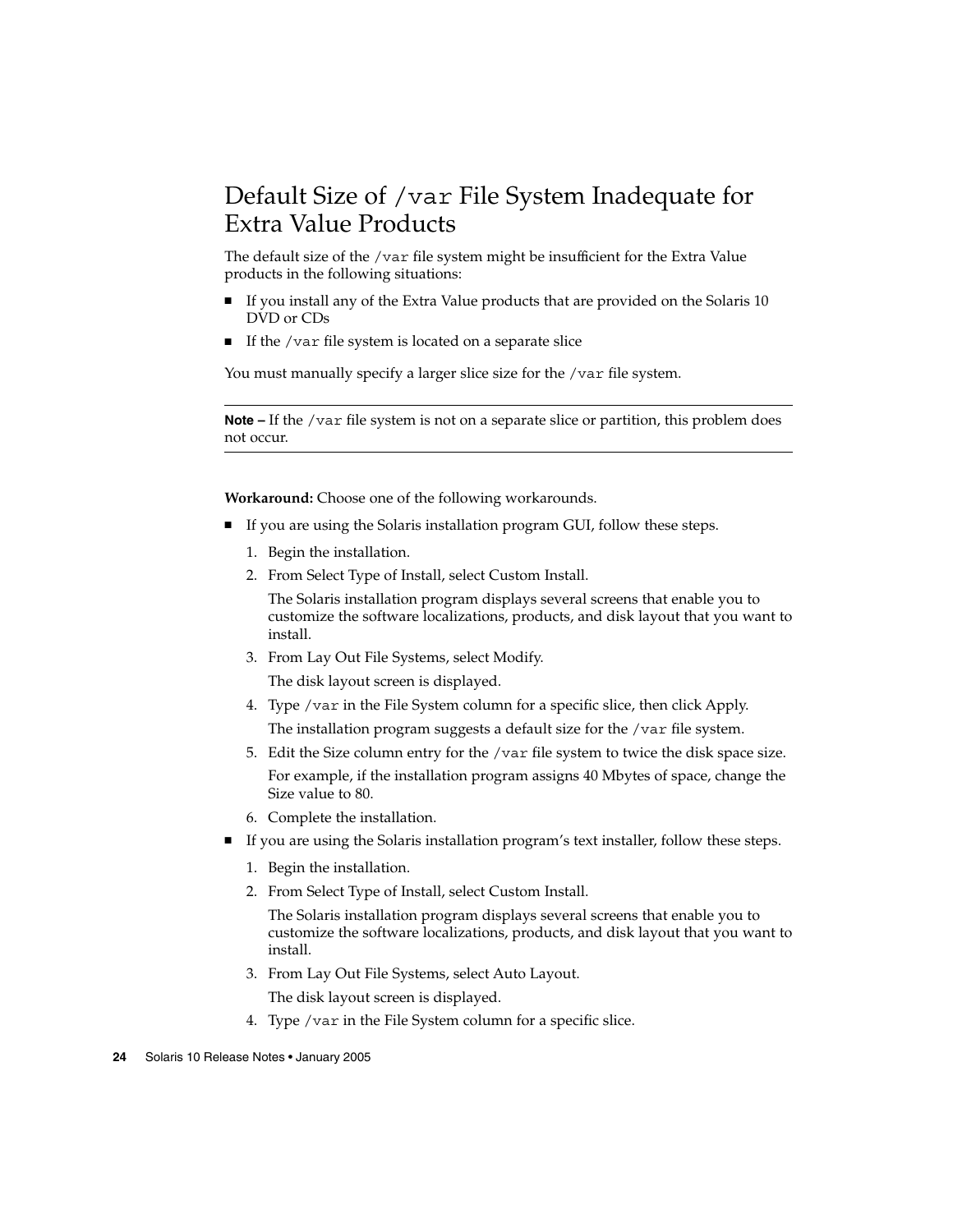The installation program suggests a default size for the /var file system.

- <span id="page-24-0"></span>5. Press F4\_Customize to customize the size of the /var file system.
- 6. Edit the Size column entry for the /var file system to twice the disk space size. For example, if the installation program assigns 40 Mbytes of space, change the Size value to 80.
- 7. Complete the installation.
- If you are using the custom JumpStart program, use the filesys profile keyword to set the size of the /var file system. The following example sets the size of the /var file system on slice 5 to 256 Mbytes.

filesys c0t0d0s5 256 /var

## x86: Do Not Upgrade Hewlett-Packard (HP) Vectra XU Series Systems With BIOS Version GG.06.13

The Solaris 10 software includes a feature that enables you to install large partitions. The system BIOS must support logical block addressing (LBA). BIOS Version GG.06.13 does not support LBA access. The Solaris boot programs cannot manage this conflict. This issue can also affect other HP Vectra systems.

If you perform this upgrade, your HP system can no longer boot. Only a blank black screen with a flashing underscore cursor is displayed.

**Workaround:** Do not upgrade HP Vectra XU Series systems with the latest BIOS Version GG.06.13 to the Solaris 10 release. This version no longer supports these systems.

You can still boot your system by using the boot diskette or boot CD because the boot paths do not use the hard disk code. Then select the hard disk as your bootable device instead of the network or CD-ROM drive.

## SPARC: Older Firmware Might Need Boot Flash PROM Update

On SPARC based systems, Solaris 10 OS runs in 64–bit mode only. Some Sun4U™ systems might need to be updated to a higher level of OpenBoot™ firmware in the flash PROM to run the OS in 64-bit mode. The following systems might require a flash PROM update:

- Ultra<sup>™</sup> 2
- Ultra 450 and Sun Enterprise<sup>™</sup> 450
- Sun Enterprise 3000, 4000, 5000, and 6000 systems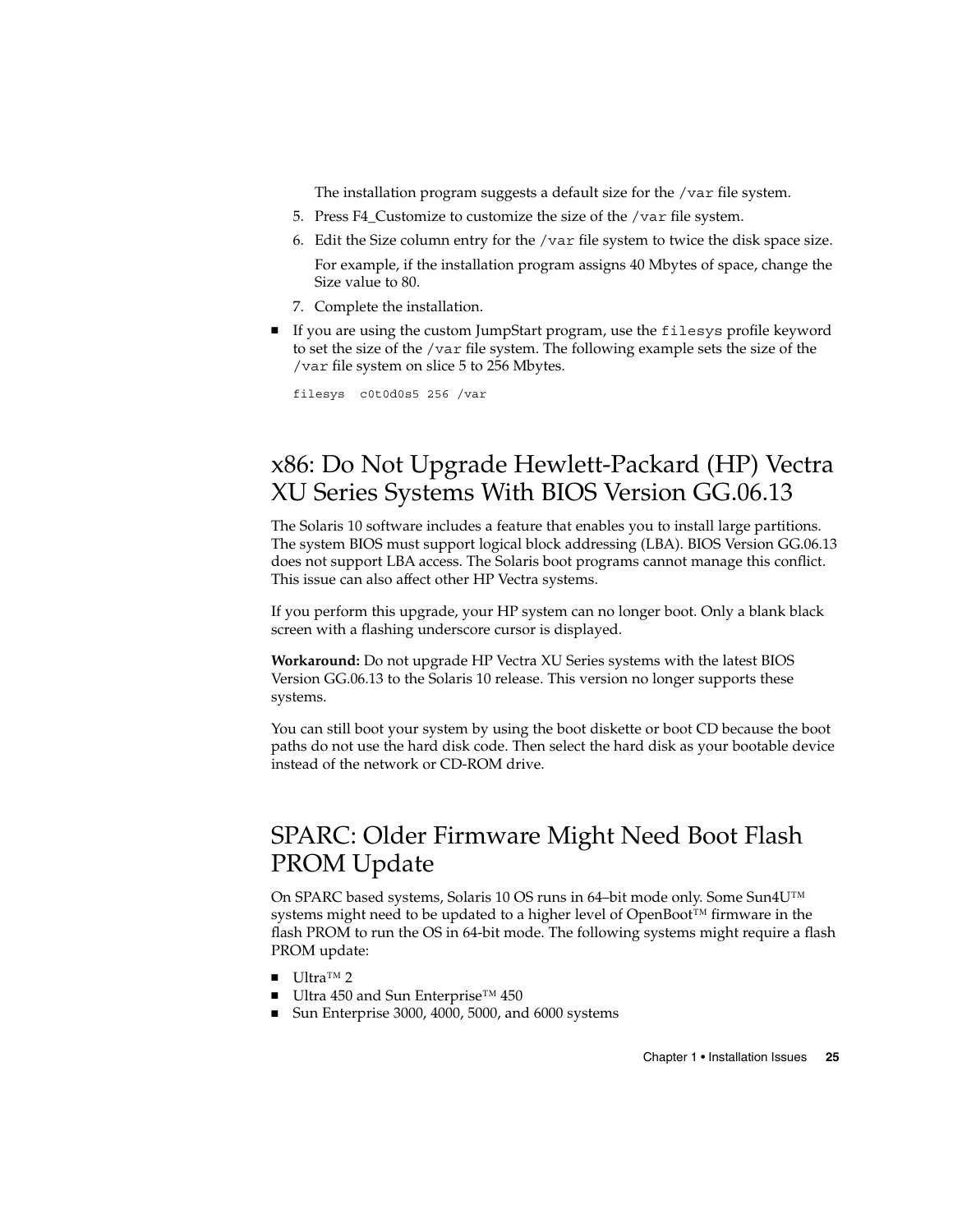<span id="page-25-0"></span>The following table lists the UltraSPARC systems and the minimum firmware versions that are required to run the 64–bit Solaris 10 OS. *System type* is the equivalent of the output of the uname -i command. You can determine which firmware version you are running by using the prtconf -V command.

**TABLE 1–1** Minimum Firmware Versions Required to Run 64–Bit Solaris Software on UltraSPARC Systems

| System Type From uname -i | Minimum Firmware Version From prtconf -V |
|---------------------------|------------------------------------------|
| SUNW,Ultra-2              | 3.11.2                                   |
| SUNW,Ultra-4              | 3.7.107                                  |
| SUNW, Ultra-Enterprise    | 3.2.16                                   |

**Note** – If a system is not listed in the previous table, the system does not need a flash PROM update.

See any edition of the Solaris 8 Sun Hardware Platform Guide at <http://docs.sun.com> for instructions to perform a flash PROM update.

## Additional Patches Are Needed to Run Solaris Live Upgrade

For Solaris Live Upgrade to operate correctly, a limited set of patch revisions must be installed for a given OS version. Make sure you have the most recently updated patch list by consulting [http://sunsolve.sun.com.](http://sunsolve.sun.com) For additional information, search for the info Doc 72099 on the SunSolve<sup>SM</sup> web site.

## Limitation When Installing Solaris Live Upgrade Packages

If you are running the Solaris 7 or Solaris 8 release, you might not be able to run the Solaris Live Upgrade installer. These releases do not contain the set of patches that is needed to run the Java 2 runtime environment.

The typical failure that results is a Java exception error. The following messages might be displayed:

```
InvocationTargetException in ArchiveReader constructornull
         java.lang.reflect.InvocationTargetException
                at install.instantiateArchiveReader(Compiled Code)
```
**26** Solaris 10 Release Notes • January 2005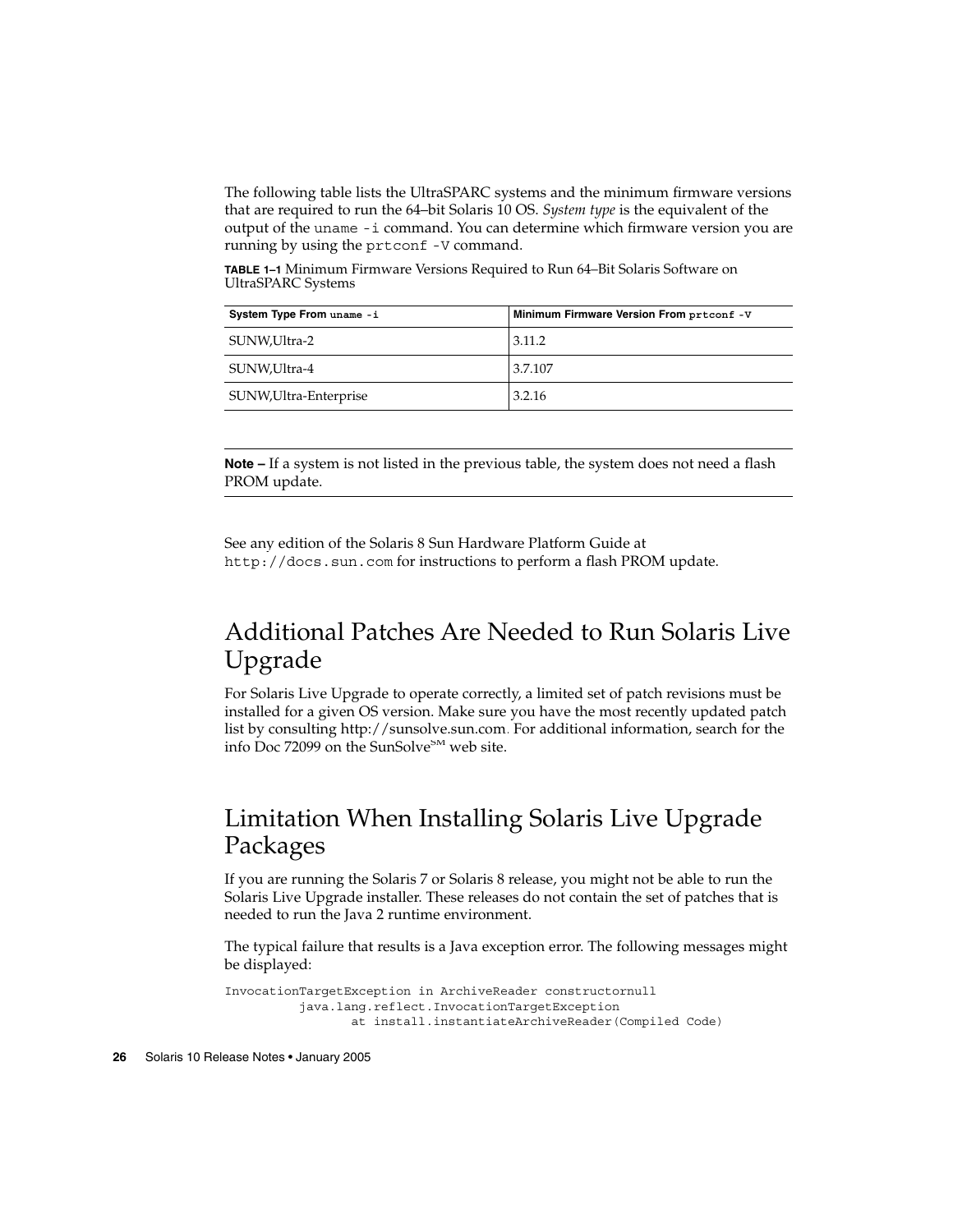```
at install.<init>(Compiled Code)
at install.main(Compiled Code)
```
<span id="page-26-0"></span>To run the Solaris Live Upgrade installer and install the packages, you must have the Java 2 runtime environment recommended patch cluster.

**Workaround:** Complete the following workaround:

■ Install the Solaris Live Upgrade packages by using the pkgadd command.

For step-by-step instructions, refer to Chapter 6, "Using Solaris Live Upgrade to Create a Boot Environment (Tasks)," in *Solaris 10 Installation Guide: Solaris Live Upgrade and Upgrade Planning*.

■ Install the Java 2 runtime environment recommended patch cluster. The patch cluster is available on [http://sunsolve.sun.com.](http://sunsolve.sun.com) Then, you can use the Solaris Live Upgrade installer to install the packages.

## Cannot Access Storage Area Networks Through SUNWsan With Solaris 10 Software

If your Solaris 8 system is connected to storage area networks (SANs), check with your support engineer before you upgrade to the Solaris 10 release. Solaris 8 systems that have the SUNWsan package installed might require special procedures to upgrade to the Solaris 10 release. To find out if the SUNWsan package is installed on the system, type the following command in a terminal window:

#### # **pkginfo SUNWsan**

If the SUNWsan package is installed, the following information is displayed:

system SUNWsan SAN Foundation Kit

## Solaris Management Console 2.1 Software Is Not Compatible With Solaris Management Console 1.0, 1.0.1, or 1.0.2 Software

Solaris Management Console 2.1 software is not compatible with Solaris Management Console 1.0, 1.0.1, or 1.0.2 software. If you are upgrading to the Solaris 10 release, and you have Solaris Management Console 1.0, 1.0.1, or 1.0.2 software installed, you must first uninstall the Solaris Management Console software before you upgrade. Solaris Management Console software might exist on your system if you installed the SEAS 2.0 overbox, the SEAS 3.0 overbox, or the Solaris 8 Admin Pack.

**Workaround:** Choose one of the following workarounds:

Before you upgrade, use the  $/\text{usr/bin/prodreg}$  command to perform a full uninstall of Solaris Management Console software.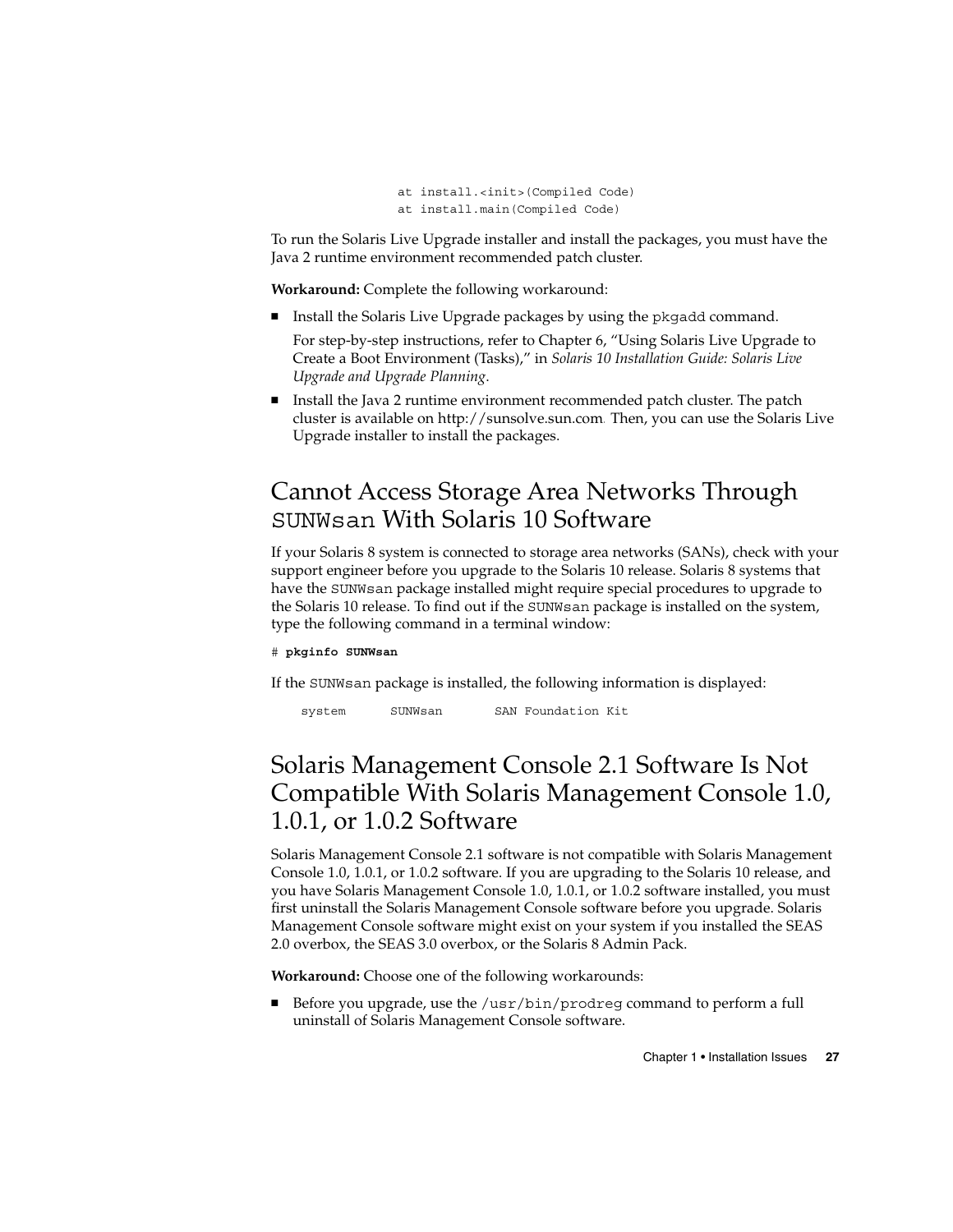- If you did not uninstall Solaris Management Console 1.0, 1.0.1, or 1.0.2 software before you upgraded to the Solaris 10 release, you must first remove all Solaris Management Console 1.0, 1.0.1, or 1.0.2 packages. Use the pkgrm command for package removal instead of the prodreg command. Carefully follow the order of package removal. Complete the following steps:
	- 1. Become superuser.
	- 2. Type the following command:

# pkginfo | grep "Solaris Management Console"

If the description does not start with "Solaris Management Console 2.1," the package names in the output identify a Solaris Management Console 1.0 package.

3. Use the pkgrm command to remove all instances of Solaris Management Console 1.0 packages in the following order:

**Note –** Do not remove any package that has "Solaris Management Console 2.1" in its description. For example, SUNWmc.2 might indicate Solaris Management Console 2.1 software.

If the pkginfo output displays multiple versions of Solaris Management Console 1.0 packages, use the pkgrm command to remove both packages. Remove the original package. Then, remove the package that has been appended with a number. For example, if the SUNWmcman and SUNWmcman.2 packages appear in the pkginfo output, first remove the SUNWmcman package and then remove the SUNWmcman.2 package. Do not use the prodreg command.

- # **pkgrm SUNWmcman** # **pkgrm SUNWmcapp** # **pkgrm SUNWmcsvr** # **pkgrm SUNWmcsvu** # **pkgrm SUNWmc**
- # **pkgrm SUNWmcc**
- # **pkgrm SUNWmcsws**
- 4. In a terminal window, type the following command:

```
# rm -rf /var/sadm/pkg/SUNWmcapp
```
The Solaris Management Console 2.1 software should now function properly. For future maintenance, or if the Solaris Management Console 2.1 software does not function properly, remove the Solaris Management Console 2.1 software. Reinstall the software by completing the following steps:

1. Use the pkgrm command to remove all Solaris Management Console 2.1 packages and dependent packages in the following order: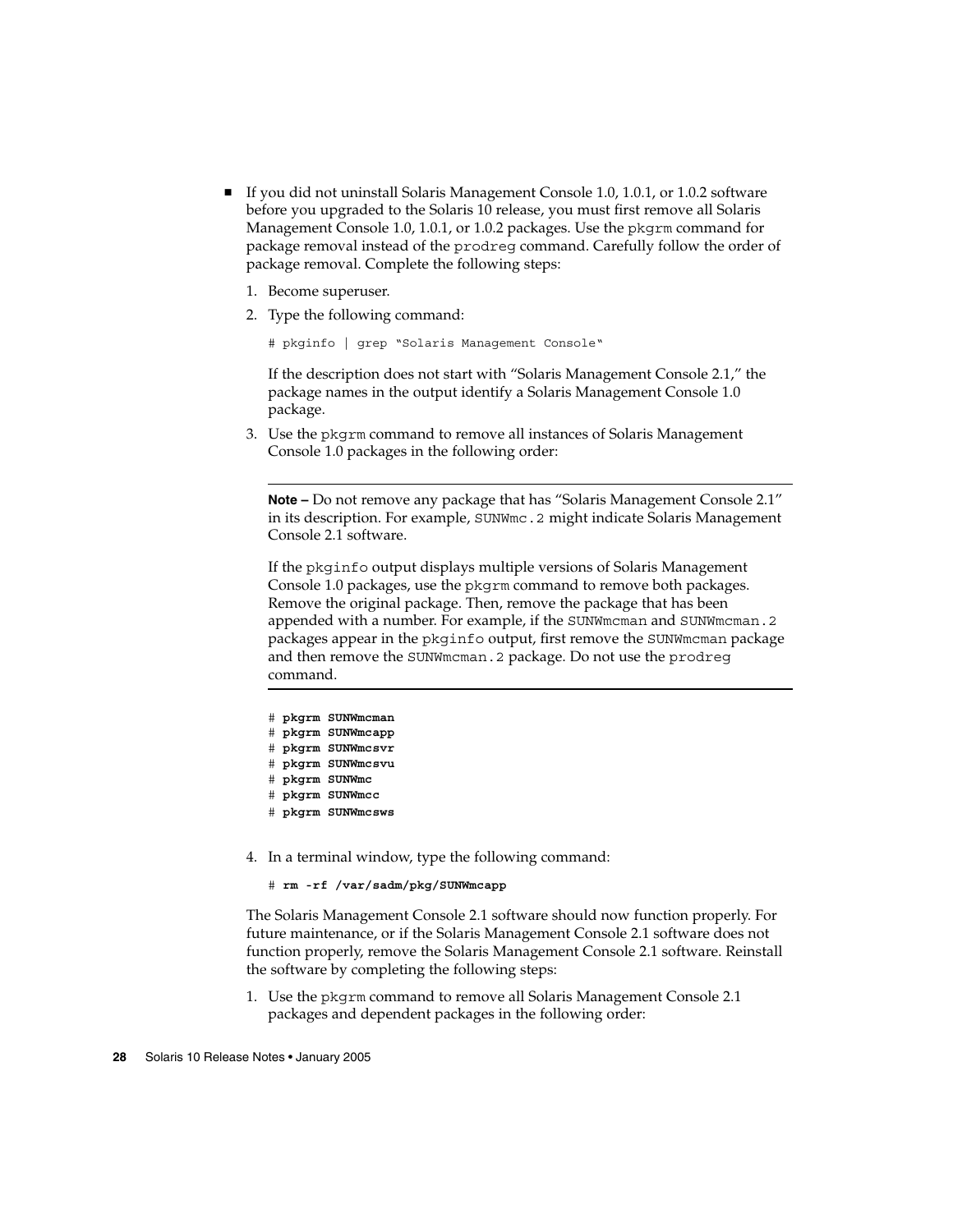<span id="page-28-0"></span>**Note –** If your installation has multiple instances of Solaris Management Console 2.1 packages, such as SUNWmc and SUNWmc.2, first remove SUNWmc, and then SUNWmc.2 . Do not use the prodreg command.

# **pkgrm SUNWpmgr** # **pkgrm SUNWrmui** # **pkgrm SUNWlvmg** # **pkgrm SUNWlvma** # **pkgrm SUNWlvmr** # **pkgrm SUNWdclnt** # **pkgrm SUNWmga** # **pkgrm SUNWmgapp** # **pkgrm SUNWmcdev** # **pkgrm SUNWmcex** # **pkgrm SUNWwbmc** # **pkgrm SUNWmc** # **pkgrm SUNWmcc** # **pkgrm SUNWmccom**

2. Insert the Solaris 10 Software - 4 CD into your CD-ROM drive. Type the following in a terminal window:

```
#
# cd /cdrom/cdrom0/Solaris_10/Product
# pkgadd -d . SUNWmccom SUNWmcc SUNWmc SUNWwbmc SUNWmcex SUNWmcdev \
 SUNWmgapp SUNWmga SUNWdclnt SUNWlvmr SUNWlvma SUNWlvmg SUNWpmgr \
 SUNWrmui
```
All previous Solaris Management Console versions are removed. The Solaris Management Console 2.1 software is now functional.

## Installation Fails When You Install Solaris Flash Archive on Empty Boot Environment With Solaris Live Upgrade (6222925)

If you use Solaris Live Upgrade to install a Solaris Flash archive on an empty alternate boot environment, the installation fails. Messages that are similar to the following errors are displayed.

```
sh: /path_to_install_image/Solaris_10/Tools/Boot/usr/sbin/install.d
/mergescripts/merge_name_service: not found
```

```
ERROR: Transfer list entry (/a/var/svc/profile/name service.xml):
mergescript failed (/path_to_install_image/Solaris_10/Tools/
Boot/usr/sbin/install.d/mergescripts/merge_name_service)
```
ERROR: Unable to copy a temporary file to it's final location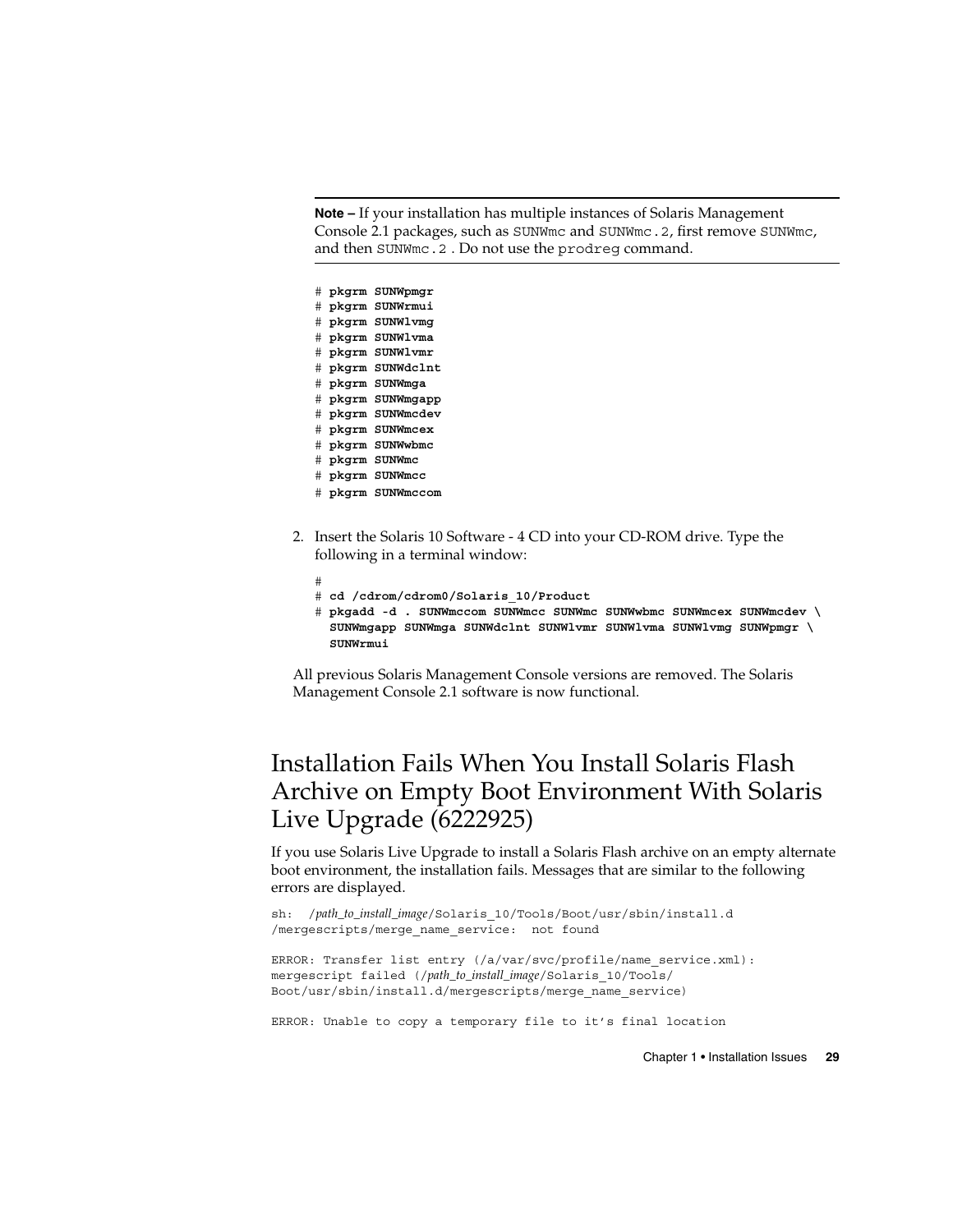ERROR: Flash installation failed

Extracting Flash Archive: 100% completed (of 4361.24 megabytes) The Solaris flash install of the BE *S10B74L2* failed.

In the previous example, *path\_to\_install\_image* is the directory path to the network installation image you are using for the installation.

**Workaround:** Follow these steps.

1. Change directories to the mergescripts directory in the network installation image that you are using for the installation.

```
# cd path_to_install_image/Solaris_10/Tools
/Boot/usr/sbin/install.d/mergescripts
```
2. Create the merge\_name\_service file.

# **touch merge\_name\_service**

3. Make the merge name service file executable.

```
# chmod a+x merge_name_service
```
4. On the system you want to install, install the Solaris Flash archive on the alternate boot environment with Solaris Live Upgrade.

For instructions about how to install a Solaris Flash archive with Solaris Live Upgrade, see "Installing Solaris Flash Archives on a Boot Environment" in *Solaris 10 Installation Guide: Solaris Live Upgrade and Upgrade Planning*.

5. Mount the file systems in the alternate boot environment you installed in step 4.

# **lumount** *alt\_boot\_env mount-point*

In the previous command, *alt\_boot\_env* is the boot environment you installed in step 4. *mount-point* is the mount point for the alternate boot environment.

6. Change directory to the /var/svc/profile directory in the alternate boot environment.

```
# cd mount-point/var/svc/profile
```
7. Remove the name\_service.xml profile.

```
# rm name_service.xml
```
8. Create a symbolic link for the name service profile to the name service.xml file.

```
# ln -s ns_name-service.xml name_service.xml
```
In the previous example, *name-service* is the name service you want to use for the system. Use one of the following strings for this value.

- nis
- nisplus
- dns
- ldap

```
30 Solaris 10 Release Notes • January 2005
```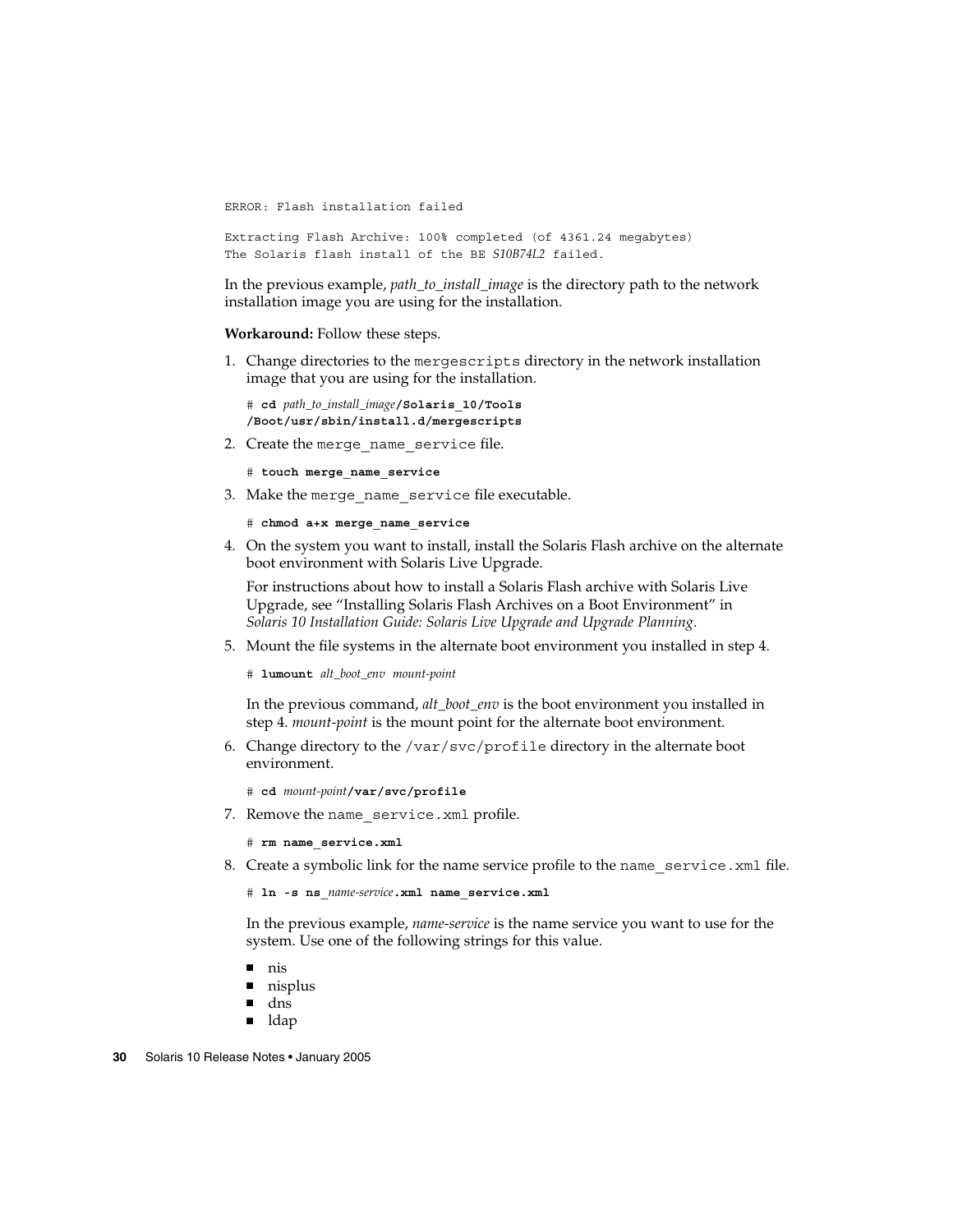<span id="page-30-0"></span>■ files

## Solaris GUI Installation Program Fails If You Configure Nonprimary Interface and Enable DHCP (6215739)

If you try to configure a nonprimary board interface during a Solaris 10 installation, the installation fails under the following conditions.

- You use the Solaris GUI installation program.
- You try to configure a nonprimary interface, such as a PCMCIA interface card.
- You enable the system to use Dynamic Host Configuration Protocol (DHCP).

The following error message is displayed.

An error has occurred in configuring the system. Please go back and check your settings.

**Workaround 1:** Use the Solaris Interactive Text (Desktop Session) installer.

■ For SPARC based systems, type the following command at the ok prompt.

ok **boot cdrom -text**

■ For x86 based systems, type the following command when the system prompts you to select an installation type.

**b -text**

**Workaround 2:** Use the Solaris installation GUI program.

- 1. When the installation program prompts your for Network Connectivity information, select Non-networked.
- 2. Complete the installation.
- 3. After the installation, use the sys-unconfig command to reconfigure the system as a networked system with DHCP support enabled.

For more information about reconfiguring a system with the sys-unconfig command, see the sys-uncon $fig(1M)$  man page.

### x86: Sun Java Workstations 2100Z Might Panic When Booting From Solaris 10 Operating System DVD (6214356)

The DVD combo-drive firmware in a Sun Java™ Workstation 2100Z might cause a system panic. The panic occurs when you boot the workstation from the Solaris 10 Operating System DVD. After the kernel banner is displayed, the following message is very quickly flashed: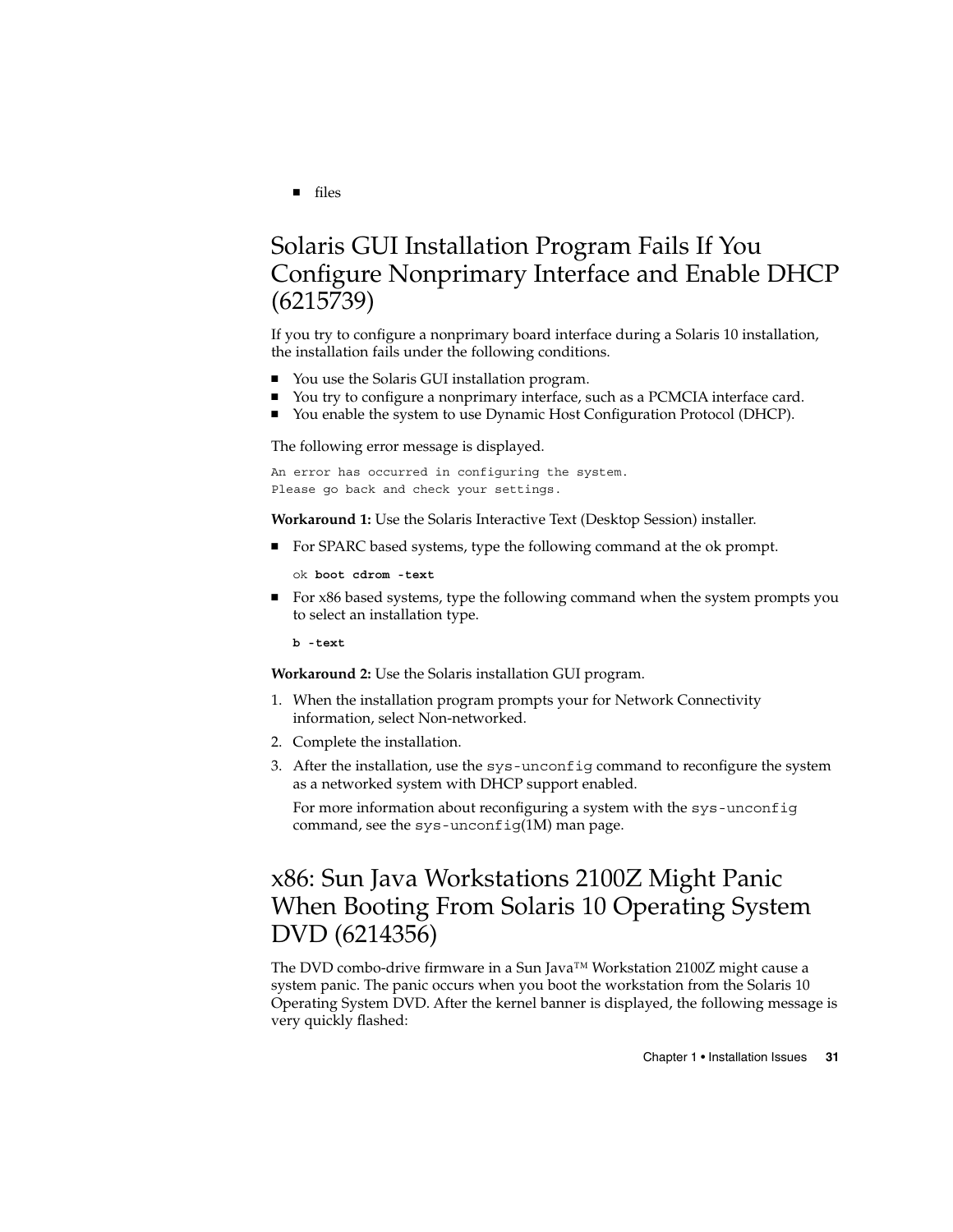```
panic[cpu0]/thread=fec1be20: mod hold stub:
Couldn't load stub module sched/TS_DTBL
fec25cb0 genunix:mod_hold_stub+139 (fec04088, 63, fea11)
fec25cc4 unix:stubs_common_code+9 (1, 8, fec026e4)
fec25ce4 unix:disp_add+3d (fec026dc)
fec25d00 genunix:mod_installsched+a4 (fef01530, fef01518)
fec25d20 genunix:mod_install+2f (fef01518, fec25d3c,)
fec25d2c TS:_init+d (0, d6d89c88, fec25d)
fec25d3c genunix:modinstall+d9 (d6d89c88)
fec25d50 genunix:mod_hold_installed_mod+2e (d6d77640, 1, fec25d)
fec25d7c genunix:modload+ac (fec026c4, fec26c4)
fec25d98 genunix:scheduler_load+3d (fec026c4, fec026dc)
fec25db4 genunix:getcid+50 (fec026c4, fec28514)
fec25dcc unix:dispinit+df (fec25ddc, fe814ba9)
fec25dd4 unix:startup_modules+d5 (fec25dec, fe8cac37)
fec25ddc unix:startup+19 (fe800000, 166130, 7)
fec25dec genunix:main+16 ()
```
Then the system automatically resets.

**Workaround:** Choose one of the following options:

**Workaround 1:** Modify some BIOS configuration settings. This temporary workaround enables a Solaris 10 installation to be completed. However, this method might cause poor read-DVD performance. Follow these steps:

1. During system boot, press F2 at the prompt to enter the setup.

The screen displays attachment-type options similar to the following example:

```
Primary Master [ ]
Primary Slave [ ]
Secondary Master [CD-ROM]
Secondary Slave [ ]
```
2. Choose the DVD drive's attachment type by selecting the attachment type for CD-ROM.

**Note –** The screen might display more than one attachment type for CD-ROM, for example, if your system has multiple optical drives. In such cases, you might need to open the system case to determine the DVD drive's point of attachment. Make sure that you select the correct attachment type that applies to the DVD drive.

3. After selecting the correct CD-ROM attachment type, press Enter.

The next screen appears with Type:[Auto] automatically selected.

- 4. Press the spacebar twice to change the selection to Type:[CD-ROM] .
- 5. Use the arrow keys to select Transfer Mode.
- 6. Press Enter to display a list of other Transfer Mode options.
- 7. Use the arrow keys to select Standard, then press Enter to accept your selection.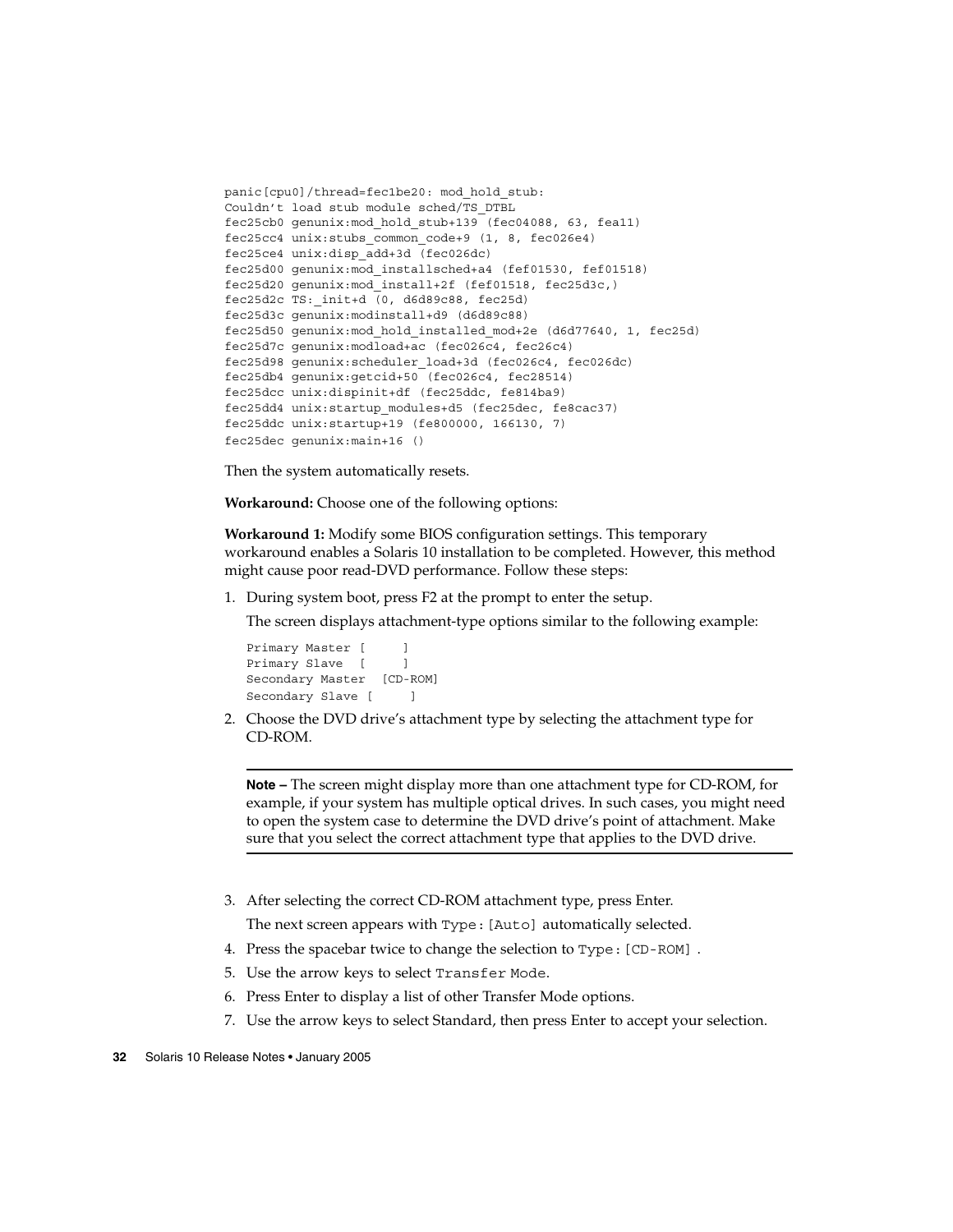<span id="page-32-0"></span>8. Press F10 to save the configuration changes and exit BIOS setup.

The system restarts.

**Workaround 2:** Update the DVD combo drive's firmware to v1.12. This option requires your DVD combo drive to be attached to a system that is running Microsoft Windows. Follow these steps.

- 1. Remove your DVD combo drive from the Sun Java Workstation 2100z. See the workstation's user's guide for steps to remove the drive properly.
- 2. Connect the drive to a system that is running Microsoft Windows. Make sure to change the drive's master and slave jumper settings, if needed.
- 3. Go to AOpen's download center at <http://download.aopen.com.tw/default.aspx>.
- 4. Search for your DVD drive's firmware by using the following information:
	- Product: Combo drives
	- Model: COM5232/AAH
	- Categories: Firmware
- 5. Download and install the firmware version R1.12.
- 6. Reinstall the drive on the workstation. If needed, restore the original master and slave jumper settings.

**Note –** Newer versions of the firmware might already be available at the site. Sun's tests confirm that the v1.12 release resolves the panic issue. Sun cannot confirm whether newer firmware revisions after v1.12 similarly resolve the problem.

## x86: Solaris Installation GUI Might Fail When You Install Solaris Flash Archive (6208656)

If you use the Solaris installation graphical user interface (GUI) to install a Solaris Flash™ archive on an x86 based system, the installation might fail. This failure occurs on systems that are not running the Solaris OS or the Linux operating system before you begin the installation.

The following error message is displayed.

Unexpected error found with media or archive selected

**Workaround:** When the Solaris installation program prompts you to select an installation type, do not select the Solaris Interactive option. Select either option 3 or 4 and perform a Solaris Interactive Text installation. When prompted to specify the media to use during the installation, type the path to the Solaris Flash archive.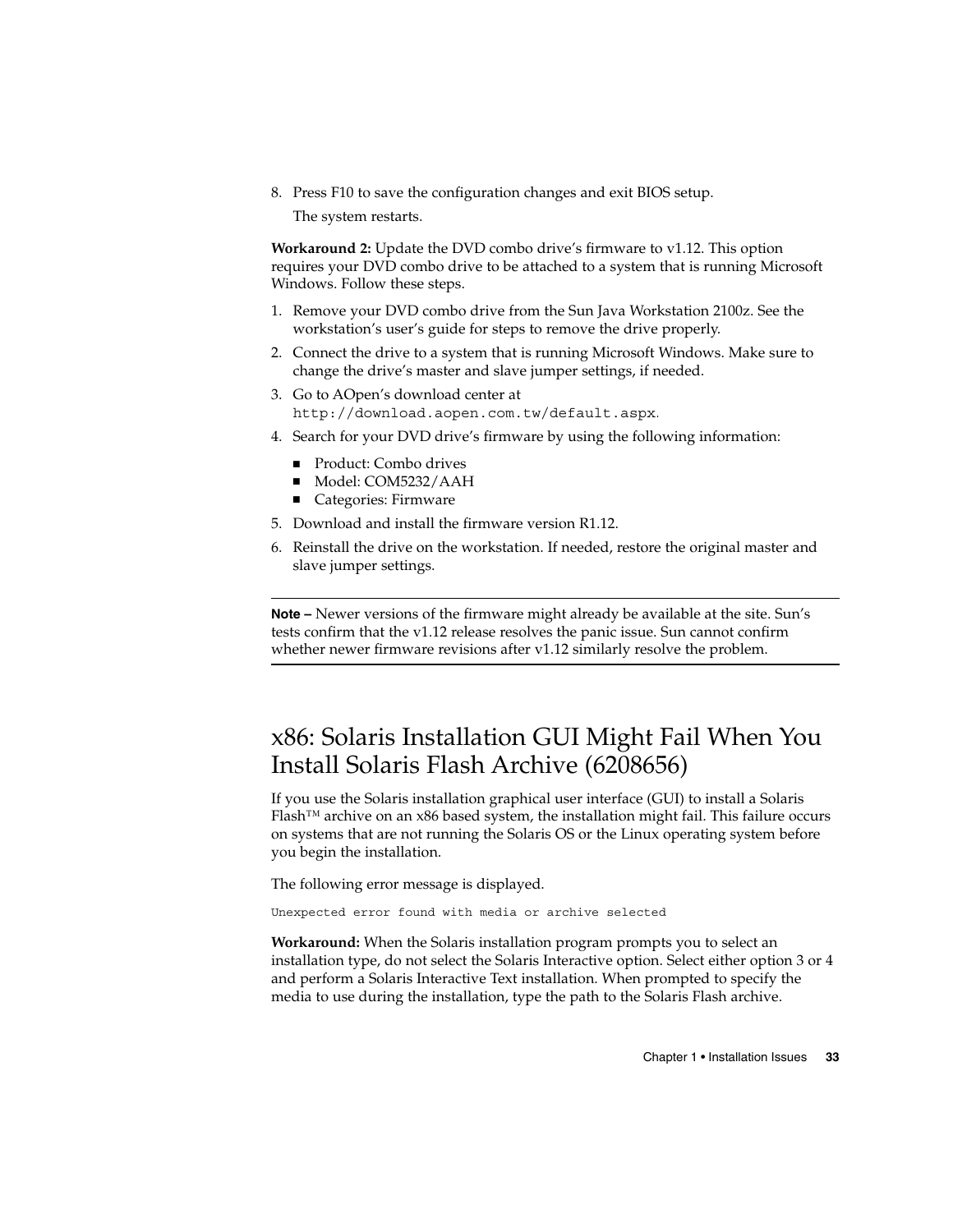## <span id="page-33-0"></span>x86: Serial Consoles of Some Sun Fire Systems Do Not Work (6208412)

The serial console (ttya) on the following Sun Fire systems does not work by default:

- Sun Fire V20z
- Sun Fire V40z
- Sun Fire V60x
- Sun Fire V65x

To use the serial console, you must manually configure the system's BIOS.

**Workaround:** This workaround requires your system to have a Sun keyboard and a display monitor. Follow these steps:

- 1. Boot the machine.
- 2. During system boot, press F2 at the prompt to access the Phoenix BIOS.
- 3. Under Peripherals, change the comm port from disabled to enabled.
- 4. Save the configuration and boot the system.
- 5. Use the eeprom command to change input-device and output-device to ttya.

**Note –** Pressing the Stop and N keys at system boot to reset the low-level firmware to default settings does not work on these systems.

### Solaris Installation GUI Program Might Fail on Systems With Existing x86 fdisk Boot Partitions (6186606)

The Solaris installation GUI program might fail on a system with an existing x86 boot partition. The failure occurs if the existing x86 boot partition was created with the Solaris text-based installer. The following error message is displayed.

Default layout will not work on this system. Error: Error: ERROR: Could not create explicit fdisk partition on c0t0d0, requested cylinders 14581 - 14597 in use by fdisk partition 1 Error: Error: ERROR: System installation failed Pfinstall failed. Exit stat= java.lang.UNIXProcess@a89ce3 2 artition on c0t0d0, requested cylinders 14581 - 14597 in use by fdisk partition 1 ERROR: System installation failed

**Workaround:** Choose one of the following workarounds.

**Workaround 1:** When the installation program prompts you to select an installation type, select 3 Solaris Interactive Text (Desktop Session).

**34** Solaris 10 Release Notes • January 2005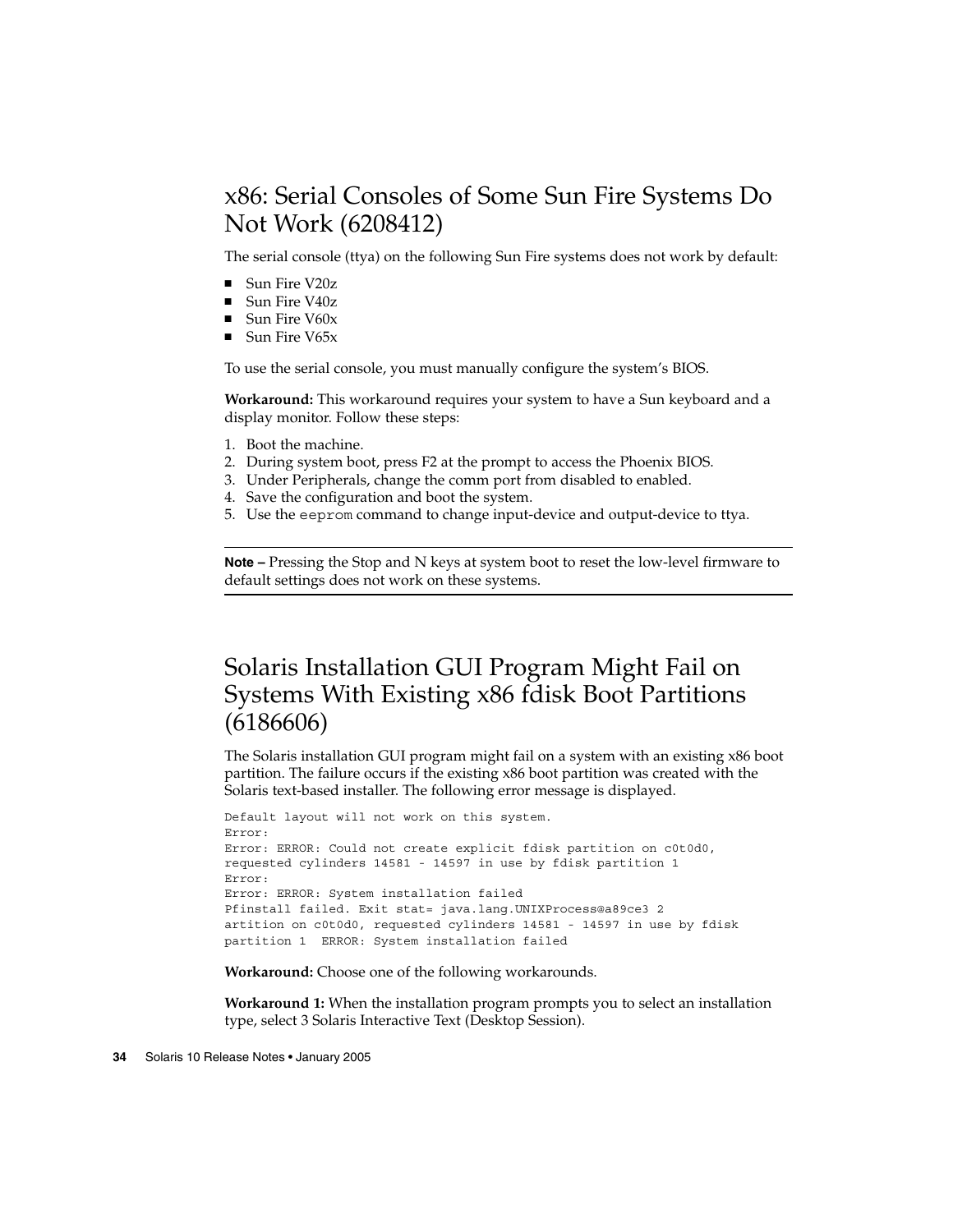<span id="page-34-0"></span>**Workaround 2:** If you use the Solaris installation GUI program, follow these steps.

- 1. Begin the installation.
- 2. At the prompt to select an installation type, select Custom Install. The custom installation panels prompt you for information about the locales, software, and disks that you want to install.
- 3. Answer the questions on the screens as appropriate for your system.
- 4. On the Fdisk Selection screen, check the disk that contains the x86boot partition.
- 5. Remove the x86boot partition by changing it to UNUSED in the pull-down menu.
- 6. Add the x86boot partition back by changing UNUSED back to x86boot.
- 7. Continue the installation.

## x86: Only Part of the Disk Is Usable by fdisk or format Commands (5042195)

On x86 based systems, when a disk device exceeds 65,535 cylinders, only the lower 16-bits of the cylinder count are used by the Solaris OS. Consequently, the actual size of disk space available for the Solaris OS is reduced. For example, the reported number of cylinders for a disk is 70,000. The difference between 70,000 and 65,535 equals the number of available cylinders for the Solaris OS, which is 4,464.

To verify whether your disk has exceeded 65,535 cylinders, compute your disk's approximate capacity by using the following formula:

disk capacity = cylinders \* heads \* sectors \* 512

Then, compare the results with the stated capacity of your disk. A large difference between the two values indicates that your disk has exceeded 65,535 cylinders.

**Workaround:** Choose from the following options:

- Keep RAID volumes small enough to avoid exceeding the cylinder limit.
- Create a Solaris label where the geometry uses cylinders fewer than 65,535. You implement this second option by increasing the value for sectors or heads, neither of which should exceed 16 bits.

The second option is applicable on a Sun Fire V20z or Sun Fire V40z system that has a 72-Gbyte disk mirrored. The BIOS RAID function would report a much smaller number of heads and sectors than the single 72-Gbyte disk. Consequently, the number of cylinders exceeds the 65,535 limit.

However, you can format and label the first disk with Solaris 10 OS, and then have the BIOS mirror the first disk to another disk. Through this step, the label of the first disk is preserved. Solaris uses the geometry of the first disk and avoids exceeding the limit.

You can also achieve the second option by using a disk editor to manually modify the label on a disk by using valid geometry values.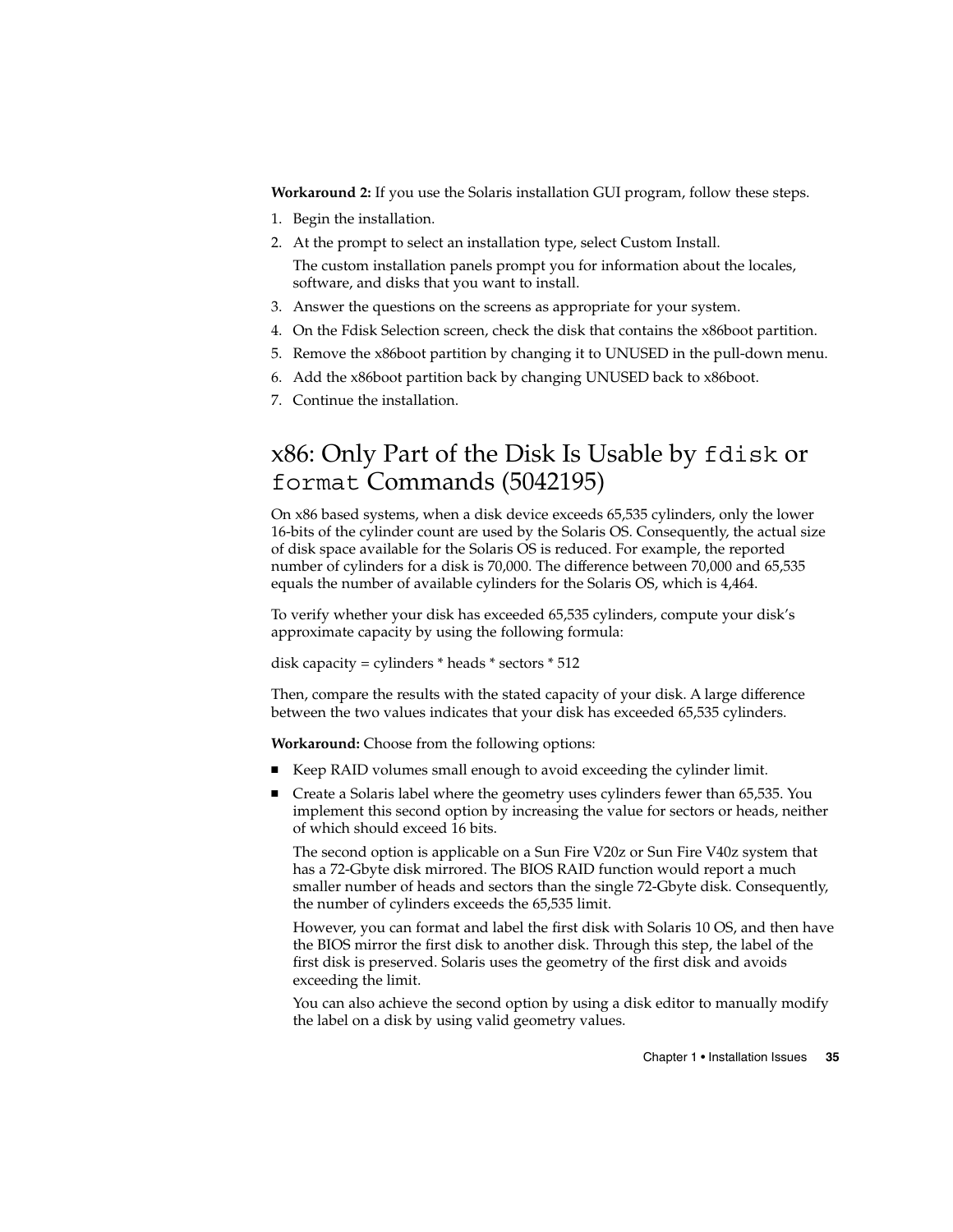## <span id="page-35-0"></span>x86: X Server Unable to Open Mouse Device in Sun LX50 Servers (5027771)

On a Sun LX50 system, the X server might be unable to open a PS/2 mouse device. The error might occur either during installation or when the system reboots. When the problem occurs, the following error message is displayed:

ddxSUNWmouse: Error opening mouse device '/dev/kdmouse; /dev/kdmouse: No such device or address

Consequently, the Solaris installation program can proceed only in command-line interface mode. After installation, the problem might persist during Solaris runtime.

**Workaround:** On the Y-cable that connects to the server's PS/2 connector, switch the connections between the PS/2 keyboard and mouse.

If the PS/2 mouse remains unrecognized after a system reboot, press the LX50 server's Reset button. Alternatively, use the reconfigure option  $(b - r)$  when the following boot prompt appears:

Select (b) oot or (i) nterpreter:

## Cannot Access Data on Solaris 10 Operating System DVD When Running Solaris 7 Software (4511090)

If your system is running the Solaris 7 software, Volume Management incorrectly mounts the Solaris 10 Operating System DVD. The DVD can be mounted, but the data is inaccessible. As a result, you cannot set up an install server, perform a Live Upgrade, or access any data on the media.

**Workaround:** Choose one of the following workarounds:

- Apply the following patches:
	- 107259-03
	- 107260–03
- Mount the Solaris 10 Operating System DVD manually. Do not use Volume Management to mount the DVD. Follow these steps:
	- 1. Become superuser.
	- 2. Stop Volume Management.
		- # **/etc/init.d/volmgt stop**
	- 3. Mount the Solaris 10 Operating System DVD manually.

```
# mkdir /mnt1
# mount -F hsfs -o ro /dev/dsk/c0t6d0s0 /mnt1
```
**36** Solaris 10 Release Notes • January 2005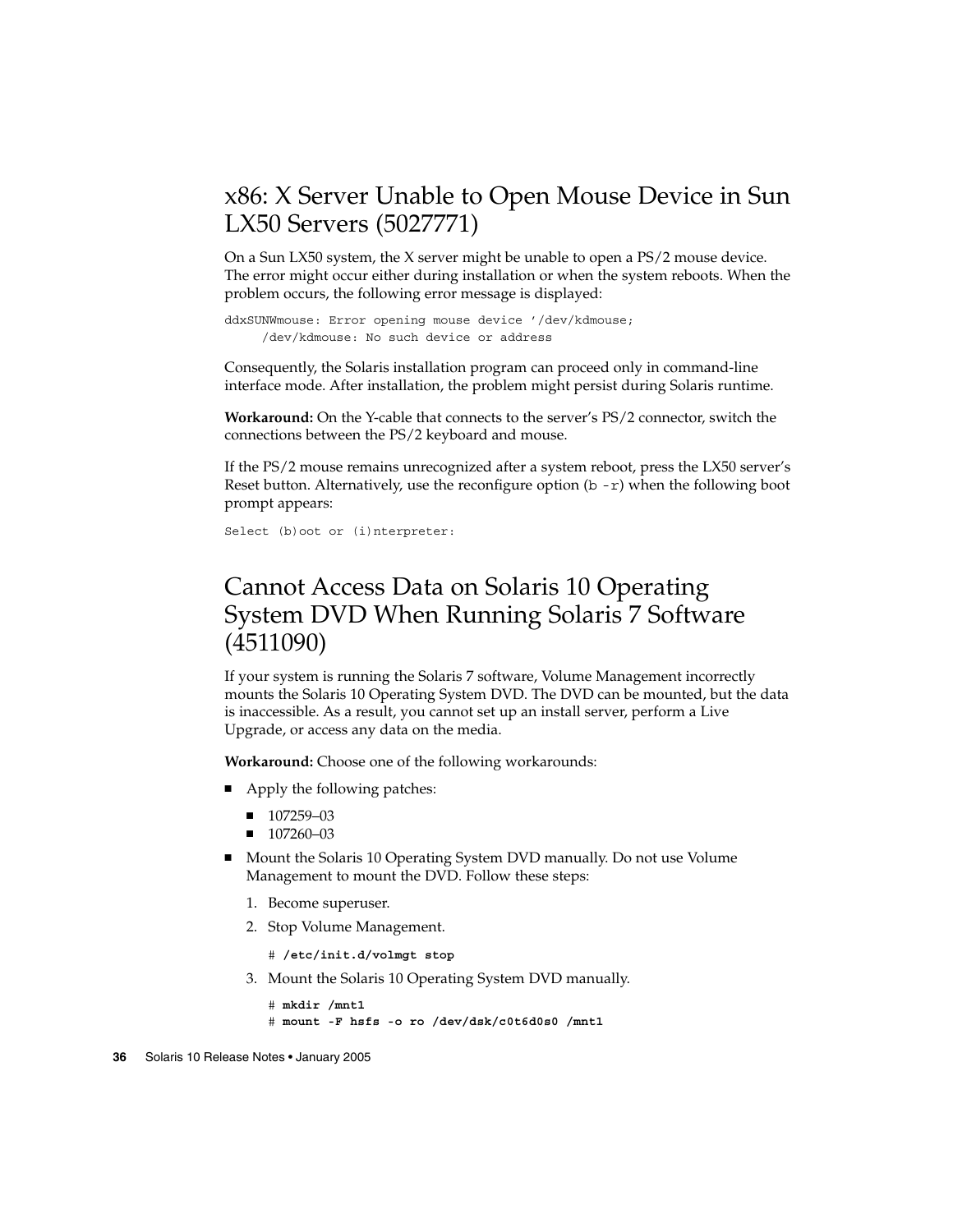4. Verify that the DVD is mounted. Then verify that the data is accessible.

```
# cd /mnt1
# ls
```
The system returns the following information if the DVD is correctly mounted.

Copyright Solaris\_10

### Installation Bugs

The following bugs might occur during or after the installation of Solaris 10 OS.

#### Java Error Messages Are Displayed After a Solaris 10 OS Installation (6218158)

When the system reboots after a Solaris 10 OS installation is completed, Java error messages similar to the following example might be generated. These messages might either be displayed on the console or recorded in the /var/adm/messages file.

```
java[16552]: [ID 874347 user.error] libpkcs11:
open /var/run/kcfd_door: No such file or directory
java[16552]: [ID 523743 user.error] libpkcs11:
/usr/lib/security/pkcs11_softtoken.so
unexpected failure in ELF signature verification.
System may have been tampered with.
Cannot continue parsing /etc/crypto/pkcs11.conf
java[16580]: [ID 874347 user.error] libpkcs11:
open /var/run/kcfd_door: No such file or directory
java[16580]: [ID 523743 user.error] libpkcs11:
/usr/lib/security/pkcs11_softtoken.so
unexpected failure in ELF signature verification.
System may have been tampered with.
Cannot continue parsing /etc/crypto/pkcs11.conf
```
**Workaround:** None. Ignore the error messages.

#### Solaris 10 Installation Disc Ejects When You Install the Solaris Flash Archive (6215847)

During installation, the system might eject the disc and the installation might fail. This error might occur if you boot from a Solaris 10 installation disc. The installation disc can either be the Solaris 10 Operating System DVD or the Solaris 10 Software - 1 CD. After you boot the system, you attempt to install a Solaris Flash archive from the network.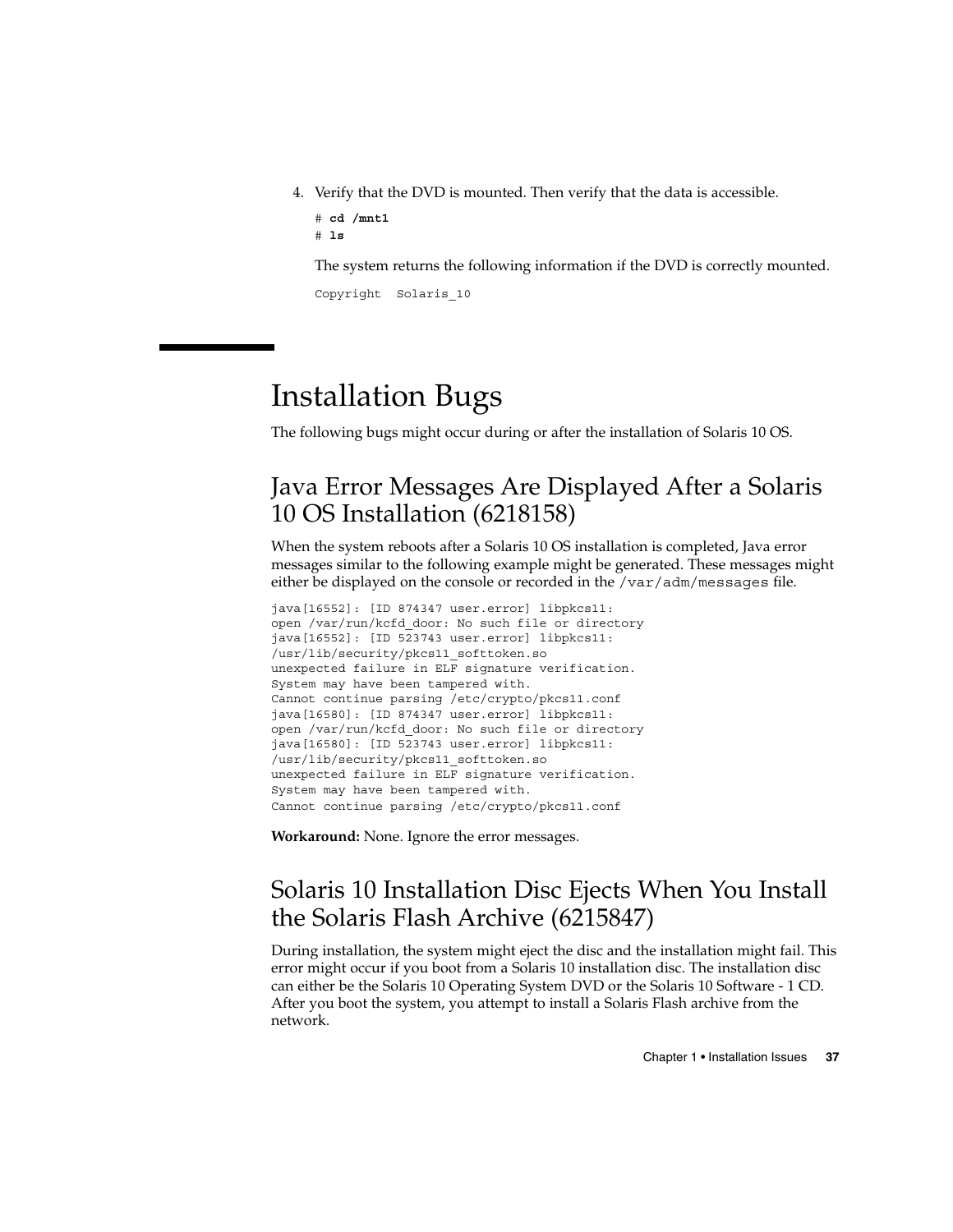The problem occurs under the following two sets of circumstances.

■ While running the Solaris GUI installation program from the DVD or CD installation disc, you specify an invalid Solaris Flash archive for your system. For example, specifying a path to an x86 archive while installing on a SPARC based system would cause the error. After the disc ejects, messages similar to the following errors might be displayed in the console window.

```
/sbin/install-solaris: rm: cannot execute
/sbin/install-solaris: date: cannot execute
/sbin/install-solaris: gettext: cannot execute.
```
■ You run the Solaris text installer in a console session from the Solaris 10 installation disc and successfully install a Solaris Flash archive from the network. After the disc ejects, messages similar to the following errors might be displayed in the console window.

```
/sbin/setup-launcher[310]: 1356 Killed
/sbin/setup-launcher[315]: 1357 Killed
```
**Workaround 1:** If the error was caused by an invalid archive, complete one of the following steps, depending on the error triggers.

- Restart the installation with the GUI installation program. Then specify a path to a valid archive.
- Install the archive by using the text-based installer in a desktop windowing session:
	- For SPARC based systems, type **boot cdrom -text** at the ok prompt.
	- For x86 based systems, at the prompt to choose an installation type, select 3 Solaris Interactive Text (Desktop session).

**Workaround 2:** If the error occurred after you used the text-based installer in a console session, choose one of the following options:

- Use the installer in a desktop windowing session instead:
	- For SPARC based systems, type **boot cdrom -text** at the ok prompt.
	- For x86 based systems, at the prompt to choose an installation type, select 3 Solaris Interactive Text (Desktop session).
- Perform the following steps after the system ejects the installation disc.
	- 1. Reinsert the DVD or CD in the machine.
		- If the system responds to the disc insertion, allow the system to complete the installation.
		- If the system does not respond to the installation disc, go to Step 2.
	- 2. Manually reboot the system.
	- 3. If prompted, reboot the system.

The installation is complete.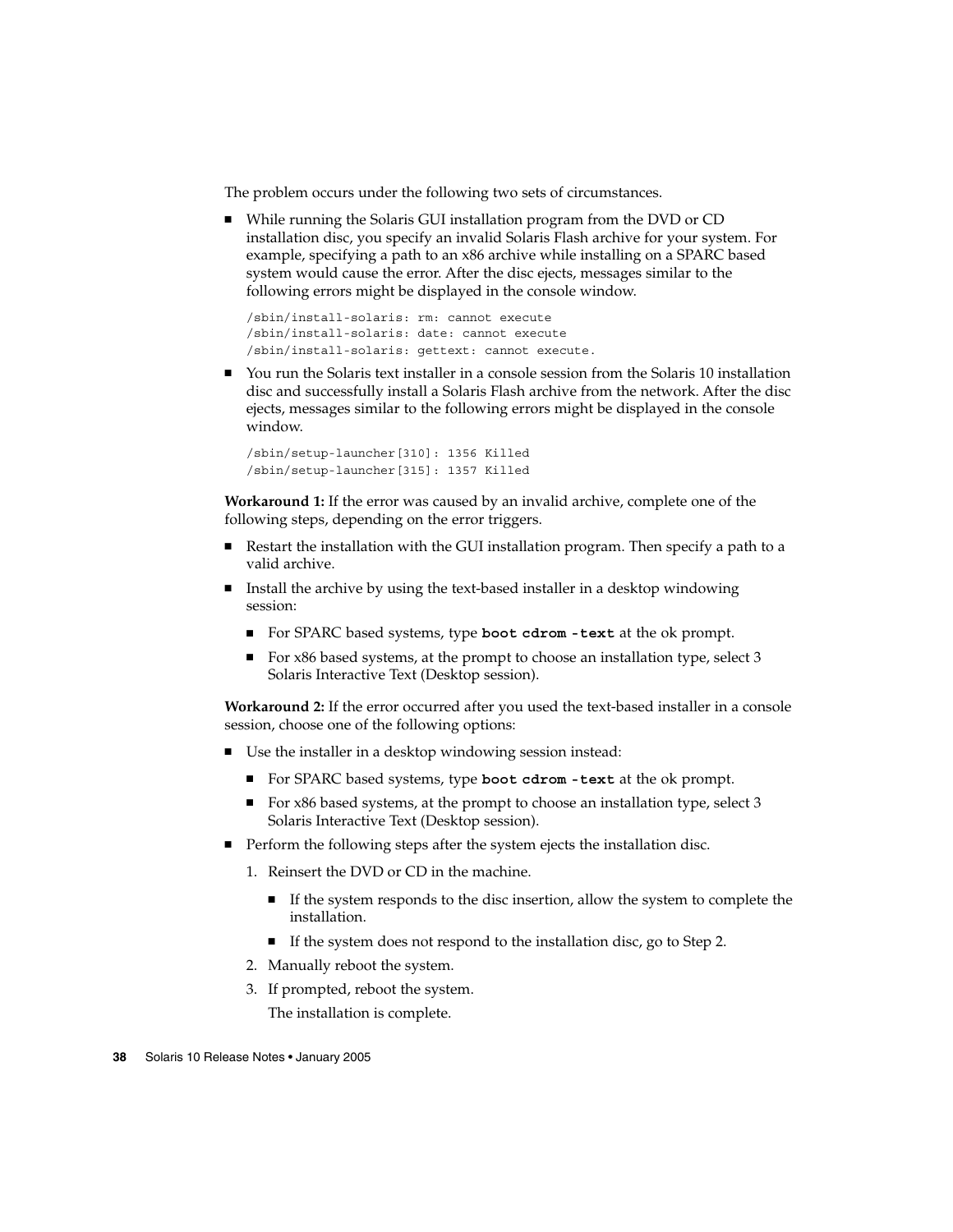#### x86: kdmconfig Program Runs Twice After Initial Installation (6209092)

During the first system reboot after an initial Solaris 10 OS installation, the kdmconfig program might run twice. During this initial startup, each time the program starts, you are prompted to select an X server. This situation occurs on x86 based systems that have not been configured to use the X server. An example of such a system is a "headless" system that is not using a graphics display.

**Workaround:** Each time the program starts and prompts for an X server, press F3\_Exit. A short delay might occur before the startup process resumes. After this initial startup is completed, the problem no longer occurs if the system is subsequently rebooted.

#### x86: System Fails to Boot After Custom JumpStart Installation (6205478)

If you use the Custom JumpStart installation method to install on an x86 based system, and explicitly configure slice 2 as the overlap slice in the profile, an error occurs. The system does not reboot successfully after the installation is completed. The following error message is displayed:

Cannot find Solaris partition

This failure occurs because the overlap slice 2 (c0t0d0s2, for example) is set to begin at cylinder 1 rather than cylinder 0.

**Workaround:** In the Custom JumpStart profile, remove the filesys keyword entry that configures slice 2 as the overlap slice. For example, you would remove a keyword entry that is similar to the following entry.

filesys c0t0d0s2 all overlap

After you remove the entry, perform the Custom JumpStart installation.

#### Installation Logs Might Be Incomplete or Inaccurate (5087588)

If you install the Solaris 10 software, the install\_log file in /var/sadm/system/logs and /var/sadm/install/logs might be incomplete. These logs might not include information about packages that were successfully added to the system, and they might not record errors encountered when adding packages. Consequently, you cannot use the install log file as a resource to troubleshoot installation or application issues.

Workaround: If an application does not run correctly, do not check the install log file to determine if the application packages were installed. Follow these steps.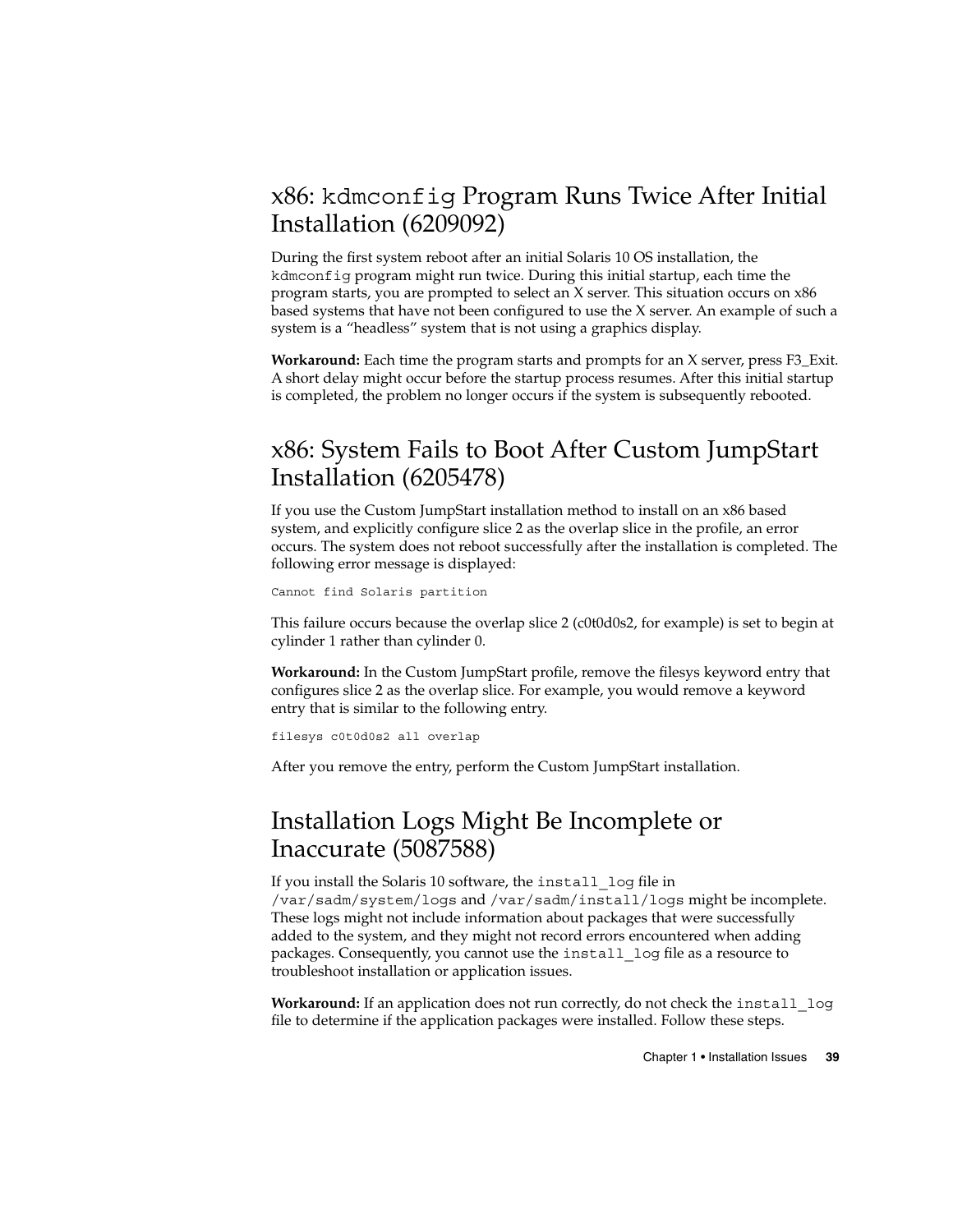- 1. Check the Solaris Product Registry to determine which packages the application uses.
	- # **prodreg**
- 2. Use the pkginfo command to determine if any of these packages are partially installed.
	- # **pkginfo -p** *package-name*
- 3. For each package that is reported in the output of the previous command, remove the package.

# **pkgrm** *options package-name*

- 4. Reinstall each package.
	- # **pkgadd** *options package-name*

#### x86: GUI Interactive Installation From DVD Fails if boot-device Variable Is Not Set (5065465)

If you install Solaris from the Solaris 10 Operating System DVD, the interactive GUI installation might fail. This failure occurs if the boot-device configuration variable is not set on the system.

To determine if the boot-device configuration variable is set, type the following command.

```
# prtconf -pv | grep boot-device
```
If the output of this command is boot-device: with no associated device, you cannot use the interactive GUI installation program to install from the Solaris 10 Operating System DVD.

**Workaround:** Use the interactive text installer to install Solaris 10 software. When the installation program asks you to select a type of installation, select option 3, Solaris Interactive Text (Desktop Session).

For more information about installing from the Solaris 10 Operating System DVD, see *Solaris 10 Installation Guide: Basic Installations*.

#### SPARC: Solaris 10 OS Installation Program Might Not Display Special Case Panels Properly (5002175)

If you install the Solaris 10 software by using the Solaris installation program, some of the information and exit panels for the Sun<sup>SM</sup> Remote Services (SRS) Net Connect software might not display properly.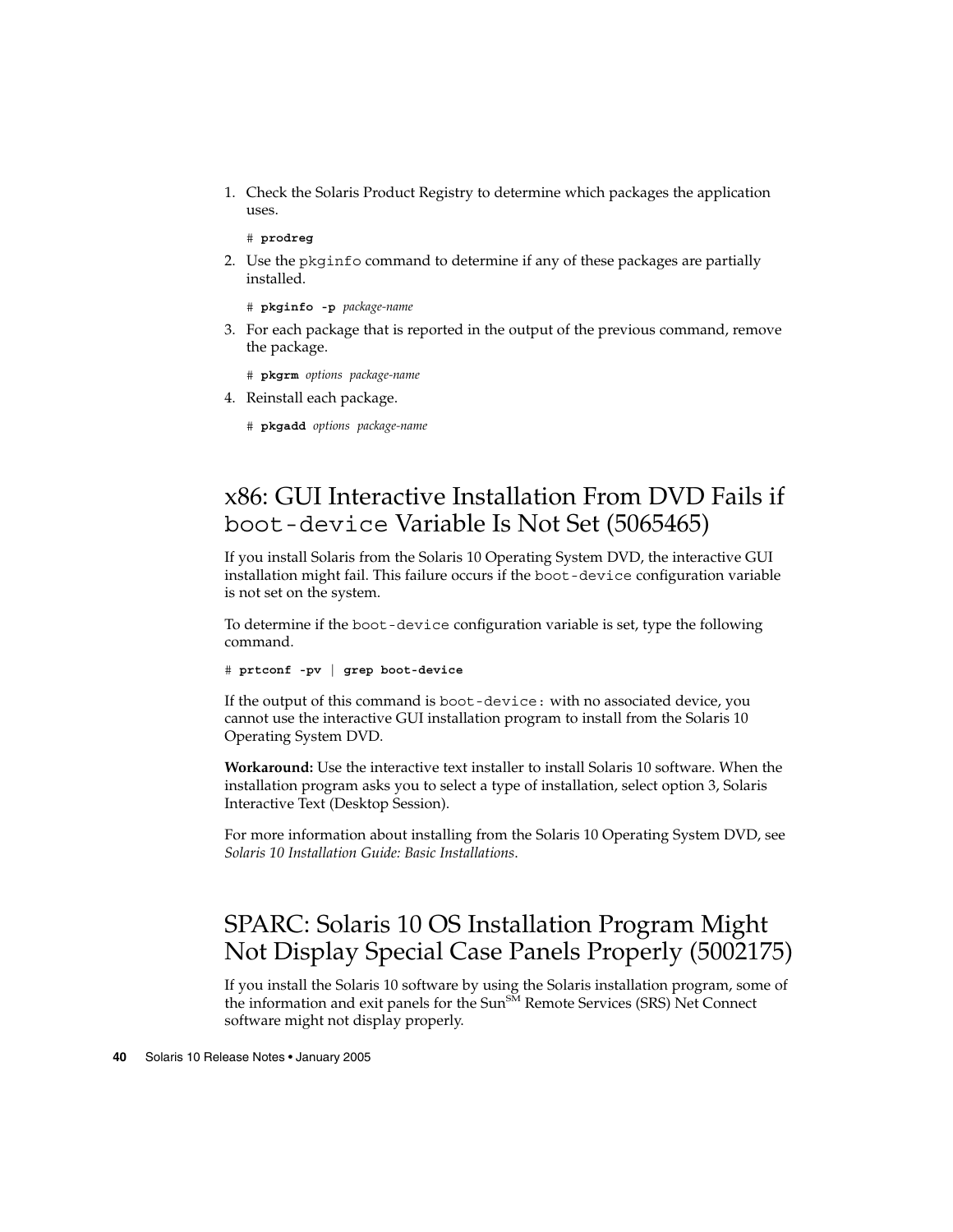The installation panel frame and Cancel button are displayed, but the installation panel content is missing.

**Note –** This problem might also occur during a Solaris installation of other software products that are included in this Solaris OS release.

**Workaround:** Follow these steps:

- 1. Bypass the SRS Net Connect installation by clicking the Cancel button when the empty installation panel is displayed.
- 2. After the installation of the Solaris 10 software has completed, manually install the SRS Net Connect software from the Solaris 10 Operating System DVD or Solaris 10 Software - 2 CD.

Installing the SRS Net Connect software after the initial Solaris 10 software installation has completed ensures that all panels are displayed properly.

#### x86: USB Keyboards Might Freeze During Install on Some Dell Precision Workstations (4888849)

During installation, USB keyboards on some Dell Precision Workstations might freeze or become partially inoperative, thereby preventing installation.

**Workaround:** Perform one of the following workarounds:

- Switch the USB emulation mode in the firmware.
- Switch to a PS/2 keyboard.
- Reboot and try again.

Alternatively, update the system's BIOS to resolve the problem.

#### /dev and /devices/pseudo Permissions Set Incorrectly After Installation (4720192, 6215918)

When you install the Solaris 10 OS, the /devices/pseudo namespace permissions might be set incorrectly. The system might not be able to access some system devices. Similar namespace-permission errors occur if you installed the Solaris 10 OS on a clone system with a Solaris Flash archive.

If you run the pkgchk -n command on the SUNWcsd package after the installation, a message similar to the following output is displayed.

```
# pkgchk -n SUNWcsd
ERROR: /devices/pseudo/cvc@0:cvc
      pathname does not exist
```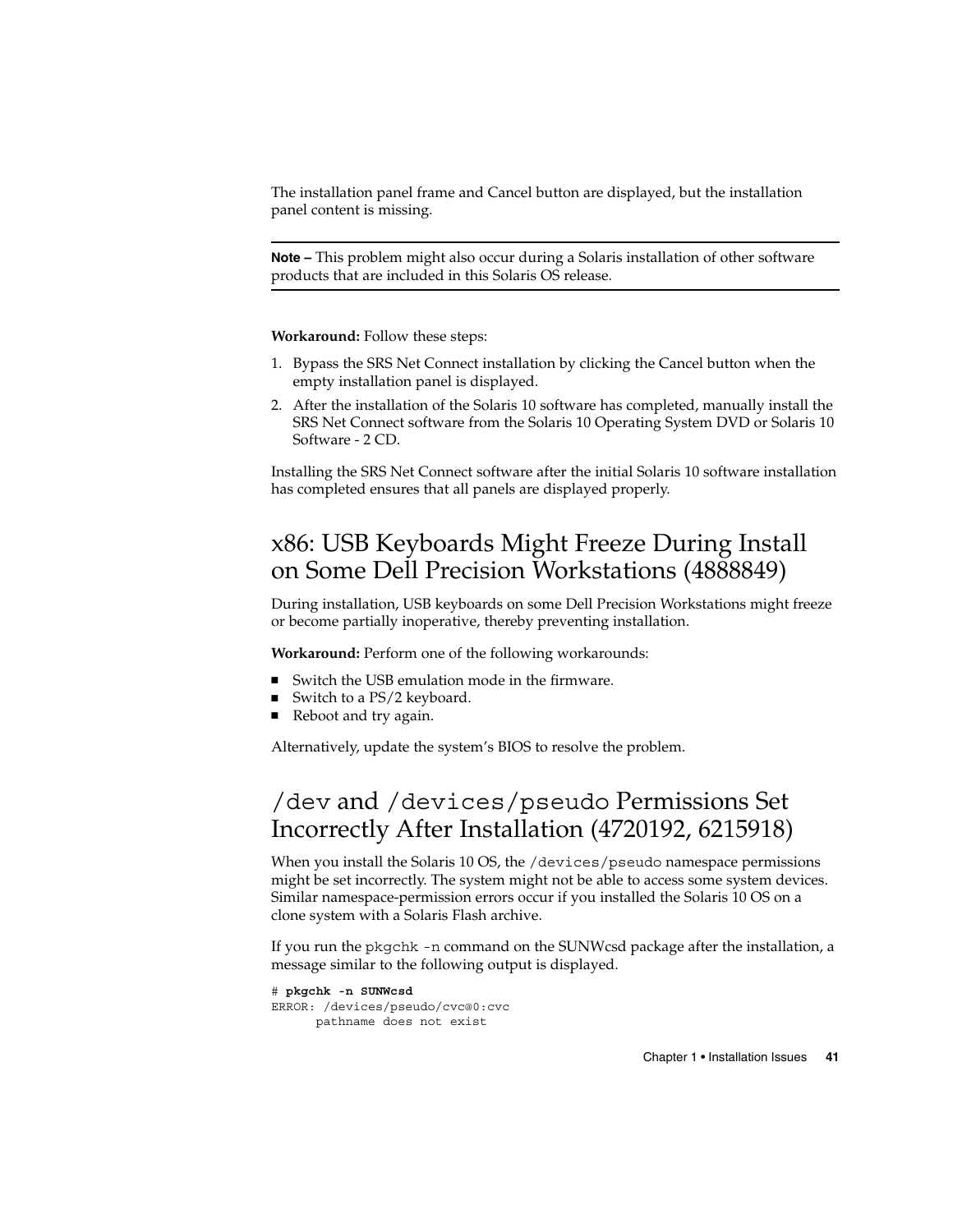unable to create character-special device ERROR: /devices/pseudo/cvcredir@0:cvcredir pathname does not exist unable to create character-special device

If you installed the Solaris 10 OS on a clone system with a Solaris Flash archive, the previous command produces errors similar to the following output.

```
# pkgchk -n SUNWcsd
ERROR: /dev
     group name sys expected <(null)> actual
ERROR: /devices/pseudo/clone@0:eri
     permissions <0666> expected <0600> actual
ERROR: /devices/pseudo/clone@0:ibd
     permissions <0666> expected <0600> actual
ERROR: /devices/pseudo/cvc@0:cvc
    pathname does not exist
ERROR: /devices/pseudo/cvcredir@0:cvcredir
     pathname does not exist
```
For Solaris Flash installations, errors similar to the previous output are also displayed for the SUNWcsr package.

**Workaround:** Choose one of the following workarounds.

**Workaround 1:** Run the pkgchk -nf command on the SUNWcsd Core Solaris Devices package. This workaround applies if you installed Solaris 10 OS from CD or DVD media, or from a network installation image.

# **pkgchk -nf SUNWcsd**

**Workaround 2:** This workaround applies to clone systems on which you want to install the Solaris 10 OS by using a Solaris Flash archive. Perform the following steps before you install the archive:

1. On the master system, create a /etc/flash/reboot directory:

```
# mkdir -p /etc/flash/reboot
#
```
2. On the master system, create the following script in a text editor.

```
#! /usr/bin/sh
#
echo " Doing pkgchk -nf SUNWcsd"
pkgchk -nf SUNWcsd
echo " Doing pkgchk -nf SUNWcsr"
pkgchk -nf SUNWcsr
exit 0
```
- 3. Save the script with the file name pkgchk.cleanup in the /etc/flash/reboot directory.
- 4. Ensure that the pkgchk.cleanup script is executable.

```
# cd /etc/flash/reboot
# chmod a+x pkgchk.cleanup
```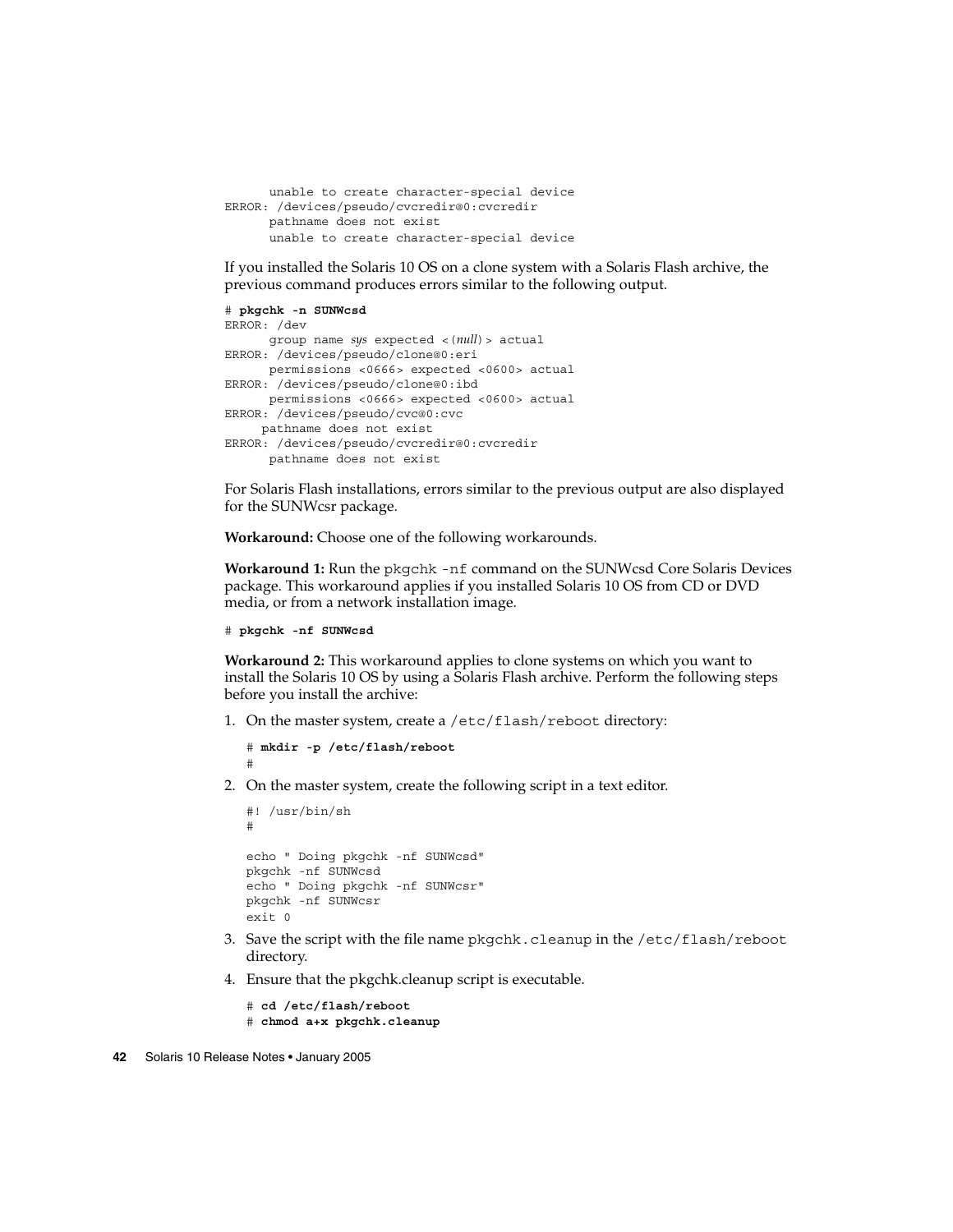- 5. Create the Solaris Flash archive.
- 6. Install the archive on the clone system.

However, if you have already installed the Solaris 10 OS with a Solaris Flash archive, then perform the following steps to resolve the error.

1. Run the pkgchk -nf command on the SUNWcsd Core Solaris Devices package.

# **pkgchk -nf SUNWcsd**

2. Run the pkgchk -nf command on the SUNWcsr Core Solaris (Root) package on the clone system.

# **pkgchk -nf SUNWcsr**

#### SPARC: Error Messages Might Be Seen When Installing Solaris By Using a Network Image (4704046)

You can install Solaris by using a network image. If that image is created by combining the Solaris 10 Software CDs, the following error messages might be seen:

Error message: Jun 18 10:51:53 b26b statd[149]: [ID 514559 daemon.error] svc\_tp\_create: Could not register prog 100024 vers 1 on udp Jun 18 10:51:53 b26b statd[149]: [ID 514559 daemon.error] svc\_tp\_create: Could not register prog 100024 vers 1 on tcp Jun 18 10:51:53 b26b statd[149]: [ID 514559 daemon.error] svc\_tp\_create: Could not register prog 100024 vers 1 on ticlts Jun 18 10:51:53 b26b statd[149]: [ID 514559 daemon.error] svc\_tp\_create: Could not register prog 100024 vers 1 on ticotsord Jun 18 10:51:53 b26b statd[149]: [ID 514559 daemon.error] svc\_tp\_create: Could not register prog 100024 vers 1 on ticots Jun 18 10:51:53 b26b statd[149]: [ID 447212 daemon.error] statd: unable to create (SM\_PROG, SM\_VERS) for netpath.

**Workaround:** None. Ignore the message. After the system boots, the Network File System (NFS) functions normally.

#### SPARC: Systems With Multiple Interfaces Recognize All Interfaces as Usable After Installation or Upgrade (4640568)

If you install or upgrade to the Solaris 10 release on a system with multiple network interfaces, the system recognizes all system interfaces as usable. Interfaces that are not connected to the network, or that are not intended for use, appear in the output of the ifconfig -a command. Additionally, interfaces with identical Ethernet addresses might be assigned identical IP addresses. The following error message is displayed: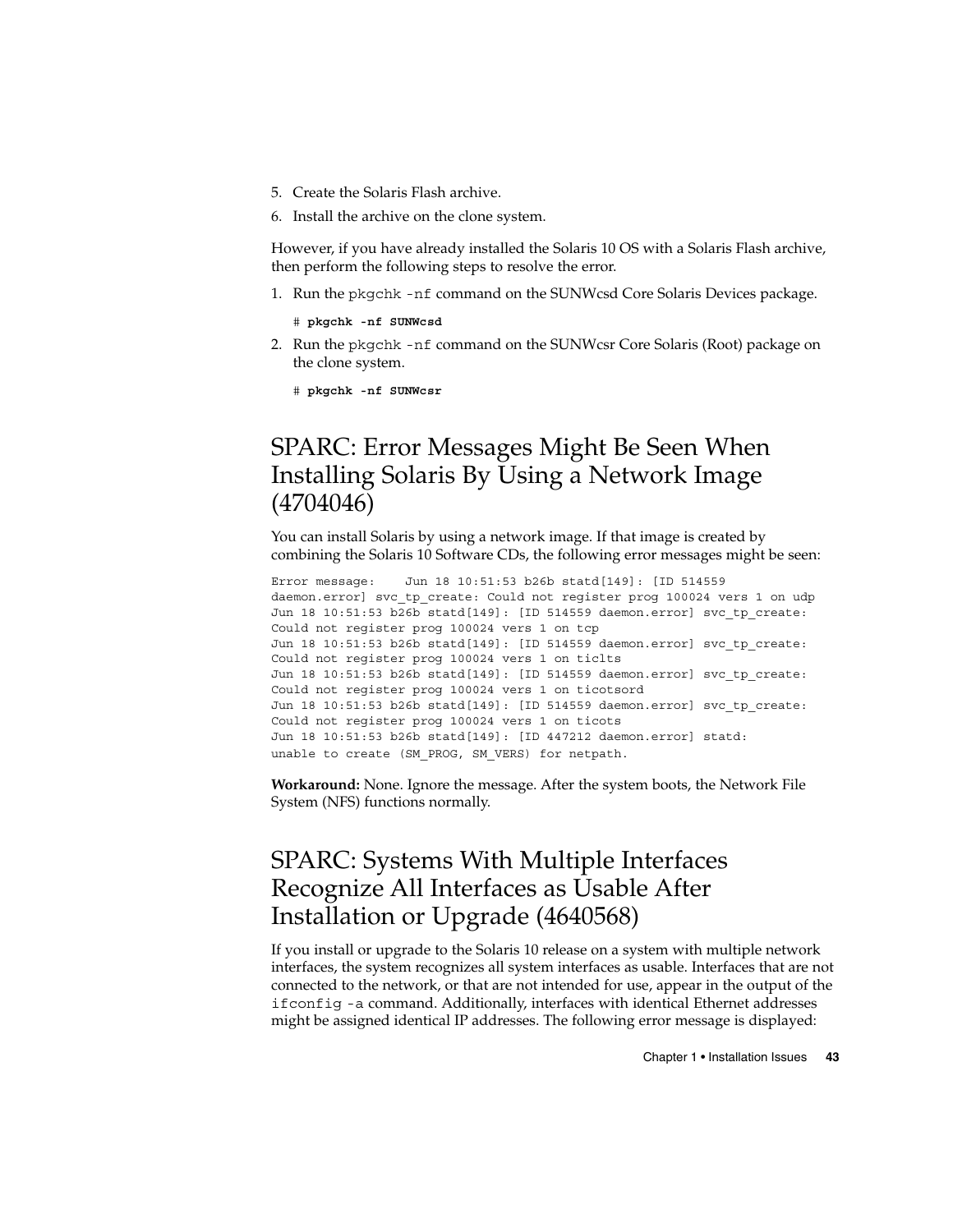ifconfig: setifflags: SIOCSLIFFLAGS: qfe3: Cannot assign requested address

This problem also occurs on systems that have the local-mac-address PROM variable set to false. The problem occurs because all interfaces are configured with the same IP address.

**Workaround:** Choose one of the following workarounds:

- To plumb only the configured interface, reboot the system after the initial boot.
- To assign a different IP address to each network interface, set the local-mac-address PROM variable to true in one of the following ways:
	- At the ok prompt, type the following command:

ok **setenv local-mac-address? true**

■ In a terminal window, type the following command as superuser:

```
# eeprom local-mac-address?=true
```
#### Warnings Might Occur When a File System Is Created (4189127)

When a file system is created during installation, one of the following warning messages might be displayed:

Warning: inode blocks/cyl group (87) >= data blocks (63) in last cylinder group. This implies 1008 sector(s) cannot be allocated.

Or:

Warning: 1 sector(s) in last cylinder unallocated

The warning occurs when the size of the file system that you created does not equal the space on the disk that is being used. This discrepancy can result in unused space on the disk that is not incorporated into the indicated file system. This unused space is not available for use by other file systems.

**Workaround:** Ignore the warning message.

### Upgrade Issues and Bugs

This section describes upgrade bugs. Some might occur while you are upgrading to Solaris 10 OS. Others might occur after you have completed upgrading.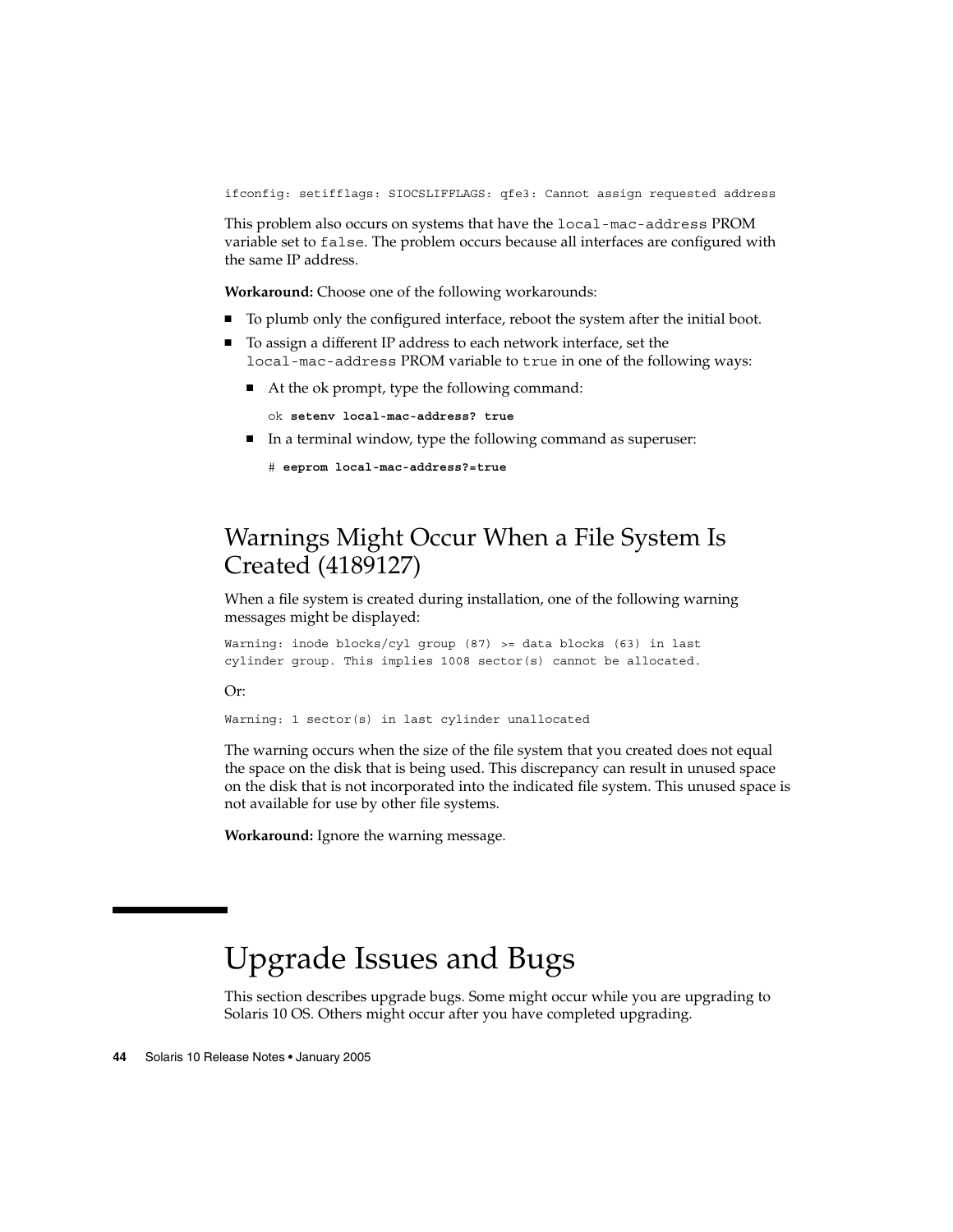#### Device ID Discrepancies After Upgrading From Solaris 9 9/04 OS

In this Solaris 10 release, Solaris Volume Manager displays device ID output in a new format. Solaris 9 9/04 OS, which introduced device ID support in disk sets, does not recognize the new format. When you upgrade to Solaris 10 OS from the Solaris 9 9/04 release, device IDs that are associated with existing disk sets are not updated in the Solaris Volume Manager configuration. If you need to revert to Solaris 9 9/04 OS, configuration changes made to disk sets after the upgrade might not be available to Solaris 9 9/04 OS. For more information, see Chapter 25, "Troubleshooting Solaris Volume Manager (Tasks)," in *Solaris Volume Manager Administration Guide*.

#### SPARC: Upgrading From Solaris 9 Releases With Recommended Patch Cluster Partially Succeeds (6202868)

For a system that is running a Solaris 9 release with the recommended patch cluster installed, upgrading to Solaris 10 OS only partially succeeds. This problem affects systems that are running the following releases with the Solaris 9 recommended patch cluster installed.

- Solaris 9 release
- Solaris 9 9/02 release
- Solaris 9 12/02 release
- Solaris 9 4/03 release
- Solaris 9 8/03 release
- Solaris 9 12/03 release
- Solaris 9 4/04 release

When you upgrade to the Solaris 10 release, the SUNWcti2x package is not successfully removed from the system.

**Workaround:** Choose one of the following workarounds.

To avoid this problem, apply patch ID 117426-03, or a later version, to the system before you upgrade to the Solaris 10 OS.

To download this patch, go to <http://sunsolve.sun.com>.

- If you encounter this problem during the upgrade, follow these steps.
	- 1. In a text editor, comment out the following line in the /var/sadm/pkg/SUNWcti2x/install/preremove file.

rem\_drv -b \${BASEDIR} sc\_nct || EXIT=1

2. Remove the SUNWcti2x package.

# **pkgrm SUNWcti2x**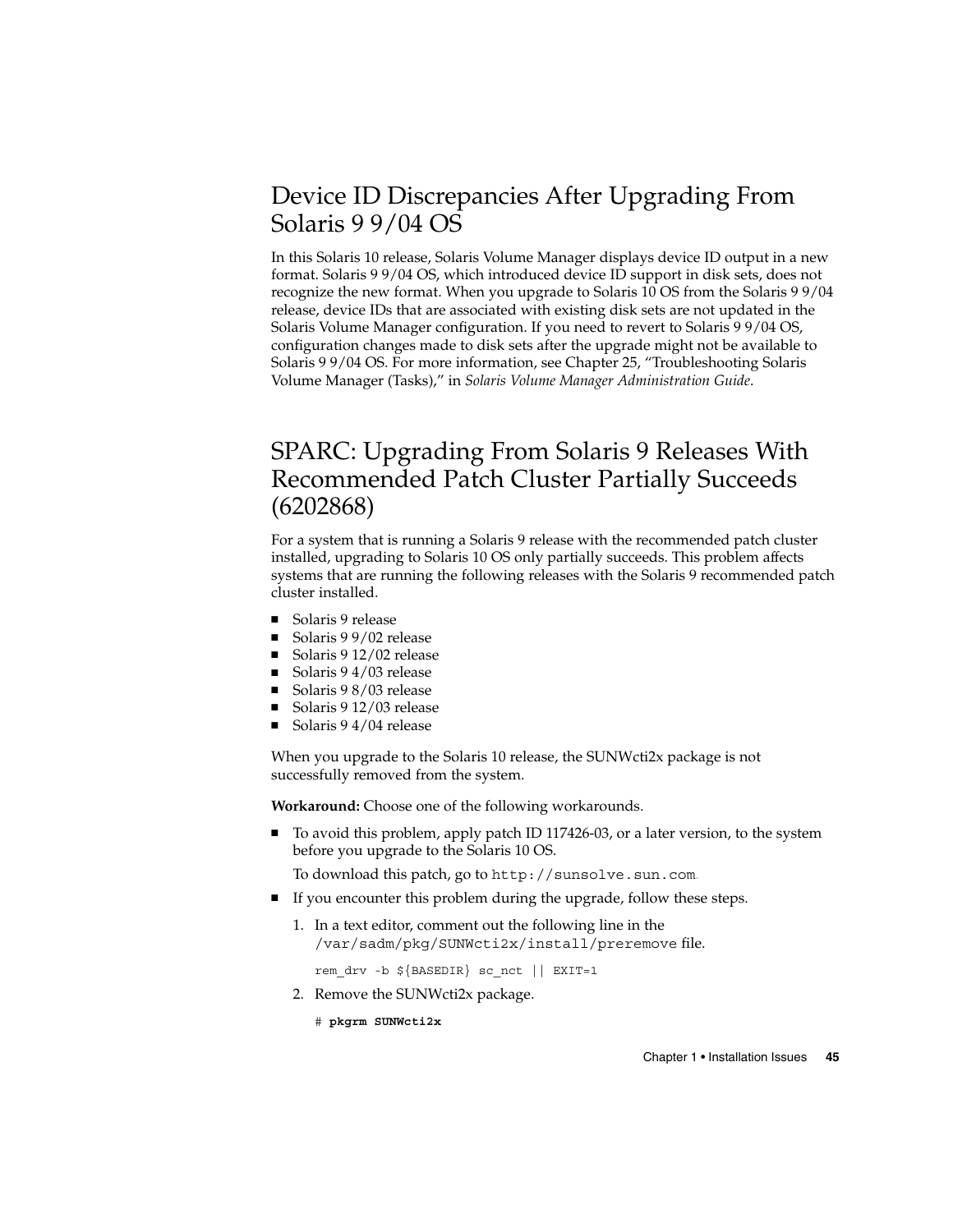#### Obsolete Uninstallers Not Removed When You Use Solaris Live Upgrade to Upgrade From Previous Solaris Releases (6198380)

If you use Solaris Live Upgrade to upgrade from the Solaris 8 or Solaris 9 releases to Solaris 10 OS, obsolete uninstaller programs are not removed. These uninstaller programs from the previous OS remain in the system's /var/sadm/prod directory.

The following obsolete uninstallers are not removed.

```
uninstall Alternate Pathing 2 3 1.class
uninstall_CDRW_1_1.class o uninstall_CDRW_1_0.class
uninstall_Bonus_Localization_-_Catalan_CDE_Desktop.class
uninstall_Bonus_Localization_-_Polish_CDE_Desktop.class
uninstall Bonus Localizations - Russian CDE Desktop.class
uninstall_Capacity_on_Demand_1_0.class
uninstall_Java3D_1_3_1.class
uninstall_Java3D_1_3.class
uninstall Java3D 1 2 1 04.class
uninstall_Java3D_1_2_1_03.class
uninstall Lights Out Management 2 0.class
uninstall Man Page Supplement.class
uninstall_OpenGL_1_3.class
uninstall_OpenGL_1_2_3.class
uninstall_Netra_ct_Platform_1_0.class
uninstall Netra t11xx Alarms 2 0.class
uninstall_Netscape_6_2_3.class
uninstall Netscape 6 2 1 Beta.class
uninstall PC launcher 1 0 2.class
uninstall_PC_launcher_1_0_1_PCfileviewer_1_0_1.class
uninstall_RSC_2_2_2.class
uninstall_RSC_2_2_1.class
uninstall_RSC_2_2.class
uninstall ShowMeTV 1 3.class
uninstall_Solaris 9_French_Localization.class
uninstall Solaris 9 German Localization.class
uninstall Solaris 9 Hong Kong Traditional Chinese Localization.class
uninstall_Solaris_9_Italian_Localization.class
uninstall Solaris 9 Japanese Localization.class
uninstall_Solaris_9_Korean_Localization.class
uninstall Solaris 9 Simplified Chinese Localization.class
uninstall Solaris 9 Spanish Localization.class
uninstall_Solaris_9_Swedish_Localization.class
uninstall_Solaris_9_Traditional_Chinese_Localization.class
uninstall Solaris On Sun Hardware Documentation.class
uninstall_Sun_Hardware_AnswerBook.class
uninstall_SunATM_5_0.class
uninstall_SunATM_5_1.class
uninstall SunFDDI PCI 3 0.class
uninstall_SunFDDI_SBus_7_0.class
uninstall_Sun_Fire_880_FC-AL_Backplane_Firmware_1_0.class
uninstall Sun Fire B10n Load Balancing Blade 1 1.class
uninstall_SunForum_3_1.class
```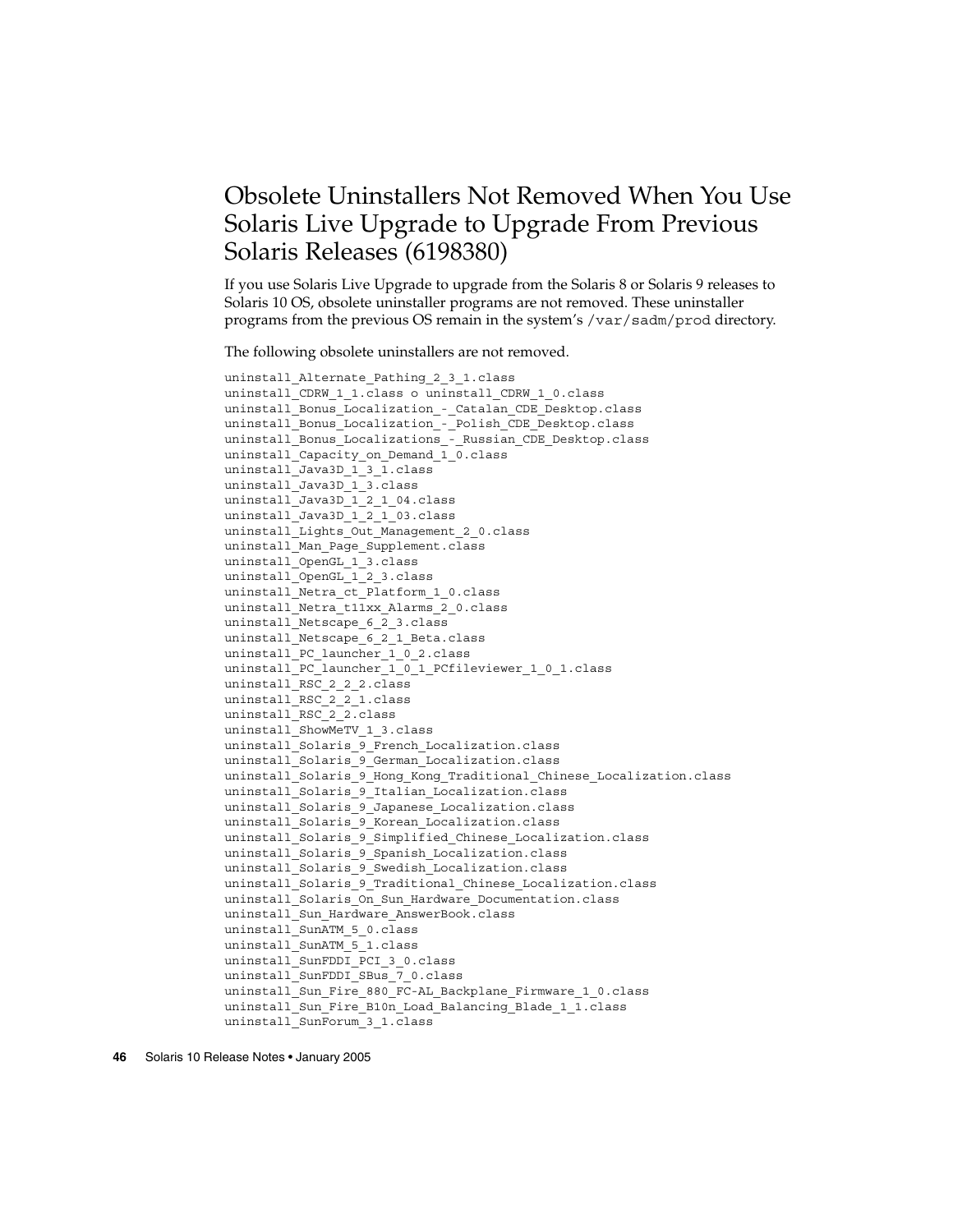```
uninstall_SunForum_3_2.class
uninstall SunHSI PCI 3 0.class
uninstall_SunHSI_SBus_3_0.class
uninstall_SunScreen_3_2.class
uninstall SunVTS 5 1 PS6.class
uninstall SunVTS 5 1 PS5.class
uninstall_SunVTS_5_1_PS4.class
uninstall SunVTS 5 1 PS3.class
uninstall SunVTS 5 1 PS2.class
uninstall_SunVTS_5_1_PS1.class
uninstall SunVTS 5 0.class
uninstall System Management Services 1 4.class
uninstall System Management Services 1 3.class
uninstall_System_Management_Services_1_2.class
uninstall System Service Processor 3 5.class
uninstall_WBEM_DR_1_0.class
uninstall Web Start Wizards SDK 3 0 2.class
uninstall Web Start Wizards SDK 3 0 1.class
uninstall_Web_Start_Wizards_SDK.class
uninstall XML Libraries 2 4 12.class
```
**Workaround:** After you upgrade the system, manually remove the obsolete uninstallers in the /var/sadm/prod directory.

#### Configuration File pam.conf Not Automatically Updated After an Upgrade (5060721)

This Solaris 10 release introduces changes in pam\_ldap functionality. When you upgrade to the current release, pam\_ldap configurations in your existing pam.conf configuration file are not updated to reflect these changes. If pam\_ldap configuration is detected, the CLEANUP file that is generated at the end of the upgrade contains the following notification:

/etc/pam.conf please examine/update the pam\_ldap configuration because its functionality has changed, refer to pam\_ldap(5) documentation for more information

**Workaround:** After the upgrade, examine /etc/pam.conf. If necessary, modify this file manually to be compatible with the new functionalities of pam\_ldap. The modifications involve password prompting such as the use\_first\_pass and try first pass options as well as password updates. For more information about updating pam.conf, refer to the pam\_ldap(5) man page and documentation.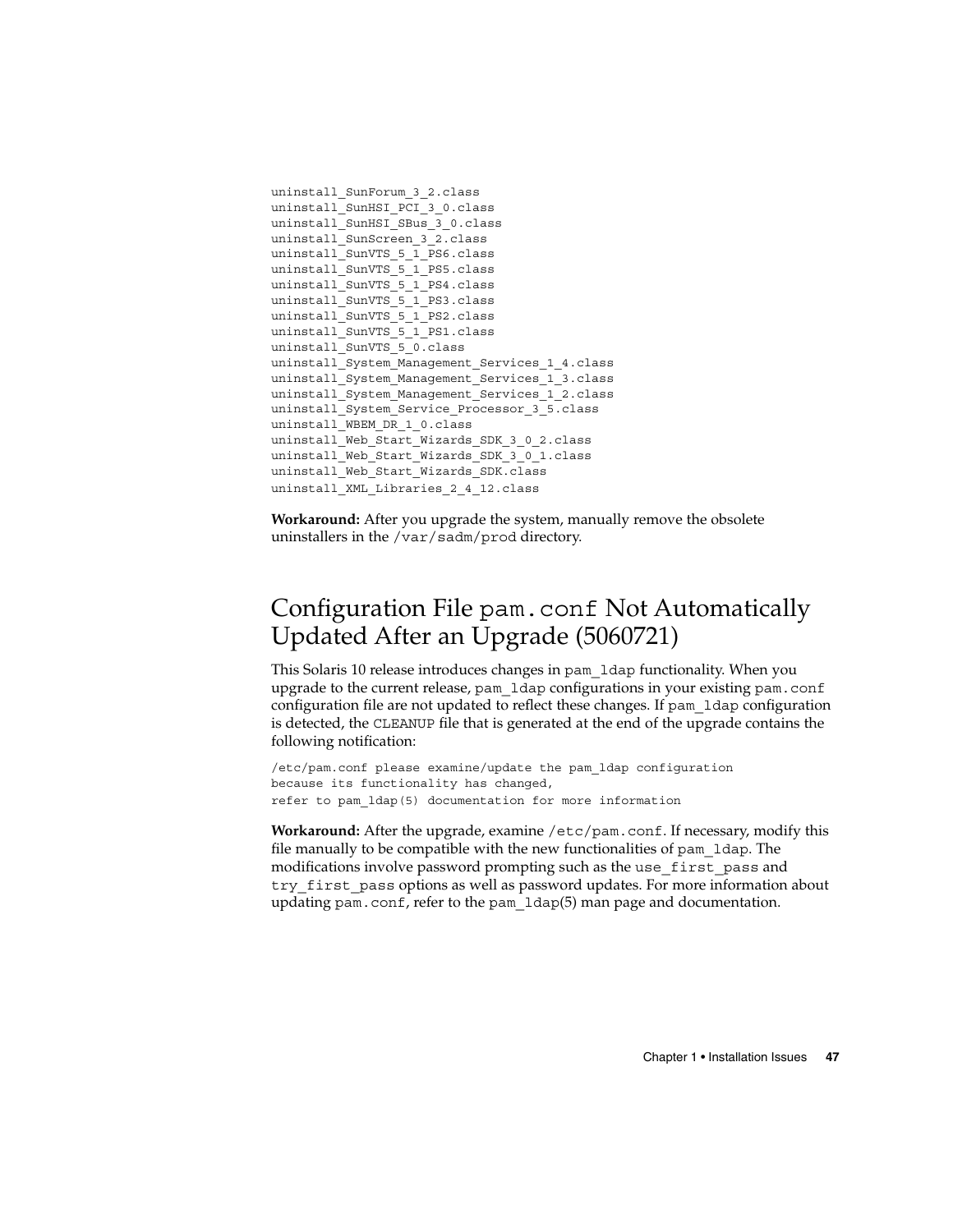#### Solstice DiskSuite Configurations Not Converted to Solaris Volume Manager Format When You Upgrade With Solaris Live Upgrade (4915974)

If you upgrade from the Solaris 8 release to the Solaris 10 release with Solaris Live Upgrade, an error might occur. Your Solstice DiskSuite™ 4.2.1 configurations might not be converted to Solaris Volume Manager configurations. All RAID-0, RAID-1, and other volumes such as mirrors, stripes, and submirrors might be lost.

The problem occurs if you have applied patches in a particular order to the Solaris 8 system before you upgrade. To determine if your system might experience the problem, check the version information of the SUNWmdr package on the Solaris 8 system. Type the following command:

#### # **grep VERSION /var/sadm/pkg/SUNWmdr/pkginfo**

Your system might be affected by the problem if the command generates the following output:

```
PKG_CLIENT_VERSION=8
VERSION=4.2.1,REV=1999.12.03.10.00
```
**Workaround:** Follow these steps.

1. Upgrade the alternate boot environment by using Solaris Live Upgrade.

See *Solaris 10 Installation Guide: Solaris Live Upgrade and Upgrade Planning* for more information.

2. Mount the upgraded boot environment disk, but do not activate the upgraded boot environment.

# **mnt -F ufs /mnt/c0t0d0***slice\_number* **/mnt**

In the previous example, *slice\_number* refers to the slice that contains the upgraded boot environment.

3. Check the /etc/system file for MDD Database information entries, such as the following text:

```
* Begin MDD database info (do not edit)
set md:mddb_bootlist1="sd:7:16 sd:7:1050 sd:7:2084"
* End MDD database info (do not edit)
```
- 4. In a text editor, open the /kernel/drv/md.conf file for the upgraded boot environment.
	- # **cd /kernel/drv** # **vi md.conf**
- 5. Modify md.conf as follows:
	- a. Add the mddb bootlist information from the  $/etc/system$  file that you checked in Step 3. Make sure that you also include the commented "Begin" and "End" lines that precede and follow the information.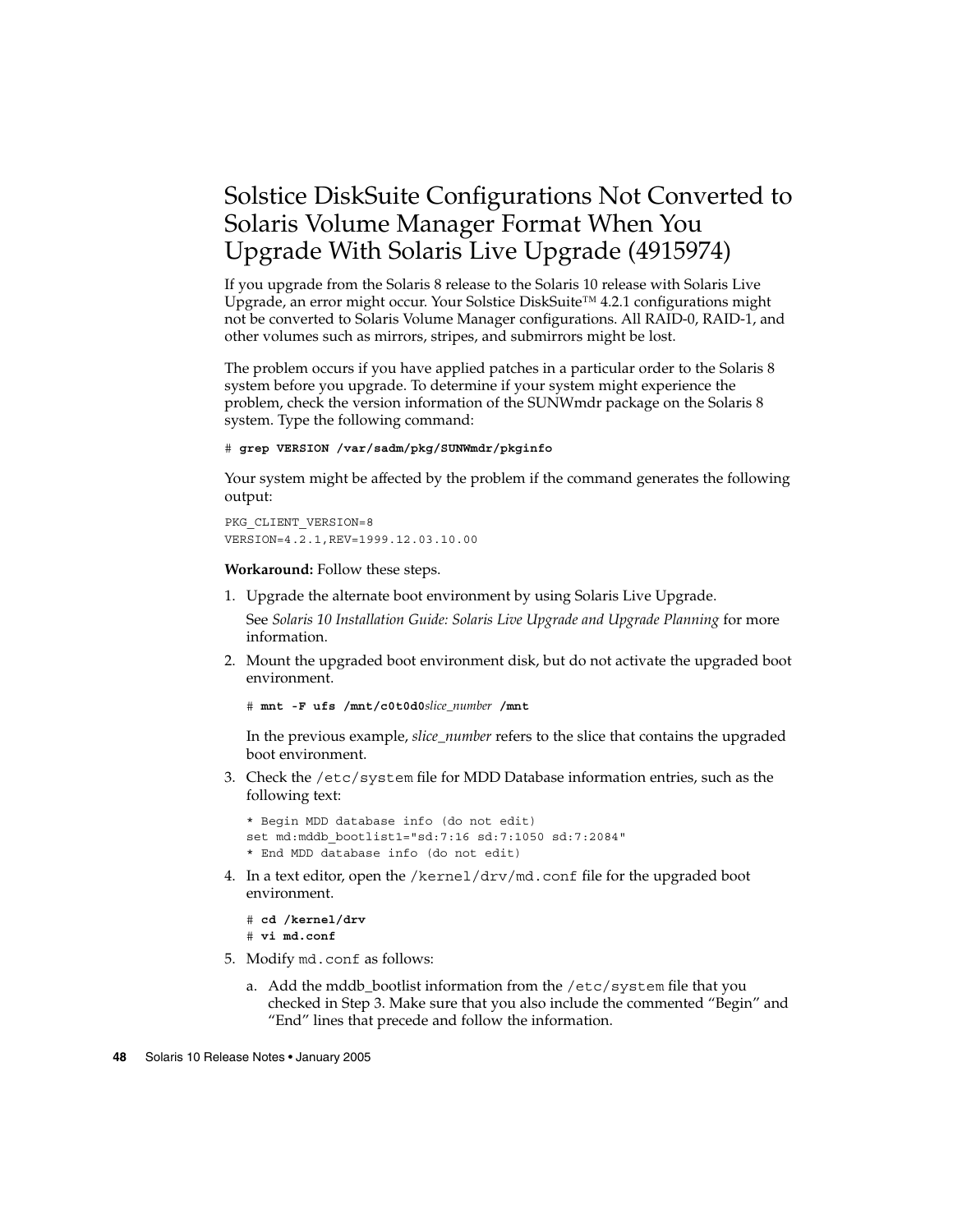- b. For each sd disk entry on the mddb\_bootlist line, add the text string : id0 at the end of the disk entry.
- c. Below the mddb\_bootlist entry, insert the following new line:

md\_devid\_destroy=1;

The following example shows how the md.conf file might be modified:

```
# Begin MDD database info (do not edit)
mddb_bootlist1="sd:7:16:id0 sd:7:1050:id0 sd:7:2084:id0";
md_devid_destroy=1;
# End MDD database info (do not edit)
```
- 6. Save the md.conf file.
- 7. Delete the mddb\_bootlist entry from the /etc/system file.
- 8. Unmount the upgraded boot environment disk.
- 9. Activate the upgraded boot environment.

#### Invalid Error Messages Are Displayed When You Use Solaris Live Upgrade to Upgrade From the Solaris 7 Release (4872151)

If you use Solaris Live Upgrade to upgrade from the Solaris 7 release to the Solaris 10 OS, error messages similar to the following are displayed.

```
Removal of package was successful.
/a//var/sadm/system/admin/upgrade_script: /bin/prodreg: not found
/a//var/sadm/system/admin/upgrade_script: /bin/prodreg: not found
/a//var/sadm/system/admin/upgrade_script: /bin/prodreg: not found
```
This error occurs because the Solaris Product Registry (prodreg) software is not included in the Solaris 7 release.

**Workaround:** Ignore the error message. These errors do not affect the installation.

#### Installer Text Display Problem When Using Solaris Live Upgrade (4736488)

When using the Solaris Live Upgrade  $l$ uupgrade $(1M)$  command with the  $-i$  option to complete an upgrade of an inactive boot environment, the text that the installers display might be unreadable in some languages. The text is corrupted when the installers request fonts that do not exist on the older release that is on the current boot environment.

**Workaround:** Choose one of the following workarounds: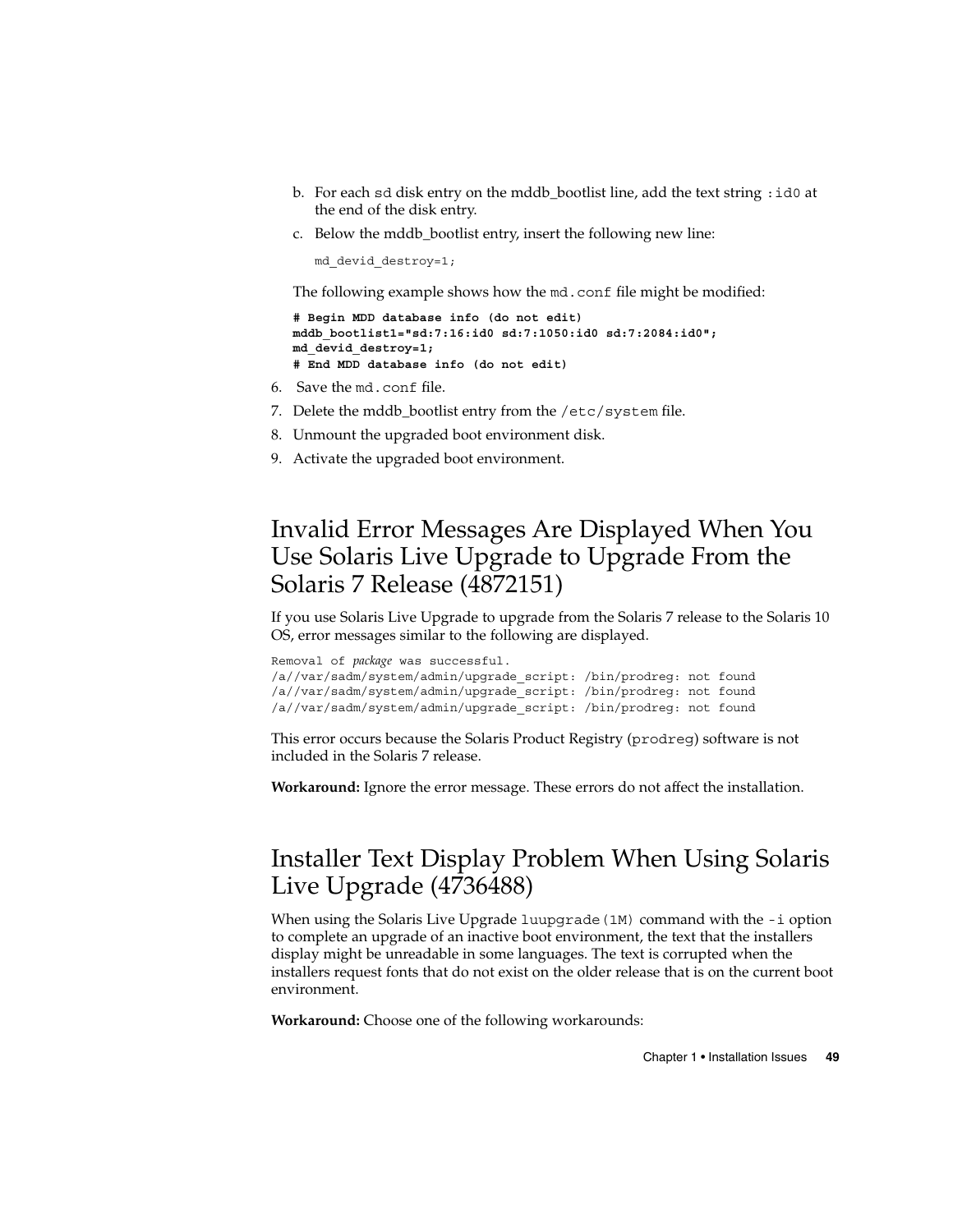- Use a combined network installation image to do the installation.
- Enable the C locale by setting the environment variable on your system.
	- If you are using the Bourne shell or Korn shell, follow these steps:
		- 1. Set the C locale.

# **LANG=C; export LANG**

- 2. Begin the installation.
- If you are using the C shell, follow these steps:
	- 1. Type the following:

# **csh**

2. Set the C locale.

# **setenv LANG C**

3. Begin the installation.

#### SPARC: Removal of SUNWjxcft Package Records Error During Upgrade (4525236)

When you upgrade from the Solaris 8 software to the Solaris 10 release, a problem is encountered when the SUNWjxcft package is removed. The following error message is recorded in the upgrade log file:

```
Removing package SUNWjxcft:
Can't open /a/usr/openwin/lib/locale/ja/X11/fonts/TTbitmaps/fonts.upr
Can't open /a/usr/openwin/lib/locale/ja/X11/fonts/TTbitmaps/fonts.scale
Can't open /a/usr/openwin/lib/locale/ja/X11/fonts/TTbitmaps/fonts.alias
Can't open /a/usr/openwin/lib/locale/ja/X11/fonts/TT/fonts.upr
Can't open /a/usr/openwin/lib/locale/ja/X11/fonts/TT/fonts.scale
Can't open /a/usr/openwin/lib/locale/ja/X11/fonts/TT/fonts.alias
Removal of <SUNWjxcft> was successful
```
**Workaround:** Ignore the error message.

#### Upgrading to Solaris 10 Release Might Disable Existing Secure Shell Daemon (sshd) (4626093)

If you upgrade to the Solaris 10 release on a system that is running a third-party Secure Shell, such as OpenSSH from the /etc/init.d/sshd daemon, the upgrade disables the existing Secure Shell daemon. During an upgrade, Solaris 10 software overwrites the contents of /etc/init.d/sshd.

**Workaround:** Choose one of the following workarounds: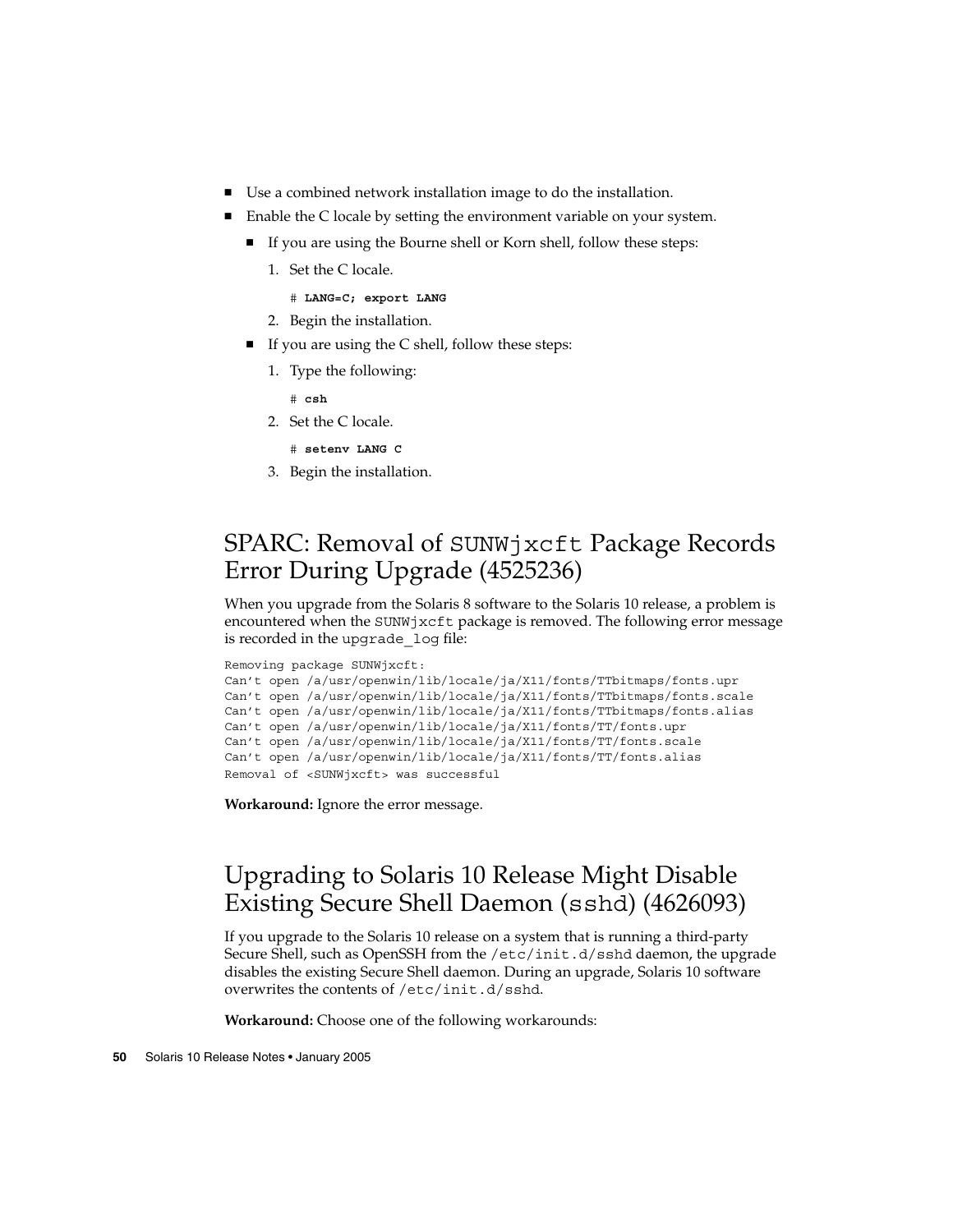- If you do not want the Secure Shell protocol server program on your system, do not install the SUNWsshdr and SUNWsshdu packages during the upgrade.
- If you do not want the Secure Shell protocol server or client programs on your system, do not install the Secure Shell Cluster (SUNWCssh) during the upgrade.

#### Upgrade Fails if /export Directory Is Near Capacity (4409601)

If the /export directory is near full capacity when you upgrade to the Solaris 10 release, space requirements for /export are miscalculated. The upgrade then fails. This problem commonly occurs if a diskless client is installed. Another instance of when the problem occurs is when third-party software is installed in the /export directory. The following message is displayed:

WARNING: Insufficient space for the upgrade.

**Workaround:** Before you upgrade, choose one of the following workarounds:

- Rename the /export directory temporarily, until the upgrade is completed.
- Temporarily comment out the /export line in the /etc/vfstab file until the upgrade is completed.
- If /export is a separate file system, then unmount /export before you perform the upgrade.

#### Upgrading Diskless Client Servers and Clients (4363078)

If your system currently supports diskless clients that were installed with the Solstice AdminSuite™ 2.3 Diskless Client tool, you must perform the following two steps:

- 1. Delete all existing diskless clients that are the same Solaris version and architecture as the server.
- 2. Install or upgrade to the Solaris 10 release.

For specific instructions, see the *System Administration Guide: Basic Administration*.

If you attempt to install the Solaris 10 software over existing diskless clients, the following error message might be displayed:

```
The Solaris Version (Solaris version-number) on slice
<xxxxxxxx> cannot
be upgraded.
There is an unknown problem with the software configuration installed
on this disk.
```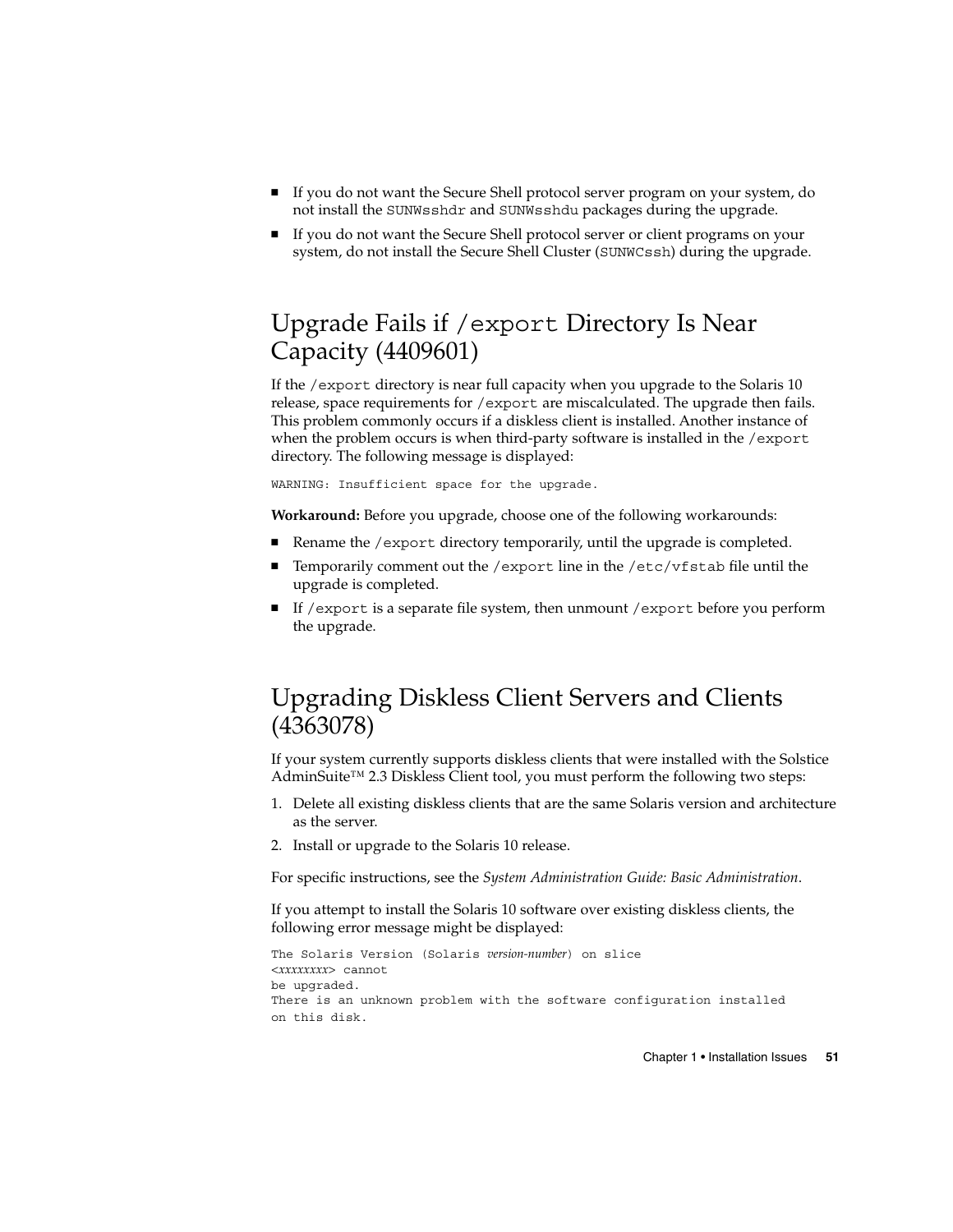In this error message, *version-number* refers to the Solaris version that is currently running on your system. *<xxxxxxxx>* refers to the slice that is running this version of the Solaris software.

### Additional Installation Issues

This section describes issues that are related to the installation of the Solaris OS.

#### StarOffice and StarSuite Software Cannot Coexist in the Same System

When you install Solaris 10 OS, either the StarOffice™ or the StarSuite™ software is also automatically installed, depending on which language you select. The languages and the corresponding software that these languages support are listed as follows:

| <b>Selected Language</b>  | <b>Supported Software</b> |
|---------------------------|---------------------------|
| Chinese, Japanese, Korean | <b>StarSuite</b>          |
| Other languages           | <b>StarOffice</b>         |

StarOffice and StarSuite cannot coexist in the same system. If you want to replace a software that you accidentally installed, follow these steps.

- 1. Insert the Solaris 10 Software 3 CD or Solaris 10 Operating System DVD in the drive.
- 2. Become superuser.
- 3. Change to the Product directory, for example, /cdrom/cdrom0/Solaris\_10/Product .
- 4. Replace the software.
	- To replace StarOffice with StarSuite, use the following commands:
		- # **pkgrm SUNWsogm SUNWsom**
		- # **pkgadd SUNWsoagm SUNWsoam**
	- To replace StarSuite with StarOffice, use the following commands:
		- # **pkgrm SUNWsoagm SUNWsoam**
		- # **pkgadd SUNWsogm SUNWsom**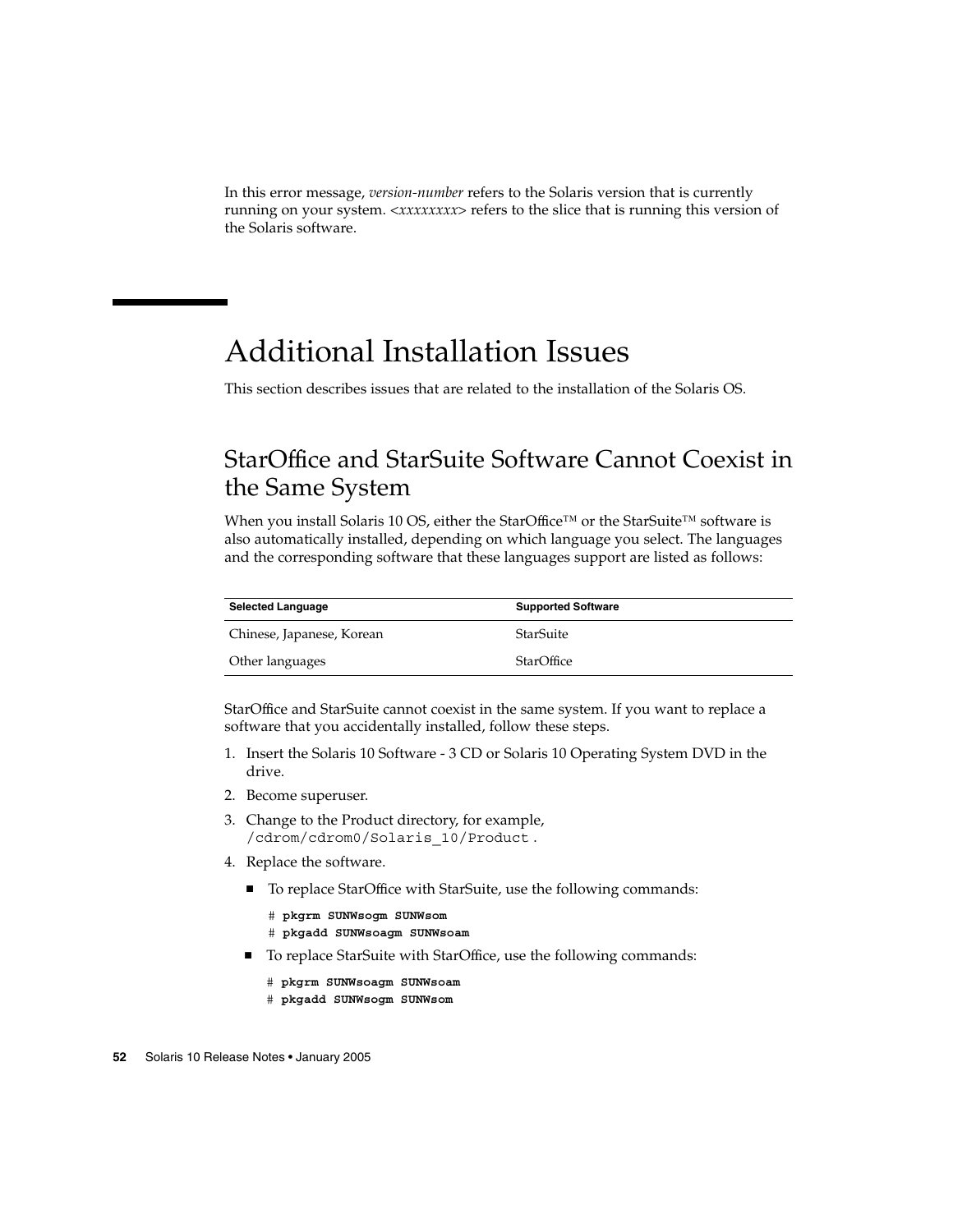#### Cannot Install Documentation Packages With Names Longer Than Nine Characters on Documentation Servers Running Solaris 7 or Solaris 8 Software

Some localized documentation collections in PDF format have package names that are longer than nine characters. To install these PDF collections on servers that are running Solaris 7 or 8 software, you must first install two patches.

**Workaround:** For instructions on how to install these patches, see the Solaris Documentation Important Information file on Solaris 10 OS Documentation DVD. This file is located in the following directory:

*mount-point*/README/*locale*/install\_ *locale*.html

#### Additional Related Locales Might Be Installed

When you select a locale for your installation, additional related locales might also be installed. This change in behavior occurs in the Solaris 10 release because all full locales, with message translations, and the Asian and Japanese partial locales, locale enabler, have been repackaged based on language support for locales. Other partial locales are still packaged and installed based on geographic region, such as Central Europe.

#### Languages CD Installs All Languages By Default With Solaris Live Upgrade (4898832)

If you use Solaris Live Upgrade with multiple CDs to install the Solaris 10 release, the Languages CD installs all languages by default.

After the installation, if you log in to the system in a locale that is different than the locale you selected during installation, garbled characters might be displayed. After you log in to any of these locales, the English locale is displayed.

**Workaround:** During installation, select the custom install option. Uncheck any languages that you do not want to install during the Languages CD installation.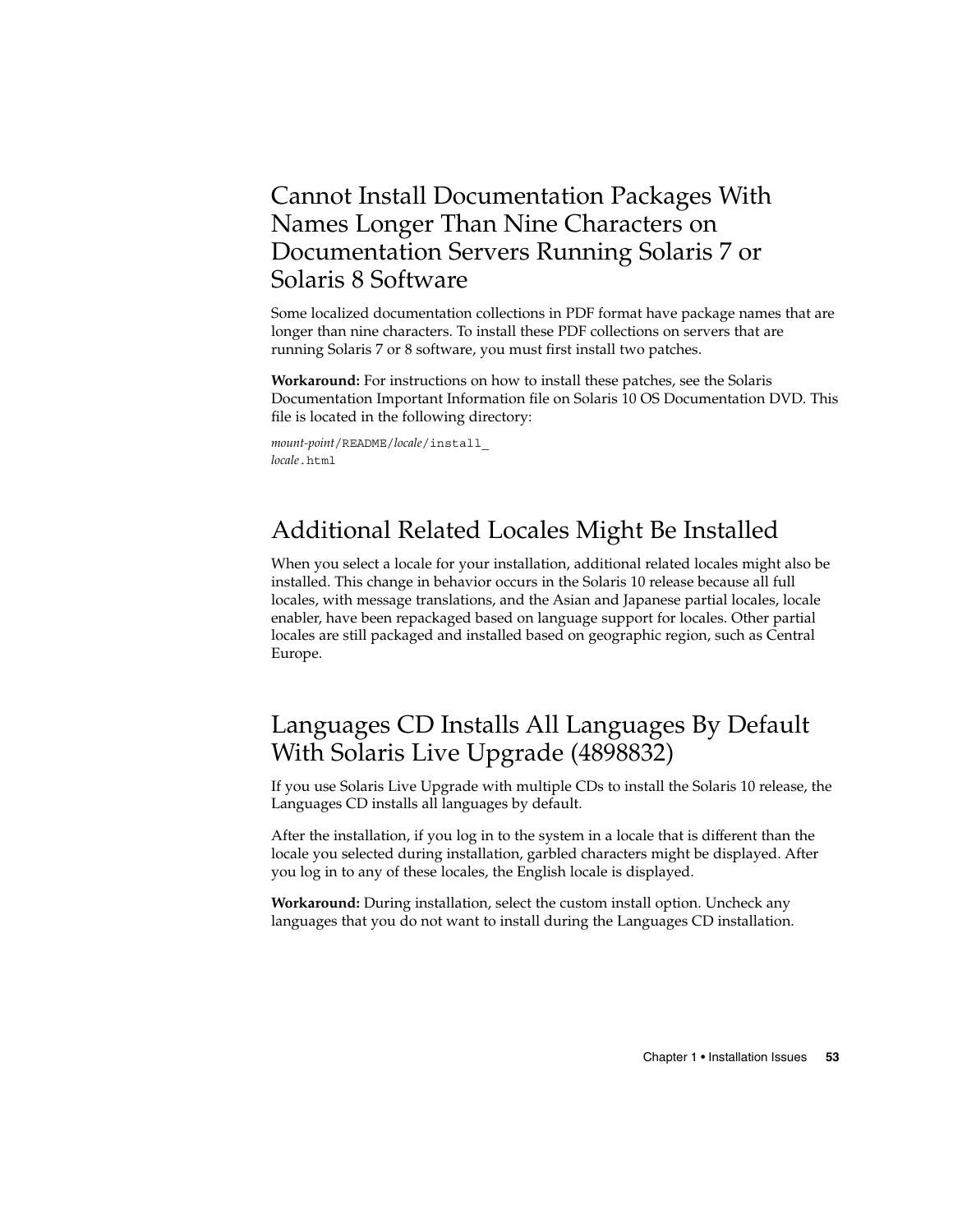Solaris 10 Release Notes • January 2005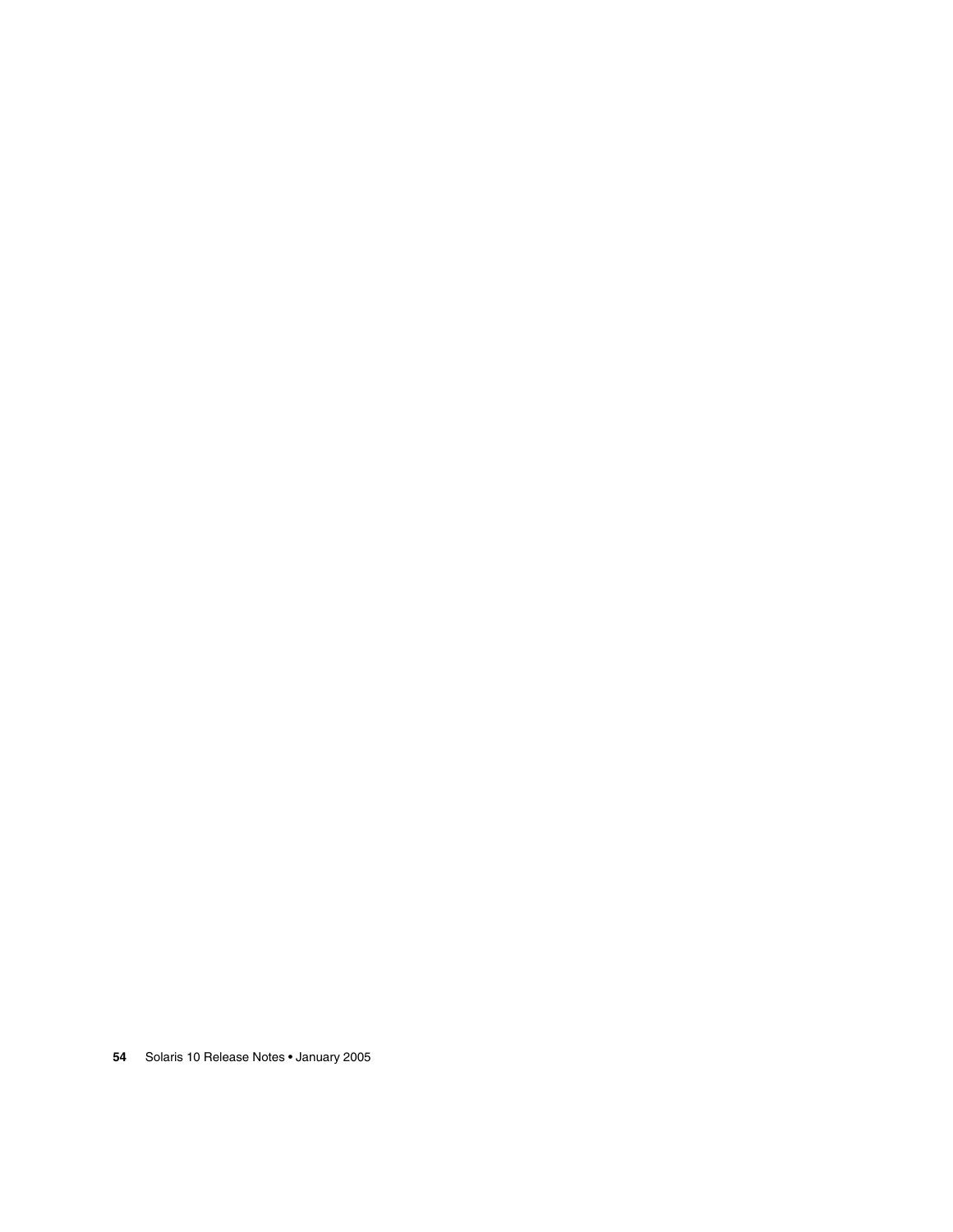#### CHAPTER **2**

### Solaris Runtime Issues

This chapter describes runtime issues that are known to be problems.

### Common Desktop Environment

The following bugs in Solaris 10 OS apply to the Common Desktop Environment (CDE).

#### x86: Support for Intel Integrated i810 and i815 Graphics Chipsets

Intel Integrated i810 and i815 Graphics Chipsets are not supported by the Xorg X Window System server. Support is available with the Xsun server. To configure the Xsun server to use these chipsets, follow these steps:

- 1. Become superuser.
- 2. Run the program to configure keyboard, display, and mouse.

# **kdmconfig**

3. On the Introduction and X Server Selection screen, select the Xsun server.

On the View and Edit Window System Configuration screen, Intel i810/i815 (4MB) should be automatically selected and displayed as the Video Device.

- 4. If the Intel i810 and i815 Chipsets are not automatically selected, select the Change Video Device/Monitor option.
- 5. On the Video Device Selection screen, select the Intel i810/i815 (4MB) option.
- 6. Continue to select other kdmconfig options.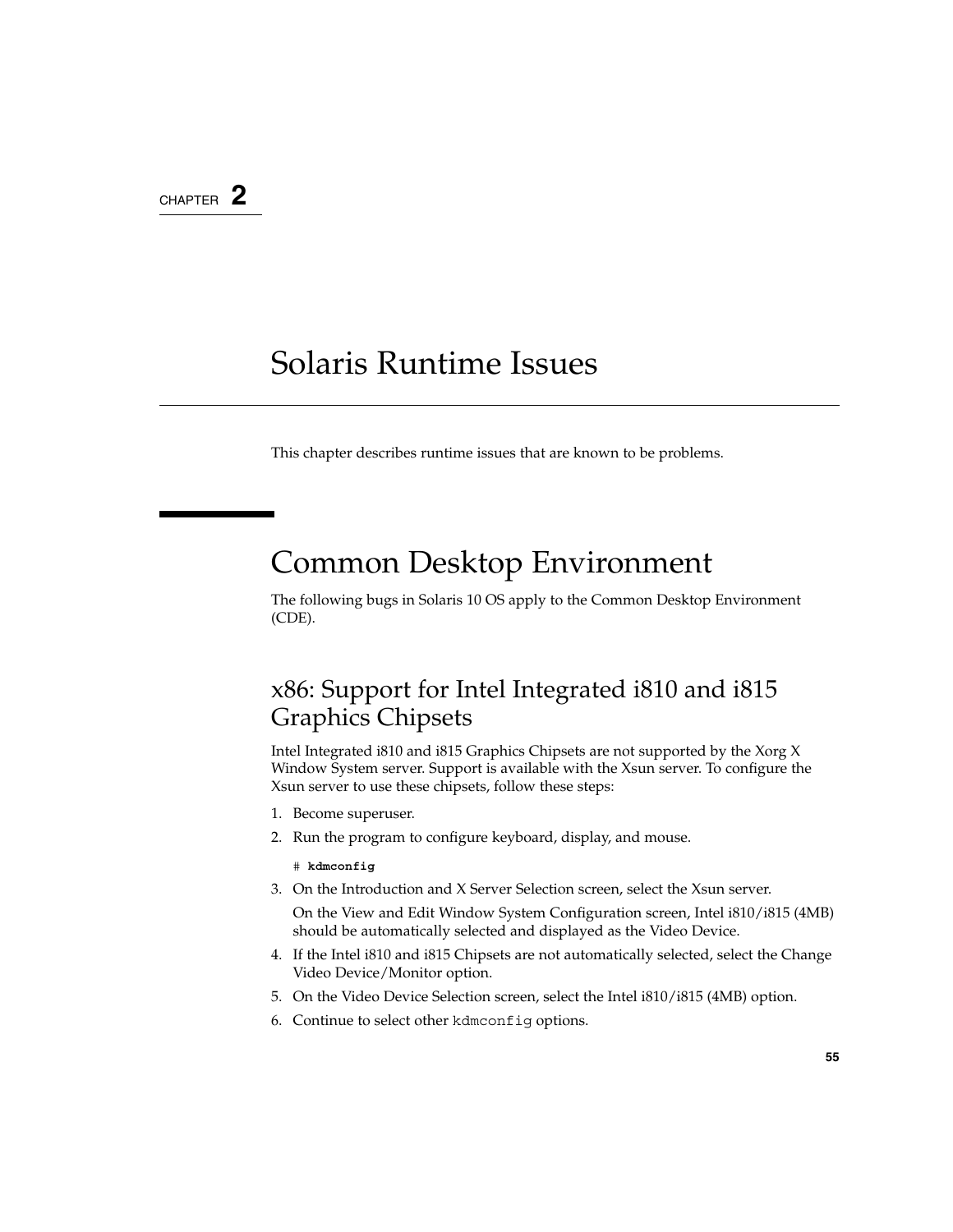#### Arabic Text Not Appearing in ar Locales

If your x86 system is using Xorg as the default Xserver, the Arabic font (iso7759-6) does not appear in the ar locale. This error does not occur if you are using XSun instead of XOrg.

**Workaround:** Follow these steps.

- 1. As superuser, edit /usr/dt/config/Xservers.
	- Uncomment or add the following line:

:0 Local local\_uid@console root /usr/openwin/bin/Xsun :0 -nobanner -defdepth 24

■ Comment out the following line:

:0 Local local\_uid@console root /usr/X11/bin/Xorg :0

2. Reboot the system.

Alternatively, you can log in to ar\_EG.UTF-8 or other UTF-8 locales.

#### Compose Key Sequences Might Not Work When You Use X Keyboard Extension in Some Locales (6219932)

Some Compose key sequences might not work in locales that do not use keyboard input methods, such as the C locale. The error occurs if either of the following system configurations is used in those locales:

- System using Xorg X server on Solaris 10 for x86
- System using Xsun X server with X Keyboard Extension (XKB) enabled on Solaris 10 for both SPARC and x86

Specifically, Compose sequences in these systems fail if the sequence requires the use of the Shift key to type one of the characters.

**Workaround:** Choose one of the following options:

■ Use an alternate Compose sequence that does not include the Shift key.

For more information, see Appendix C, "Compose Key Sequences," in *Solaris Common Desktop Environment: User's Guide*. The appendix provides a list of available sequences, some of which have alternate sequences that do not use the Shift key.

■ Log in by using a locale that uses keyboard input methods, such as any of the available UTF-8 locales.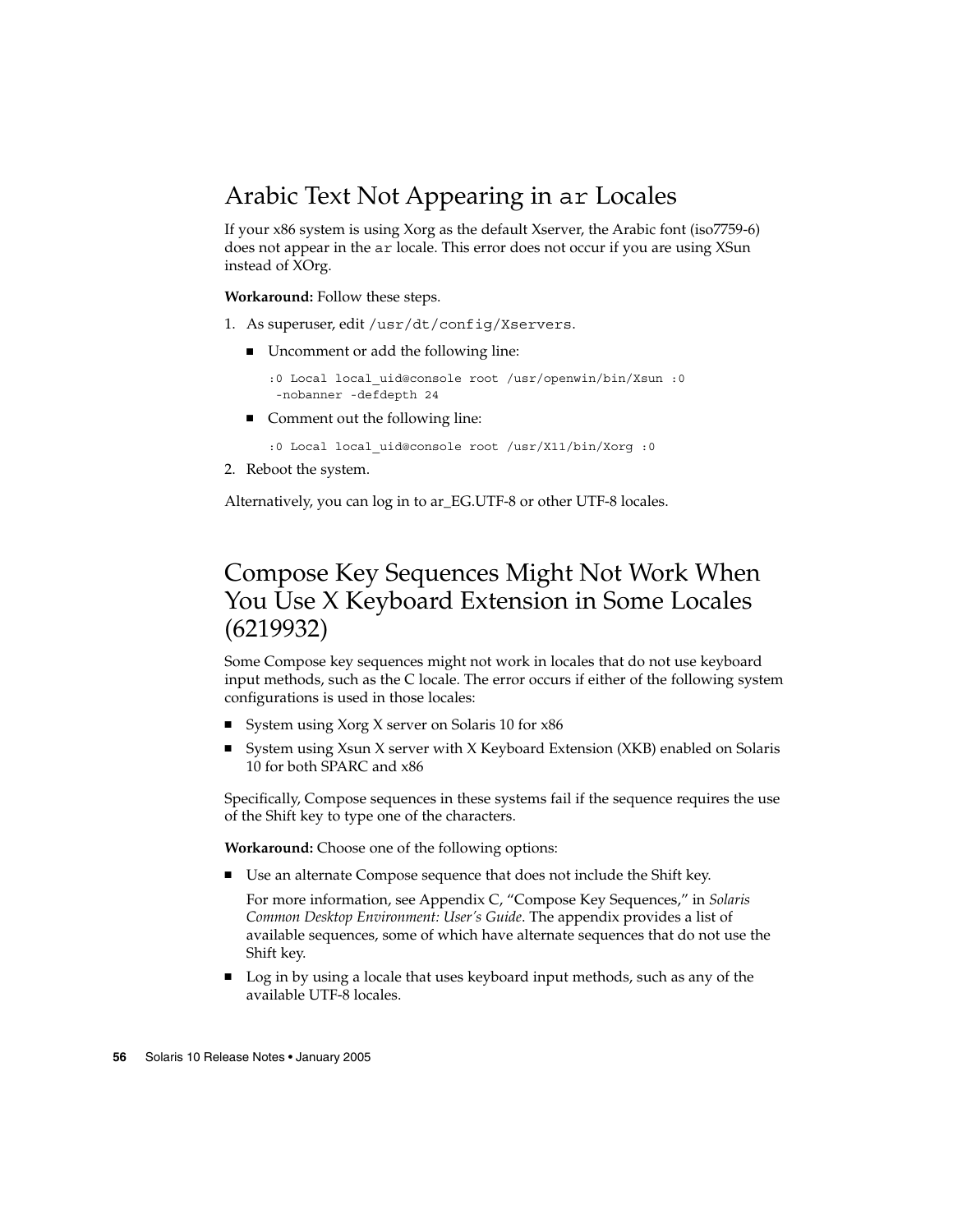#### x86: kdmconfig Command Does Not Create System Identification Configuration File for Xorg X Server (6217442)

If you use the JumpStart installation method, the process might use a system identification configuration ( $s$ ysidc $f$ q) file. This file is used to generate a specific Xsun configuration file for a system. The Xsun configuration portion of a sysidcfg file is created by the command kdmconfig -d *filename*. However, on systems that use the default Xorg server, the command does not create a file with any Xorg configuration information. Consequently, you cannot use the JumpStart method on these systems without some additional preparatory steps.

**Workaround:** Before using the JumpStart installation method on a system that uses the Xorg server, perform the following steps.

1. Prepare a specific xorg.conf file to be used on the system. Store this file in the JumpStart directory of the JumpStart server.

For instructions to create an xorg.conf file and to access Xorg information, see ["x86: Program That Configures Keyboard, Display, and Mouse Not Working for X](#page-57-0) [Server \(6178669\)"](#page-57-0) on page 58.

2. Create a finish script that copies the xorg.conf file to the /etc/X11 directory in the system that you want to install. For example, the script might include the following line:

cp \${SI\_CONFIG\_DIR}/xorg.conf /etc/X11/Xorg.conf

- 3. In the custom JumpStart rules file, include the finish script in the rules entry for systems of the type that you want to install.
- 4. Perform the custom JumpStart installation.

For instructions about how to perform a custom JumpStart installation, see the *Solaris 10 Installation Guide: Custom JumpStart and Advanced Installations*. Chapter 4 includes information about the JumpStart rules file, while Chapter 5 contains a section about finish scripts.

#### x86: kdmconfig Instructions to Configure Xorg X Server Are Incomplete (6205881)

Instructions that are provided in the kdmconfig program to configure the Xorg server are incomplete. The program lists basic instructions to generate an xorg.conf file. However, some relevant information is unavailable. For example, options in the xorg.conf file can be overridden in several places:

- Command-line options
- Information that is detected by the Xorg server when the server starts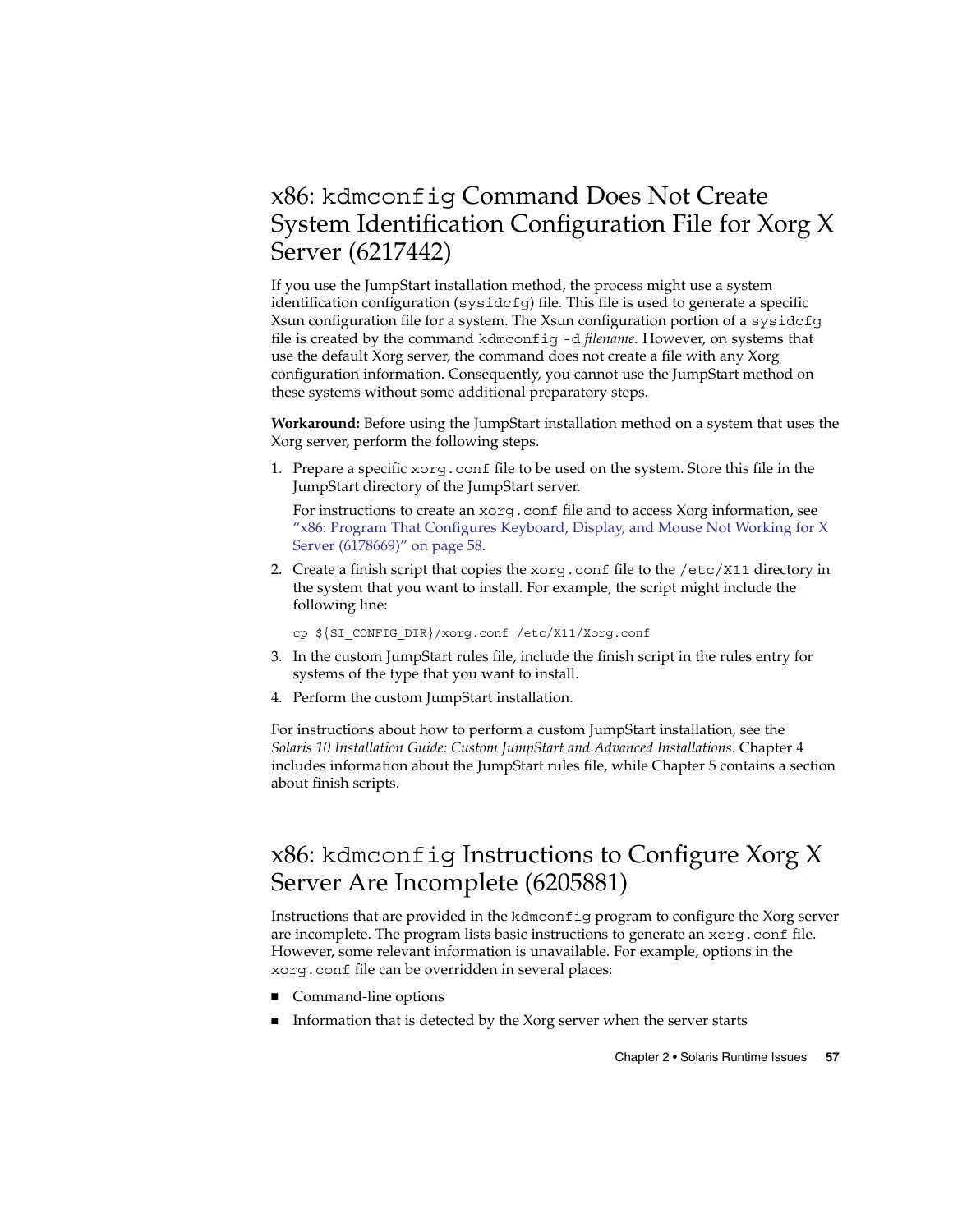<span id="page-57-0"></span>■ The startup scripts for the Xorg server, which might include passing overriding arguments

Thus, for more information about Xorg configuration, refer to the following sources:

- Norg(1x) man page in the /usr/X11/man directory
- Man pages for the desktop systems that use the X server, such as the following:
	- dtlogin(1X) in the /usr/dt/man directory
	- $\blacksquare$  gdm(1) in the /usr/share/man directory

If these directories are not in your man path, use one of these options:

- Add the directory to the MANPATH environment variable setting.
- Use the -M directory option of the man command.

Some scripts that start the Xorg server use smf(5) repository properties. In particular, the FMRI svc:/applications/x11/x11-server is used for storing X server properties. The following properties are relevant to the Xorg server:

- options/xserver
- options/default\_depth
- options/server\_args

You can set and retrieve these properties by becoming superuser and using the svccfg command, as shown in the following example:

```
# svccfg
svc:> select application/x11/x11-server
svc:/application/x11/x11-server> listprop options/default_depth
options/default_depth integer 24
```

```
svc:/application/x11/x11-server> setprop options/default_depth = 8
svc:/application/x11/x11-server> listprop options/default_depth
options/default_depth integer 8
```

```
svc:/application/x11/x11-server> end
#
```
#### x86: Program That Configures Keyboard, Display, and Mouse Not Working for X Server (6178669)

In this current Solaris 10 release, the default X server has changed from Xsun to Xorg. The program that configures keyboard, display, and mouse (kdmconfig ) applies only to the Xsun server. The program has no effect on Xorg server configuration. Consequently, you cannot use kdmconfig to configure the Xorg server.

**Workaround:** To configure the Xorg server, perform the following steps: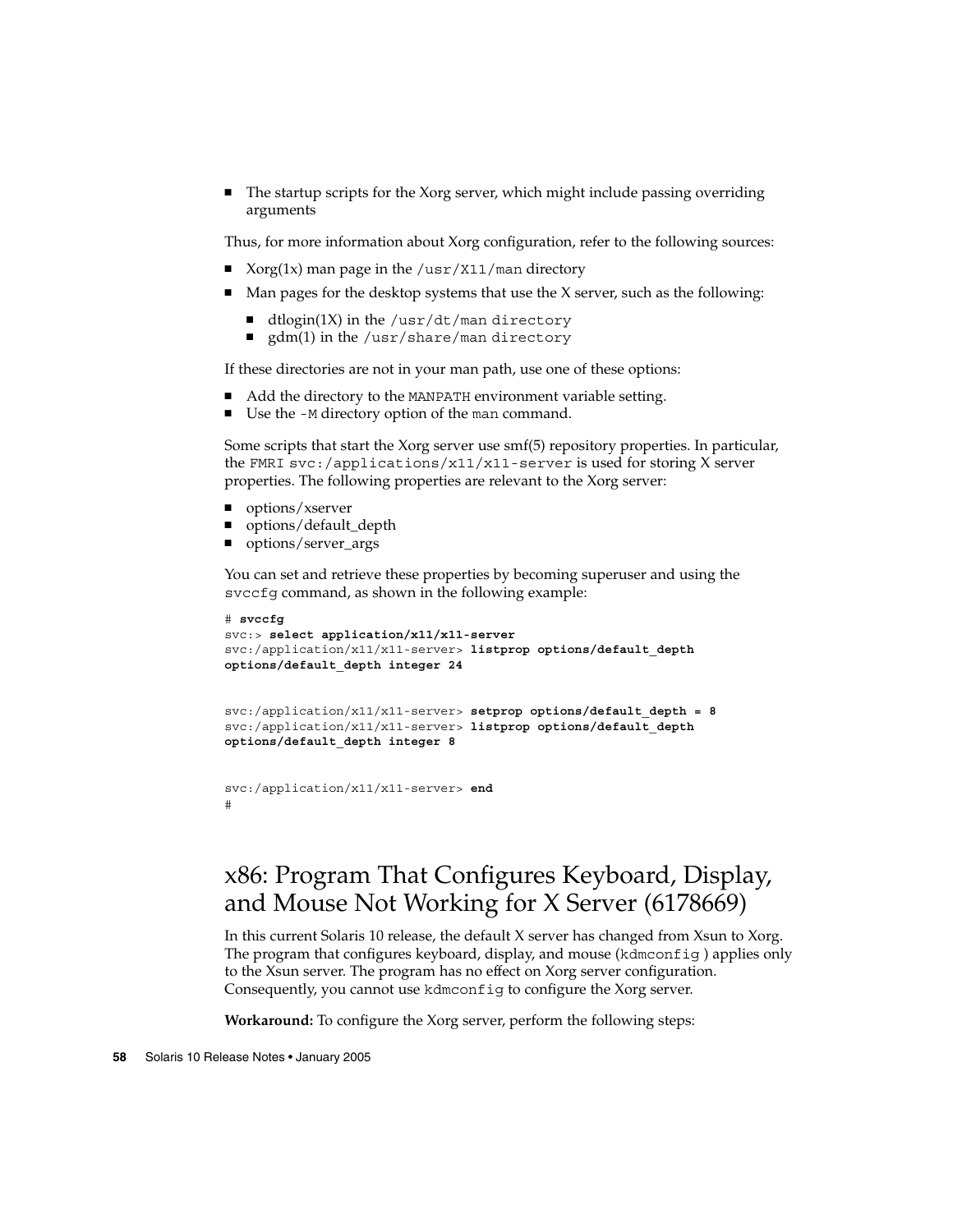- 1. Create an xorg.conf file with one of these commands:
	- **/usr/X11/bin/Xorg -configure**
	- **/usr/X11/bin/xorgconfig**
- 2. Edit the resultant xorg.conf file with the necessary changes.
- 3. Move the xorg.conf file to /etc/X11/xorg.conf

For more details about Xorg configuration, refer to the Xorg man pages in /usr/X11/man. This directory is not in the default man page path. To view these man pages, use one of the following options:

- Add the path to the settings of the environment variable MANPATH.
- Use the syntax **man -M /usr/X11/man**.

Alternatively, you can revert to using the Xsun server by performing the following steps:

1. Type the following commands:

# **mkdir -p /etc/dt/config** # **cp /usr/dt/config/Xservers /etc/dt/config/Xservers**

- 2. In the /etc/dt/config/xservers file, comment out the Xorg server lines. Then, uncomment the Xsun server lines.
- 3. Save the file and reboot the system.

#### SPARC: Some UTF-8 Locales Are Unavailable in the Common Desktop Environment Login Service (5042573)

The following UTF-8 locales are missing when the login server starts and the Common Desktop Environment (CDE) login service is launched:

- ar\_SA.UTF-8
- el\_GR.UTF-8
- nl\_BE.UTF-8
- nl\_NL.UTF-8
- pt\_PT.UTF-8

**Workaround:** To use these locales, log in to any other UTF-8 locale. Then, set the LC\_ALL variable at the command line. For example:

**export LC\_ALL=ar\_SA.UTF-8**

**Note –** The workaround applies only to SPARC based systems. These locales are unavailable in x86 based systems.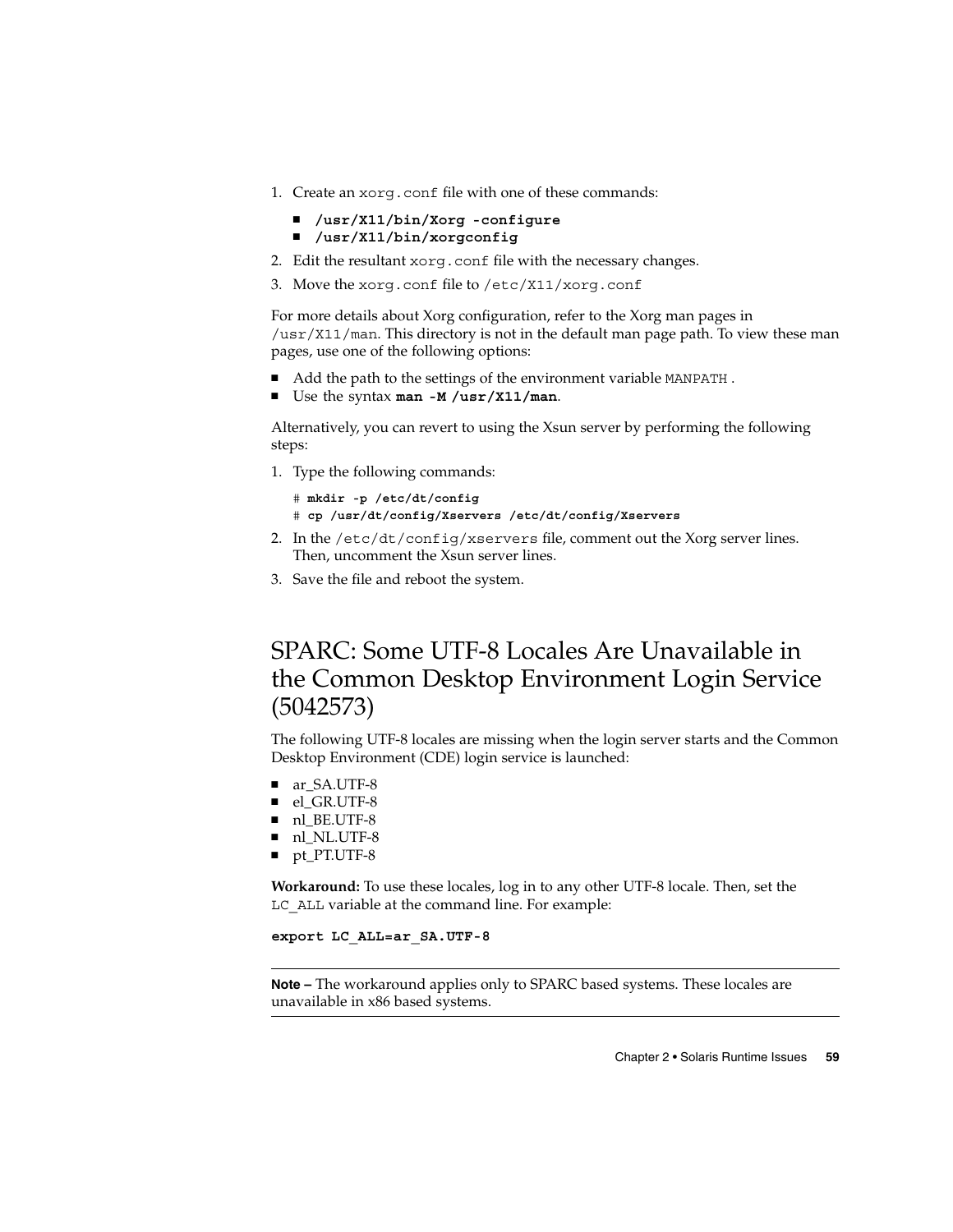#### CDE Removable Media Auto Run Capability Removed (4634260)

The Removable Media auto run capability in the CDE desktop environment has been temporarily removed from the Solaris 10 software.

**Workaround:** To use the auto run function for a CD-ROM or another removable media volume, you must do one of the following:

- Run the volstart program from the top level of the removable media file system.
- Follow the instructions that are included with the CD for access from outside of CDE.

#### Solaris PDASync Cannot Delete Last Entry From the Desktop (4260435)

After you delete the last item from the desktop, the item is restored from the handheld device to the desktop when you synchronize your handheld device. Examples of items that you might delete, and then have restored, are the last appointment in your Calendar or the last address in the Address Manager.

**Workaround:** Manually delete the last entry from the handheld device prior to synchronization.

#### Solaris PDASync Does Not Support Data Exchange With the Multibyte Internationalized PDA Device (4263814)

If you exchange multibyte data between a PDA device and Solaris CDE, the data might be corrupted in both environments.

**Workaround:** Back up your data on your personal computer with the PDA backup utility before you run the Solaris PDASync application. If you accidentally exchange multibyte data and corrupt that data, restore your data from the backup.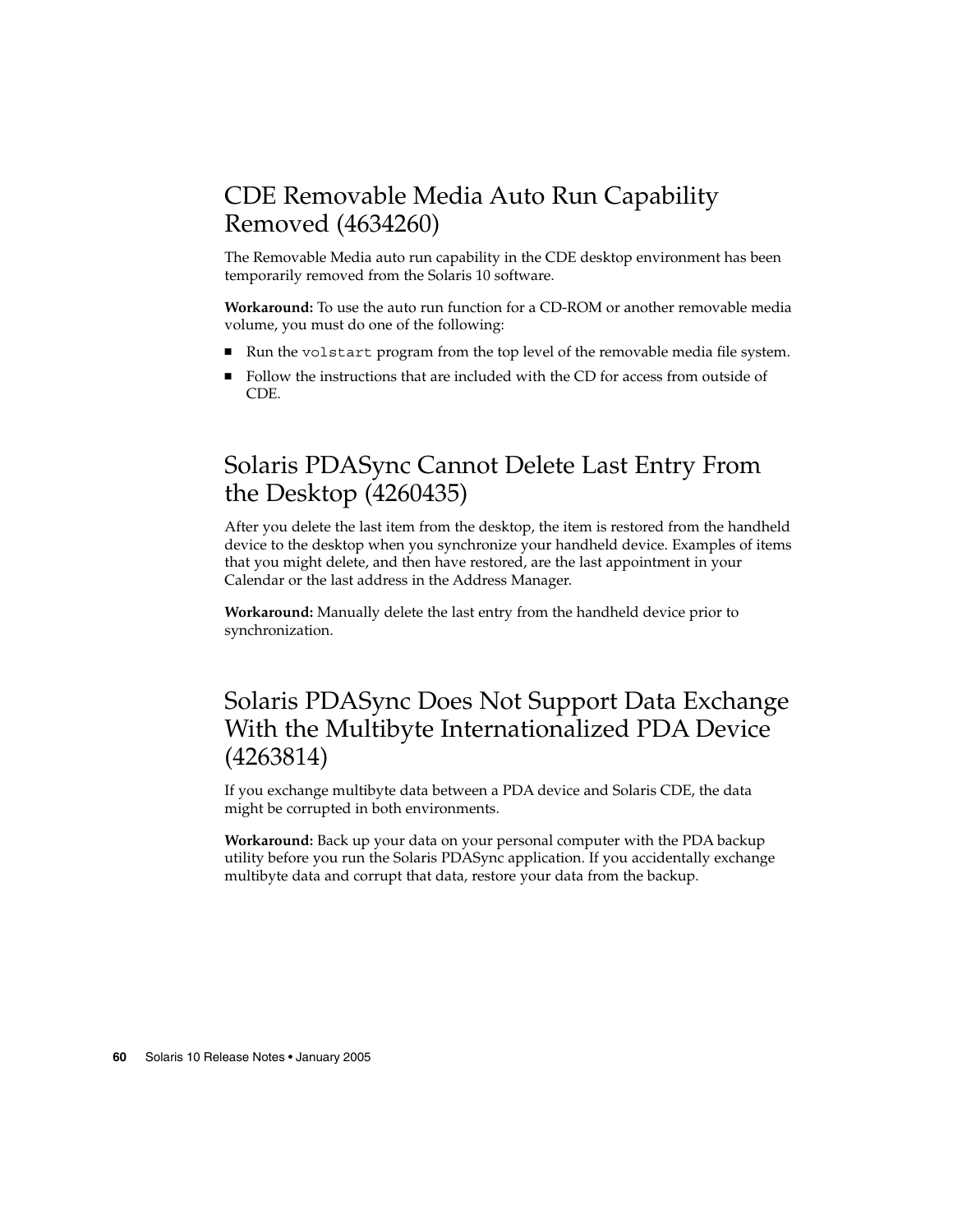### Documentation DVD

The following Documentation DVD bugs apply to the Solaris 10 release.

#### SUNWsdocs Package Needed to Remove Other Documentation Packages

If you remove the SUNWsdocs package, then try to remove other documentation packages, the removal fails. This problem occurs because the SUNWsdocs package is installed with any collection and provides the browser entry point.

**Workaround:** If you removed the SUNWsdocs package, reinstall the SUNWsdocs package from the documentation media and then remove the other documentation packages.

### European Locale PDF Documents Available Only Through C Locale (4674475)

On systems that are running the current Solaris 10 release, PDF documents on the Solaris 10 Documentation DVD are not accessible in the following European locales:

- de (German)
- es (Spanish)
- fr (French)
- it (Italian)
- sv (Swedish)

This problem occurs because of a limitation with Adobe Acrobat Reader. For more information on this problem, see the Adobe Technote site at [http://www.adobe.com:80/support/techdocs/294de.htm.](http://www.adobe.com:80/support/techdocs/294de.htm)

**Workaround:** Choose one of the following workarounds.

- On SPARC based platforms, set the environment variable LC\_ALL to C acroread. For example, in the C shell, type the following command in a terminal window:
	- % **env LC\_ALL=C acroread**
- On x86 based systems, , upgrade to Adobe Acrobat Reader 5.0 or a later version.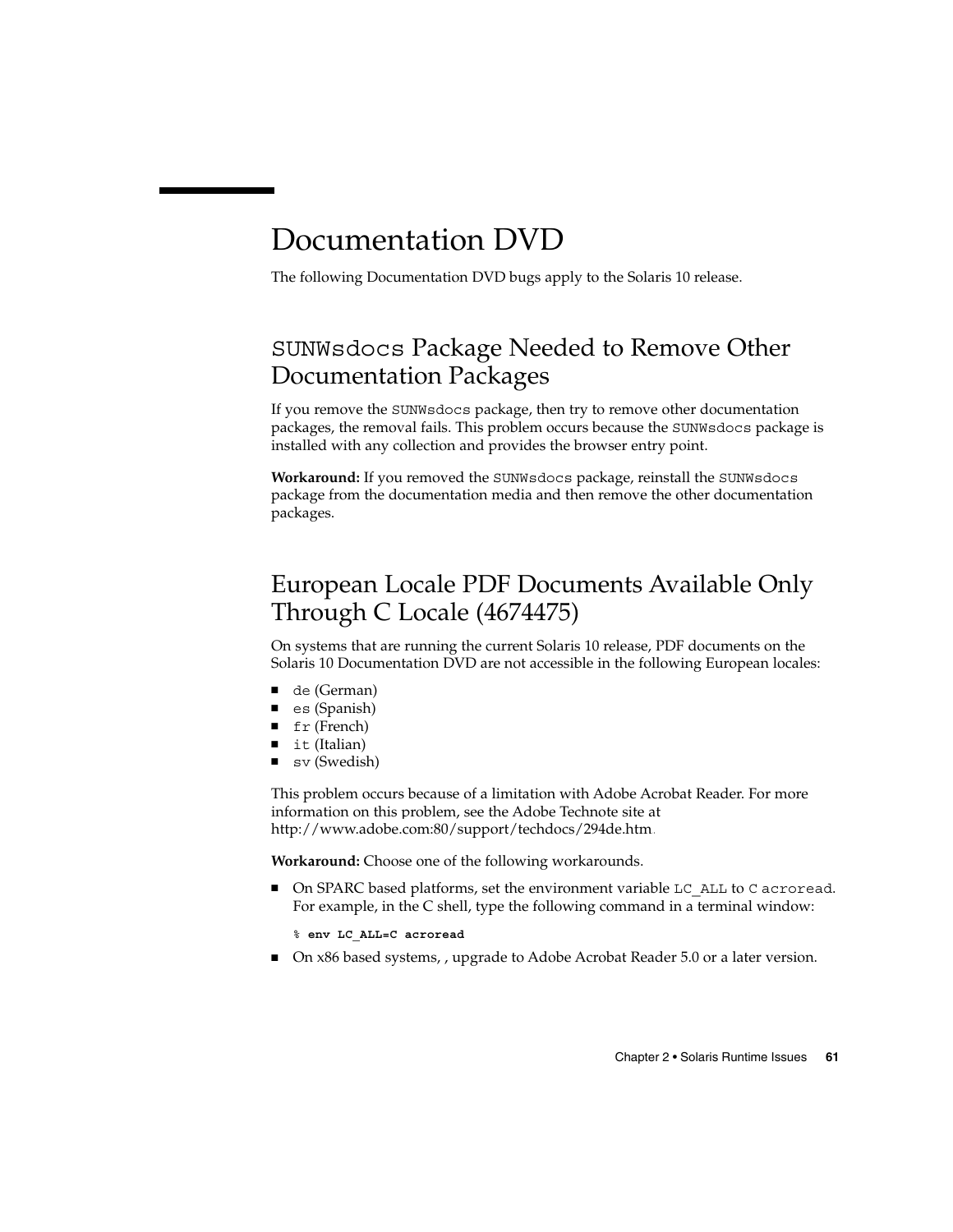# File Systems

The following file system bugs apply to the Solaris 10 release.

#### Upgrading From Some Solaris Express or Solaris 10 Releases Requires Remounting of File Systems

After you upgrade an NFSv4 server from Solaris Express 11/04 or earlier Solaris 10 releases, your programs might encounter EACCES errors. Furthermore, directories might erroneously appear to be empty.

To prevent these errors, unmount and then remount the client file systems. In case unmounting fails, you might need to forcibly unmount the file system by using umount -f. Alternatively, you can also reboot the client.

### NFSv4 Access Control List Functions Might Work **Incorrectly**

NFSv4 Access Control List (ACL) functions might work improperly if clients and servers in the network are installed with different previous Solaris 10 releases. The affected ACL functions and command-line utilities that use these functions are the following:

- $\blacksquare$  acl()
- facl()
- getfacl
- setfacl

For more information about these functions and utilities, see their respective man pages.

For example, errors might be observed in a network that includes the following configuration:

- A client that is running Solaris 10 Beta software
- A server that is running Solaris 10 software

The following table illustrates the results of the ACL functions in client-server configurations with different Solaris 10 releases.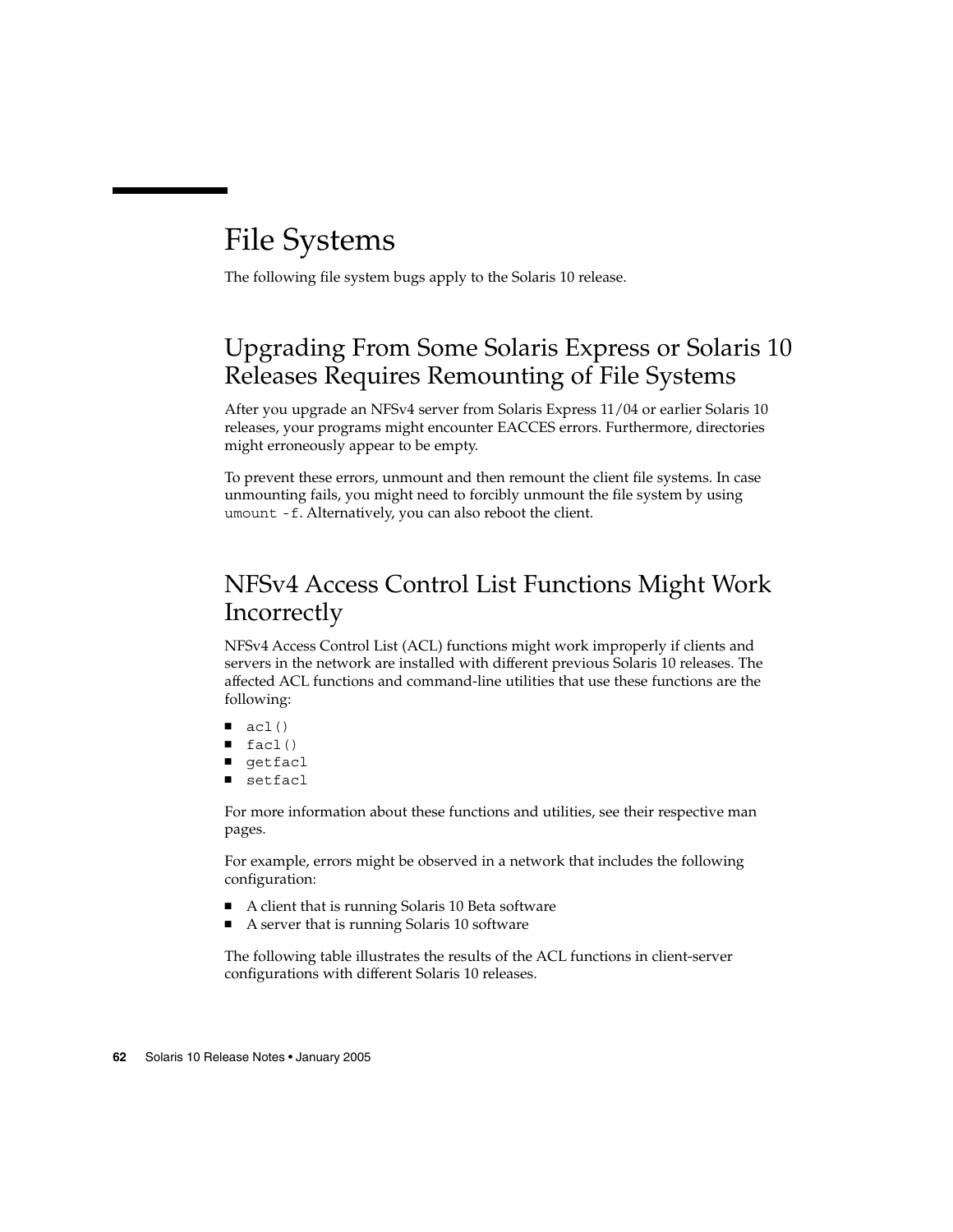| Operation | Client S10 OS        | Server S10 OS        | Result                      |
|-----------|----------------------|----------------------|-----------------------------|
| get ACL   | S <sub>10</sub> Beta | <b>S10 OS</b>        | fabricated ACL <sup>*</sup> |
| get ACL   | <b>S10 OS</b>        | S <sub>10</sub> Beta | works ok                    |
| set ACL   | S <sub>10</sub> Beta | <b>S10 OS</b>        | works ok                    |
| set ACL   | S <sub>10</sub> OS   | S <sub>10</sub> Beta | Error: EOPNOTSUP            |

**Workaround:** For the NFSv4 ACL functionality to work properly, perform a full installation of the Solaris 10 OS on both the server and the client.

#### Access Problems Between Solaris NFSv4 Clients and NFSv4 Servers

In the current Solaris 10 version, Solaris implementation of NFSv4 Access Control Lists (ACL) is now compliant with RFC 3530 specifications. However, errors occur for NFSv4 clients that use the Solaris 10 Beta 2 or Beta 1 versions. These clients cannot create files in the NFSv4 servers that are using the current Solaris 10 release. The following error message is displayed:

NFS getacl failed for *server\_name*: error 9 (RPC: Program/version mismatch)

**Workaround:** None.

#### System Crash Dump Fails on Devices Greater Than 1 TByte (6214480)

The system cannot generate a dump on a partition that is equal to or greater than 1 Tbyte in size. If such a device is on a system, the following might occur after the system boots subsequent to a system panic:

- The system does not save the dump.
- The following message is displayed:

0% done: 0 pages dumped, compression ratio 0.00, dump failed: error 6

**Workaround:** Configure the size of your system's dump device to less than 1 Tbyte.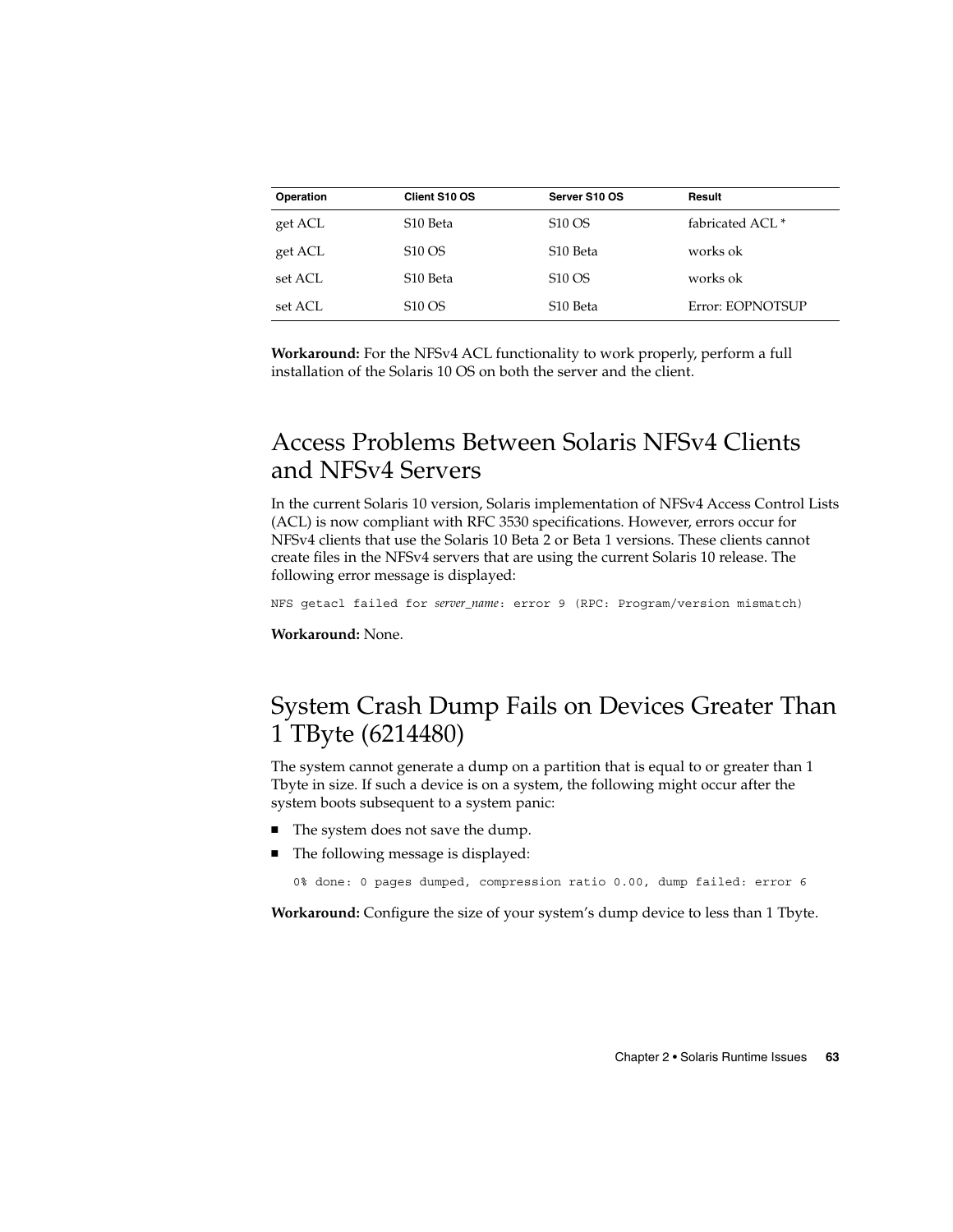#### Using smosservice Command to Add OS Services Results in Insufficient Disk Space Message (5073840)

If you use the smosservice command to add OS services to a UFS file system, a message that there is insufficient disk space available is displayed. This error is specific to UFS file systems on EFI-labeled disks.

**Workaround:** Complete the following workaround.

- 1. Apply the SMI VTOC disk label.
- 2. Re-create the file system.
- 3. Rerun the smosservice command.

# Hardware–Related Issue and Bugs

The following hardware–related issue and bugs apply to the Solaris 10 release.

#### SPARC: Sun Crypto Accelerator 4000 Board Versions 1.0 and 1.1 Not Supported in Solaris 10 OS

A new cryptographic framework is provided in Solaris 10 OS. However, versions 1.0 and 1.1 of the Sun Crypto Accelerator 4000 board's software and firmware do not utilize this framework. Consequently, these versions are not supported in the Solaris 10 OS.

The 2.0 release uses the new framework. This release is available as a free upgrade to current Sun Crypto Accelerator 4000 users who plan to use Solaris 10 OS. Because the Sun Crypto Accelerator 4000 is an export-controlled product, you must contact Sun Enterprise Services or your local sales channel to obtain the free upgrade. Additional information is available on the Sun Crypto Accelerator 4000 web page at Sun's [products site.](http://www.sun.com/products/networking/sslaccel/suncryptoaccel4000/)

#### Certain USB 2.0 Controllers Are Disabled

Support for certain USB 2.0 controllers has been disabled because of incompatibilities between these devices and the EHCI driver. The following message is displayed: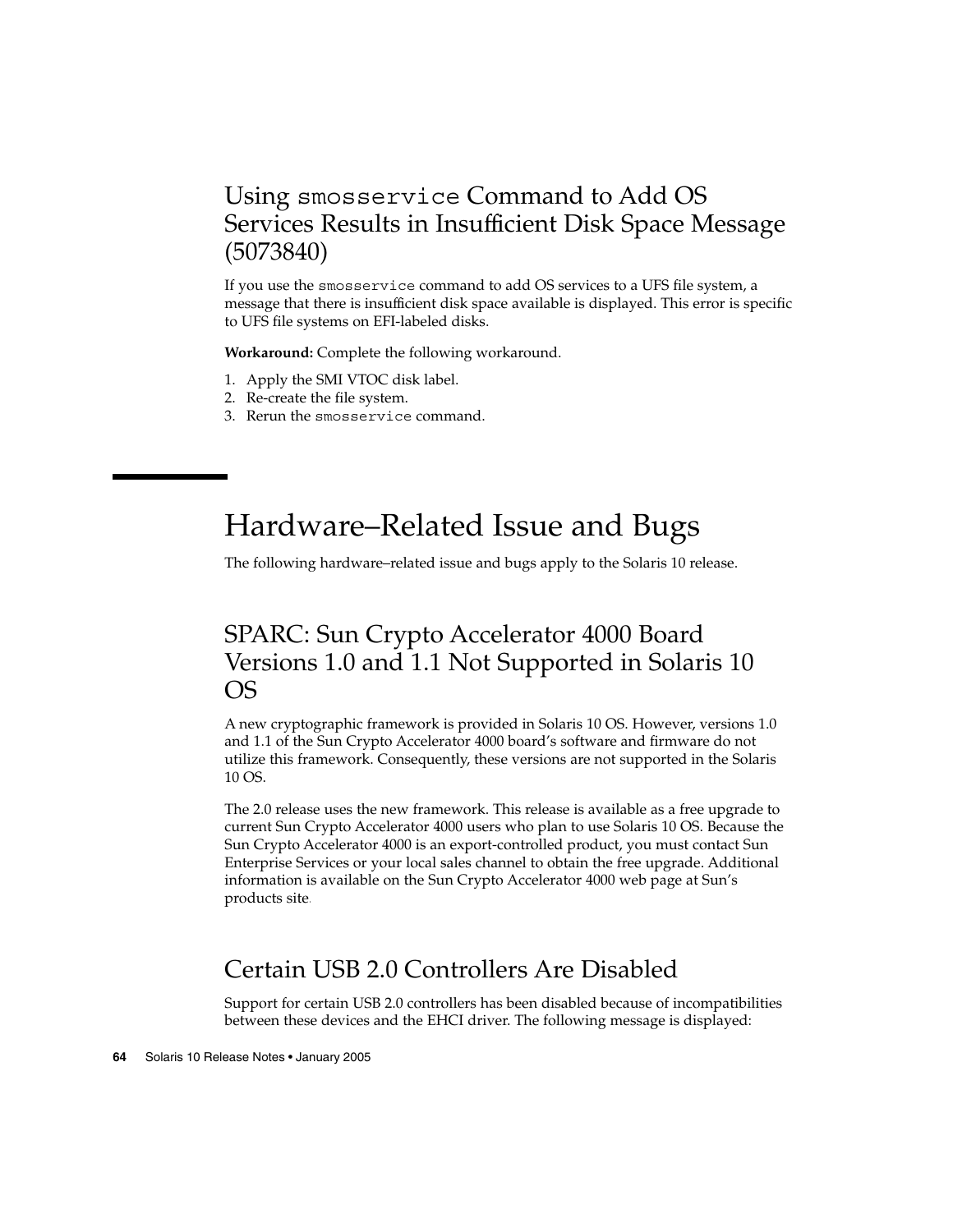Due to recently discovered incompatibilities with this USB controller, USB2.x transfer support has been disabled. This device will continue to function as a USB1.x controller. If you are interested in enabling USB2.x support please refer to the ehci(7D) man page. Please refer to www.sun.com/io for Solaris Ready products and to www.sun.com/bigadmin/hcl for additional compatible USB products.

For the latest information about USB devices, see [http://www.sun.com/io\\_technologies/USB-Faq.html](http://www.sun.com/io_technologies/USB-Faq.html).

#### Supported USB Devices and Corresponding Hub Configurations

This Solaris release supports both USB 1.1 and USB 2.0 devices. The following table is a summary of USB devices that work in specific configurations. Connection types can either be direct to the computer or through a USB hub. Note that USB 1.1 devices and hubs are low speed or full speed. USB 2.0 devices and hubs are high speed. For details about ports and speeds of operation, see the *System Administration Guide: Devices and File Systems*.

| <b>USB Devices</b>           | <b>Connection Types</b>          |
|------------------------------|----------------------------------|
| USB 2.0 storage devices      | Direct, USB 1.1 hub, USB 2.0 hub |
| USB 1.1 devices except audio | Direct, USB 1.1 hub, USB 2.0 hub |
| USB 1.1 audio devices        | Direct, USB 1.1 hub              |
| USB 2.0 audio devices        | Not supported                    |

**TABLE 2–1** USB Devices and Configurations

#### x86: Limitations Exist With Certain Device Drivers in Solaris 10 OS

The following list describes limitations with certain drivers and interfaces in this release of Solaris 10 for x86 platforms:

| Checkpoint Resume | This functionality is turned off for all device types. In the<br>DDI SUSPEND code in your detach () function, you should<br>return DDI FAILURE.                               |
|-------------------|-------------------------------------------------------------------------------------------------------------------------------------------------------------------------------|
| Power Management  | This functionality is unavailable to USB devices. Do not create<br>power management components. Write your driver so that<br>pm raise power() and pm lower power() are called |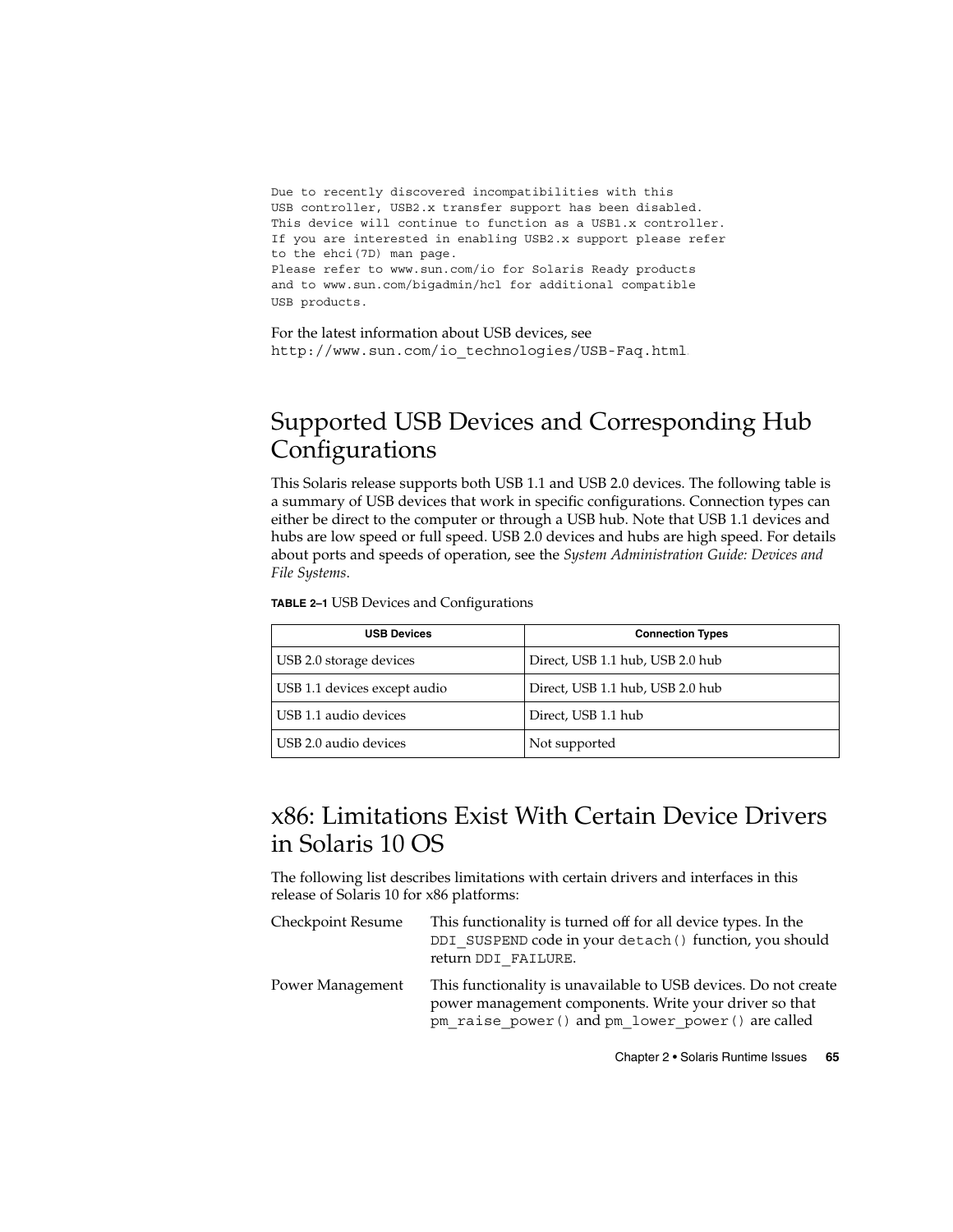only when power management components are created.

#### DVD-ROM/CD-ROM Drives on Headless Systems

Power management of interactive devices such as removable media is linked with power management of your monitor and the graphics card that drives your monitor. If your screen is active, devices such as the CD-ROM drive and diskette remain at full-power mode. These devices might switch to low-power mode on a system without a monitor. To restore power to the CD or diskette, type **volcheck** to obtain the latest status from each removable device.

Alternatively, you can disable power management on your system by using the Dtpower GUI. By disabling power management, these devices are constantly at full power.

#### x86: Manual Configuration Required to Specify Non-US English Keyboards

By default, the kdmconfig program specifies Generic US-English(104-Key) as the keyboard type that is connected to the system. If the system's keyboard is not a US-English keyboard, you must manually specify the keyboard type during installation. Otherwise, installation continues by using the default keyboard specification that is inconsistent with the system's actual keyboard type.

**Workaround 1:** If the system's keyboard is not a US-English keyboard, perform the following steps during installation:

1. When the Proposed Window System Configuration For Installation is displayed, press Esc.

**Note –** The information on the Proposed Window System Configuration For Installation, which includes the keyboard type, is displayed only for 30 seconds. If you want to change configuration settings, you must press Esc before the 30 seconds lapse. Otherwise, the installation continues by using the displayed settings.

- 2. Change the keyboard type to the type that corresponds to your system's keyboard.
- 3. Press Enter to accept the changes and continue with the installation.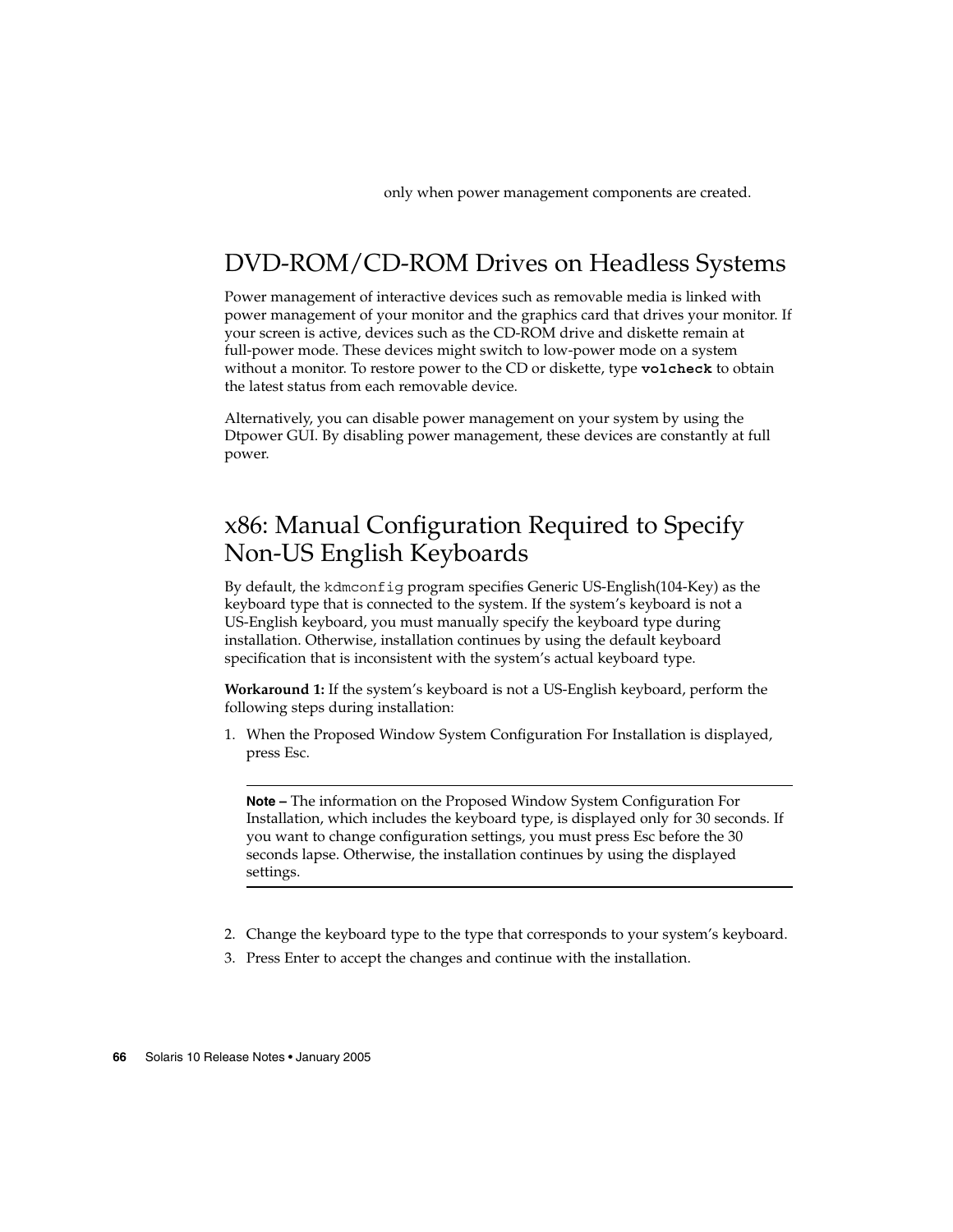**Workaround 2:** If you want to change the keyboard type in a system that is already running Solaris 10 OS, use the kdmconfig program. Choose the option that applies to the type of X server your system is running.

- If your system is running the Xsun server, follow these steps:
	- 1. Run kdmconfig.
	- 2. Use the Change Keyboard option to change the keyboard type.
	- 3. Save the configuration.
- If your system is running the default Xorg server, follow these steps:
	- 1. Run kdmconfig.
	- 2. Select the Xsun server.
	- 3. Use the Change Keyboard option to change the keyboard type.
	- 4. Save the configuration.
	- 5. Run kdmconfig again to switch to the Xorg server.

#### SPARC: jfca Driver for Certain Host Bus Adapters That Are Connected to Tape Devices Might Cause Errors (6210240)

The jfca driver for the following host bus adapters (HBAs) might cause system panics or I/O failures when these HBAs are connected to tape devices:

- SG-PCI1FC-IF2
- SG-PCI2FC-JF2

The jfca driver for these HBAs is prone to race conditions when certain operations are being run, and thus causes the errors. The operations are the following:

- Link reset
- Loop reset
- Switch reset
- Repeated link failures

Error messages similar to the following examples might be displayed:

■ I/O failure messages

```
jfca: [ID 277337 kern.info] jfca4: Sequencer-detected error. Recover
immediately.
last message repeated 18376 times
 jfca: [ID 716917 kern.notice] jfca4: ExgWarning: SendVerify(1): SHOULD
ABORT THE ORIG I/O PKG=30007520bd8!
scsi: [ID 107833 kern.warning] WARNING:
/pci@1e,600000/SUNW,jfca@3,1/fp@0,0/st@w2100001086108
628,1 (st3):
 SCSI transport failed: reason 'timeout': giving up
```
Chapter 2 • Solaris Runtime Issues **67**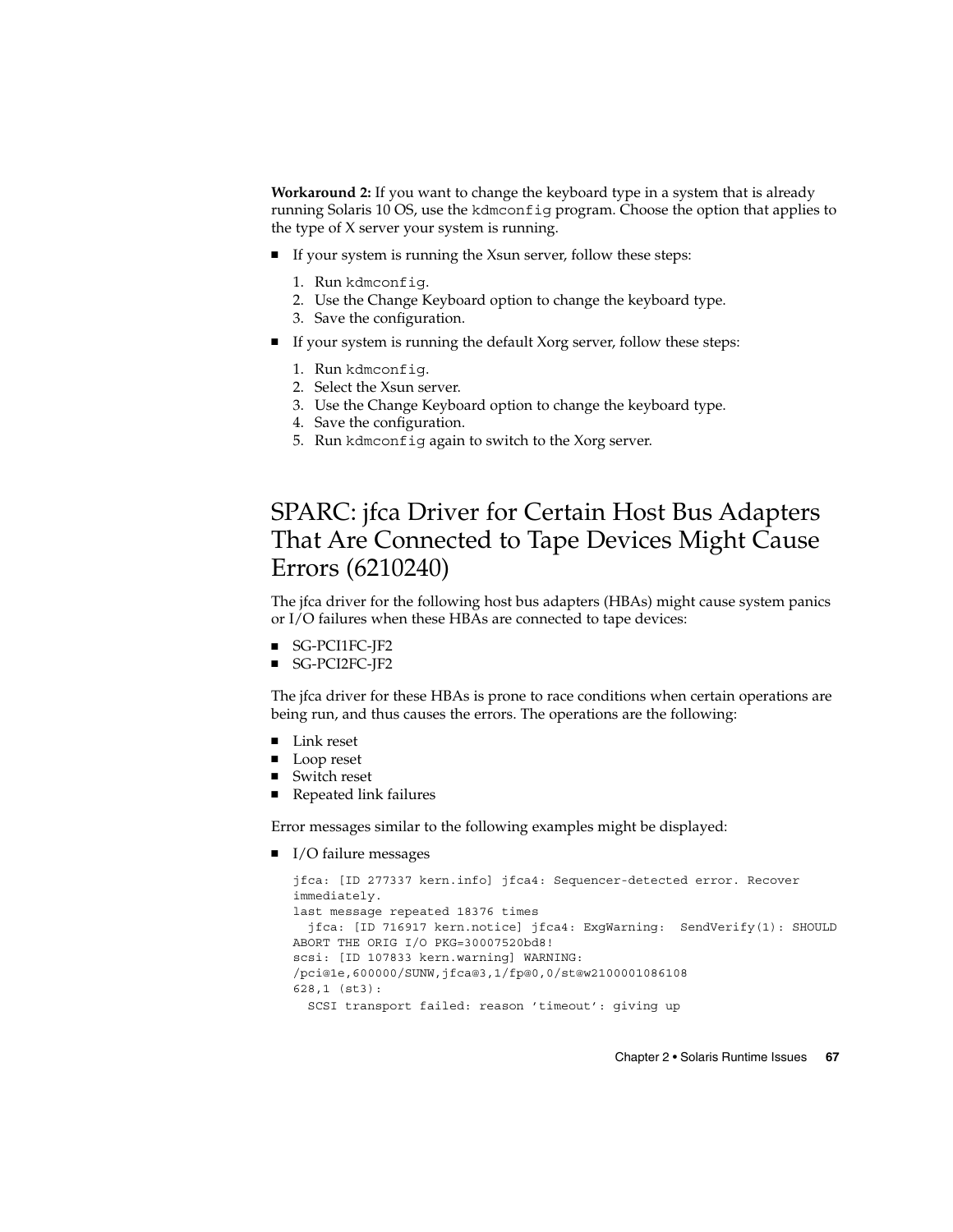■ System panic message

```
panic[cpu1]/thread=2a100497cc0:
BAD TRAP: type=31 rp=2a1004978d0 addr=a8 mmu_fsr=0 occurred in module
"jfca" due to a NULL pointer dereference
```
**Workaround:** Do not connect tape devices to either the SG-PCI1FC-JF2 or SG-PCI2FC-JF2 HBA.

#### Using USB 2.0 Hubs With USB 1.x Devices Might Cause System Panic (6209619)

If you use USB 1.x devices downstream from a USB 2.0 hub, the system might panic. The following might be one of the error messages that is displayed:

BAD TRAP: type=31 rp=2a100f8d6a0 addr=38 mmu\_fsr=0 occurred in module "usba" due to a NULL pointer

**Workaround:** Do not use any of the following connection configurations with USB 1.x devices:

- USB 1.x devices with a connection to a USB 2.0 hub that is connected to a USB 2.0 system port
- USB 1.x devices that are connected to a USB 2.0 PCI card's ports

Instead, connect the USB 1.x devices directly to the system's USB 1.1 ports. Alternatively, you can use a USB 1.1 external hub that is connected to a USB 2.0 system port or a PCI card's port.

**Note –** For appropriate information, see the following:

- <http://www.sun.com/io> for Solaris Ready products
- <http://www.sun.com/bigadmin/hcl> for additional compatible USB products
- http://www.sun.com/io technologies/USB-Faq.html for the latest information about USB devices

#### x86: EHCI Driver Unusable in Certain Motherboards (6204987)

The system software in the ICH5R controller in certain motherboards fails to take control of EHCI hardware from the BIOS. The following error message is displayed:

ehci init ctrl: Unable to take control from BIOS. EHCI support disabled.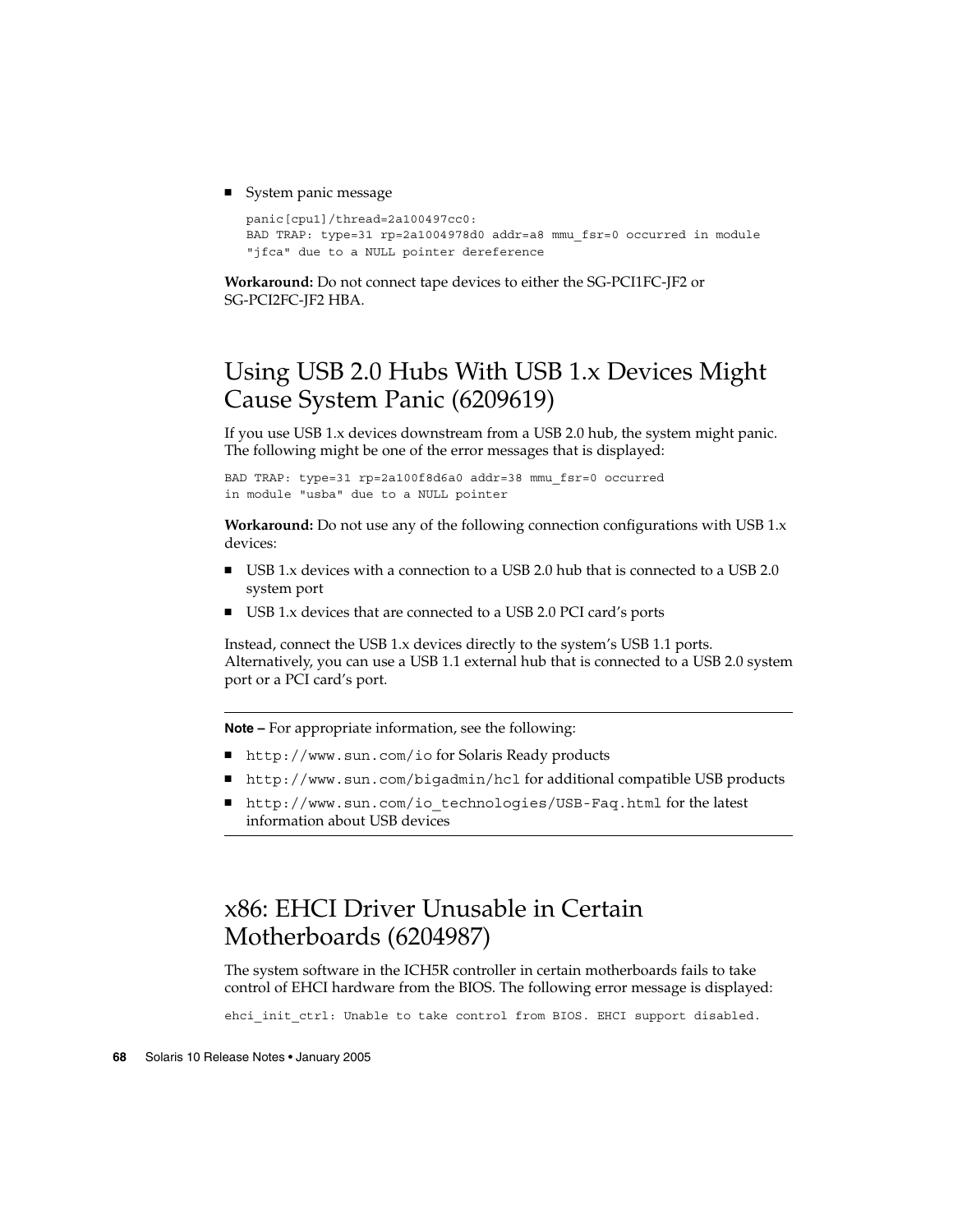Consequently, you cannot use the EHCI driver.

**Note –** For appropriate information, see the following:

- <http://www.sun.com/io> for Solaris Ready products
- <http://www.sun.com/bigadmin/hcl> for additional compatible USB products
- http://www.sun.com/io technologies/USB-Faq.html for the latest information about USB devices

**Workaround:** None.

#### Using FireWire–1394 Storage Devices Might Cause System Panic (6203680)

If you use FireWire-1394 mass storage devices with the removable media volume daemon (vold), the system might panic. Hard drives and CD or DVD drives are examples of such storage devices. The error message that might be displayed includes the entry "bad mutex."

**Workaround:** Perform these steps before connecting FireWire–1394 mass storage devices to the system:

- 1. Become superuser.
- 2. Stop the Volume Management daemon to disable removable media management:
	- # **/etc/init.d/volmgt stop**

For more information about the daemon, see the vold(1M) man page.

#### Pausing USB Audio Devices During Play or Record Operation Might Cause System Deadlock (6200924)

While a USB audio device is playing or recording, if you pause the device by using sdtaudiocontrol, for example, the driver might hang. You might need to reboot the system.

**Workaround:** Do not pause USB audio devices.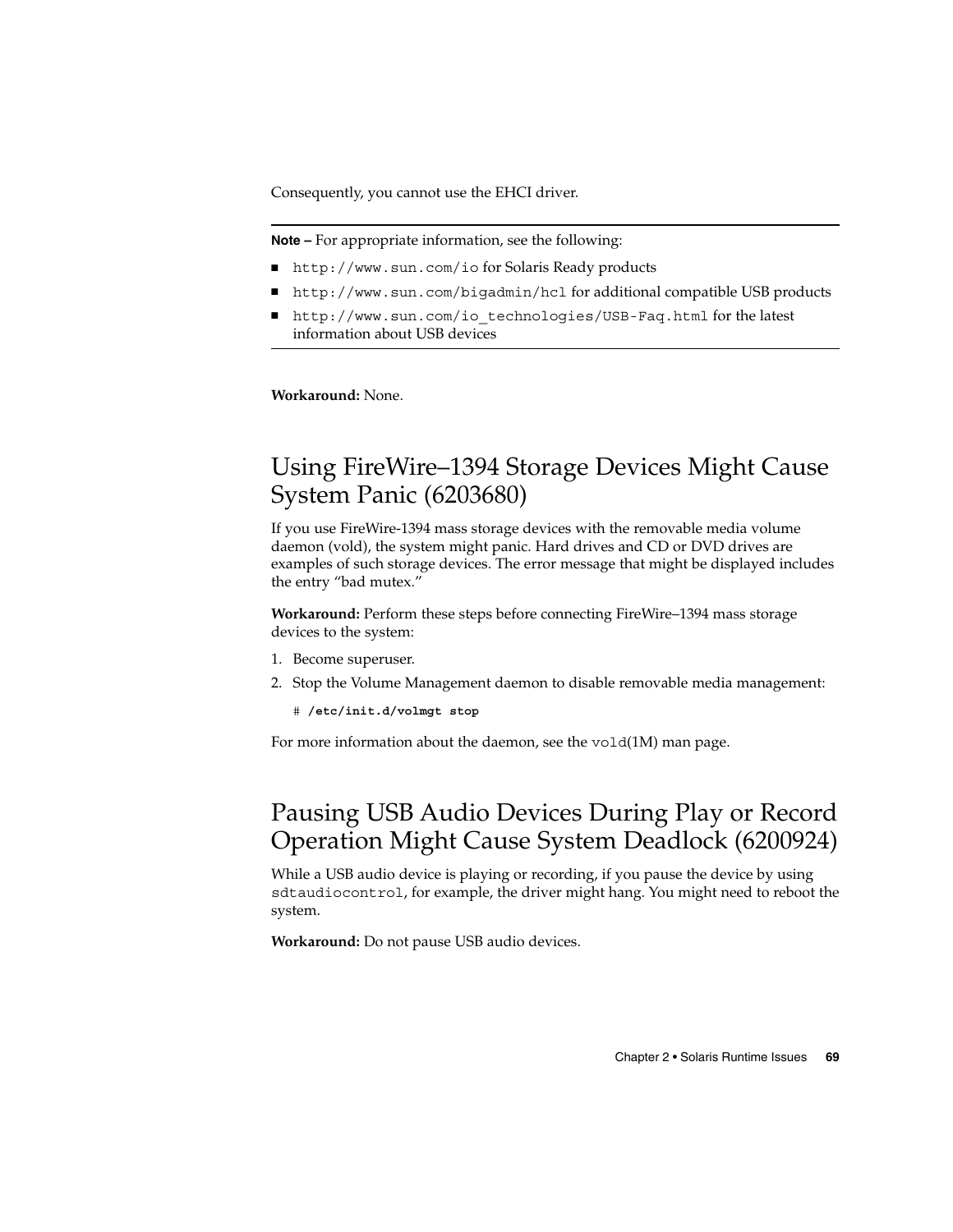**Note –** For appropriate information, see the following:

- <http://www.sun.com/io> for Solaris Ready products
- <http://www.sun.com/bigadmin/hcl> for additional compatible USB products
- [http://www.sun.com/io\\_technologies/USB-Faq.html](http://www.sun.com/io_technologies/USB-Faq.html) for the latest information about USB devices

#### Contention Exists Between Certain Devices That Share the Same Bus (6196994)

A bus contention occurs if Quad Fast-Ethernet (QFE) cards share the same bus with any of the following adapters:

- Sun GigaSwift adapter
- Sun Dual Gigabit Ethernet and Dual SCSI/P adapter
- Sun Quad Gigaswift Ethernet adapter

The infinite-burst parameter of the ce driver that is used by these adapters is enabled by default. Consequently, little or no bus time is available for the QFE ports that share the same bus.

**Workaround:** Do not place QFE cards on the same bus as the network adapters in the list.

#### Some Keyboard Keys Not Functioning With Num Lock Key On (6173972)

If the Num Lock key is turned on while you are running certain Java applications, other keys might cease to function. Some of the affected keys are the following:

- **Back Space**
- Delete
- Enter
- Tab
- Zero on the number keypad

**Workaround:** Turn off the Num Lock key.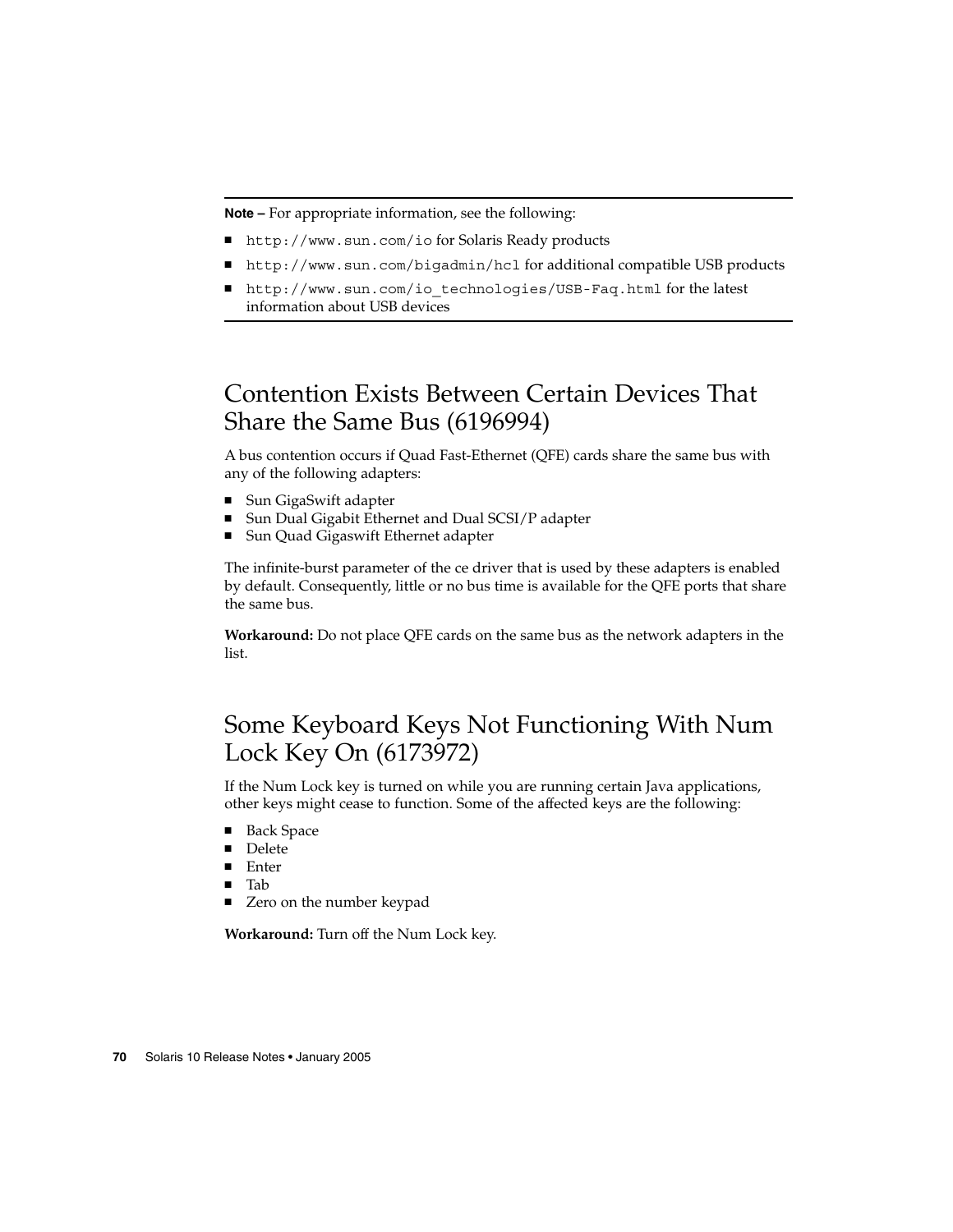#### SPARC: GigaSwift Fast and Gigabit Ethernet Devices With Revision IDs Lower Than 32 Might Cause System Panic (5090222)

A GigaSwift Fast or a Gigabit Ethernet card with a Revision ID ( $rev_id$ ) that is lower than 32 might cause a system to panic. The panic is observed in the following systems that are running Solaris 10 OS:

- Sun Blade™ 1500
- Sun Blade 2500
- Sun Fire V210
- Sun Fire V240
- Netra<sup>™</sup> 240
- Sun Fire V440
- Netra 440

The following error message is displayed:

panic: pcisch-1: Fatal PCI bus error(s)

**Workaround:** Follow these steps.

1. Determine the rev id of the device.

kstat ce:*instance* **| grep rev**

2. If the rev id is lower than 32, replace the card with a later model that has a rev id equal to or higher than 32.

**Note –** The original card is still usable in x86 systems or in older SPARC based systems that are not included in the preceding list.

#### hat getkpfnum() DDI Function Is Obsolete (5046984)

The hat getkpfnum() DDI function is obsolete. Developers should update their device drivers to not use the hat qetkpfnum() DDI interface. If drivers are using hat getkpfnum, () warnings similar to the following example are displayed:

```
WARNING: Module mydrv is using the obsolete hat getkpfnum(9F)
interface in a way that will not be supported in
a future release of Solaris. Please contact the
vendor that supplied the module for assistance,
or consult the Writing Device Drivers guide,
available from http://www.sun.com for migration
advice.
```
Chapter 2 • Solaris Runtime Issues **71**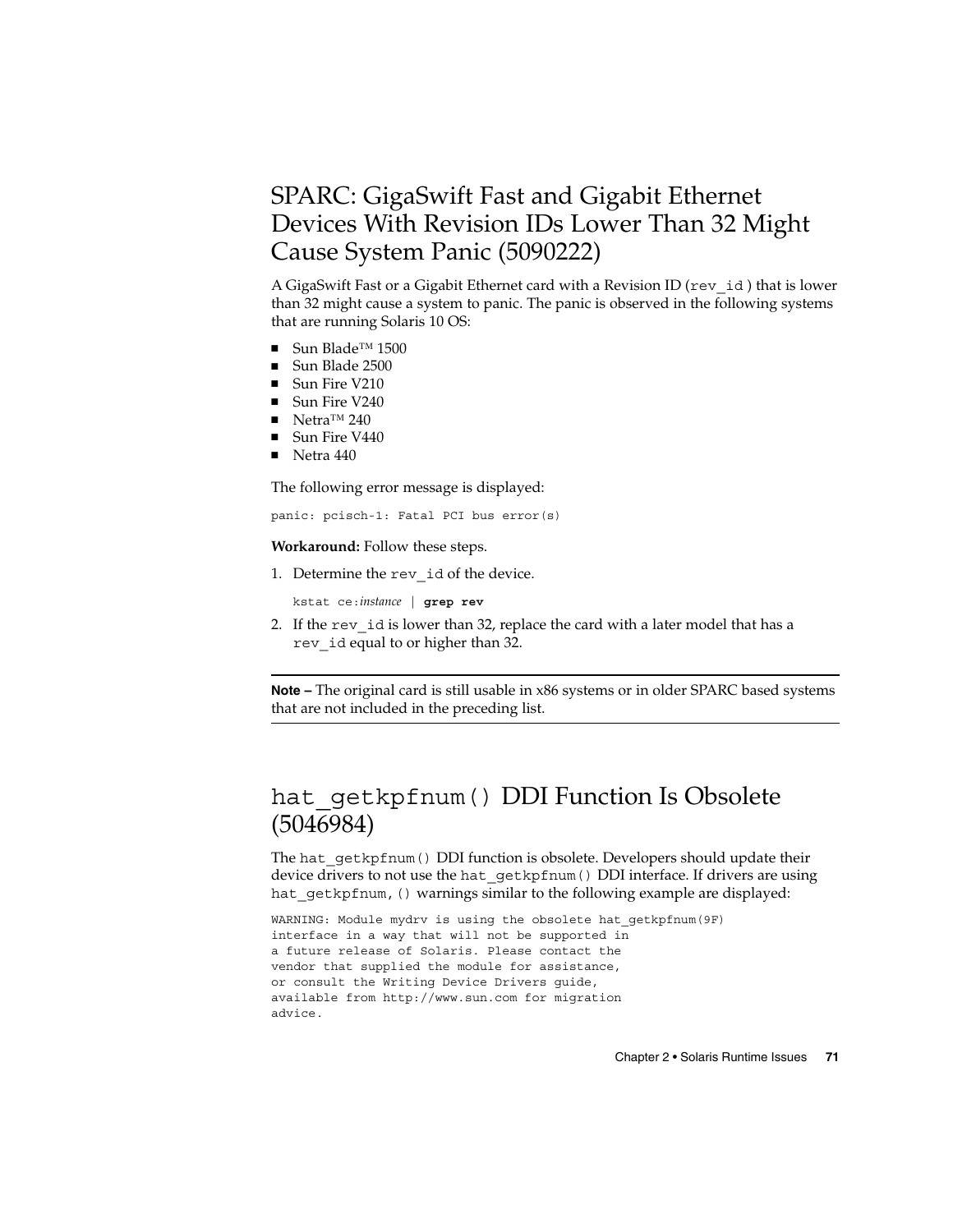```
---
Callstack of bad caller:
      hat_getkpfnum_badcall+93
      hat getkpfnum+6e
       mydrv_setup_tx_ring+2d
      mydrv_do_attach+84
      mydrv_attach+242
      devi_attach+6f
      attach_node+62
       i_ndi_config_node+82
       i_ddi_attachchild+4a
       devi_attach_node+4b
       devi_attach_children+57
       config_immediate_children+6e
       devi_config_common+77
       mt_config_thread+8b
```
To determine if a driver is using hat\_getkpfnum(), consult the driver source code, or examine the driver's symbols by using nm(). Using the driver mydrv as an example, type the following syntax:

```
% nm /usr/kernel/drv/mydrv | grep hat_getkpfnum
```
For guidance about migrating drivers away from hat getkpfnum(), refer to Appendix B, "Summary of Solaris DDI/DKI Services," in *Writing Device Drivers*.

#### Some Systems With USB 2.0 Hardware Might Hang or Panic (5030842)

Systems with certain USB 2.0 hardware might frequently hang or panic when running this Solaris release. These problems are associated with USB 2.0 devices that are not based on the NEC chip set. When these problems occur, the following error message about the Enhanced Host Controller Interface (EHCI) is displayed:

```
WARNING: /pci@0,0/pci8086,244e@1e/pci925,1234@2,2 (ehci1):
This controller is not supported.
Please refer to www.sun.com/io for Solaris Ready products
and to www.sun.com/bidadmin/hcl for additional compatible USB products
```
**Workaround:** Depending on your system's hardware configuration, choose one of the following options:

- Replace the USB 2.0 host controller hardware with hardware that is based on the NEC chip set. USB 2.0 hardware that is based on the NEC chip set is known to work well with the Solaris OS.
- On systems whose USB 2.0 host controller hardware is built into the motherboard and that have spare PCI slots, perform the following steps:
	- 1. Add a PCI-based USB 2.0 card that is based on the NEC chip.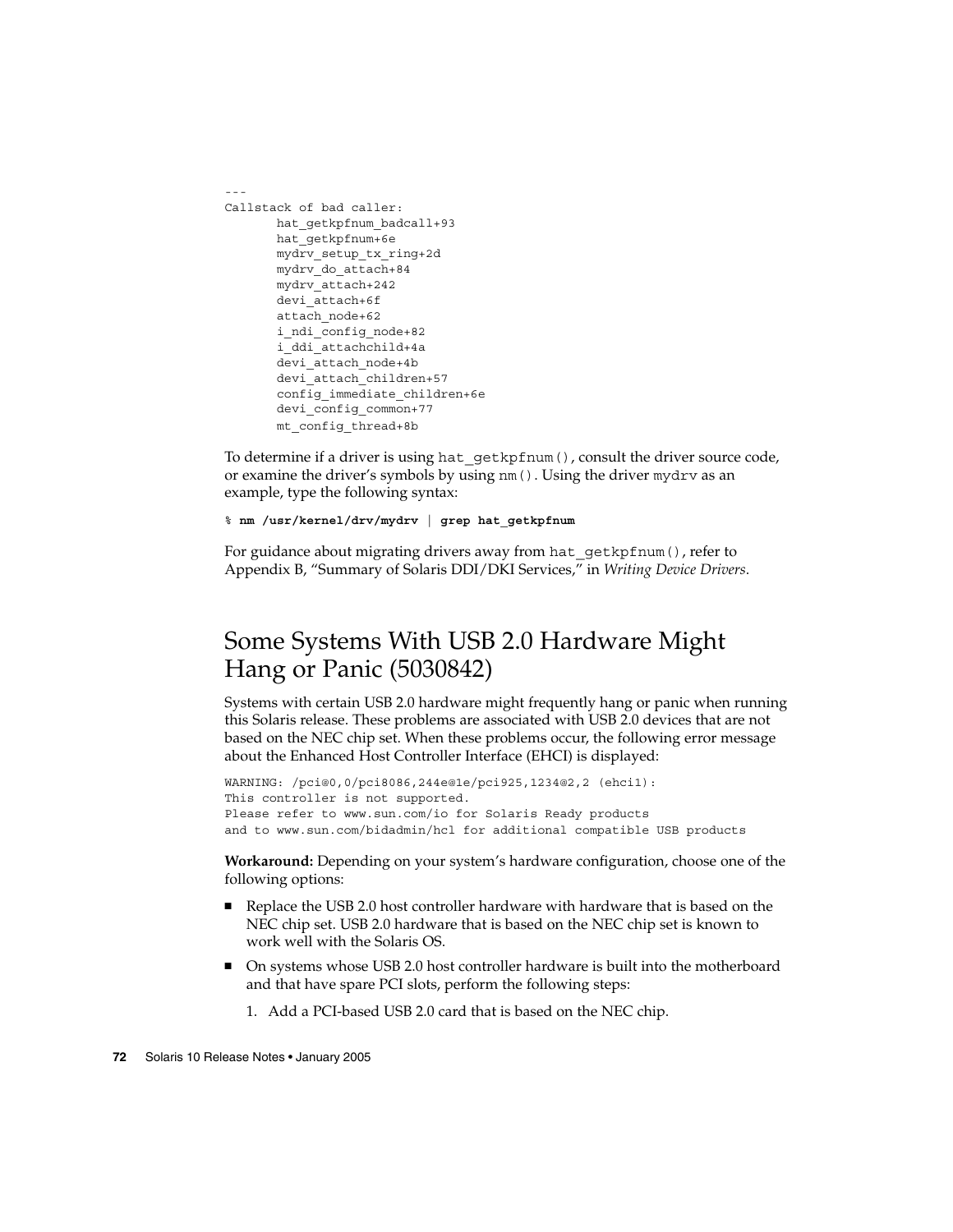- 2. Become superuser.
- 3. Disable USB 2.0 on the motherboard and enable USB 2.0 support only through the PCI card. Issue the following commands:

```
# update_drv -d -i '"pciclass,0c0320"' usba10_ehci
# update_drv -a -i '"pci1033,e0"' usba10_ehci
# reboot
```
- 4. For faster operation, connect your USB 2.0 devices to the card's ports instead of the original ports on the motherboard.
- Even if you cannot add new USB hardware to your system, you can still disable your system's EHCI by performing the following steps:
	- 1. Become superuser.
	- 2. Issue the following commands:

```
# update_drv -d -i '"pciclass,0c0320"' usba10_ehci
# reboot
```
**Note –** USB 2.0 ports are operated by two companion hardware pieces:

- EHCI for the high-speed piece
- Either Open Host Controller Interface (OHCI) or Universal Host Controller Interface (UHCI) for the low-speed and full-speed piece

On x86 based systems, drivers for both OHCI and UHCI exist. On SPARC based systems, only OHCI USB 1.1 host controller hardware is supported. Therefore, only USB hardware with OHCI companion controllers continue to work on SPARC systems whose companion EHCI controller is disabled. Ports of the USB hardware remain operational even with EHCI disabled, provided that your system has the proper OHCI or UHCI drivers. USB 2.0 devices that are connected to these ports run only as fast as a USB 1.1 device.

To verify whether EHCI and OHCI host controllers exist on your SPARC based systems, type:

#### # **prtconf -D**

Check the output for EHCI entries next to one or more OHCI entries, similar to the following example:

pci, instance #0 (driver name: pci\_pci) usb, instance #0 (driver name: usba10 ohci) usb, instance #1 (driver name: usba10 ohci) usb, instance #0 (driver name: usba10 ehci)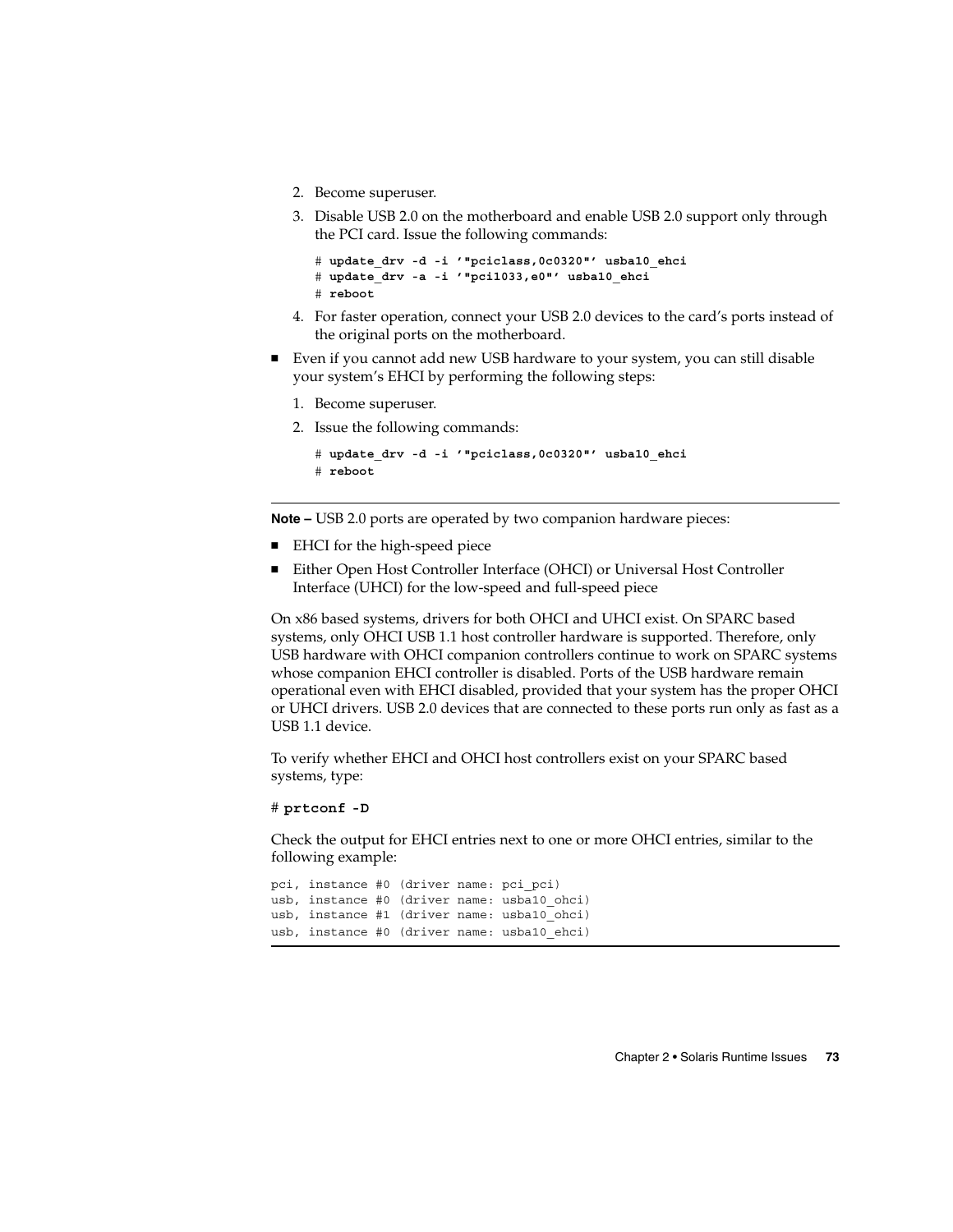#### x86: Using Two Adaptec SCSI Card 39320D Cards on a Sun Fire V65x Server Might Cause the System to Panic (5001908)

Using two Adaptec SCSI Card 39320D cards on a Sun Fire V65x server might cause that system to panic. The panic occurs during initial reboot after you have installed Solaris 10 software. The following error message is displayed:

```
Initializing system Please wait...
1 run-time error M6111: MATH
   - floating-point error: stack underflow
```
**Workaround:** Remove the second Adaptec card.

### x86: Soft System-Shutdown is Not Supported in Solaris OS on x86 (4873161)

The Solaris OS on x86 does not support a soft system-shutdown that is initiated by a command. A command to shut down simulates pressing the power button to turn the power off. On x86-based systems, issuing this command while the Solaris OS is running turns the power off immediately without properly shutting down the operating system. The improper shutdown process might corrupt the file system.

**Workaround:** Before powering off, shut down the operating system first. Perform the following steps:

- 1. Become superuser.
- 2. Use one of the available commands to shut down the Solaris OS properly, such as init, halt, or shutdown. For example:
	- # **shutdown**
- 3. After the operating system shuts down completely, you can switch off the power by one of two ways:
	- If the system supports soft system-shutdown, issue the command to turn off the power.
	- If the system does not support soft system-shutdown, turn off the power manually by using the power switch.

For more information about the commands to shut down the operating system, see the man pages for the  $init(1M)$ , halt $(1M)$ , and shutdown(1M) commands. For information about turning off your system's power, refer to the system's manuals.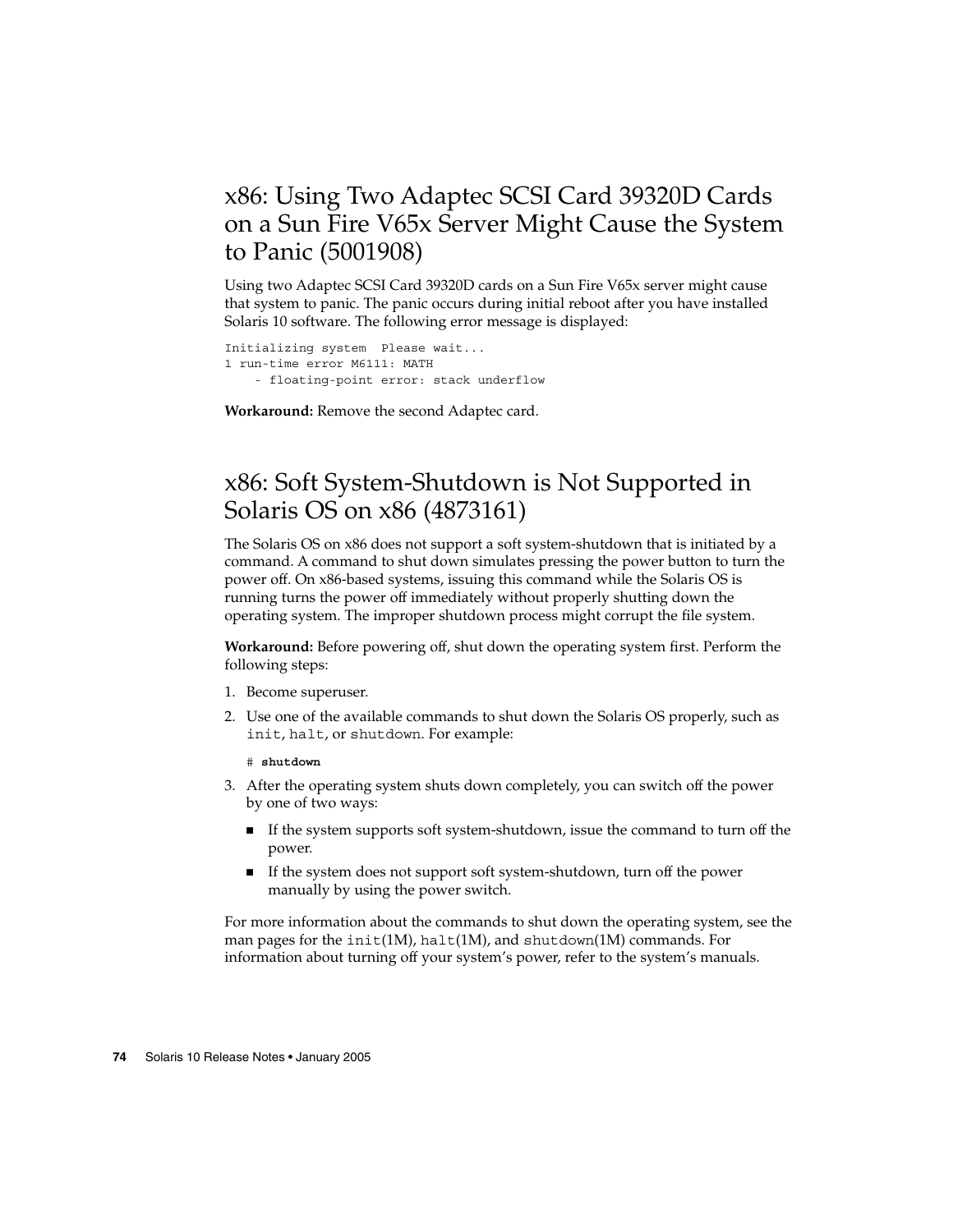#### <span id="page-74-0"></span>Some DVD and CD-ROM Drives Fail to Boot Solaris (4397457)

The default timeout value for the SCSI portion of the SunSwift™ PCI Ethernet/SCSI host adapter (X1032A) card does not meet the timeout requirements of Sun's SCSI DVD-ROM drive (X6168A). With marginal media, the DVD-ROM occasionally experiences timeout errors. The only exceptions are Sun Fire 6800, 4810, 4800, and 3800 systems. These systems overwrite the SCSI timeout value by means of OpenBoot PROM.

**Workaround:** For other platforms, use the on-board SCSI interfaces or DVD-ROM compatible SCSI adapters, such as the following examples:

- X1018A (SBus: F501-2739-*xx*)
- X6540A (PCI: F375-0005-*xx*)

# iPlanet Directory Server 5.1 Issues

This section provides important information for users of iPlanet™ Directory Server 5.1 who are upgrading to the new Solaris 10 release.

#### Installing Directory Server 5.1

Sun Java System Directory Server 5 2005Q1 replaces iPlanet Directory Server 5.1 that was integrated in the Solaris 9 Operating System. In Solaris 10 OS, this new Directory Server can be installed as part of the Sun Java Enterprise System.

**Note –** For information about the Sun Java System Directory Server 5 2005Q1, refer to the documentation for the Sun Java System at [http://docs.sun.com.](http://docs.sun.com)

Solaris 10 OS continues to support Directory Server 5.1. You might need to install Directory Server 5.1 under the following circumstances:

- You need to recover Directory Server 5.1 data.
- You want to migrate your data to Directory Server 5 2005Q1.

In Solaris 10 release, you install the Directory Server 5.1 manually. Follow these steps:

1. Insert the Solaris 10 Software - 4 CD into your CD-ROM drive.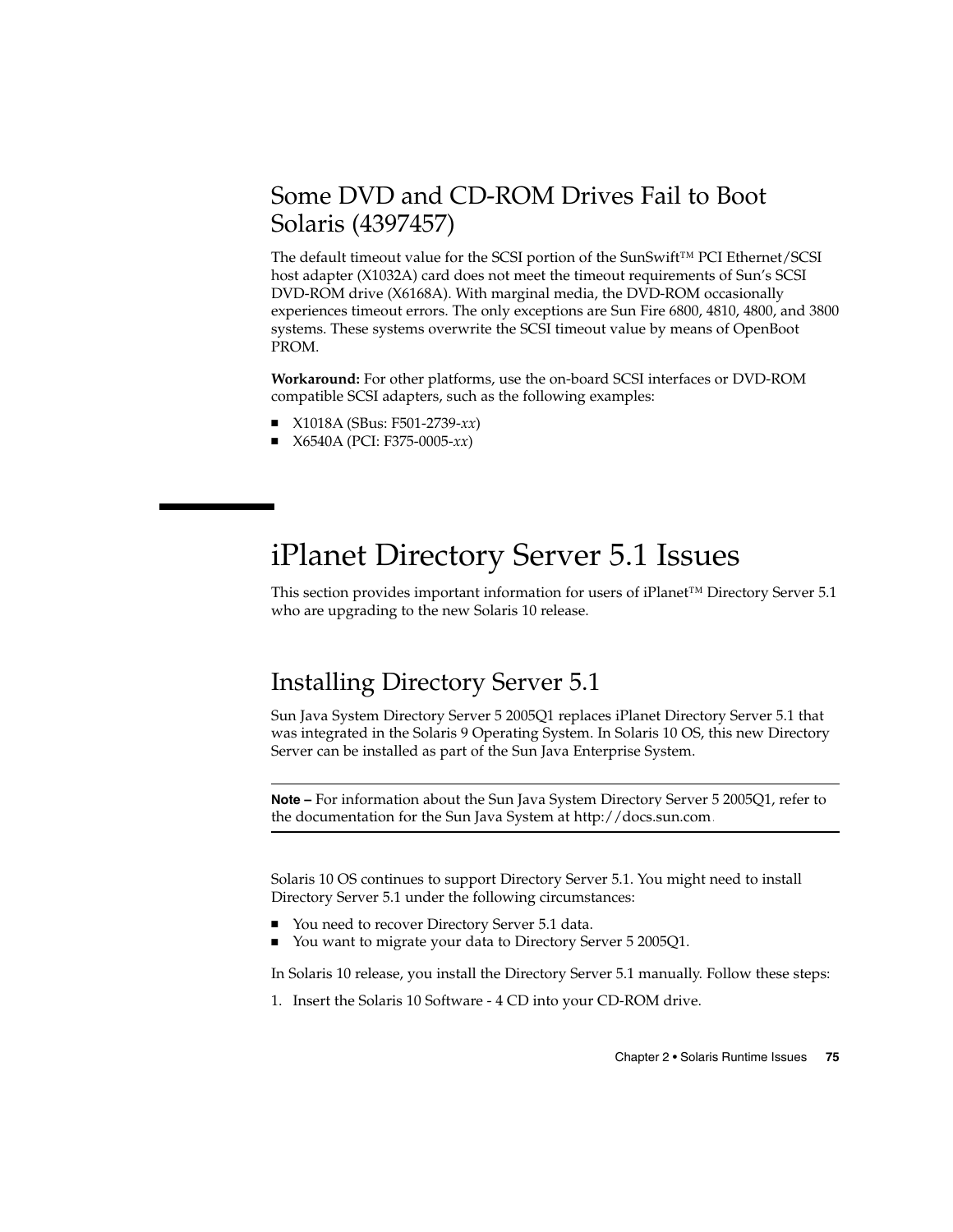- 2. Become superuser.
- 3. In a terminal window, install the Directory Server.

```
# cd /cdrom/cdrom0/Solaris_10/Product/
# pkgadd -d . IPLTnls IPLTnspr IPLTnss IPLTjss IPLTpldap \
IPLTdsr IPLTdsu IPLTadmin IPLTcons IPLTadcon IPLTdscon \
IPLTadman IPLTdsman
```
To install Simplified Chinese localization packages, issue the following additional command:

# **pkgadd -d . IPLTcdsu IPLTcadmin IPLTccons IPLTcadcon \ IPLTcdscon IPLTcadman IPLTcdsman**

To install Japanese localization packages, issue the following additional command:

# **pkgadd -d . IPLTjdsu IPLTjadmin IPLTjcons IPLTjadcon \ IPLTjdscon IPLTjadman IPLTjdsman**

4. After installation is complete, configure iPlanet Directory Server 5.1. Refer to Chapter 11, "Sun ONE Directory Server Configuration," in *System Administration Guide: Naming and Directory Services (DNS, NIS, and LDAP)*.

### Migrating to the Sun Java System Directory Server 5 2005Q1



**Caution –** The database formats of the two Directory Server versions are incompatible. Thus, if you are a Directory Server 5.1 user, Sun recommends that you migrate your database to a database that is formatted for the Sun Java System Directory Server 5 2005Q1.

To perform a migration, both versions of the Directory Server must exist in the system that has been upgraded to the Solaris 10 OS. If you are a DS 5.1 user, but are using the compressed archive (.tar.gz) delivery format, you can skip immediately to the migration instructions in Step 2.

1. On a terminal window, check whether iPlanet Directory Server 5.1 packages are present in your system.

\$ **pkginfo | grep IPLT**

If the following packages appear as output, then you can go to Step 2 to proceed with the migration. The output indicates that the iPlanet Directory Server 5.1 packages are in the system.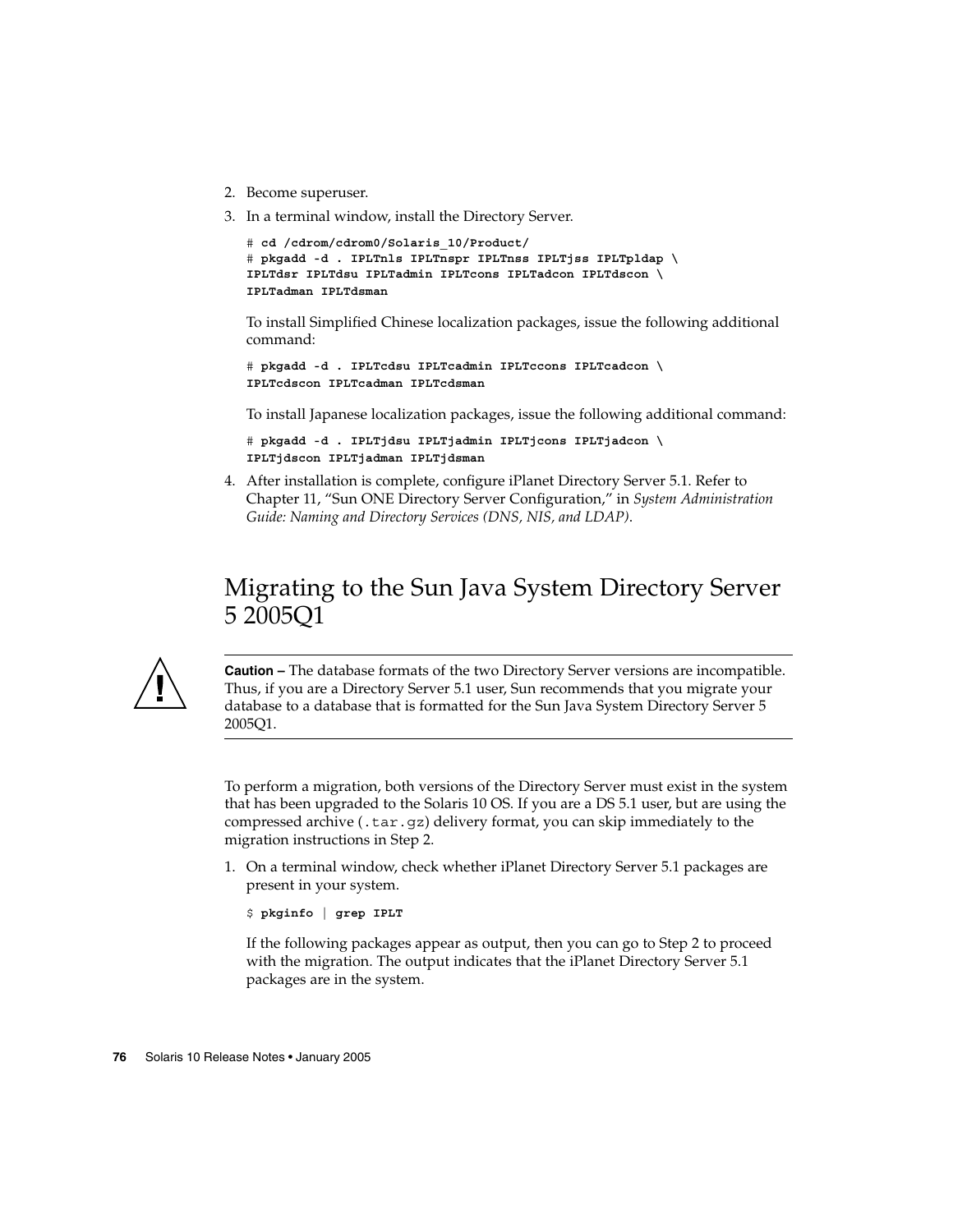```
system IPLTadcon Administration Server Console
system IPLTadman Administration Server Documentation
system IPLTadmin Administration Server
system IPLTcons Console Client Base
system IPLTdscon Directory Server Console
system IPLTdsman Directory Server Documentation
system IPLTdsr Directory Server (root)
system IPLTdsu Directory Server (usr)
system IPLTjss Network Security Services for Java
system IPLTnls Nationalization Languages and Localization Support
system IPLTnspr Portable Runtime Interface
system IPLTnss Network Security Services
system IPLTpldap PerLDAP
$
```
If the packages do not exist, then install the iPlanet Directory Server 5.1 packages first. Refer to the 4-step procedure in the preceding section ["Installing Directory](#page-74-0) Server 5.1" [on page 75.](#page-74-0) After installation is complete, go to Step 2 to proceed with the migration.

2. Migrate your iPlanet Directory Server 5.1 database to the current version. For instructions, refer to the documentation collection for the Sun Java System Directory Server at [http://docs.sun.com/coll/DirectoryServer\\_05q1.](http://docs.sun.com/coll/DirectoryServer_05q1)

After migrating your data, make sure you continue to back up directory data in the same way as you backed up directory data before migration. Future disaster recovery might require the migrated database.

## Issues While Running Debugger

The following issues involve the kernel debugger.

#### SPARC: Systems With Active Kernel Debugger Might Panic During Suspend/Resume Cycles (5062018)

After you execute several suspend/resume cycles on a system with an active kernel debugger (kmdb), the system might eventually panic. The panic occurs at the resume phase of the cycle. Typically, this problem occurs in systems that have undergone between 20 and 50 suspend/resume cycles. The system generates a panic message.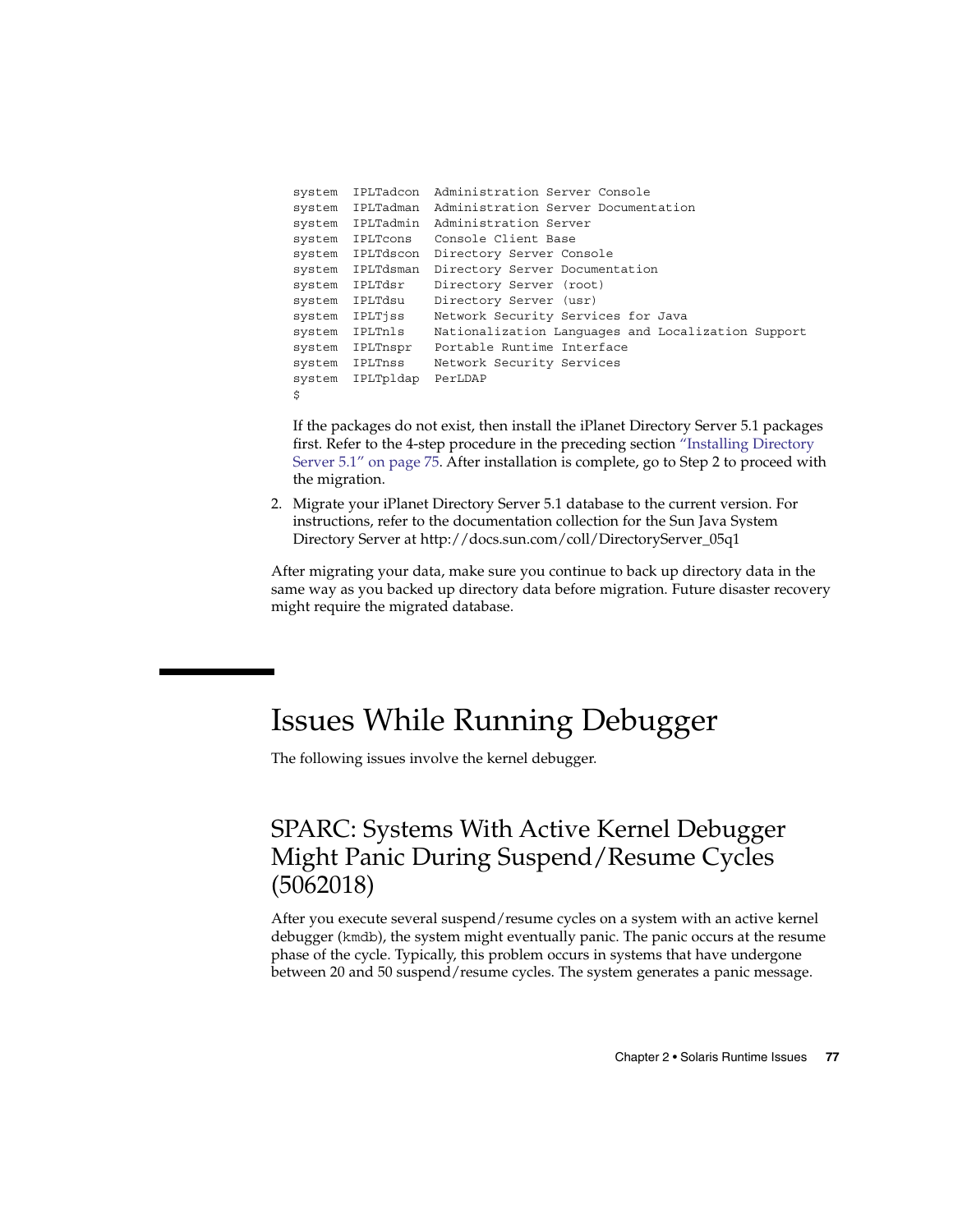**Workaround:** Disable kmdb in all systems that are required to use the suspend and resume module (cpr).

#### System Might Loop When Master CPU Is Changed (4405263)

A system that is running the Solaris kernel debugger to debug a live system might loop with incomplete error messages. This loop occurs when the OpenBoot PROM's master CPU is changed. A system reset restores the system to operation. However, the traces of the original failure are lost. Consequently, you cannot perform a diagnosis of the fatal reset.

**Workaround:** When the system is at the PROM level, the OpenBoot's ok prompt is displayed. In a system with multiple CPUs, the ok prompt is preceded by a number that is enclosed in curly braces. This number indicates the active CPU in the system. To run your debug session while at the PROM level, use the following steps.

- 1. Raise pil to f by typing the following command:
	- {0} ok **h# 0f pil!**
- 2. Use the switch-cpu command to selectively switch from the currently active CPU to different CPUs. For example, to switch from CPU #0 to CPU #1, type the following command:
	- (0) ok **1 switch-cpu**

The ok prompt is now preceded by the number of the CPU to which you switched.

- ${1}$  ok
- 3. Run your debugger.
- 4. At the end of your debugger session, issue a reset-all command to return the system to normal use.

**Note –** Make sure that you upgrade the system to the latest version of the OpenBoot PROM.

# Localization Issues

This section describes localization issues that apply to Solaris 10 OS.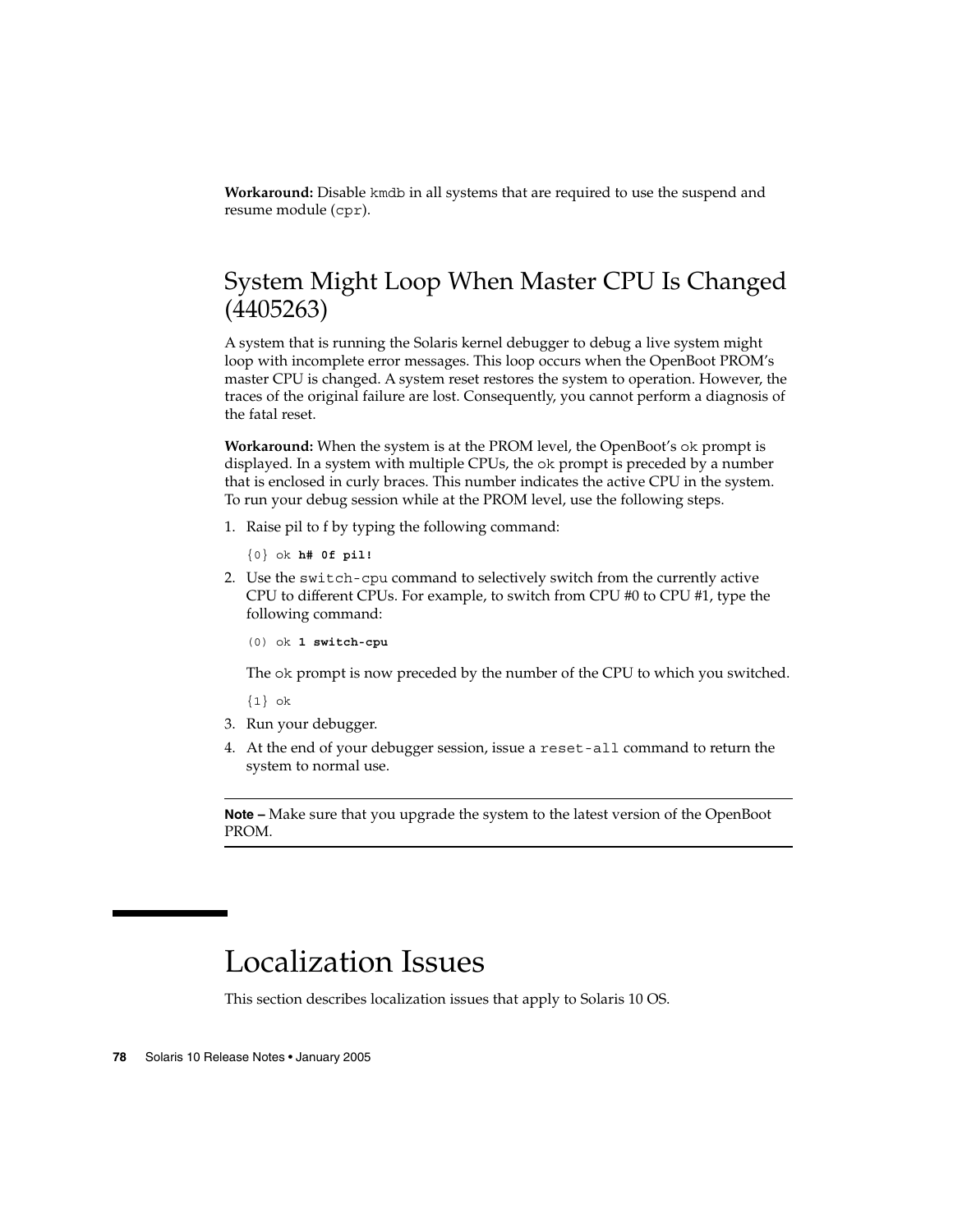#### Login Screen Marks UTF-8 Locales as Recommended

On the Language menu of the login screen, the UTF-8 locales are labeled as a recommended option. For example, for Japanese locales, the screen would appear as follows:

| ja JP.eucJP -------------- Japanese EUC    |  |
|--------------------------------------------|--|
| ja JP.PCK --------------- Japanese PCK     |  |
| ja JP.UTF-8 (Recommended) - Japanese UTF-8 |  |

Using UTF-8 locales is recommended to users of the Java Desktop System (JDS) because JDS uses UTF-8/Unicode as internal character encoding. This recommendation also applies to the announcement of future end-of-software support for non-UTF-8 locales. See ["Legacy or Traditional Non-UTF-8 Locales"](#page-140-0) on page 141. To migrate to UTF-8 locales, see "Migration To Unicode Multilingual Computing" in *Java Desktop System Release 3 for the Solaris 10 Operating System Release Notes*.

#### Hardware for Estonian Keyboard Type 6, French Canadian Keyboard Type 6, and Polish Programmers Keyboard Type 5 Not Available

Software support for three additional keyboard layouts has been added to the Solaris OS: Estonian keyboard Type 6, French Canadian keyboard Type 6, and Polish programmers keyboard Type 5.

This software gives users in Estonia, Canada, and Poland greater flexibility for keyboard input by modifying standard U.S. keyboard layouts to their own language needs.

Currently, no hardware is available for the three additional keyboard layout types.

**Workaround:** To take advantage of this new keyboard software, modify the /usr/openwin/share/etc/keytables/keytable.map file in one of the following ways:

- For the Estonian Type 6 keyboard, make the following changes:
	- 1. Change the US6.kt entry to Estonia6.kt in the /usr/openwin/share/etc/keytables/keytable.map file. The modified entry should read as follows:
		- 6 0 Estonia6.kt
	- 2. Add the following entries to the /usr/openwin/lib/locale/iso8859-15/Compose file: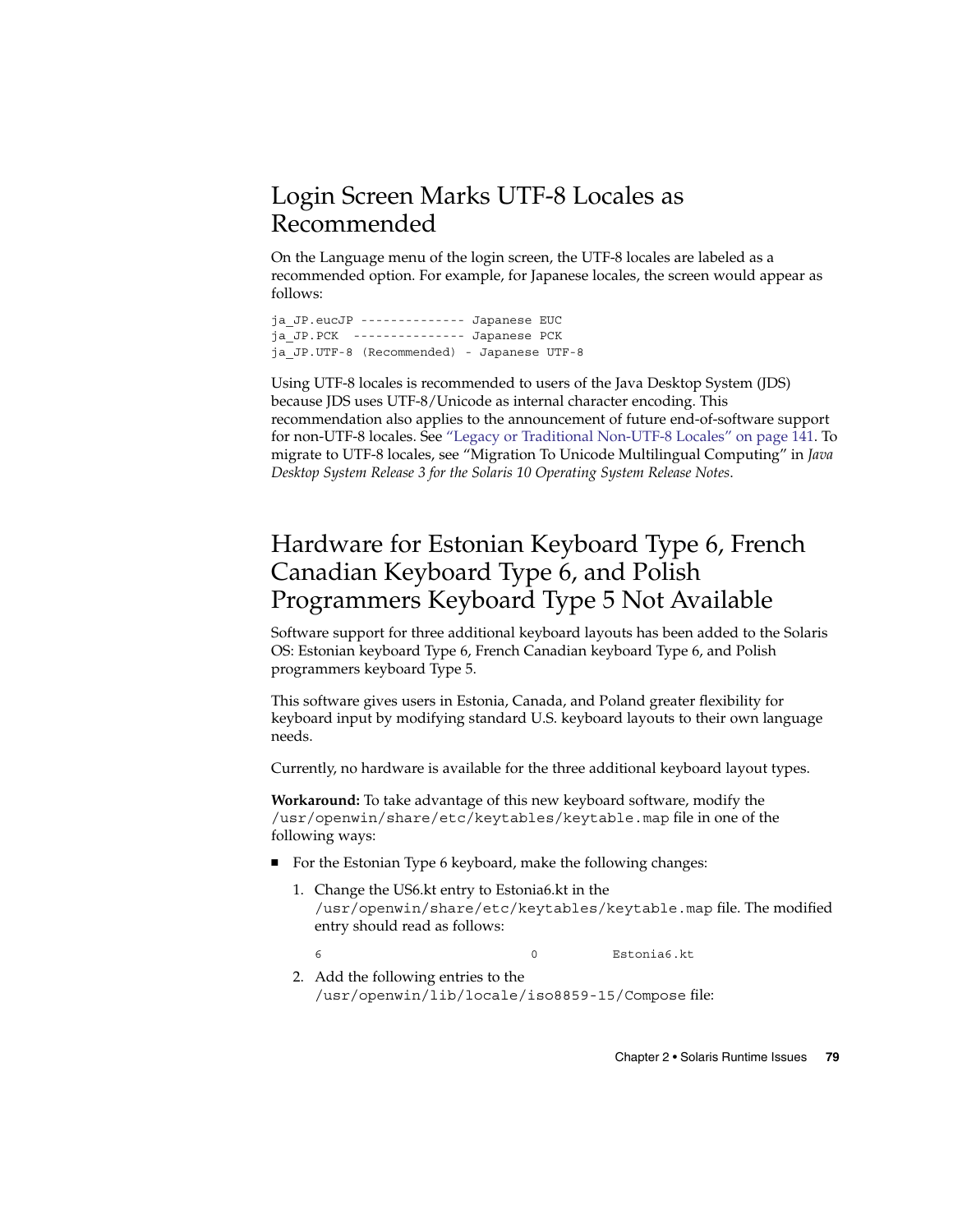| <scaron></scaron> | : "/xa8"   | scaron |
|-------------------|------------|--------|
| <scaron></scaron> | : "/хаб"   | scaron |
| <scaron></scaron> | : " / 270" | scaron |
| <scaron></scaron> | : " / 264" | scaron |

- 3. Reboot the system for the changes to take effect.
- For the French Canadian Type 6 keyboard, make the following changes:
	- 1. Change the US6.kt entry to Canada6.kt in the /usr/openwin/share/etc/keytables/keytable.map file. The modified entry should read as follows:
		- 6 0 Canada6.kt
	- 2. Reboot the system for the changes to take effect.
- If you are using the existing Polish Type 5 keyboard layout, make the following changes:
	- 1. Change the Poland5.kt entry to Poland5\_pr.kt in the /usr/openwin/ share/etc/keytables/keytable.map file. The modified entry should read as follows:
		- 4 52 Poland5 pr.kt

**Note –** If you are using a keyboard with dip-switches, make sure the switches are set to the correct binary value for the Polish keytable entry (binary 52) before rebooting the system.

- 2. If you are using a standard U.S. Type 5 keyboard, change the US5.kt entry to Poland5\_pr.kt in the /usr/openwin/share/etc/keytables/keytable.map file. The modified entry should read as follows:
	- 4 33 Poland5 pr.kt
- 3. Reboot the system for the changes to take effect.

#### x86: Login Process Might Hang in Certain Asian Non-UTF-8 Locales (6215527)

On some x86 based systems, if you log in to certain Asian non-UTF-8 locales, the login process might hang. The following are examples of the locales where the error is observed:

■ zh\_CN.EUC

**<sup>80</sup>** Solaris 10 Release Notes • January 2005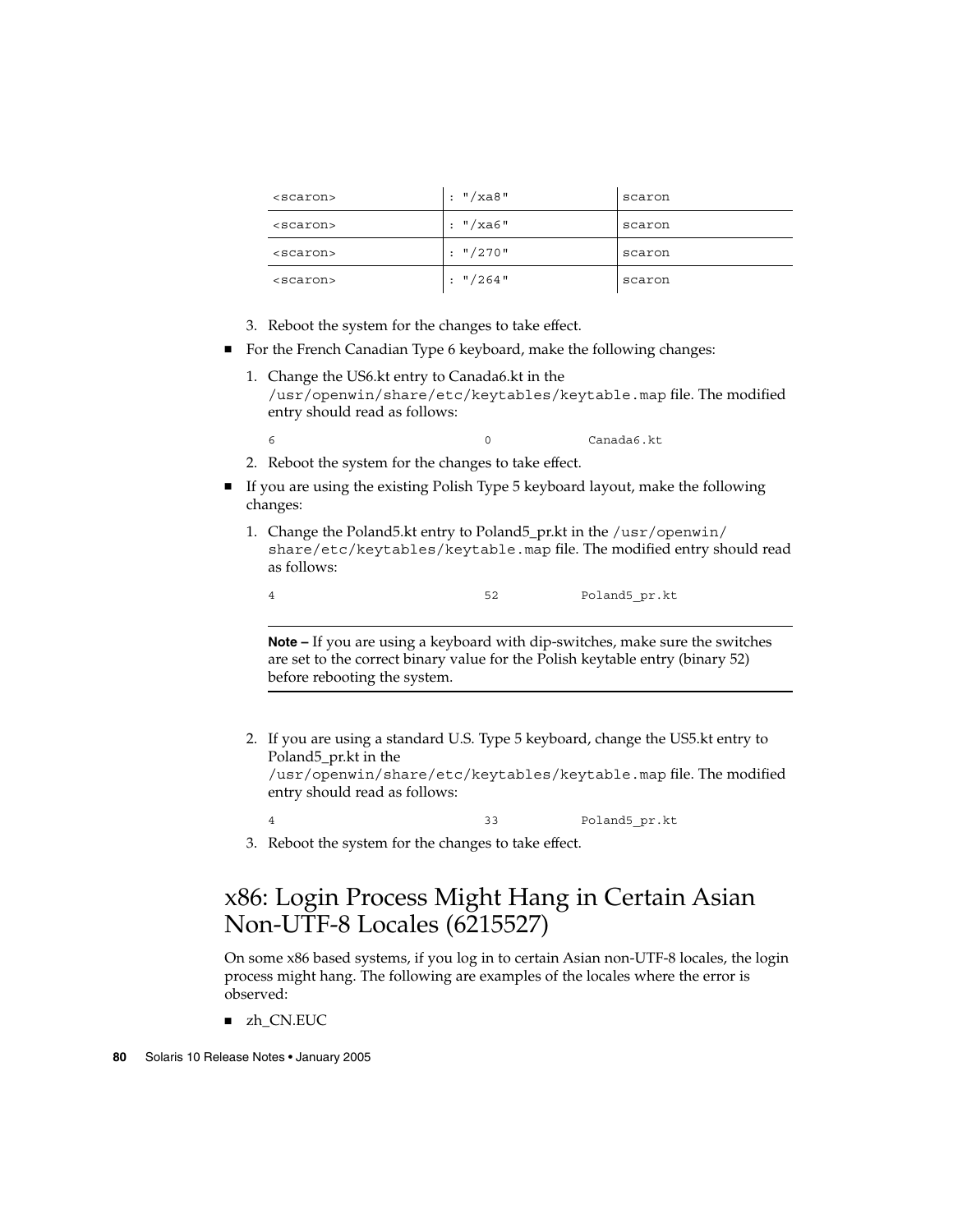- zh\_TW.BIG5
- ko KR.EUC

**Workaround:** At the login window's Language menu, choose UTF-8 locales.

#### localeadm -l Does Not List Installed Korean Locale Packages (6189823)

When re-creating the /usr/sadm/lib/localeadm/locales.list file, the localeadm -l command fails to include the Korean locales. Consequently, even though the Korean locales are installed in a system, the locales are not listed when you run localeadm -l. Furthermore, if you attempt to remove the Korean locales with localeadm -r ko after listing the installed locales, the following error message is displayed:

Region korean is not installed on this machine. Exiting.

**Workaround:** To update the /usr/sadm/lib/localeadm/locales.list file properly, run localeadm -a ko. You can then successfully remove the Korean locales with localeadm -r ko.

Alternatively, you can perform the following steps:

- 1. Become superuser.
- 2. Edit the /usr/sadm/lib/localeadm/locales.list file by adding the following entry:

**Korean (korean)**

#### Sort Capability in the European UTF-8 Locales Does Not Function Correctly (4307314)

The sort capability in the European UTF-8 locales does not work properly.

**Workaround:** Before you attempt to sort in a FIGGS UTF-8 locale, set the *LC\_COLLATE* variable to the ISO–1 equivalent.

```
# echo $LC_COLLATE
> es_ES.UTF-8
# LC_COLLATE=es_ES.IS08859-1
# export LC_COLLATE
```
Then start sorting.

Chapter 2 • Solaris Runtime Issues **81**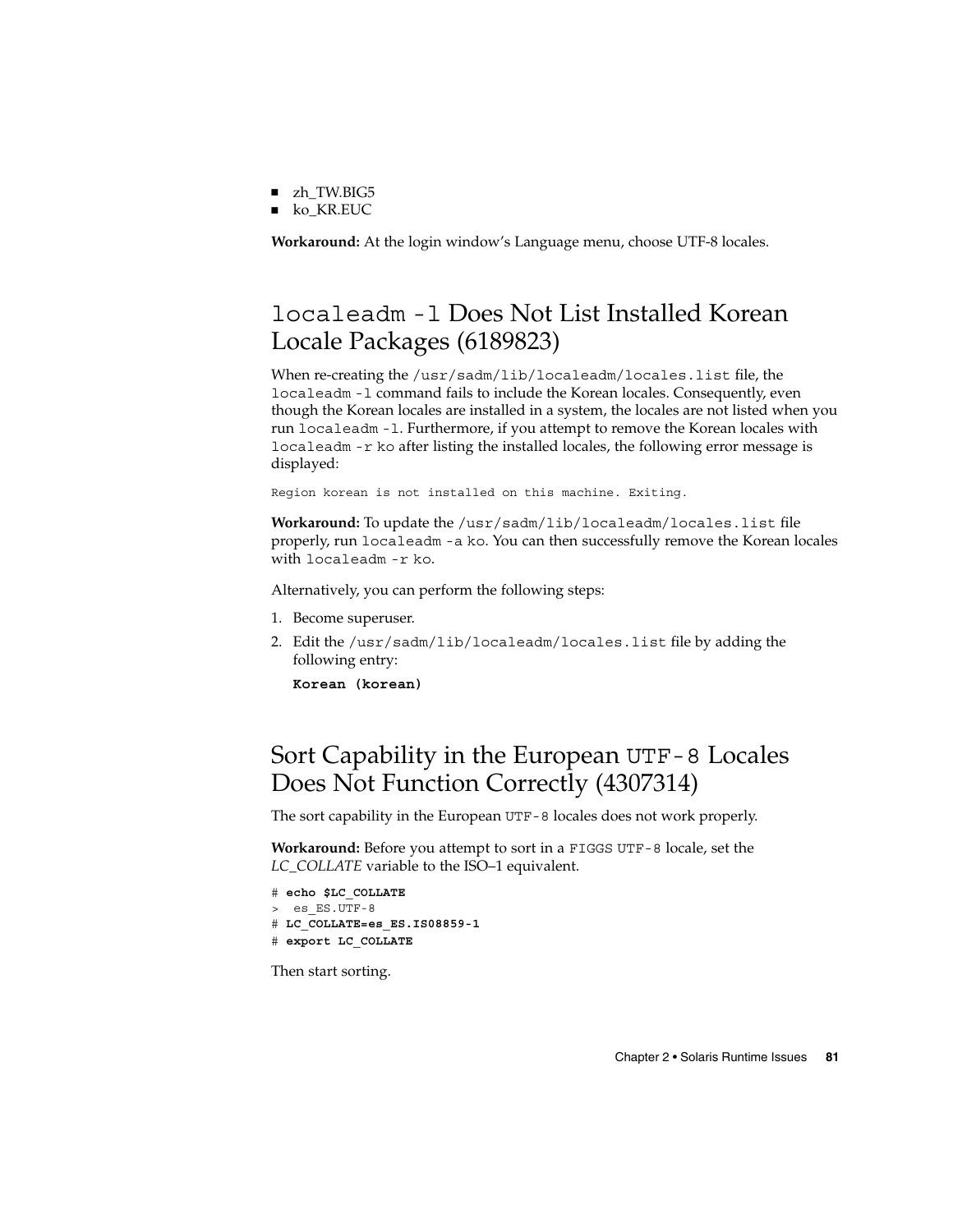# Networking Issues

The following networking bugs apply to the Solaris 10 release.

## SPARC: RTM\_IFINFO Message Has Different Sizes on 32-bit and 64-bit Compilations

Sixty-four-bit programs that create PF\_ROUTE sockets and parse the contents of RTM\_IFINFO messages in the if\_msghdr\_t structure might work incorrectly unless they are recompiled.

## IP Forwarding Disabled by Default in Solaris 10 OS

In this Solaris release, IP forwarding is disabled by default. This setting applies to both IPv4 and IPv6 regardless of other system configurations. Systems with multiple IP interfaces that formerly forwarded IP packets by default no longer have this automatic feature. To enable IP forwarding in multihomed systems, administrators must manually perform additional configuration steps.

**Workaround:** The command routeadm enables IP forwarding. The configuration changes that are the result of routeadm usage persist across system reboots.

- To enable IPv4 forwarding, type routeadm -e ipv4-forwarding.
- To enable IPv6 forwarding, type **routeadm -e ipv6-forwarding** .
- To apply the enabled IP-forwarding configuration to the currently running system, type **routeadm -u**.

For more information about IP forwarding, see the routeadm(1M) man page.

#### Zone Not Booting When IP Address Belongs to a Failed IP Network Multipathing Group (6184000)

A zone can be configured so that the zone's IP address becomes part of an IP Network Multipathing (IPMP) group. The configuration process is documented in "How to Extend IP Network Multipathing Functionality to Non-Global Zones" in *System Administration Guide: Solaris Containers—Resource Management and Solaris Zones*.

If all the network interfaces in the IPMP group fail, a zone does not boot if it has an IP address that is part of the IPMP group.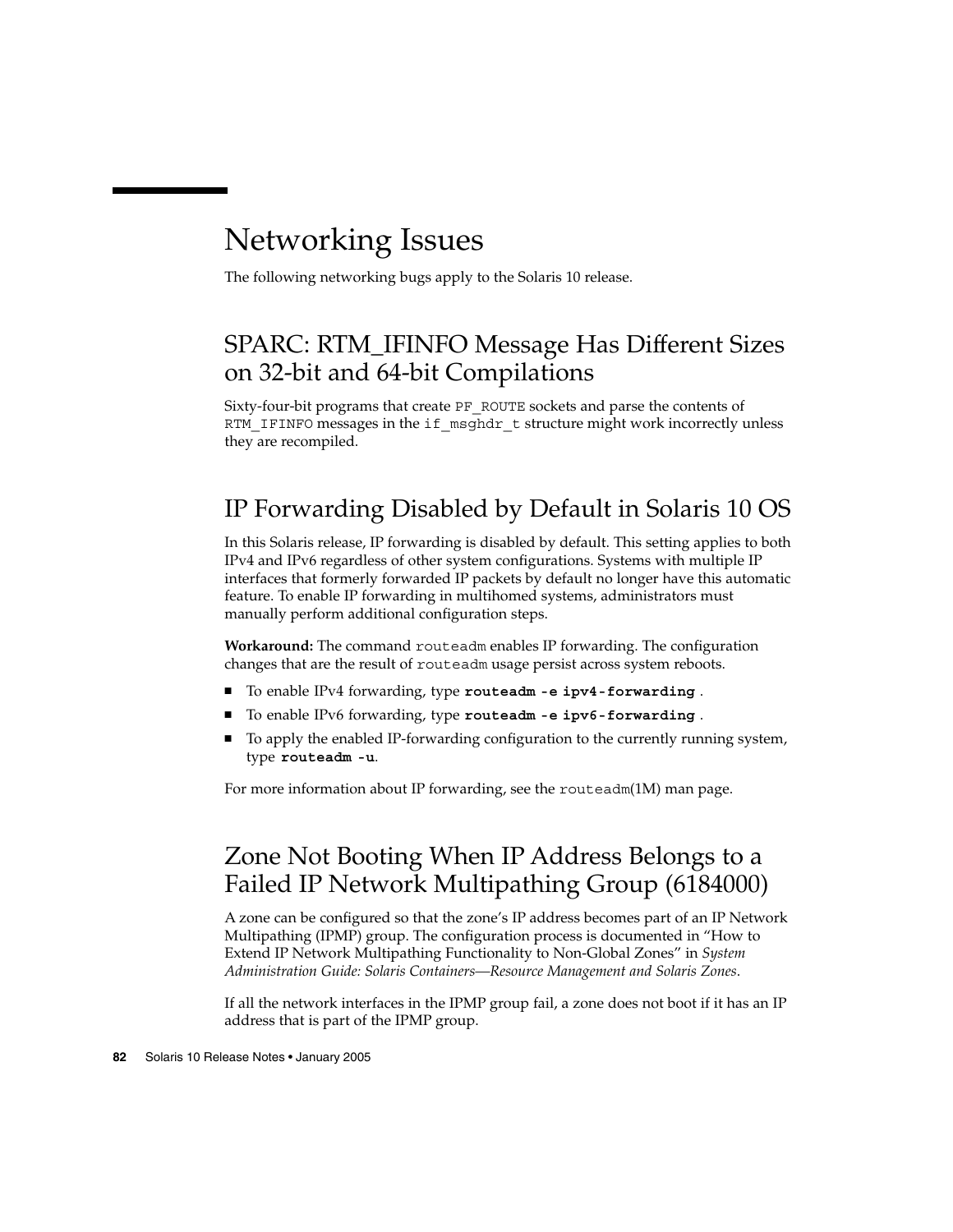The following example illustrates the result if you attempt to boot the zone.

```
# zoneadm -z my-zone boot
zoneadm: zone 'my-zone': bge0:1:
could not set default interface for multicast: Invalid argument
zoneadm: zone 'my-zone': call to zoneadmd failed
```
**Workaround:** Repair at least one network interface in the group.

## ATM LANE Subnets for IPv4/IPv6 Might Not Complete Initialization (4625849)

During system boot, multiple instances might not connect to their LAN Emulation (LANE) instance if more than eight LANE instances are on a single adapter. This bug does not appear at multiuser level.

**Workaround:** To reinitialize your SunATM network, perform the following steps:

1. Verify the problem by issuing a lanestat -a command.

Instances that are not connected have Virtual Circuit Identifier (VCI) values of 0 to the LAN Emulation Server (LES) and Broadcast and Unknown Address Server (BUS).

- 2. Stop and restart your SunATM network.
	- # **/etc/init.d/sunatm stop**
	- # **/etc/init.d/sunatm start**
- 3. Reset netmasks or any other network setup for the SunATM interfaces.

#### Configuring Multiple Tunnels Between Two IP Nodes With Filtering Enabled Might Result in Packet Loss (4152864)

If you configure multiple IP tunnels between two IP nodes, and enable ip\_strict\_dst\_multihoming or other IP filters, packet loss might result.

**Workaround:** Choose one of the following:

- First, configure a single tunnel between the two IP nodes. Add addresses to the tunnel by using the ifconfig command with the addif option.
- Do not enable ip strict dst multihoming on tunnels between two IP nodes.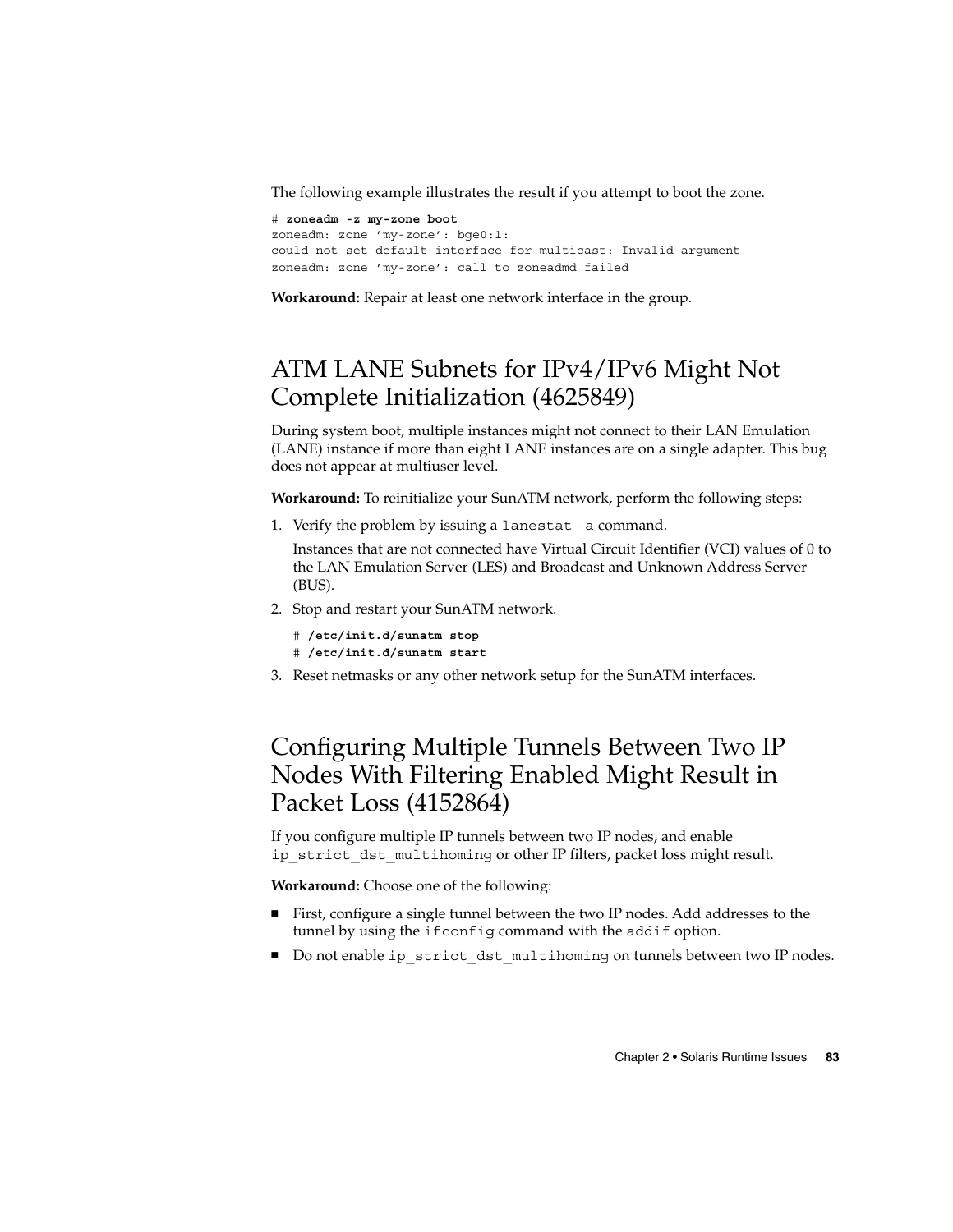## Security Issues

The following security issues applies to the Solaris 10 release.

#### Nonpassword Logins Fail With pam\_ldap Enabled

After the account management PAM module for LDAP (pam\_ldap) is enabled, users must have passwords to log in to the system. Consequently, nonpassword-based logins fail, including those logins that use the following tools:

- Remote shell (rsh)
- Remote login (rlogin)
- Secure shell (ssh)

**Workaround:** None.

#### New Versions of encrypt() and decrypt() Are Not Backward Compatible

Output files that are generated by encrypt () are processed by the corresponding decrypt(). The current release uses a new version of encrypt() and decrypt(). These commands process files whose format differs from files that earlier versions generated and processed. Data that is encrypted by using the earlier encrypt() can no longer be recognized correctly by the new decrypt().

For more information, refer to the encrypt(1) and decrypt(1) man pages.

**Workaround:** To convert old encrypted data so that the data can be processed by the new encrypt() and decrypt() version, perform the following steps:

- 1. Decrypt the existing data by using the earlier version of decrypt  $()$ .
- 2. Re-encrypt the same data by using the new encrypt ().

#### Incorrect Parameters Might Cause Panic in Sun StorEdge T3 (4319812)

A Sun StorEdge™ T3 system might panic if an application uses the HTTP interface to send tokens with out-of-range parameters.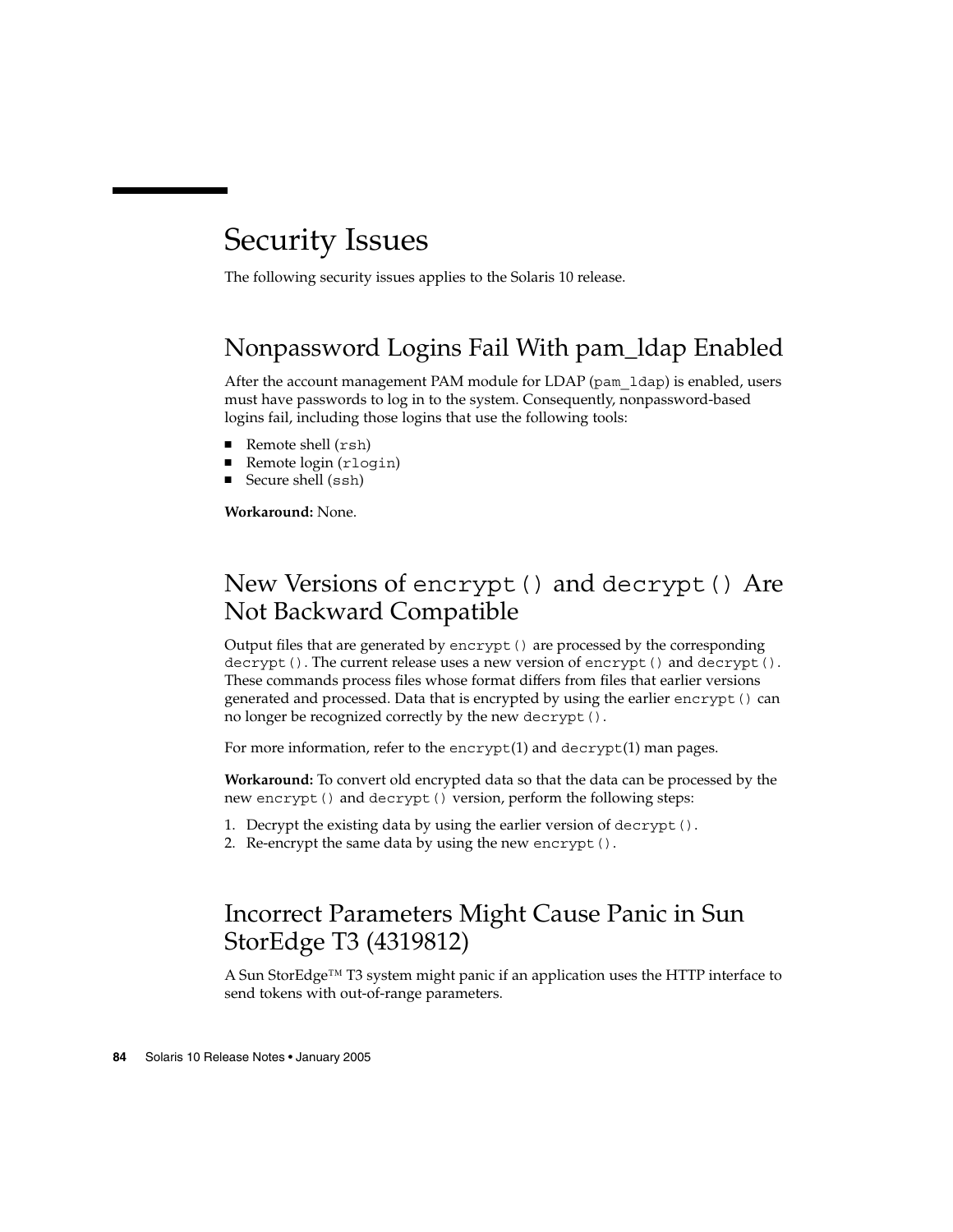# Service Management Facility

This section describes issues that involve the Service Management Facility of Solaris 10 OS. For more information about this new feature in the Solaris OS, see "Solaris Service Manager" in *Solaris 10 What's New*.

#### svccfg import Subcommand Does Not Refresh Dependent Services (6221374)

When the system first boots after a Solaris 10 OS installation, an error with dependent services might occur. The svccfg import subcommand might fail to activate dependent services that have been declared in a service's manifest file. Consequently, the dependent services might not start in order and generate error messages that refer to those services.

**Workaround:** Issue the command svcadm refresh for the dependent service. For example:

#### **svcadm refresh** *dependent FMRI*

Software developers can avoid this problem with the following workarounds:

- Declare dependent services at the instance level instead of the service level.
- For live installations, enable a package's postinstall script to run the svcadm refresh *dependent FMRI* command.
- For installations that use an alternate boot environment, append the svcadm refresh *dependent FMRI* command to the /var/svc/profile/upgrade file.

## Print Services Have Offline Settings by Default (5100134)

When a host has no local printers configured, two print services, ipp-listener and rfc1179, are set to offline by default. These services are automatically moved to online after local printers are configured on the host. The default offline settings of these services do not indicate an error. Therefore, no user intervention is required.

**Workaround:** None.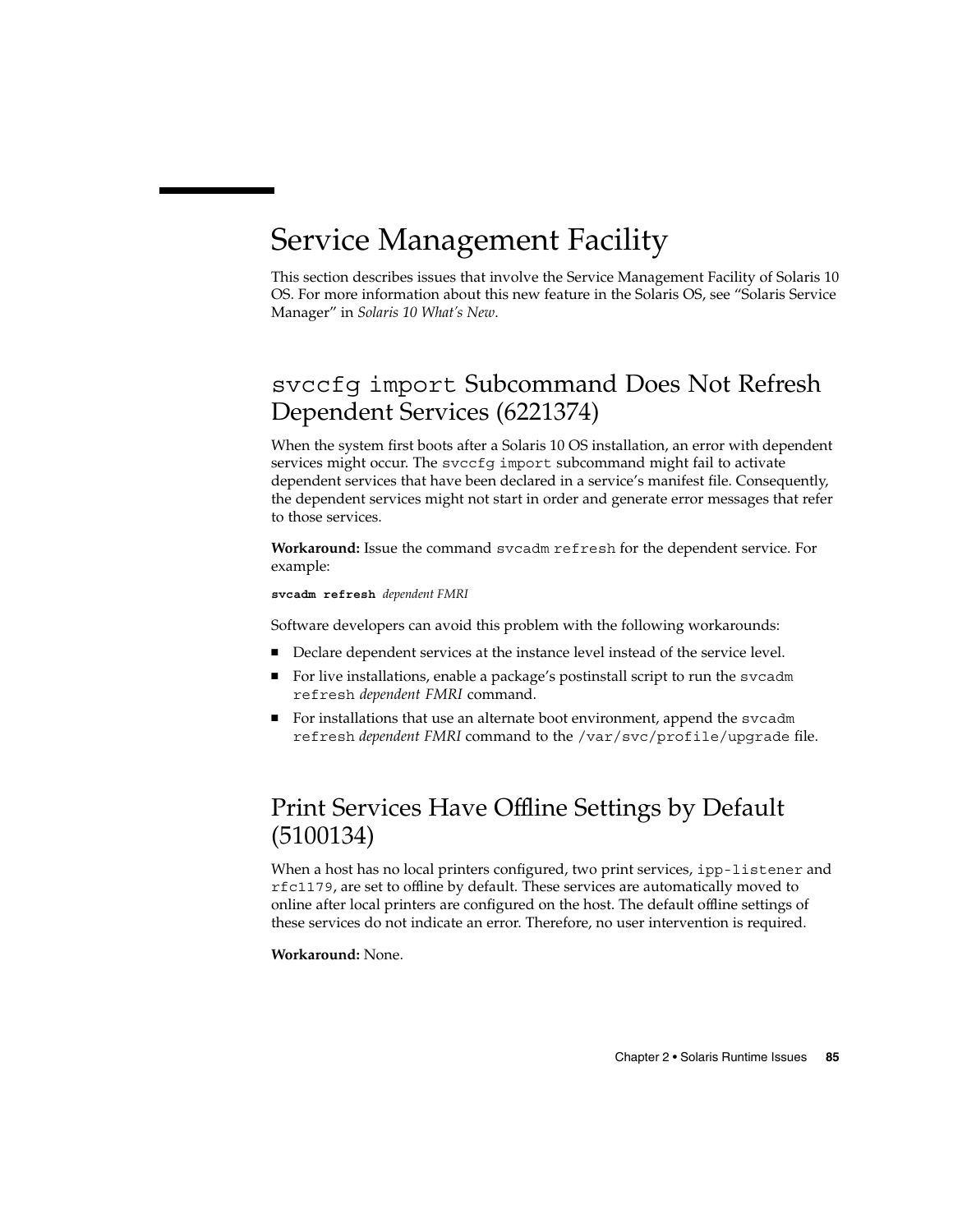#### keyserv Daemon Disables Some File System Services (5084183)

On systems that do not use Network Information Service (NIS) or NIS+ name service, the NFS and autofs services are disabled. The failure is due to these services' dependency on the keyserv daemon. The keyserv daemon relies on the RPC domain name, which is not set on systems that do not use NIS or NIS+. Consequently, the failure of the keyserv daemon causes the NFS and autofs services to become disabled.

**Workaround:** To enable the services, perform the following steps:

- 1. Become superuser.
- 2. Issue the following commands:

|  | # svcadm disable network/rpc/keyserv           |
|--|------------------------------------------------|
|  | # svcadm disable -t network/nfs/client:default |

- # **svcadm enable network/nfs/client:default**
- # **svcadm disable -t network/nfs/server:default**
- # **svcadm enable network/nfs/server:default**
- # **svcadm disable -t network/rpc/gss:ticotsord**
- # **svcadm enable network/rpc/gss:ticotsord**

#### Login Prompts Sometimes Appear Before File Systems Are Mounted (5082164)

During system startups, sometimes the login services such as console or ssh logins start before remote file systems and naming services become available. Consequently, the user name might not be recognized or the user's home directory might not be available.

**Workaround:** If the error occurs, wait for a few seconds and then log in again. Alternatively, log in from a local account to view the system state.

## Smart Card

The following Smart Card bugs apply to Solaris 10 OS.

#### System Does Not Respond to Smart Card (4415094)

If ocfserv terminates and the display is locked, the system remains locked even when a smart card is inserted or removed.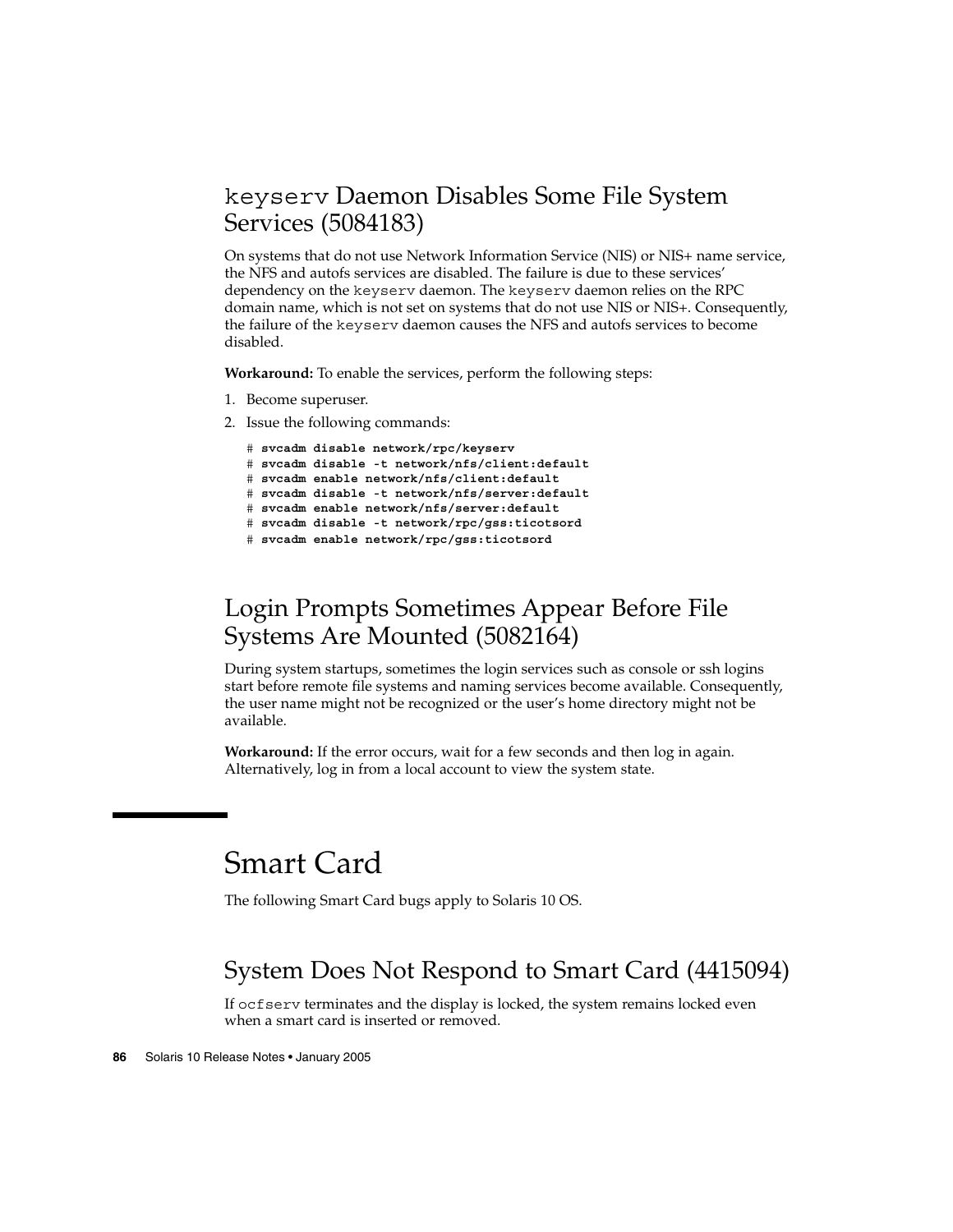**Workaround:** Perform the following steps to unlock your system:

- 1. Perform a remote login to the machine on which the ocfserv process was terminated.
- 2. Become superuser.
- 3. Kill the dtsession process by typing the following in a terminal window.

```
# pkill dtsession
```
ocfserv restarts and smart card login and capability are restored.

### Edit Config File Menu Item in Smartcards Management Console Does Not Work (4447632)

The Edit Config File menu item in the Smartcards Management Console does not edit smart card configuration files that are located in /etc/smartcard/opencard.properties . If the menu item is selected, a warning

is displayed which indicates not to continue unless requested by technical support.

**Workaround:** Do not use the Edit Config File menu item in the Smartcards Management Console. For information on smart card configuration, see the *Solaris Smartcard Administration Guide*.

## Solaris Commands and Standards

The following section describes behavior changes in certain commands and standards in Solaris 10 OS.

#### Bash 2.0.5b No Longer Sets Some Environment Variables

Solaris 10 OS includes Bash 2.0.5b. This shell no longer automatically exports the following variables to the environment:

- HOSTNAME
- HOSTTYPE
- MACHTYPE
- OSTYPE

This new behavior applies even if the shell assigns default values to these variables.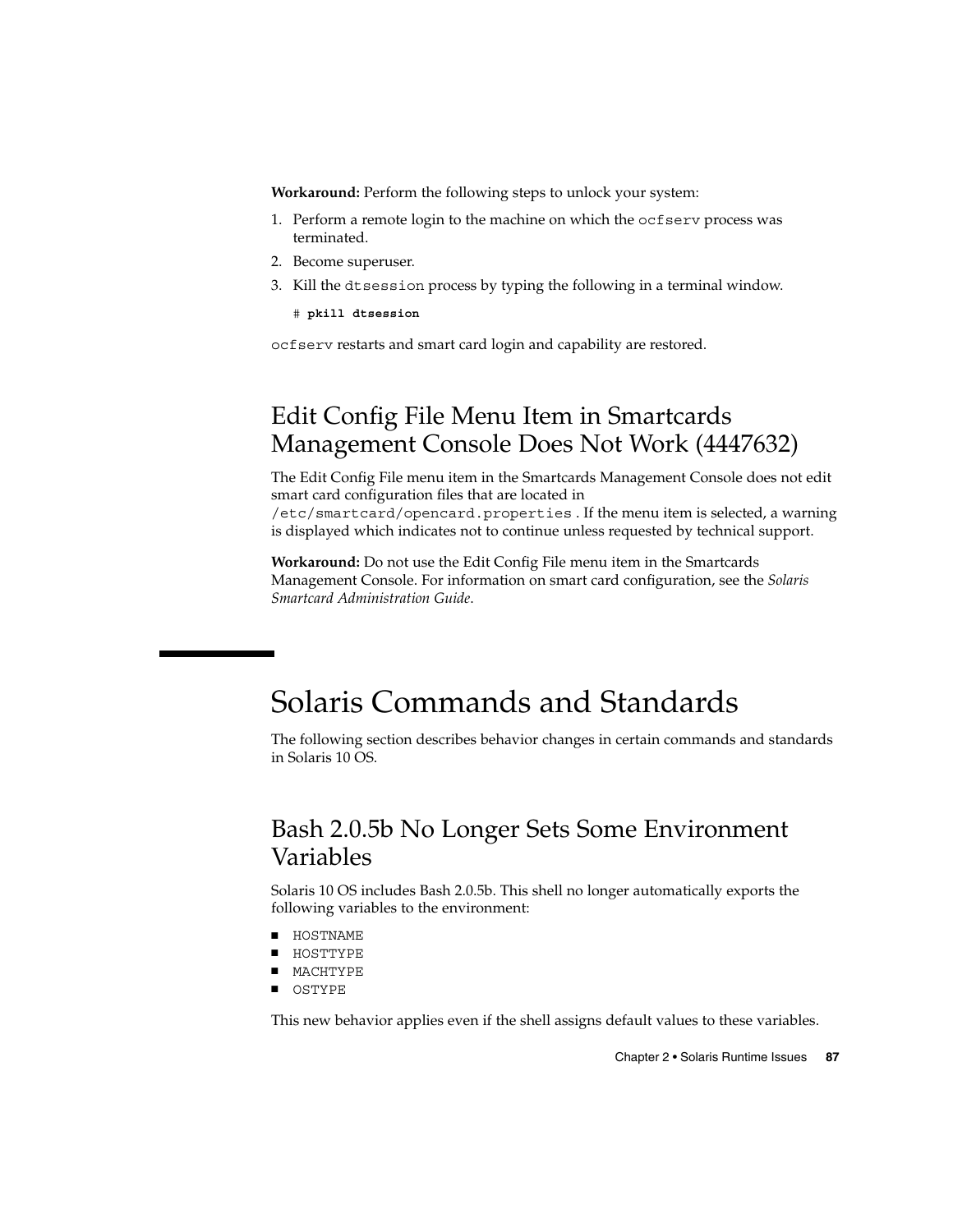**Workaround:** Export these variables manually.

#### New ln Utility Requires -f Option

The behavior of /usr/bin/ln has changed to adhere to all of the standards from SVID3 through XCU6. If you use the ln command without the -f option to link to an existing target file, the link is not established. Instead, a diagnostic message is written to standard error, and the command proceeds to link any remaining source files. Finally, the ln command exits with an error value.

For example, if file b exists, the syntax **ln a b** generates the following message:

ln: b: File exists

This behavior change affects existing shell scripts or programs that include the ln command without the -f option. Scripts that used to work might now fail in Solaris 10 OS.

**Workaround:** Use the -f option with the ln command. If you have existing scripts that execute the link utility, make sure to modify these scripts to comply with the command's new behavior.

#### New tcsh Rejects setenv Variable Names That Use a Dash or an Equals Sign

In Solaris 10 OS, tcsh has been upgraded to version 6.12. This version no longer accepts environment variables whose names use a dash or an equals sign. Scripts that contain setenv lines and that work in earlier Solaris versions might generate errors in the current Solaris 10 release. The following error message is displayed:

setenv: Syntax error

For more information, refer to the tcsh man page for the Solaris 10 OS.

**Workaround:** Do not use the dash or equals sign in names for environment variables.

## STDIO getc Family EOF Condition Behavior Change

Applications that were built in strict standard C conformance mode are affected by the behavior changes of certain library functions. An example is applications that were compiled by using the cc -Xc or c89 compilation mode. The behavior has changed for the following library functions: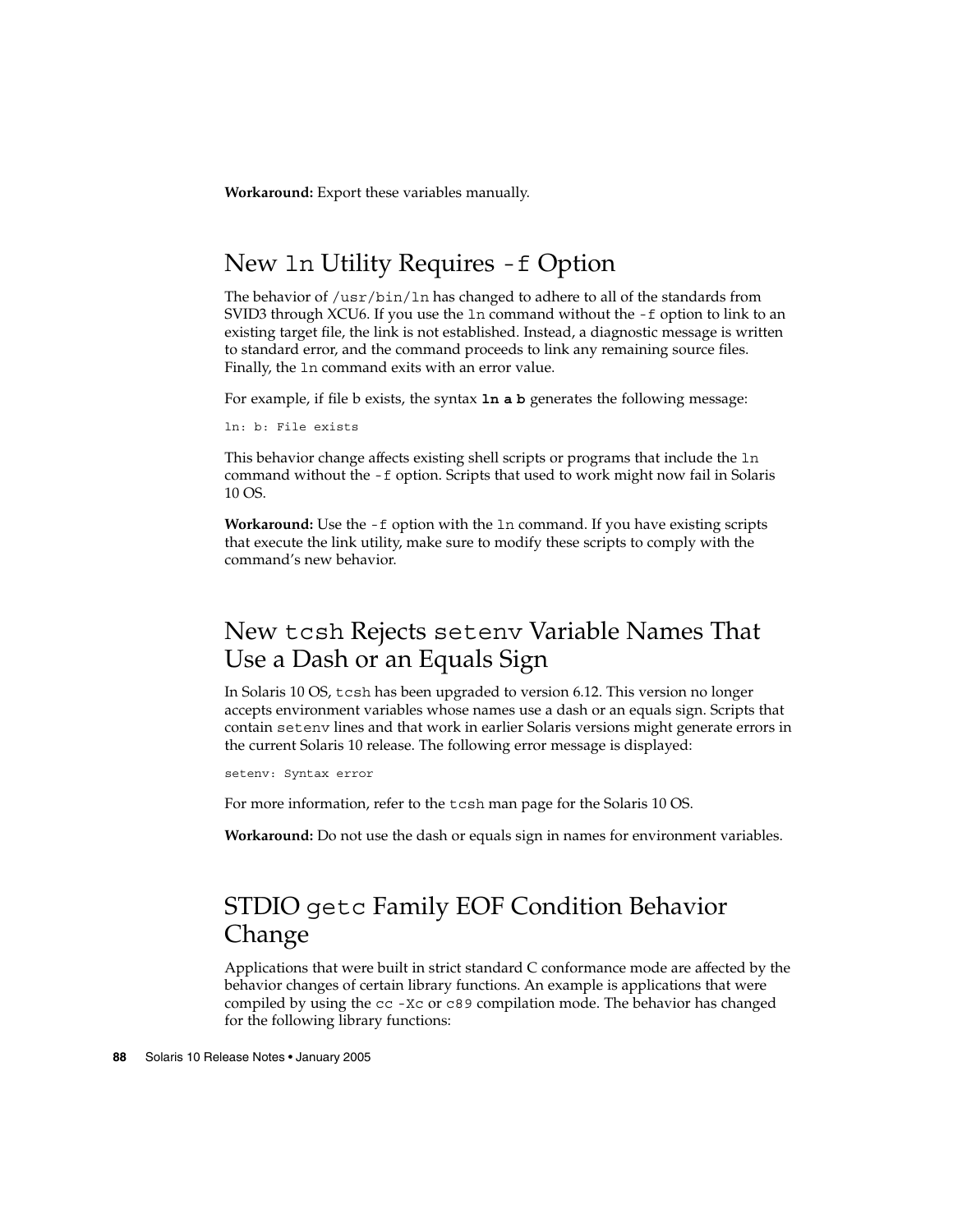- fqetc()
- fgets()
- fgetwc()
- fgetws()
- qetc()
- getchar()
- gets()
- getwc()
- qetwchar()
- getws()

A formal interpretation of the 1990 C Standard requires that after an end-of-file condition is set, no more data is returned from the file on subsequent input operations. The exception is if the file pointer is repositioned or the error and end-of-file flags are explicitly cleared by the application.

The behavior for all other compilation modes remains unchanged. Specifically, the interfaces can read additional newly written data from the stream after the end-of-file indicator has been set.

**Workaround:** Call fseek() or clearerr() on the stream to read additional data after the EOF condition has been reported on the stream.

#### Output Columns of the ps Command Have Been Widened

Due to larger UIDs, processor ids, and cumulative execution time, the columns of the ps command output have been widened. Customer scripts should not assume fixed output columns.

**Workaround:** Scripts should use the -o option of the ps command.

For more information, see the ps(1) man page.

### Command ping -v Does Not Work on IPv6 Addresses (4984993)

The command ping -v fails when the command is applied to addresses that use Internet Protocol version 6 (IPv6). The following error message is displayed:

ping: setsockopt IPV6\_RECVRTHDRDSTOPTS Invalid argument

**Workaround:** None. To obtain the same ICMP packet information that ping -v provides, use the snoop command.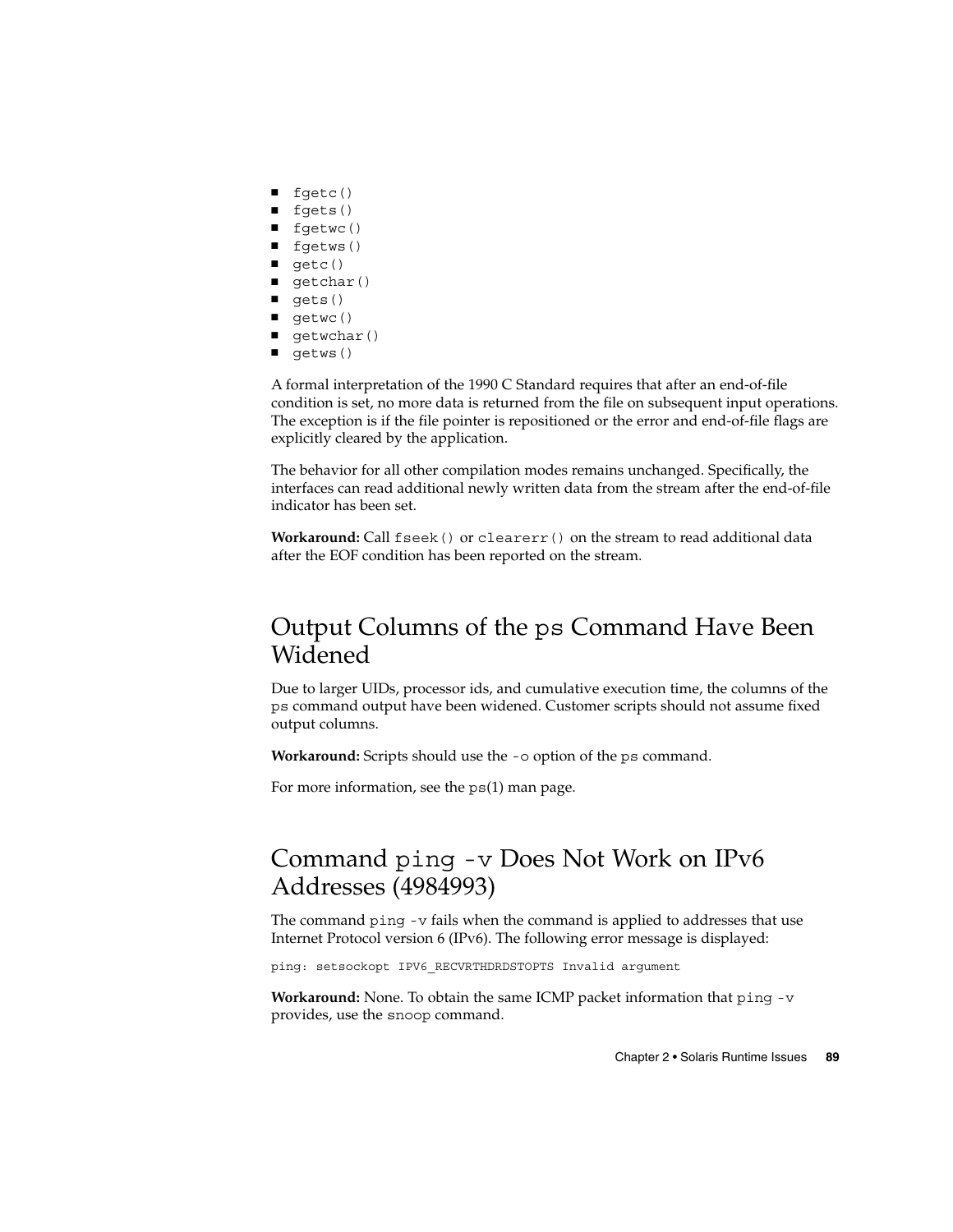# Solaris Volume Manager

The following Solaris Volume Manager bugs apply to the Solaris 10 release.

#### Solaris Volume Manager metattach Command Might Fail

If you have a Solaris Volume Manager mirrored root (/) file system in which the file system does not start on cylinder 0, all submirrors you attach must also not start on cylinder 0.

If you attempt to attach a submirror starting on cylinder 0 to a mirror in which the original submirror does not start on cylinder 0, the following error message is displayed:

can't attach labeled submirror to an unlabeled mirror

**Workaround:** Choose one of the following workarounds:

- Ensure that both the root file system and the volume for the other submirror start on cylinder 0.
- Ensure that both the root file system and the volume for the other submirror do not start on cylinder 0.

**Note –** By default, the JumpStart installation process starts swap at cylinder 0 and the root (/) file system somewhere else on the disk. Common system administration practice is to start slice 0 at cylinder 0. Mirroring a default JumpStart installation with root on slice 0, but not cylinder 0, to a typical secondary disk with slice 0 that starts at cylinder 0, can cause problems. This mirroring results in an error message when you attempt to attach the second submirror. For more information about the default behavior of Solaris installation programs, see the Solaris 10 Installation Guides.

#### Solaris Volume Manager metassist Command Fails in Non-English Locales (5067097)

In non-English locales, the Solaris Volume Manager metassist command might fail to create volumes. For example, if LANG is set to ja (Japanese), the following error message is displayed:

```
xmlEncodeEntitiesReentrant : input not UTF-8
Syntax of value for attribute read on mirror is not valid
Value "XXXXXX"(unknown word) for attribute read on mirror
```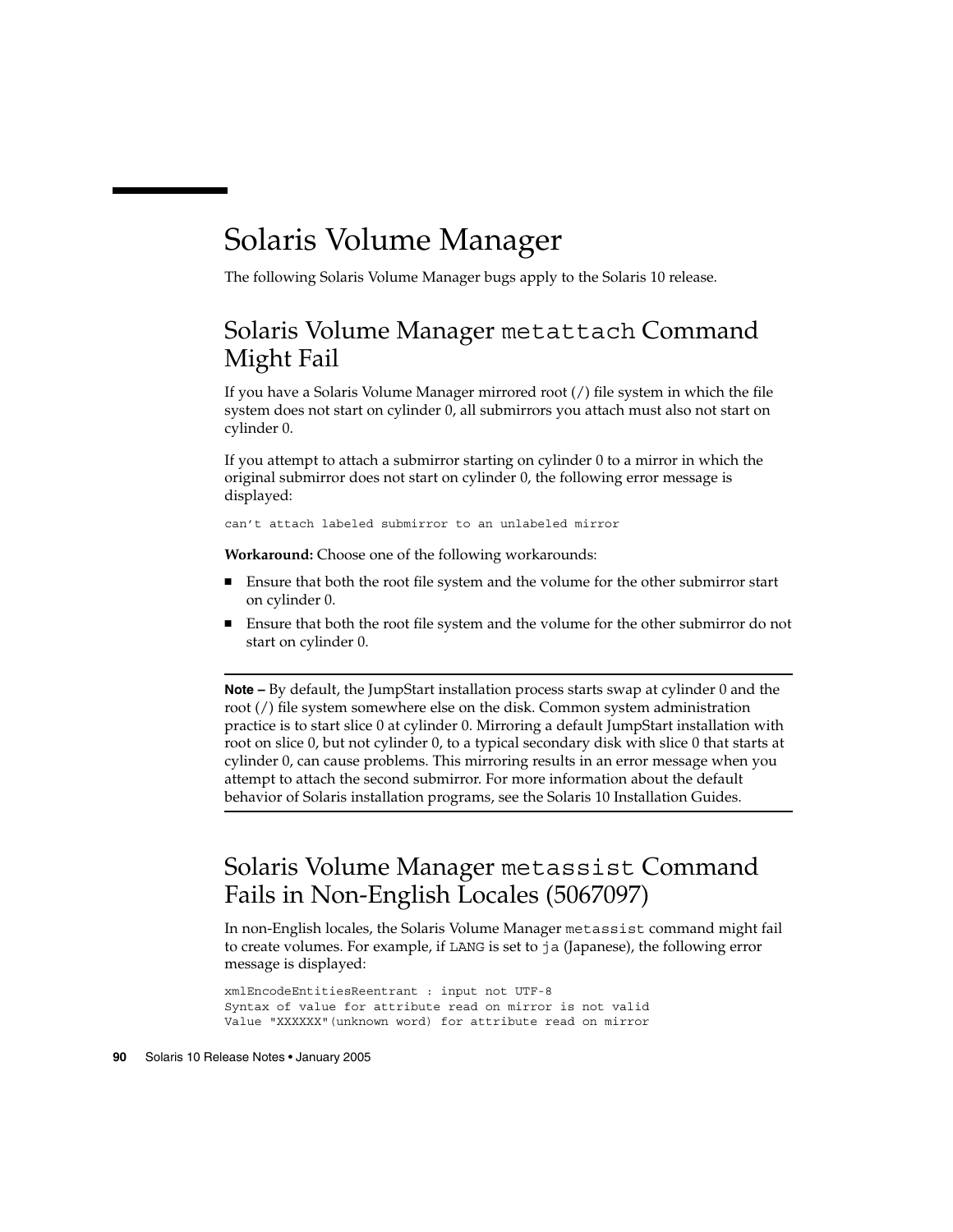```
is not among the enumerated set
Syntax of value for attribute write on mirror is not valid
Value "XXXXXX"(Parallel in Japanse) for attribute write on mirror
is not among the enumerated set
metassist: XXXXXX(invalid in Japanese) volume-config
```
**Workaround:** As superuser, set the LANG variable to LANG=C.

For the Bourne, Korn, and Bash shells, use the following command:

# **export LANG=C**

For the C shell, use the following command:

# **setenv LANG C**

#### Volume Creation Fails in Systems With Unformatted Disks (5064066)

Creating Solaris Volume Manager volume configurations with the metassist command might fail if an unformatted disk is in the system. The following error message is displayed:

metassist: failed to repartition disk

**Workaround:** Manually format any unformatted disks before you issue the metassist command.

#### Hot Spares Do Not Work Correctly When Solaris Volume Manager RAID-1 (Mirror) or RAID-5 Volumes Are Created in Disk Sets Built on Soft Partitions (4981358)

If you create a Solaris Volume Manager RAID-1 (mirror) or RAID-5 volume in a disk set that is built on top of a soft partition, hot spare devices do not work correctly.

Problems that you might encounter include, but are not limited to, the following:

- A hot spare device might not activate.
- A hot spare device status might change, indicating the device is broken.
- A hot spare device is used, but resynced from the wrong drive.
- A hot spare device in use encounters a failure, but the broken status is not reported.

**Workaround:** Do not use this configuration to create a Solaris Volume Manager RAID-1 or RAID-5 volume in disk sets.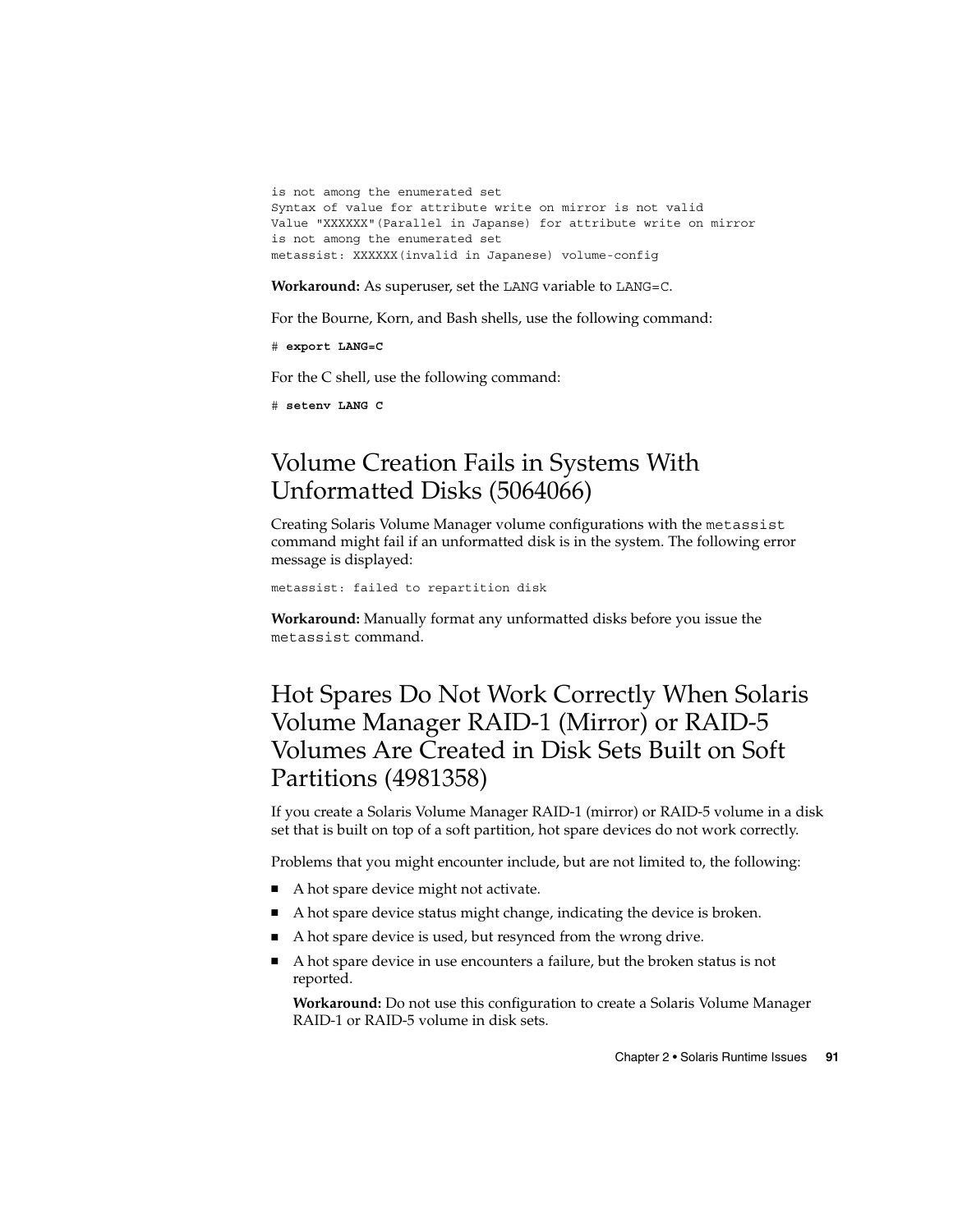#### Solaris Volume Manager metadevadm Command Fails if Logical Device Name No Longer Exists (4645721)

You cannot replace a failed drive with a drive that has been configured with the Solaris Volume Manager software. The replacement drive must be new to Solaris Volume Manager software. If you physically move a disk from one slot to another slot on a Sun StorEdge A5*x*00, the metadevadm command fails. This failure occurs when the logical device name for the slice no longer exists. However, the device ID for the disk remains present in the metadevice replica. The following message is displayed:

Unnamed device detected. Please run 'devfsadm && metadevadm -r to resolve.

**Note –** You can access the disk at the new location during this time. However, you might need to use the old logical device name to access the slice.

**Workaround:** Physically move the drive back to its original slot.

#### Solaris Volume Manager metarecover Command Fails to Update metadb Namespace (4645776)

If you remove and replace a physical disk from the system, and then use the metarecover -p -d command to write the appropriate soft partition specific information to the disk, an open failure results. The command does not update the metadevice database namespace to reflect the change in disk device identification. The condition causes an open failure for each such soft partition that is built on top of the disk. The following message is displayed:

Open Error

**Workaround:** Create a soft partition on the new disk instead of using the metarecover command to recover the soft partition.

**Note –** If the soft partition is part of a mirror or RAID 5, use the metareplace command without the -e option to replace the old soft partition with the new soft partition.

# **metareplace dx** *mirror or RAID 5 old\_soft\_partition new\_soft\_partition*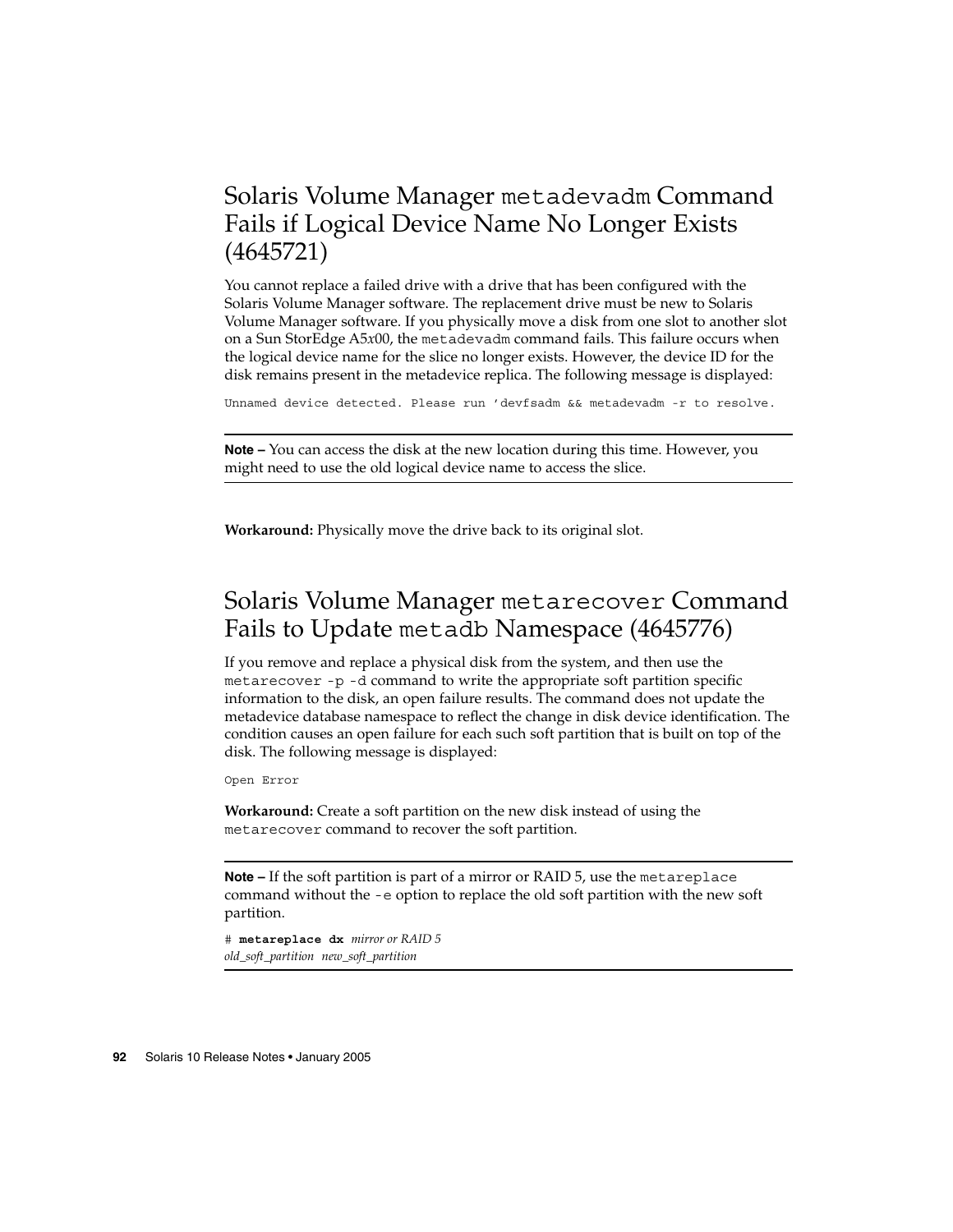## System Administration

This section describes system administration bugs in Solaris 10 OS.

#### Sun Patch Manager Tool 2.0 Not Compatible With Previous Versions

A system that runs the Sun Patch Manager Tool 2.0 can manage remote systems that run Patch Manager Tool, including Sun Patch Manager Tool 1.0.

However, a system with an earlier version of Patch Manager Tool cannot manage remote systems that run Patch Manager Tool 2.0. Earlier versions include the following:

- Sun Patch Manager Base Software 1.*x*
- Sun Patch Manager Tool 1.0

**Note –** Common Information Model/Web Based Enterprise Management (CIM/WBEM) support for Patch Manager Tool does not exist in the Solaris 8 OS. Consequently, remote management with Patch Manager does not apply to Solaris 8 systems.

#### Sun Remote Services Net Connect Supported Only in the Global Zone

Sun Remote Services (SRS) Net Connect is supported only in the global zone. Error messages are displayed if you perform one of the following actions:

- You install SRS Net Connect in a local zone.
- SRS Net Connect is installed in the global zone at the time a local zone is created.

The error messages are as follows:

```
*** package SUNWcstu failed to install -
interactive administration required:
Interactive request script supplied by package
pkgadd: ERROR: request script did not complete successfully
Installation of SUNWcstu was suspended (interaction required).
No changes were made to the system.
```
Chapter 2 • Solaris Runtime Issues **93**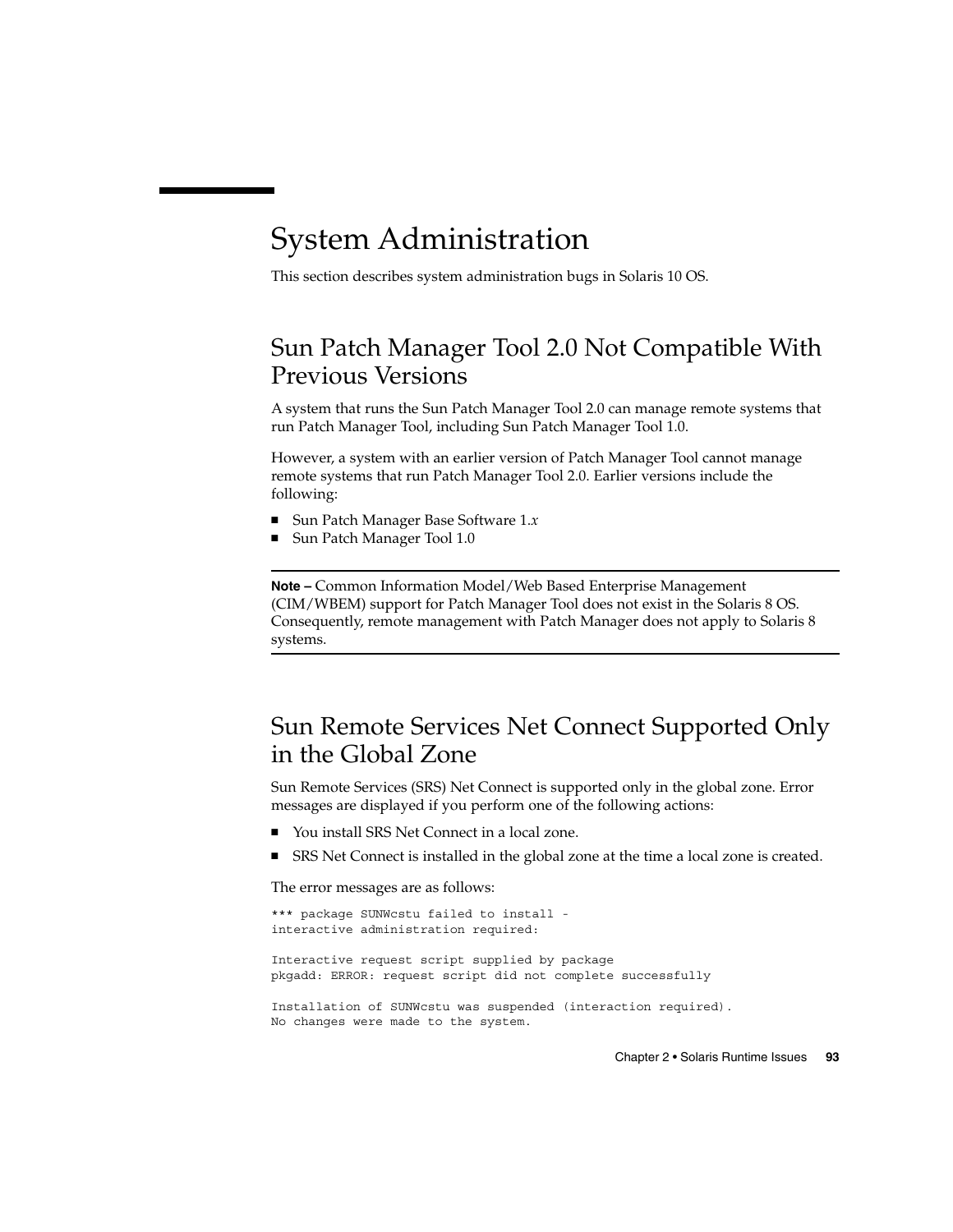```
*** package SUNWfrunc failed to install -
interactive administration required:
Interactive request script supplied by package
pkgadd: ERROR: request script did not complete successfully
Installation of SUNWfrunc was suspended (interaction required).
No changes were made to the system.
```
**Workaround:** Ignore the error messages.

## Error or Warning Messages Might Be Displayed While Installing Non-global Zones With the zoneadm Command

While installing a non-global zone by using the zoneadm command, error or warning messages might be displayed during package installation. The messages are similar to the following example:

```
Preparing to install zone zone1.
Creating list of files to copy from the global zone.
Copying 2348 files to the zone.
Initializing zone product registry.
Determining zone package initialization order.
Preparing to initialize 790 packages on the zone.
Initialized 790 packages on zone.
Zone zone1 is initialized.
```
Installation of the following packages generated errors: SUNWjhrt SUNWmcc SUNWjhdev SUNWnsb SUNWmcon SUNWmpatchmgr

```
Installation of the following packages generated warnings:
SUNWj3rt SUNWmc SUNWwbmc SUNWmga SUNWdclnt SUNWlvma SUNWlvmg
SUNWrmui SUNWdoc SUNWpl5m SUNWpmgr
```

```
Problems about package installation are also recorded in
/export/zone1/root/var/sadm/system/logs/install_log which contains a
log of the zone installation.
```
#### **Workaround:** None.

**Note –** The non-global zone can still be used even though these messages have been reported. Issues with package installation existed in earlier Solaris Express and Solaris 10 Beta releases. However, no notification about these problems was being generated. Beginning with this Solaris release, these errors are now properly reported and logged.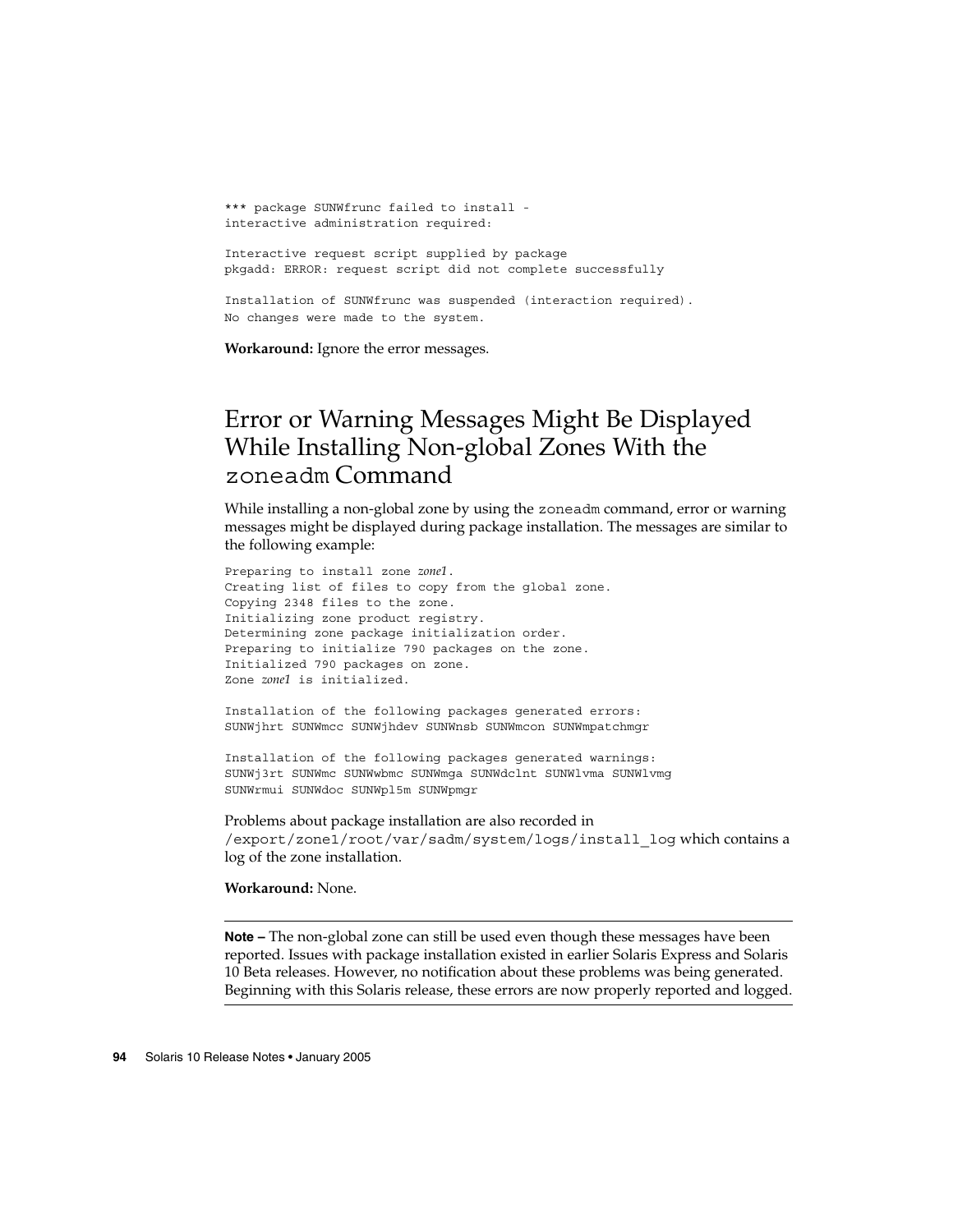#### Solaris Product Registry Administration Utility Fails to Launch in a Zone (6220284)

If you attempt to launch the Solaris Product Registry administration utility in a zone, the attempt fails. During the zone installation, productregistry, the Solaris Product Registry database, is not duplicated in the zone. Consequently, the utility cannot run in a zone.

**Workaround:** As superuser, copy the productregistry database to the zone.

# **cp /var/sadm/install/productregistry** *zone\_path***/var/sadm/install/**

In the previous command, *zone\_path* is the path to the root directory of the zone that you created.

#### patchadd Fails to Reapply Patches to Newly Installed Packages (6219176)

The patchadd command fails to reapply a patch under the following set of circumstances.

- 1. You patch a system that does not contain all the packages that are affected by the patch.
- 2. You later install the packages that were not installed when you applied the patch.
- 3. You reapply the patch to patch the newly installed packages.

The portion of the patch that applies to the package that you added later is not installed. A message that is similar to the following output is displayed.

```
patchadd ~tsk/patches/111111-01
Validating patches...
```
Loading patches installed on the system...

Done!

Loading patches requested to install.

Done!

The following requested patches are already installed on the system Requested to install patch 111111-01 is already installed on the system.

No patches to check dependency.

**Workaround:** Choose one of the following workarounds.

**Workaround 1:** If you have not created zones on your system, use the patchadd command with the -t option to patch the system.

Chapter 2 • Solaris Runtime Issues **95**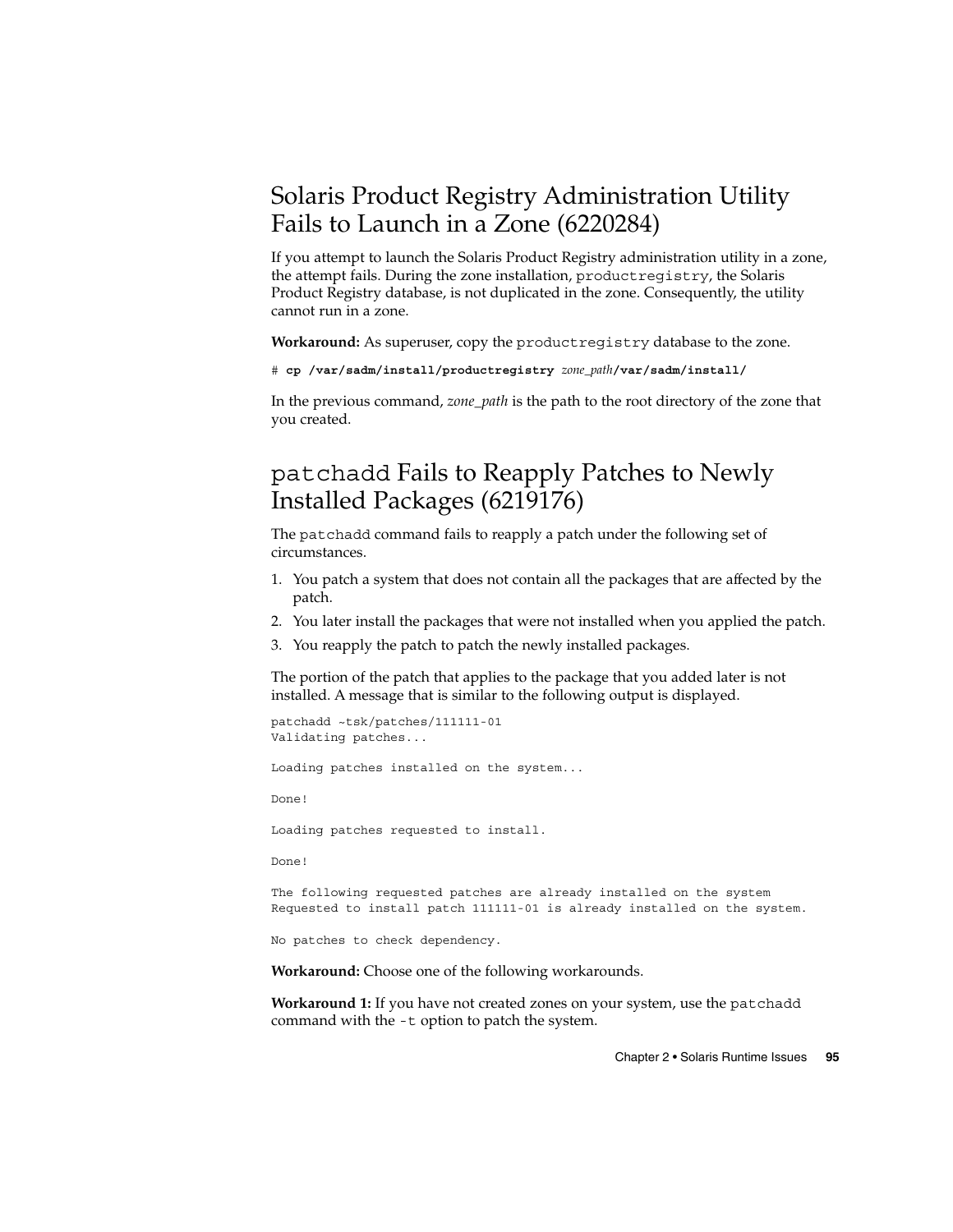# **patchadd -t** *patch-ID*

In the previous command, *patch-ID* is the ID of the patch you want to apply.

**Workaround 2:** If you have created zones on your system, follow these steps.

- 1. Back out the patch.
	- # **patchrm** *patch-ID*
- 2. Install the additional packages that are not on the system but are affected by the patch.
	- # **pkgadd -d** *device pkgabbrev*

In the previous example, *device* specifies the absolute path to the package or packages you want to install. *pkgabbrev* specifies the abbreviated name of the package you want to install. You can specify multiple package names.

- 3. Reinstall the patch.
	- # **patchadd** *patch-ID*

#### Non-Global Zones Created After Patching Global Zones Are Not Accessible by Remote Login Services (6216195)

If you create, and then patch, a global zone, remote login services are not enabled on any non-global zones you subsequently create. Examples of such remote services are rlogin and telnet. If you create a non-global zone after patching a global zone, you cannot log in remotely to the non-global zone. This issue affects systems that have been patched with patches that deliver or modify the SUNWcsr package.

**Workaround:** Choose one of the following workarounds.

**Workaround 1:** If you have not yet booted the non-global zone, follow these steps.

1. In the global zone, change to the /var/svc/profile directory in the non-global zone.

global# **cd** *zone\_path***/root/var/svc/profile**

In the previous example, *zone\_path* is the path to the non-global zone. You can determine the path to the non-global zone by typing the following command in a global zone.

global# **zonecfg -z** *zonename* **info zonepath**

2. Remove the inetd services.xml profile.

global# **rm inetd\_services.xml**

3. Create a symbolic link for inetd\_services.xml that points to the inetd\_generic.xml profile.

**96** Solaris 10 Release Notes • January 2005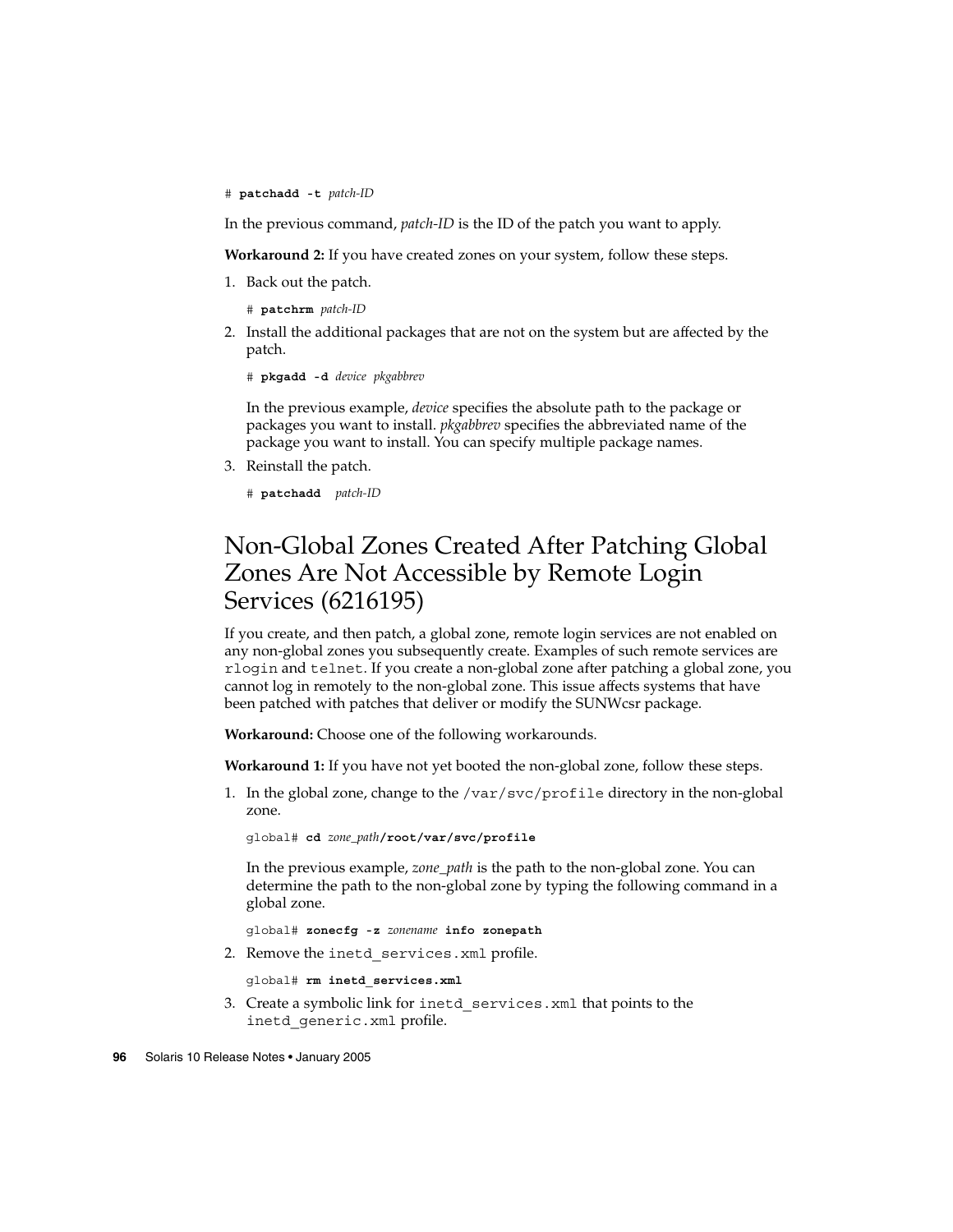global# **ln -s inetd\_generic.xml inetd\_services.xml**

4. Boot the non-global zone.

For more information about how to boot a zone, see *System Administration Guide: Solaris Containers—Resource Management and Solaris Zones*.

**Workaround 2:** If you have already booted the non-global zone, follow these steps.

- 1. Perform the steps that are listed in the previous workaround.
- 2. In the non-global zone, enable the services that are listed in the /var/svc/profile/inetd\_services.xml profile.

my-zone# **svccfg apply /var/svc/profile/inetd\_services.xml**

3. Reboot the non-global zone.

my-zone# **reboot**

**Workaround 3:** Before you create zones on the system, apply the appropriate patch for your platform.

- For SPARC based systems, apply patch ID 119015-01, or a later version.
- For x86 based systems, apply patch ID 119016-01, or a later version.

#### Cannot Delete Existing Diskless Clients From the System (6205746)

If you use the smdiskless command to delete a diskless client, the command fails. The diskless client is not removed from the system databases. The following error message is displayed:

Failing with error EXM\_BMS.

**Workaround:** Unshare the /export partition before adding the client.

#### Net Connect 3.1.1 Installation Fails (6197548)

Installation of Net Connect 3.1.1 fails if you select the product at the beginning of a full Solaris 10 installation. This failure occurs when you are installing by using the Solaris 10 Operating System DVD. At the completion of the OS installation, the following error message is recorded in the Net Connect install log in

/var/sadm/install/logs/:

Installation of SUNWSRSPX failed. Error: pkgadd failed for SUNWsrspx Install complete. Package: SUNWsrspx

**Workaround:** After the OS installation is completed, follow these steps: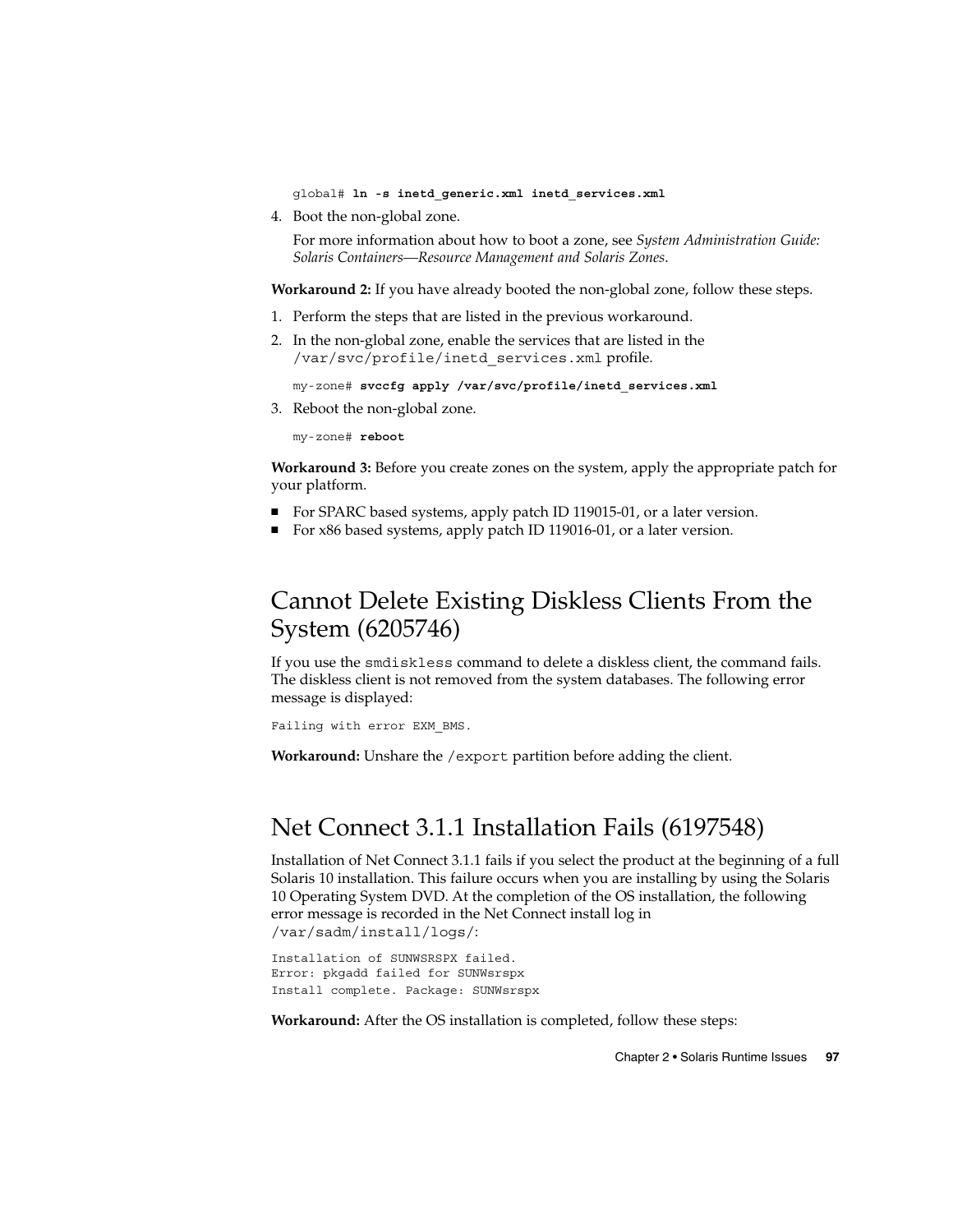- 1. Insert the Solaris 10 Operating System DVD or the Solaris 10 Software CD 4.
- 2. Change to the directory of the Net Connect product. 3.
- 3. Run the Net Connect installer.

#### x86: Default C Library Might Cause Boot Failure When You Install Solaris Flash Archives (6192995)

A boot failure that involves the Solaris Flash archive might occur under the following circumstances:

- You create a Solaris Flash archive on a system that is using a libc C library with certain hardware-support capabilities.
- You install the archive on a clone system that has different hardware-support capabilities.

When you attempt to boot the clone system, the following error message is displayed:

WARNING: init exited with fatal signal 9; restarting.

**Workaround:** Follow these steps.

- 1. Before you create the archive, unmount the /lib/libc.so.1 library on the master system.
	- # **umount /lib/libc.so.1**

This command enables the master system to use the basic version of the libc C library.

2. Create the Solaris Flash archive on the master system.

For more information about how to create Solaris Flash archives, see the *Solaris 10 Installation Guide: Solaris Flash Archives (Creation and Installation)*.

3. Mount the /lib/libc.so.1 library on the master system.

# **mount /lib/libc.so.1**

4. Install the Solaris Flash archive on the clone system.

For more information about how to install Solaris Flash archives, see the *Solaris 10 Installation Guide: Solaris Flash Archives (Creation and Installation)*.

#### SPARC: smosservice delete Command Does Not Successfully Remove All Directories (6192105)

If you use the smosservice delete command to remove a diskless client service, the command does not successfully remove all the service directories.

**Workaround:** Follow these steps.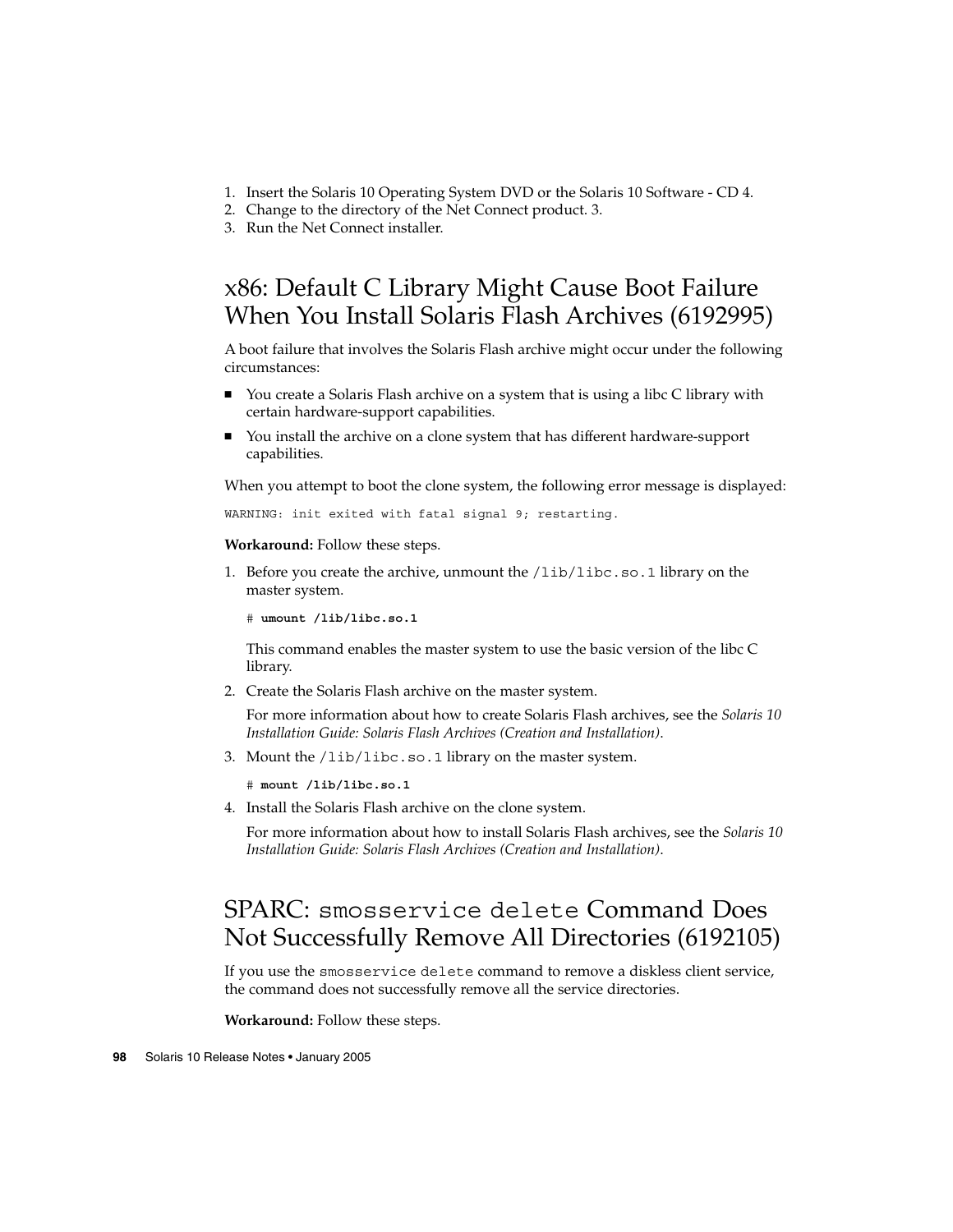1. Make sure that no clients exist that use the service.

|  | # unshare /export/exec/Solaris 10 sparc.all       |
|--|---------------------------------------------------|
|  | # rm -rf /export/exec/Solaris 10 sparc.all        |
|  | # rm -rf /export/exec/.copyofSolaris 10 sparc.all |
|  | # rm -rf /export/.copyofSolaris 10                |
|  | # rm -rf /export/Solaris 10                       |
|  | # rm -rf /export/share                            |
|  | # rm -rf /export/root/templates/Solaris 10        |
|  | # rm -rf /export/root/clone/Solaris 10            |
|  | # rm -rf /tftpboot/inetboot.sun4u.Solaris 10      |

2. Remove the following entry from the /etc/bootparams file.

fs1-24 boottype=:os

**Note –** Remove this entry only if this file server does not provide functions or resources for any other services.

3. Remove the following entry from the /etc/dfs/dfstab file.

share -F nfs -o ro /export/exec/Solaris\_8\_sparc.all/usr

- 4. Modify the /var/sadm/system/admin/services/Solaris\_10 file.
	- If the file server is not Solaris\_10, delete the file.
	- If the file server is Solaris\_10, remove all entries after the first three lines. The deleted lines indicate the service USR\_PATH and SPOOLED ROOT packages in /export/root/templates/Solaris\_10 and the supported platforms.

#### patchadd Command Does Not Support Installing Patches From an NFS Server (6188748)

If you use the patchadd command to install patches across the NFS from another system, the command fails. The following example shows a patchadd operation that failed and the error message that is displayed:

```
Adding patches...
/net/host/path-to-patch directory
Checking installed patches...
Verifying sufficient filesystem capacity (dry run method)...
Installing patch packages...
Patch patchID has been successfully installed.
See /var/sadm/patch/patchID/log for details
Patch packages installed:
SUNWxxx-package-to-be-patched
Done.
Patching local zones...
patching zone zonename
```
Chapter 2 • Solaris Runtime Issues **99**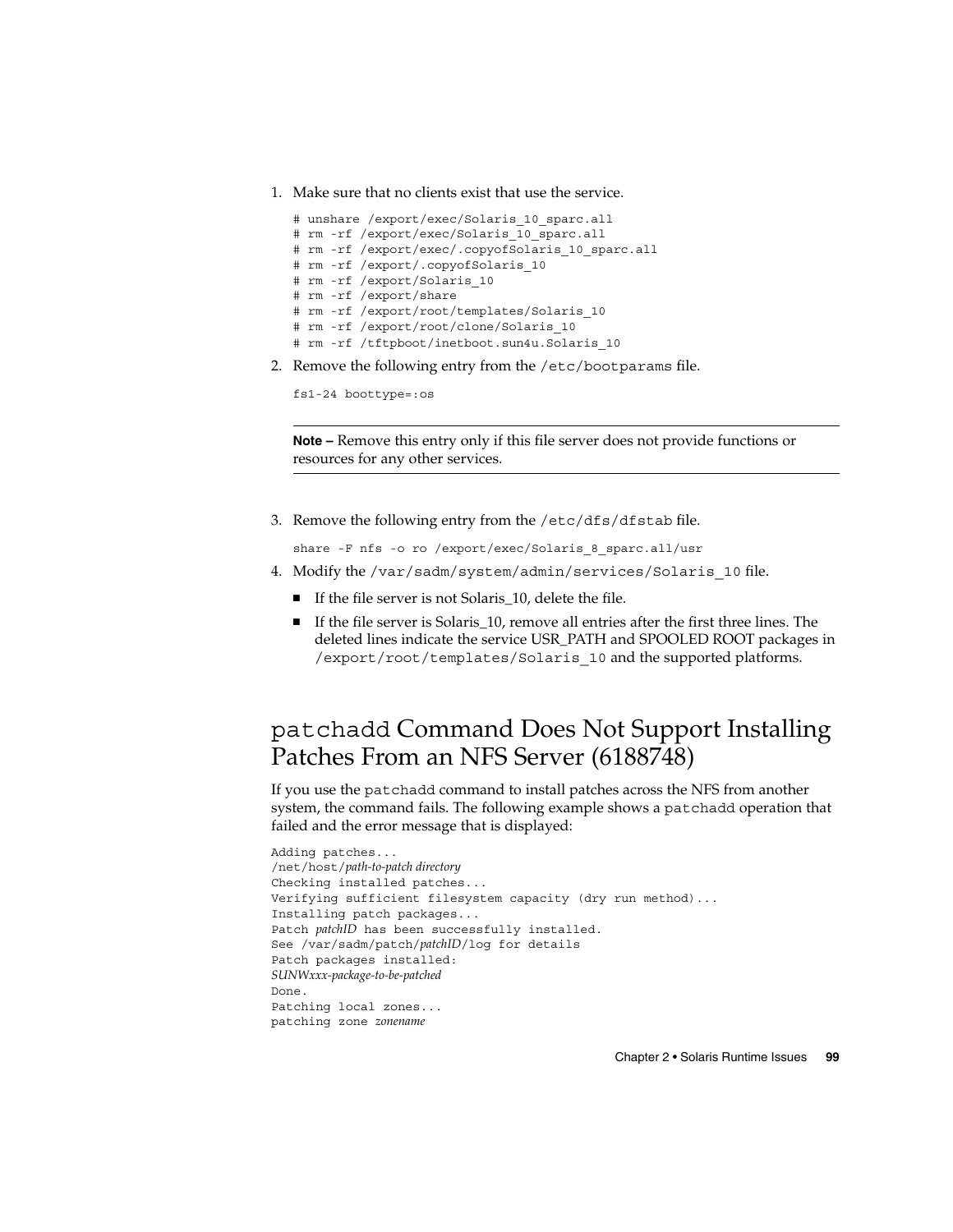Adding patches... Done. cat: cannot open /var/tmp/.pchbBAAbTaGdh

**Workaround:** Manually copy all of the patches to be installed from the NFS server to the local system first. Then use the patchadd command to install the patches from the directory on the local system where the patches were copied.

### lucreate Command Does Not Create RAID-1 Volumes (5106987)

If you use the lucreate command to create RAID-1 volumes (mirrors) that do not have device entries in the /dev/md directory, the command fails. You cannot mirror file systems with the lucreate command unless you first create the mirrors with Solaris Volume Manager software.

**Workaround:** Create the mirrored file systems with Solaris Volume Manager software, then create the new boot environment with the lucreate command.

For more information about the lucreate command, see the lucreate(1M) or *Solaris 10 Installation Guide: Solaris Live Upgrade and Upgrade Planning*.

For more information about how to create mirrored file systems with Solaris Volume Manager software, see *Solaris Volume Manager Administration Guide*.

#### SPARC: Panics That Occur During Suspend and Resume Cycles Might Cause the System to Hang (5062026)

A system panic that occurs while you are performing a suspend-and-resume ( cpr) cycle might cause the system to hang. More typically, this problem is observed in Sun Blade™ 2000 workstations that have the XVR-1000 graphics accelerator installed. Rarely, other SPARC based systems might similarly hang during a panic. When the panic occurs, the core dump is not saved, and no prompt appears on the console. The problem might be more prevalent if the kernel debugger (kadb) is active.

**Workaround:** To restore the system to a usable state, manually reboot the system.

## SPARC: Stopping the System by Using Keyboard Sequences Might Cause a System Panic (5061679)

If you attempt to stop the system by pressing keyboard sequences such as Stop-A or L1-A, the system might panic. An error message similar to the following example is displayed: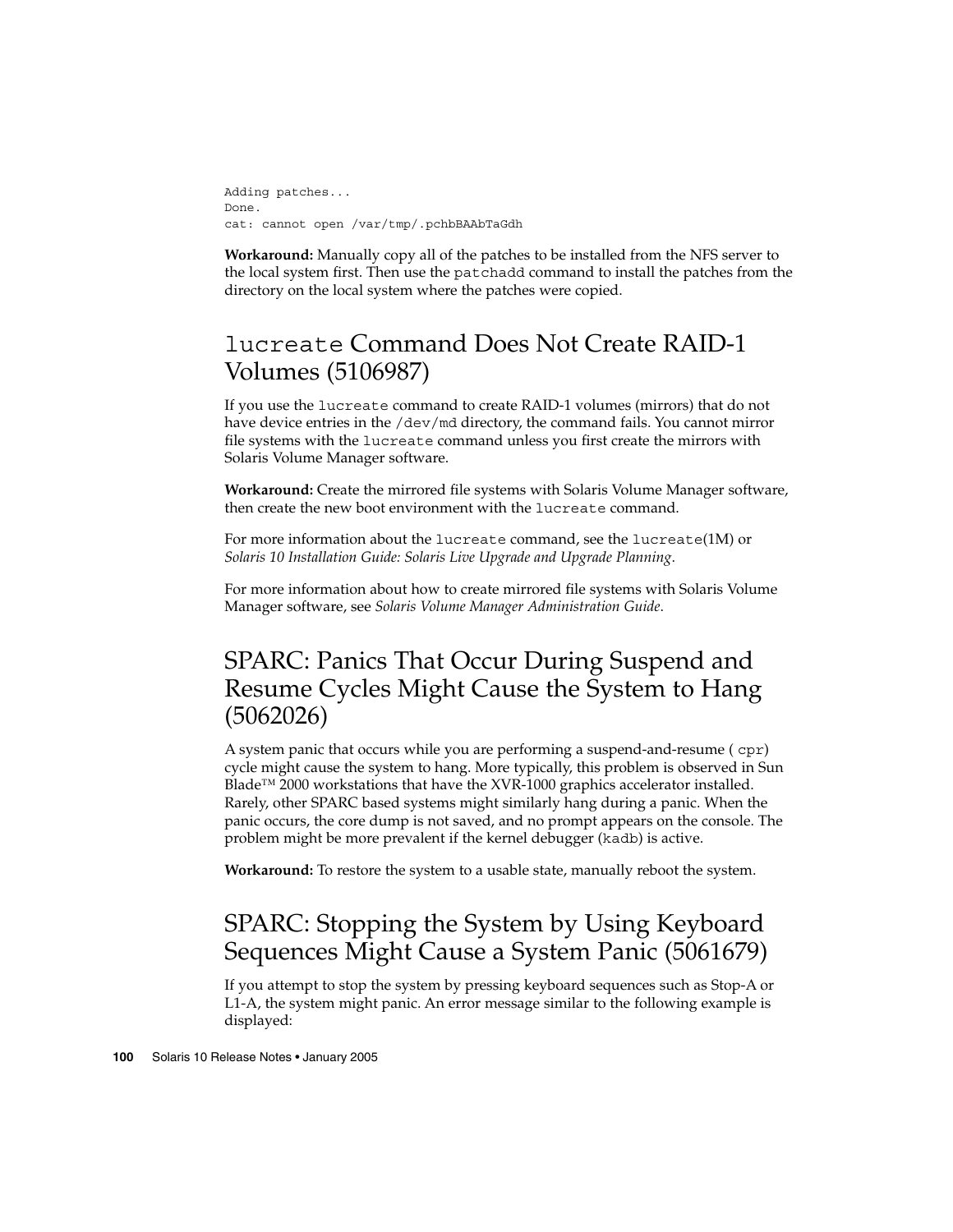panic[cpu2]/thread=2a100337d40: pcisch2 (pci@9,700000): consistent dma sync timeout

**Workaround:** Do not use keyboard sequences to force the system to enter OpenBoot PROM.

#### Using the ipfs Command With -W Option Fails (5040248)

The ipfs command saves and restores information about the state of the Network Address Translation (NAT) and packet-filtering state tables. This utility prevents network connections from being disrupted if the system reboots. If you issue the command with the -W option, ipfs fails to save the kernel state tables. The following error message is displayed:

state:SIOCSTGET: Bad address

**Workaround:** None.

#### Permissions for Mount Points Not Preserved in Created Boot Environment (4992478)

When you create a new boot environment by using lucreate, the permissions are not preserved for the file system mount points. Consequently, some user processes fail. If you create the new boot environment in a clustering environment, the cluster brings down the nodes, then boots from the CD-ROM to repair the permissions for the mount points.

**Workaround:** Follow these steps.

1. Create the new boot environment.

```
# lucreate -n newbe -m /:c0t0d0s0:ufs
-m /var:c1t0d0s0:ufs -m /usr:c2t0d0s0:ufs
```
In the previous example, the lucreate command creates the *newbe* boot environment. This example defines the following file systems and mount points.

- The root (/) file system is mounted on c0t0d0s0.
- The var file system is mounted on c1t0d0s0.
- The usr file system is mounted on c2t0d0s0.
- 2. Mount the root file system of the new boot environment.

# **mount /dev/dsk/c0t0d0s0 /mnt**

3. For each mount point that is defined for the boot environment, change the permissions to 755.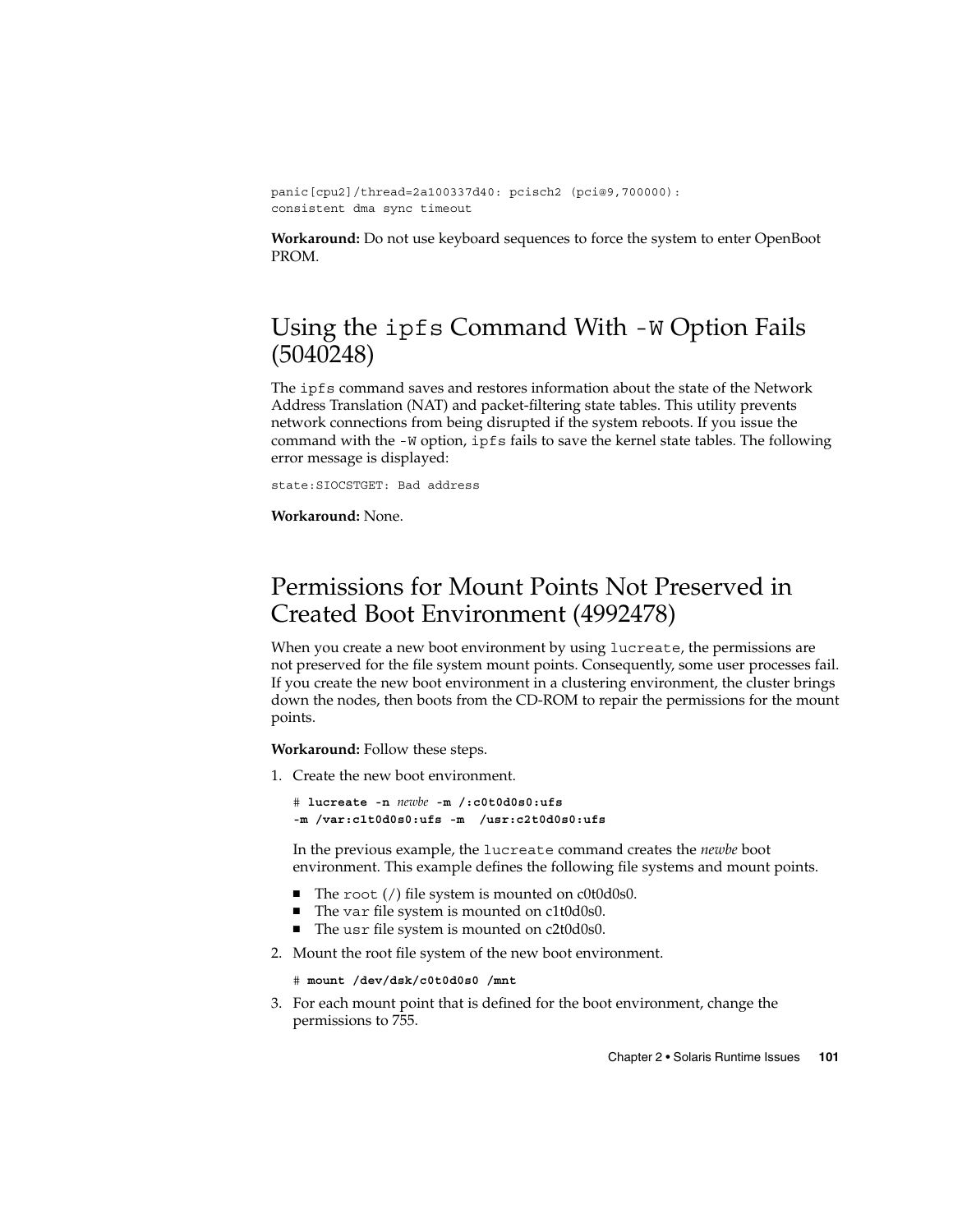- # **chmod 755 /mnt/var**
- # **chmod 755 /mnt/usr**
- 4. Unmount the root file system.
	- # **umount /dev/dsk/c0t0d0s0**

#### kill -HUP Does Not Always Cause the Agent to Reread the snmpd.conf Configuration File (4988483)

After modifying the contents of snmpd.conf, you can issue the command kill -HUP *snmp Process ID*. This command stops the snmp process. The command then sends a signal to the System Management Agent's master agent (snmpd) to reread snmpd.conf and implement the modifications that you introduced. The command might not always cause the master agent to reread the configuration file. Consequently, using the command might not always activate modifications in the configuration file.

Instead of using kill -HUP, restart the System Management Agent after adding modifications to snmpd.conf. Perform the following steps:

- 1. Become superuser.
- 2. Type the following command:
	- # **/etc/init.d/init.sma restart**

#### Installation of Locales Fails if Solaris Installation CDs Are Used (4967742)

The Locale Administrator tool (localeadm) fails to set up new locales if you use the Solaris 10 Software CDs to install the necessary packages. The failure occurs as you are installing packages from the Solaris 10 Software - 1 CD. The tool does not automatically eject this CD. Consequently, you cannot insert the next CD to continue the installation.

**Workaround:** To install the packages for your locale, use the Solaris 10 Operating System DVD or a network installation image. If neither is available, then perform the following steps:

1. Obtain the list of the Solaris packages that are needed to set up the locale you are installing.

% **localeadm -v -q** *option*

*option* is the name of the region or locale that you are setting up. For example, for the Western European region, type **weu** for the option.

**102** Solaris 10 Release Notes • January 2005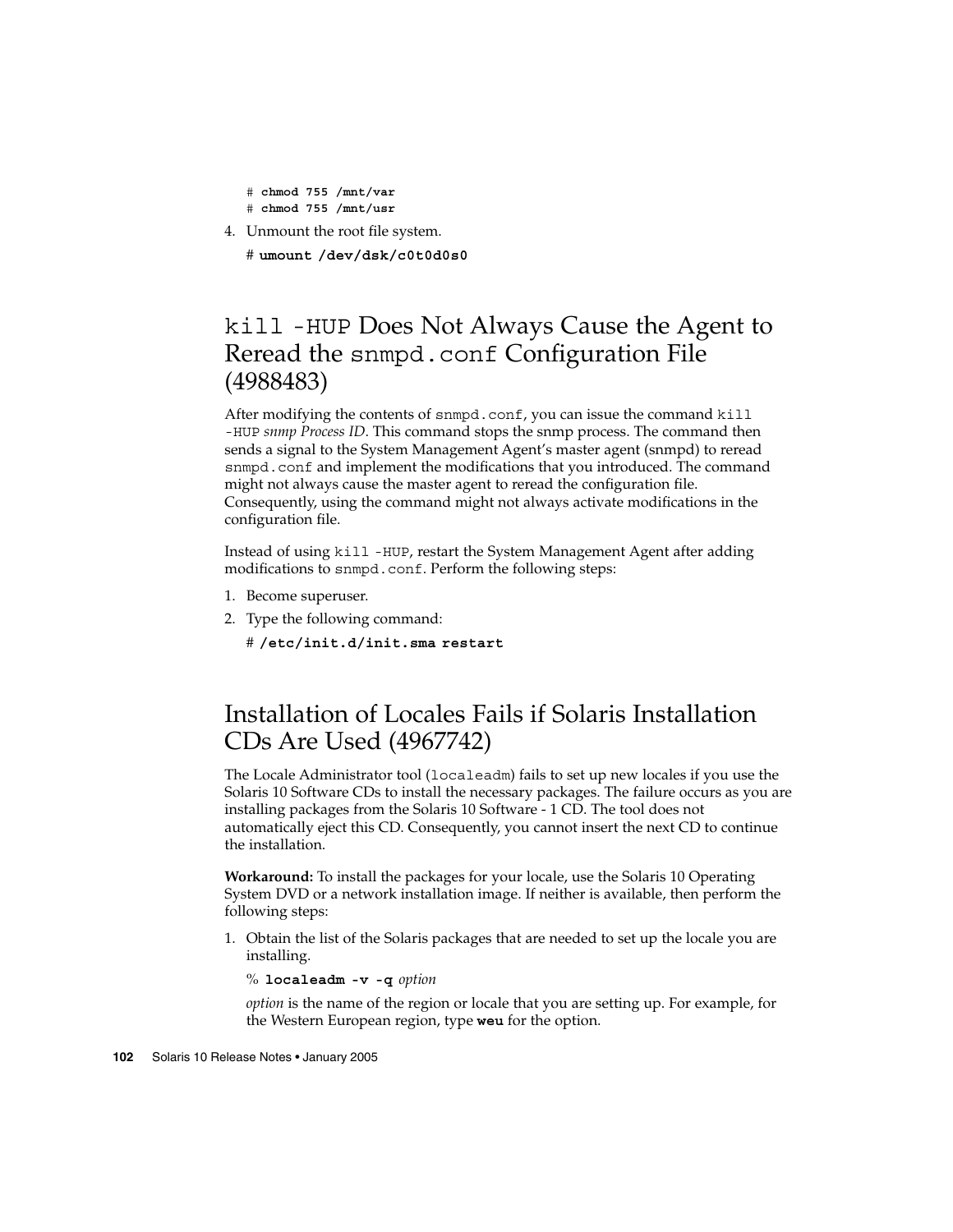A list of packages is displayed in the order in which these packages are found in the Solaris 10 Software CDs, as follows:

- Solaris 10 Software 1 CD
- Solaris 10 Software 2 CD
- Solaris 10 Software 3 CD
- Solaris 10 Software 4 CD
- Solaris 10 Languages CD
- 2. Copy the listed packages from the respective CDs to a directory on the machine or the network. To determine the exact path to these packages in each CD, use the find command.
- 3. Rerun the localeadm command to install these packages. The source directory is the directory to which you copied the packages in the previous step.

#### x86: Pressing the F4 Key During BIOS Bootup Fails to Boot the Service Partition (4782757, 5051157)

You are booting a Sun LX50 which has a Service partition and Solaris 10 OS on x86 is installed. Pressing the F4 function key to boot the Service partition, when given the option, causes the screen to go blank. The system then fails to boot the Service partition.

**Workaround:** Do not press the F4 key when the BIOS Bootup Screen is displayed. After a time-out period, the Current Disk Partition Information screen is displayed. Select the number in the Part# column that corresponds to type=DIAGNOSTIC. Press the Return key. The system boots the Service partition.

#### Solaris WBEM Services 2.5 Daemon Cannot Locate com.sun Application Programming Interface Providers (4619576)

The Solaris WBEM Services 2.5 daemon cannot locate providers that are written to the com.sun.wbem.provider interface or to the com.sun.wbem.provider20 interface. Even if you create a Solaris\_ProviderPath instance for a provider that is written to these interfaces, the Solaris WBEM Services 2.5 daemon does not locate the provider.

**Workaround:** To enable the daemon to locate such a provider, stop and restart the Solaris WBEM Services 2.5 daemon.

# **/etc/init.d/init.wbem stop**

# **/etc/init.d/init.wbem start**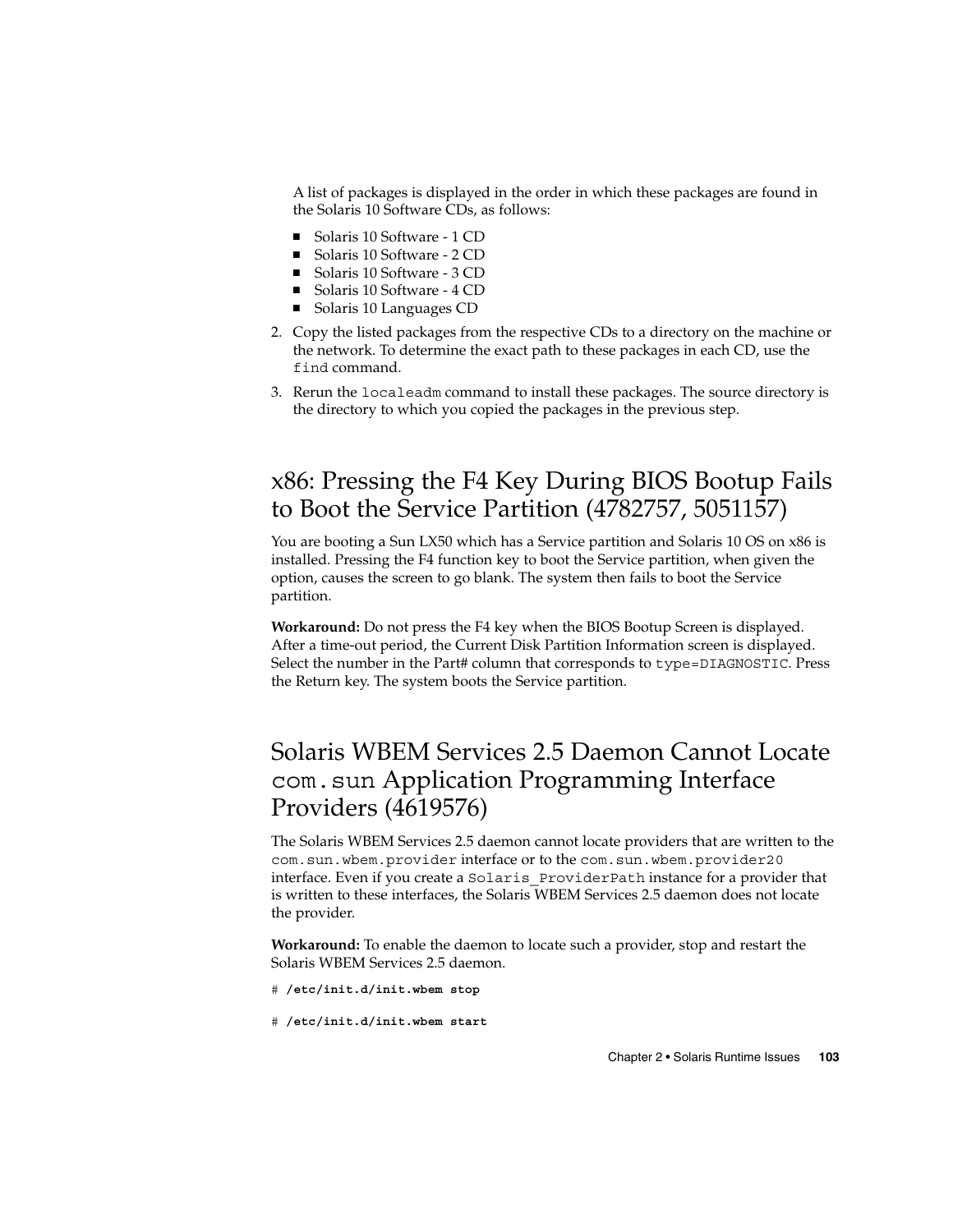**Note –** If you use the javax API to develop your provider, you do not need to stop and restart the Solaris WBEM Services 2.5 daemon. The Solaris WBEM Services 2.5 daemon dynamically recognizes javax providers.

#### Some com. sun Application Programming Interface Method Invocations Fail Under XML/HTTP Transport Protocol (4497393, 4497399, 4497406, 4497411)

If you choose to use the com.sun application programming interface rather than the javax application programming interface to develop your WBEM software, only Common Information Model (CIM) remote method invocation (RMI) is fully supported. Other protocols, such as XML/HTTP, are not guaranteed to work completely with the com. sun application programming interface.

The following table lists examples of invocations that execute successfully under RMI but fail under XML/HTTP:

| <b>Method Invocation</b> | <b>Error Message</b>                 |
|--------------------------|--------------------------------------|
| CIMClient.close()        | NullPointerException                 |
| CIMClient.execQuery()    | CIM ERR QUERY LANGUAGE NOT SUPPORTED |
| CIMClient.getInstance()  | CIM ERR FAILED                       |
| CIMClient.invokeMethod() | XMLERROR: ClassCastException         |

#### Cannot Modify File-System Mount Properties With Solaris Management Console Mounts and Shares Tool (4466829)

The Solaris Management Console Mounts and Shares tool cannot modify mount options on system-critical file systems such as root (/), /usr, and /var.

**Workaround:** Choose one of the following workarounds:

■ Use the remount option with the mount command.

# **mount -F** *file-system-type* **-o remount,** *additional-mount-options* **\** *device-to-mount mount-point*

**104** Solaris 10 Release Notes • January 2005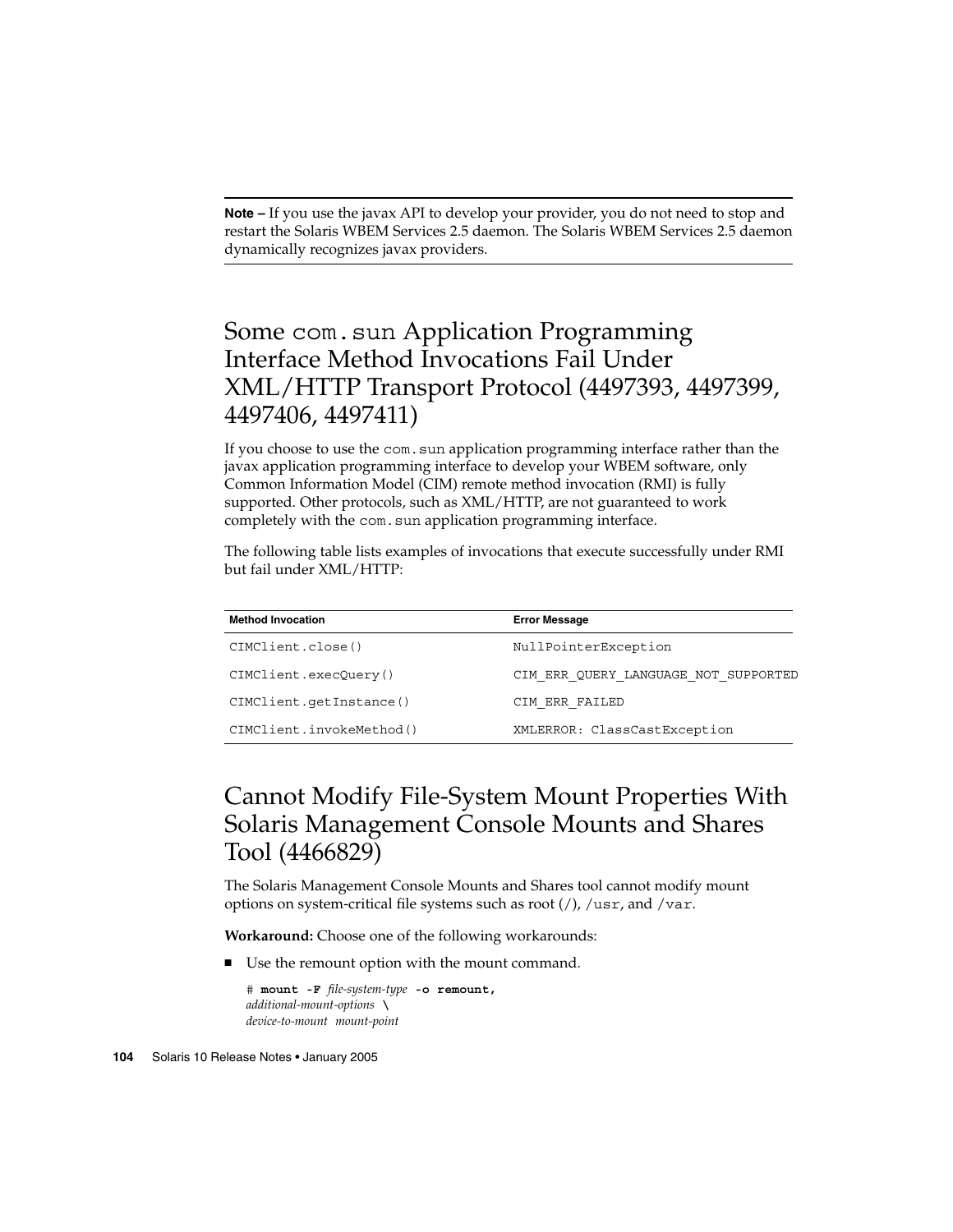**Note –** Mount property modifications that are made by using the -remount option with the mount command are not persistent. In addition, all mount options that are not specified in the *additional-mount-options* portion of the previous command inherit the default values that are specified by the system. See the man page mount ufs(1M) for more information.

■ Edit the appropriate entry in the /etc/vfstab file to modify the file-system mount properties, then reboot the system.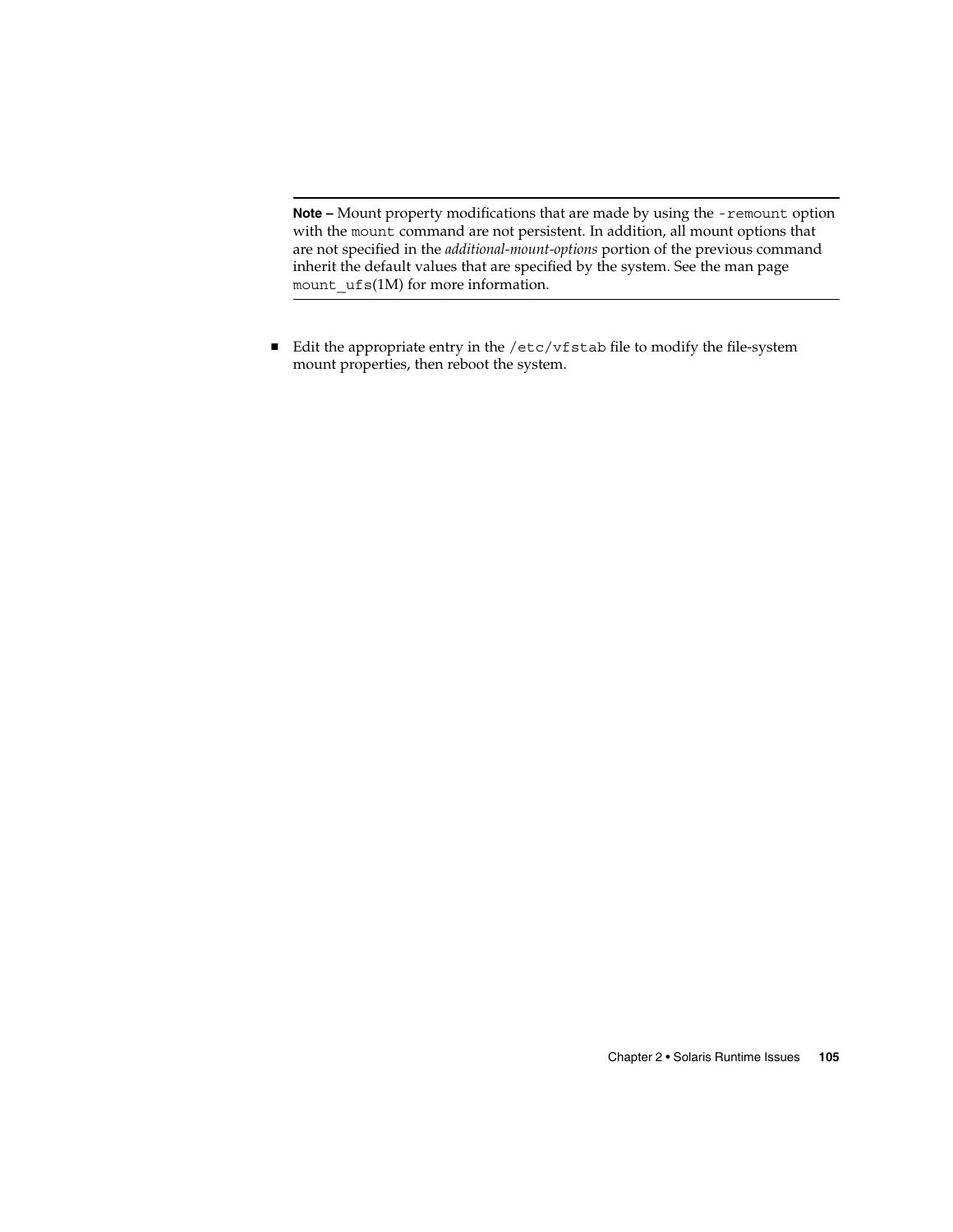Solaris 10 Release Notes • January 2005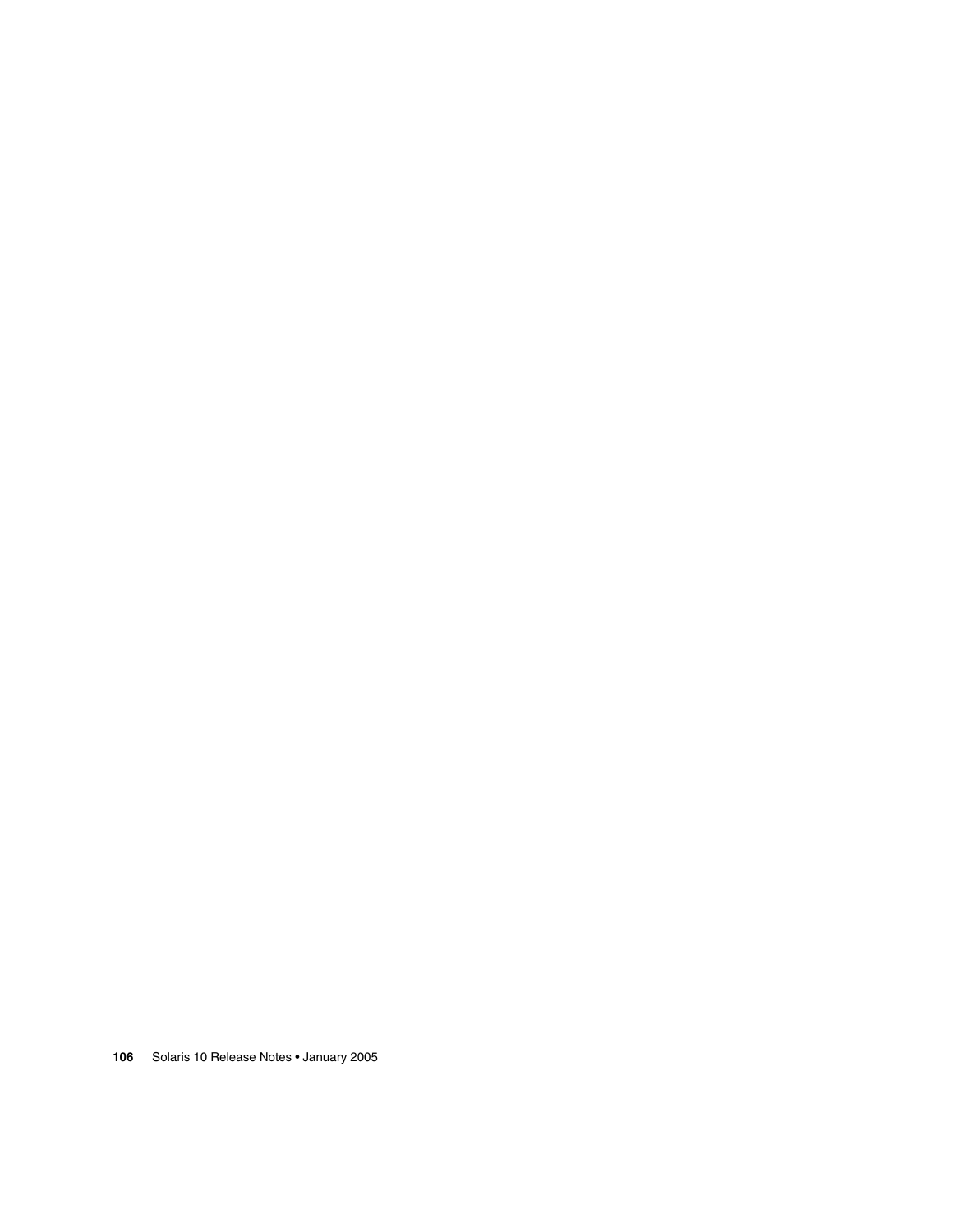## CHAPTER **3**

# System-Specific Issues

This chapter describes issues specific to Sun midrange and high-end servers. Current Sun servers are part of the Sun Fire system family. Older servers are part of the Sun Enterprise system family.

**Note –** The Sun Validation Test Suite release notes are now a separate document and can be found at <http://sun.com>.

# Dynamic Reconfiguration on Sun Fire High-End Systems

This section describes major domain-side DR bugs on the following Sun Fire high-end systems that run the Solaris 10 software:

- Sun Fire 25K
- Sun Fire 20K
- Sun Fire 15K
- Sun Fire 12K

The DR feature has been enhanced to support reconfiguration of hsPCI assemblies and MaxCPU boards. These resources can be reconfigured on Sun Fire 15K and Sun Fire 12K domains that are running the following Solaris versions:

- Solaris 10 OS
- Solaris 9 4/03 and later Solaris 9 releases
- Solaris 8 2/02 and later Solaris 8 releases

For more information, see

[http://www.sun.com/servers/highend/dr\\_sunfire/slot1\\_dr.html](http://www.sun.com/servers/highend/dr_sunfire/slot1_dr.html)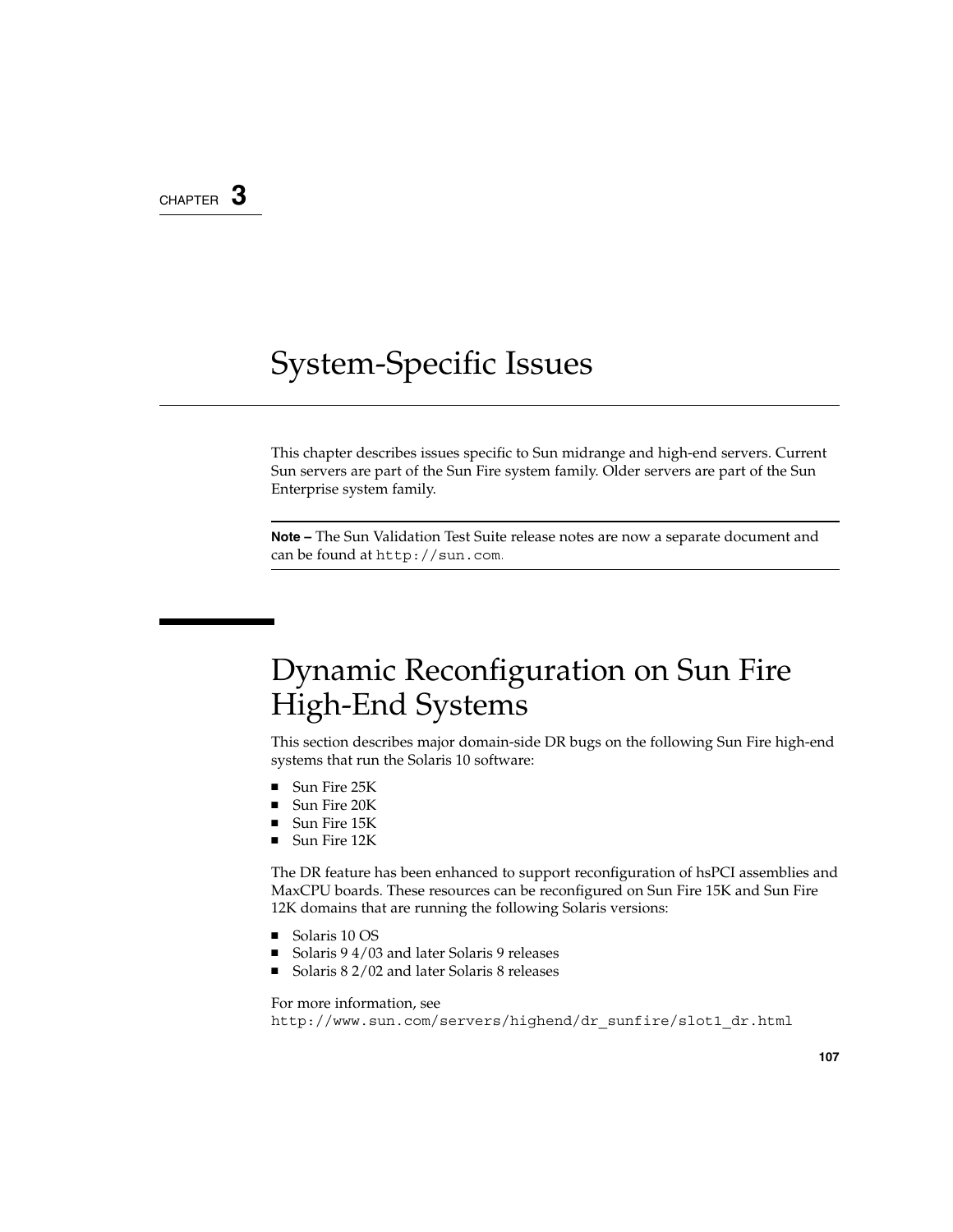For information about DR bugs on Sun Management Services, see the *SMS Release Notes* for the SMS version that is running on your system.

#### Known Software and Hardware Bugs

The following software and hardware bugs apply to Sun Fire high-end systems.

#### Network Device Removal Fails When a Program Is Holding the Device Open (5054195)

If a process is holding open a network device, any DR operation that would involve that device fails. Daemons and processes that hold reference counts stop DR operations from completing.

**Workaround:** As superuser, perform the following steps:

- 1. Remove or rename the /rplboot directory.
- 2. Shut down NFS services.
	- # **sh /etc/init.d/nfs.server stop**
- 3. Shut down Boot Server services.
	- # **sh /etc/init.d/boot.server stop**
- 4. Perform the DR detach operation.
- 5. Restart NFS services.
	- # **sh /etc/init.d/nfs.server start**
- 6. Restart Boot Server services.
	- # **sh /etc/init.d/boot.server start**

#### DStop Occurs During Copy-Rename Operation From 8GB to 20GB Board (5075885)

Expanders without Memory Placement Optimizations (MPO) capabilities support the DR copy-rename operation. However, this support is limited only to cases where source and target system boards have the same number and size of memory DIMMS. MPO-capable expanders have no such restriction.

**Note –** The description also applies to BugID 4712228.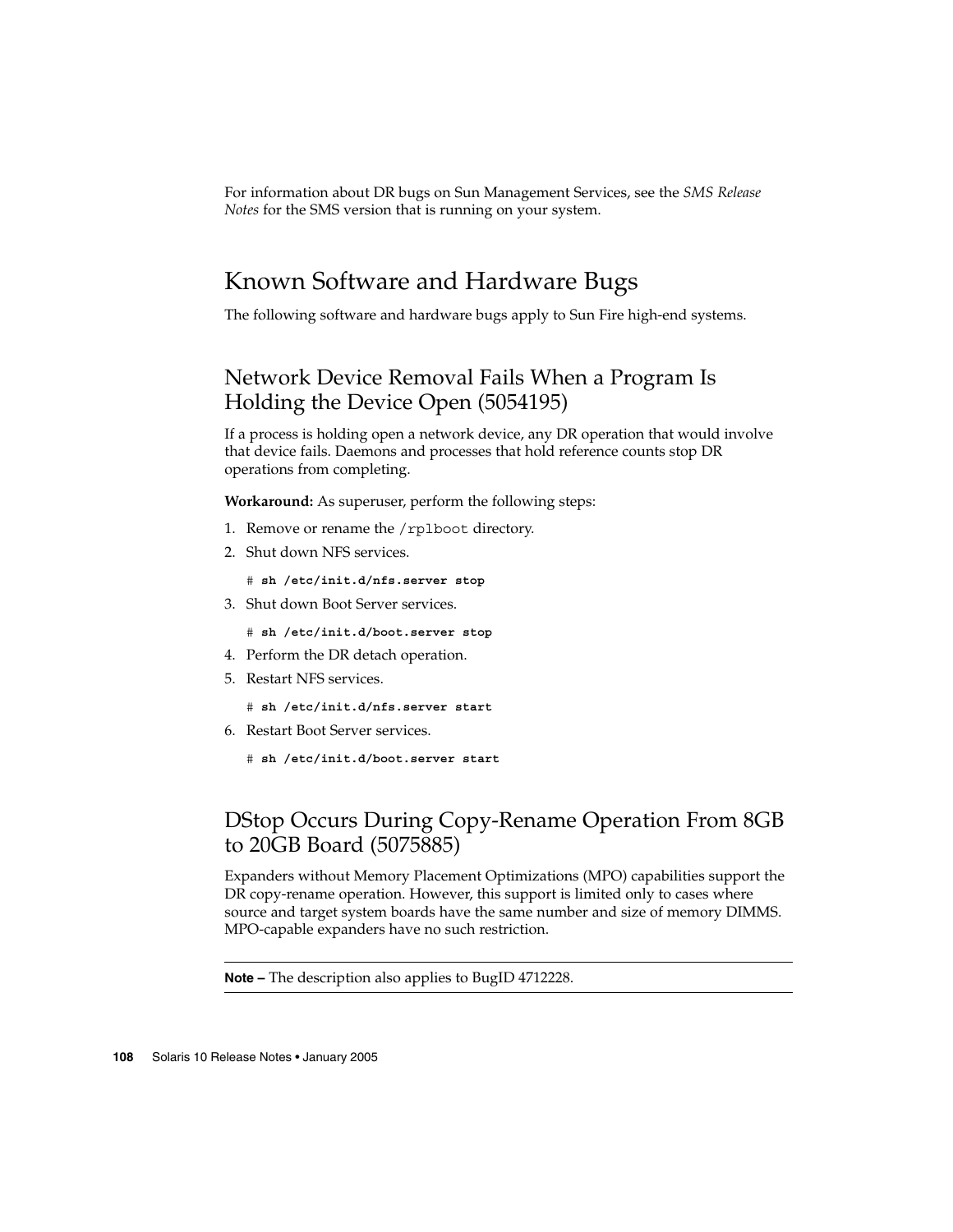#### Deleteboard Shows Leakage Error (4730142)

Warnings might be displayed when a DR command is executing on a system that is configured with the SunSwift PCI card, Option 1032. These warnings appear on domains that are running either the Solaris 8, Solaris 9, or Solaris 10 software. The following warning is an example:

```
Aug 12 12:27:41 machine genunix: WARNING:
vmem_destroy('pcisch2_dvma'): leaked
```
These warnings are benign. The Direct Virtual Memory Access (DVMA) space is properly refreshed during the DR operation. No true kernel memory leak occurs.

**Workaround:** To prevent the warning from being displayed, add the following line to /etc/system:

**set pcisch:pci\_preserve\_iommu\_tsb=0**

#### GigaSwift Ethernet MMF Link Fails With CISCO 4003 Switch After DR Attach

The link fails between a system with a Sun GigaSwift Ethernet MMF Option X1151A and certain CISCO switches. The failure occurs when you attempt to run a DR operation on such a system that is attached to one of the following switches:

- CISCO WS-c4003 switch (f/w: WS-C4003 Software, Version NmpSW: 4.4(1))
- CISCO WS-c4003 switch (f/w: WS-C4003 Software, Version NmpSW: 7.1(2))
- CISCO WS-c5500 switch (f/w: WS-C5500 Software, Version McpSW: 4.2(1) and NmpSW: 4.2(1))

This problem is not seen on a CISCO 6509 switch.

**Workaround:** Use another switch. Alternatively, you can consult Cisco for a patch for the listed switches.

# Dynamic Reconfiguration on Sun Fire Midrange Systems

This section describes major issues that are related to DR on the following Sun Fire midrange systems:

- Sun Fire E6900
- Sun Fire E4900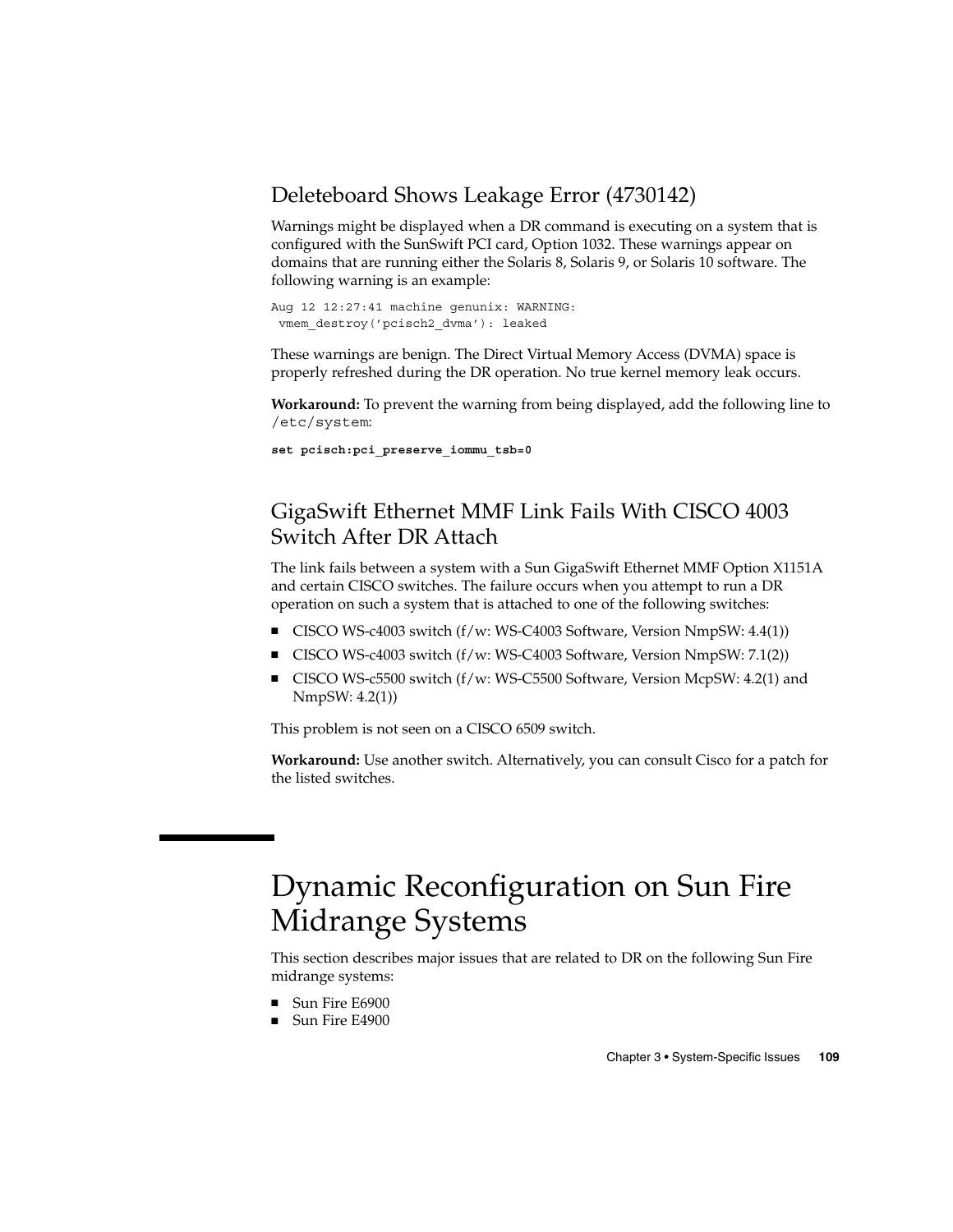- Sun Fire E6800
- Sun Fire E4810
- Sun Fire E4800
- Sun Fire E3800

#### Minimum System Controller Firmware

Table 3–1 shows acceptable combinations of Solaris software and System Controller (SC) firmware for each Sun Fire midrange system to run DR.

**Note –** To best utilize the latest firmware features and bug fixes, run the most recent SC firmware on your Sun Fire midrange system. For the latest patch information, see <http://sunsolve.sun.com>.

| <b>Platform</b>     | <b>Solaris Release</b>                       | <b>Minimum SC Firmware</b> |  |
|---------------------|----------------------------------------------|----------------------------|--|
| E6900/E4900         | Support begins with Solaris 9 5.16.0<br>4/04 |                            |  |
| 6800/4810/4800/3800 | Solaris $94/04$                              | 5.14.4                     |  |

**TABLE 3–1** Minimum SC Firmware for Each Platform and Solaris Release

6800/4810/4800/3800 Solaris 9 5.12.6

You can upgrade the system firmware for your Sun Fire midrange system by connecting to an FTP or HTTP server where the firmware images are stored. For more information, refer to the README and Install.info files. These files are included in the firmware releases that are running on your domains. You can download Sun patches from <http://sunsolve.sun.com>.

## System Board Classes

The cfgadm command shows the following classes of system boards:

- Class "sbd" for system boards of Sun Fire midrange server
- Class "pci" for CompactPCI (cPCI) cards

For more information about system-specific issues with DR, see ["Known DR](#page-110-0) [Limitations"](#page-110-0) on page 111.

To view the classes that are associated with attachment points, run the following command as superuser:

# **cfgadm -s "cols=ap\_id:class"**

**110** Solaris 10 Release Notes • January 2005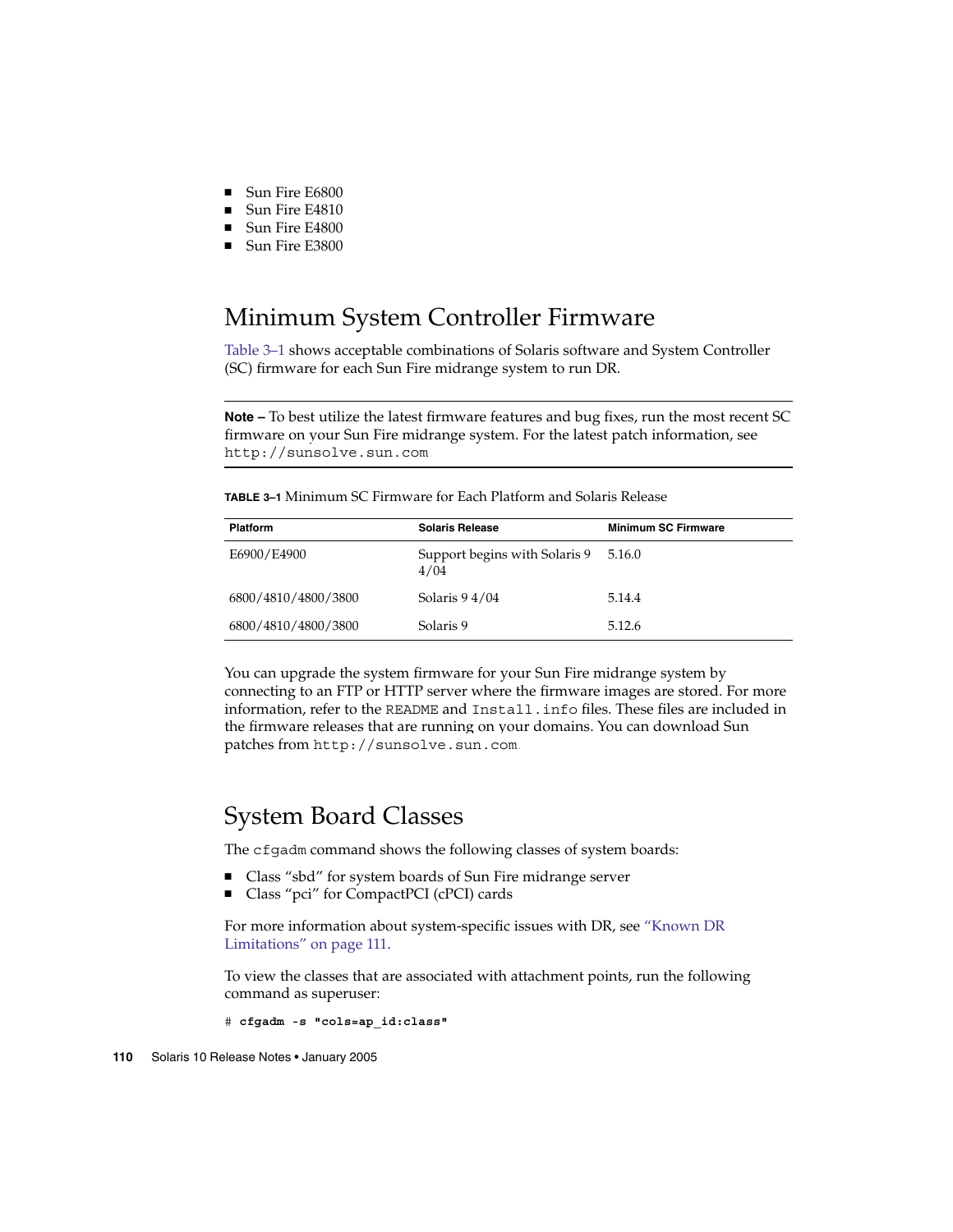<span id="page-110-0"></span>To also list the dynamic attachment points and their classes, add the -a option as an argument to the preceding command.

#### Sun Management Center

For information about using Sun Management Center (Sun MC) with your Sun Fire midrange system, refer to the *Sun Management Center Supplement for Sun Fire Midrange Systems*.

#### Known DR Limitations

This section contains known software limitations of DR on Sun Fire midrange systems.

#### General DR Limitations

Before performing any DR operation on an  $I/O$  (IBx) board, stop the vold daemon:

```
# sh /etc/init.d/volmgt stop
```
After the DR operation has been successfully completed, restart the vold daemon:

# **sh /etc/init.d/volmgt start**

- On Sun Fire midrange systems, DR does not support the following drivers:
	- SAI/P (refer to the bug ID 4466378)
	- HIPPI/P

Support for the SunHSI/P driver now exists by installing Patch IDs 106922 (2.0) and 109715 (3.0). For more information, go to <http://sunsolve.sun.com>

Execute the devfsadm command to see any changes that have been made, especially changes from PCI to cPCI.

#### Limitations Specific to CompactPCI

- You can unconfigure a CompactPCI (cPCI) I/O assembly only if all the cPCI cards in the board are in an unconfigured state. If any cPCI card is busy, the unconfigure operation on the board fails with the status "busy." For example, board unconfiguration fails with a card whose interface is plumbed or with a mounted disk.
- Make sure that no activity occurs on the local side of the resource. When a multipath disk is connected to two cPCI cards, disk activity might be observed across the cards when none is expected. This occurrence is more likely when attempting to perform DR operations on a cPCI card that shows a busy status. Disk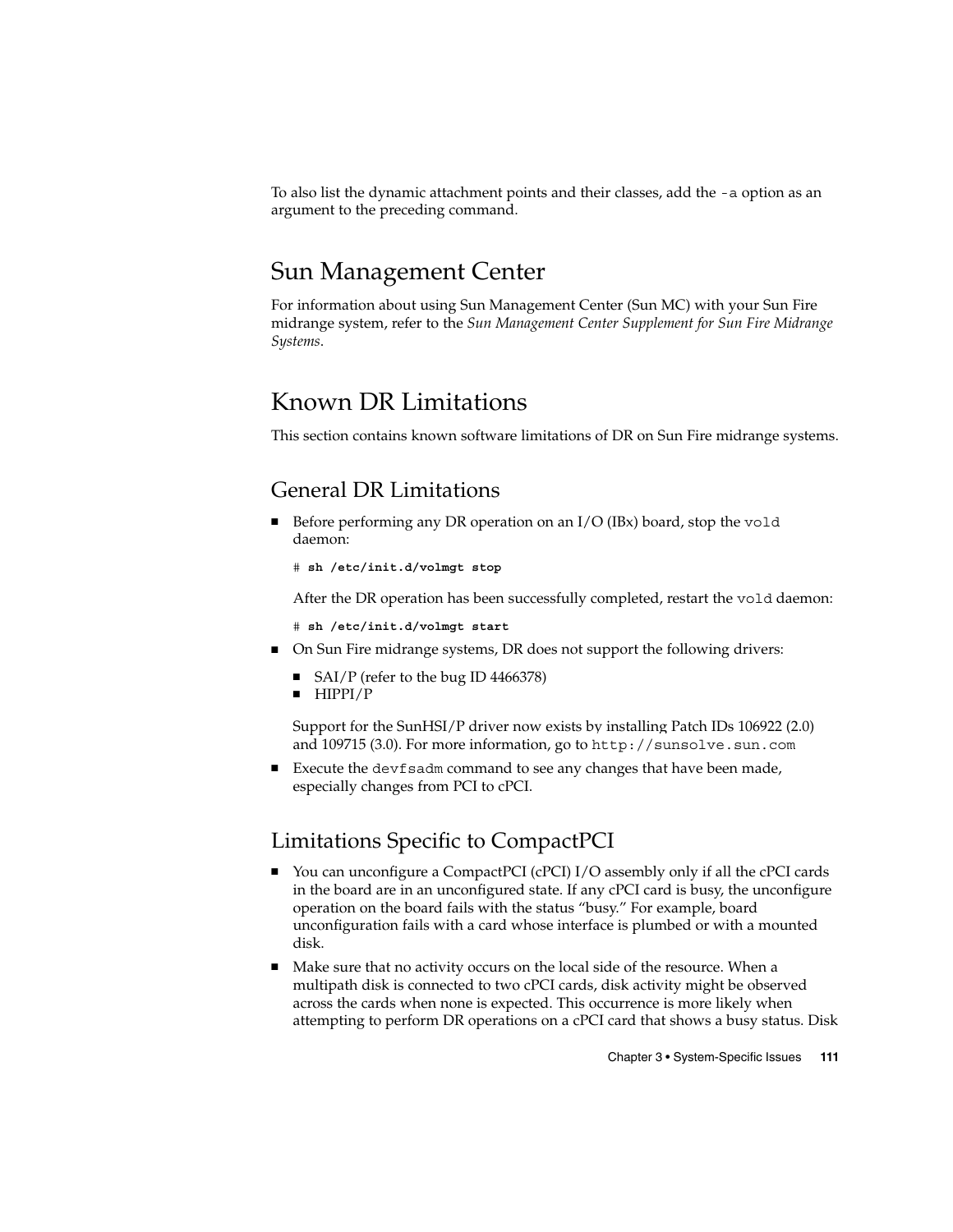activity might be observed, even though no activity is occurring on the local side of the resource. A subsequent DR attempt might be required.

- When a user lists the attachment point for a cPCI board by using the  $cf$  gadm  $-a$ command, cPCI slots and PCI buses are all listed as attachment points. The user should not perform DR operations on the following attachment points because DR is not actually performed, and some internal resources are removed.
	- PCI bus displayed as NO.IB8::pci0
	- Four such attachment points exist for each cPCI board.
	- sghsc displayed as N0.IB8::sghsc4
- In order for DR to function properly with cPCI cards, the levers on all cPCI cards that are inserted at Solaris boot time must be fully engaged.
- Unconfiguring a cPCI card automatically disconnects the card. If autoconfigure is enabled, configuration occurs when a cPCI card is connected. If autoconfigure is disabled, you must manually configure the card.

#### Operating System Quiescence

To determine whether a board has permanent memory, issue the following command as superuser:

# **cfgadm -av | grep permanent**

The system responds with output such as the following example, which describes system board 0 (zero):

N0.SB0::memory connected configured ok base address 0x0, 4194304 KBytes total, 668072 KBytes permanent

The Solaris kernel and its data reside in permanent memory. Unlike user processes that reside in other boards, the kernel cannot be released from memory by paging out to the swap device. Instead, cfgadm uses the copy-rename technique to release the memory.

The copy-rename operation first stops all memory activity on the system by pausing all I/O operations and thread activity. This state is known as *quiescence* . During quiescence the system is frozen and does not respond to external events such as network packets. The duration of the quiescence depends on two factors:

- Number of I/O devices and threads that need to be stopped
- Amount of memory that needs to be copied

Typically, the number of I/O devices determines the required quiescent time because I/O devices must be paused and unpaused. A quiescent state usually lasts longer than two minutes.

Because quiescence has a noticeable impact, cfgadm requests confirmation before implementing quiescence, as shown in the following example: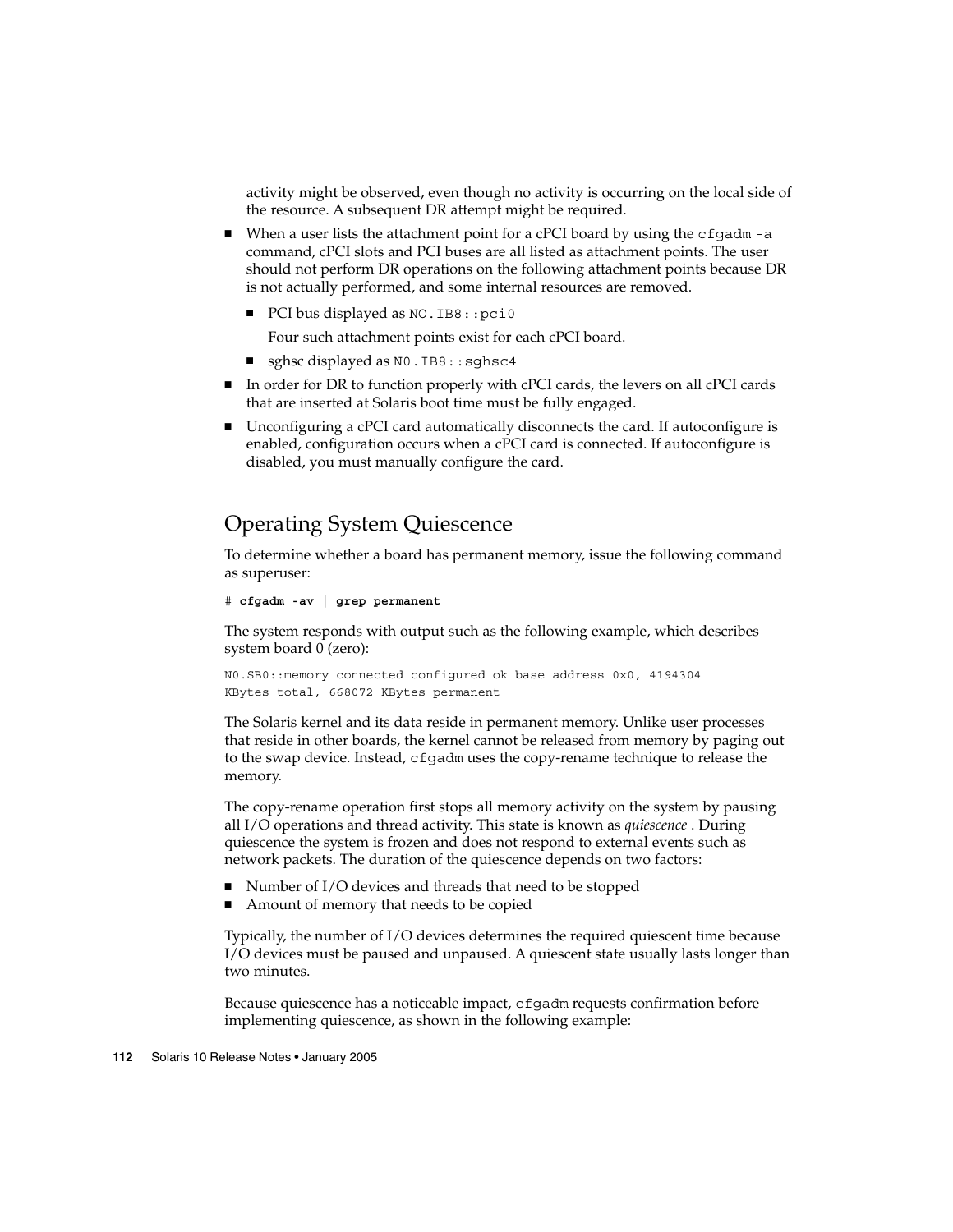```
# cfgadm -c unconfigure N0.SB0
System may be temporarily suspended, proceed (yes/no)?
```
If you are using Sun Management Center to perform the dynamic reconfiguration, this prompt appears in a pop-up window.

Type Yes to proceed with the DR operation.

#### Known DR Software Bugs

This section lists important DR bugs.

#### Network Device Removal Fails When a Program Is Holding the Device Open (5054195)

If a process is holding open a network device, any DR operation that would involve that device fails. Daemons and processes that hold reference counts stop DR operations from completing.

**Workaround:** As superuser, perform the following steps:

- 1. Remove or rename the /rplboot directory.
- 2. Shut down NFS services.

# **sh /etc/init.d/nfs.server stop**

3. Shut down Boot Server services.

# **sh /etc/init.d/boot.server stop**

- 4. Perform the DR detach operation.
- 5. Restart NFS services.

# **sh /etc/init.d/nfs.server start**

6. Restart Boot Server services.

# **sh /etc/init.d/boot.server start**

#### Solaris Bandwidth Manager Sometimes Causes System Panic During DR Operations (4506562)

A panic might occur when a system board that contains CPUs is removed from the system while Solaris Bandwidth Manager (SBM) is in use.

**Workaround:** Do not install SBM on systems that will be used for DR. Do not perform DR operations on CPU system boards on servers in which SBM is installed.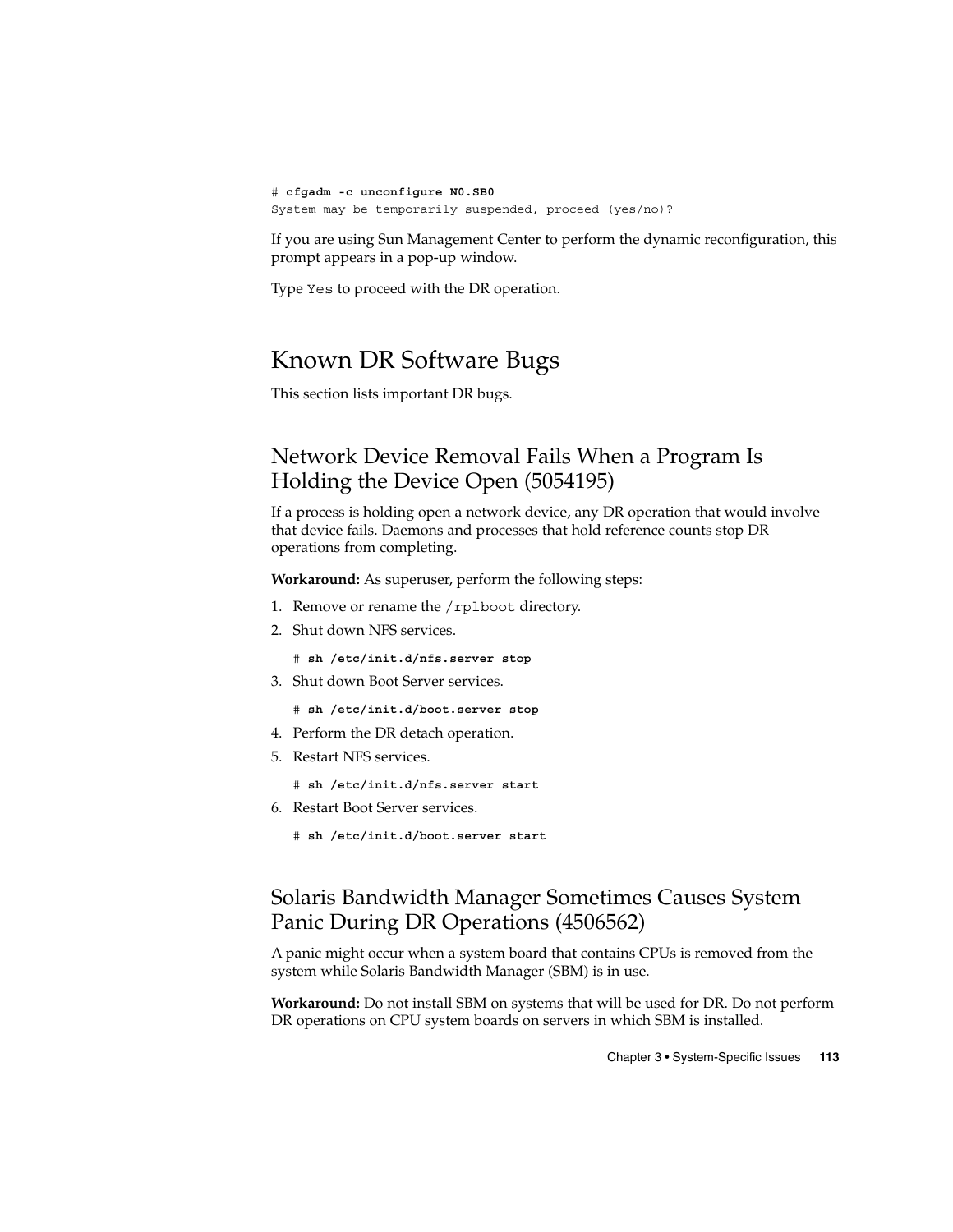#### Cannot Unconfigure cPCI Board With a Disabled Port 0 (4798990)

On Sun Fire midrange systems, a CompactPCI (cPCI) I/O board cannot be unconfigured when Port 0 (P0) on that board is disabled. This problem exists in Solaris 10 and Solaris 9 software. It also exists in Solaris 8 software that has one or more of the following patches installed:

- Patch ID 108528-11 through 108528-29
- Patch ID 111372–02 through 111372–04

The error also occurs only during DR operations that involve cPCI boards. An error message similar to the following example is displayed:

```
# cfgadm -c unconfigure NO.IB7
cfgadm: Hardware specific failure: unconfigure N0.IB7: Device
busy:/ssm@0,0/pci@1b,700000/pci@1
```
NO.IB7 is a CompactPCI I/O Board with P0 disabled.

**Workaround:** Disable the slots instead of Port 0.

# Sun Enterprise 10000 Release Notes

This section describes issues that involve the following features on the Sun Enterprise 10000 server:

- System Service Processor requirement
- Dynamic reconfiguration (DR)
- InterDomain Networks (IDNs)
- Solaris Operating System on Sun Enterprise 10000 domains

**Note –** The Solaris 10 software can be run on individual domains within a Sun Enterprise 10000 system. However, the Sun Enterprise 10000 System Service Processor is not supported by this release.

#### System Service Processor Requirement

The SSP 3.5 software is required on your System Service Processor (SSP) to support the Solaris 10 software. Install the SSP 3.5 on your SSP first. Then you can install or upgrade to the Solaris 10 OS on a Sun Enterprise 10000 domain.

The SSP 3.5 software is also required so that the domain can be properly configured for DR Model 3.0.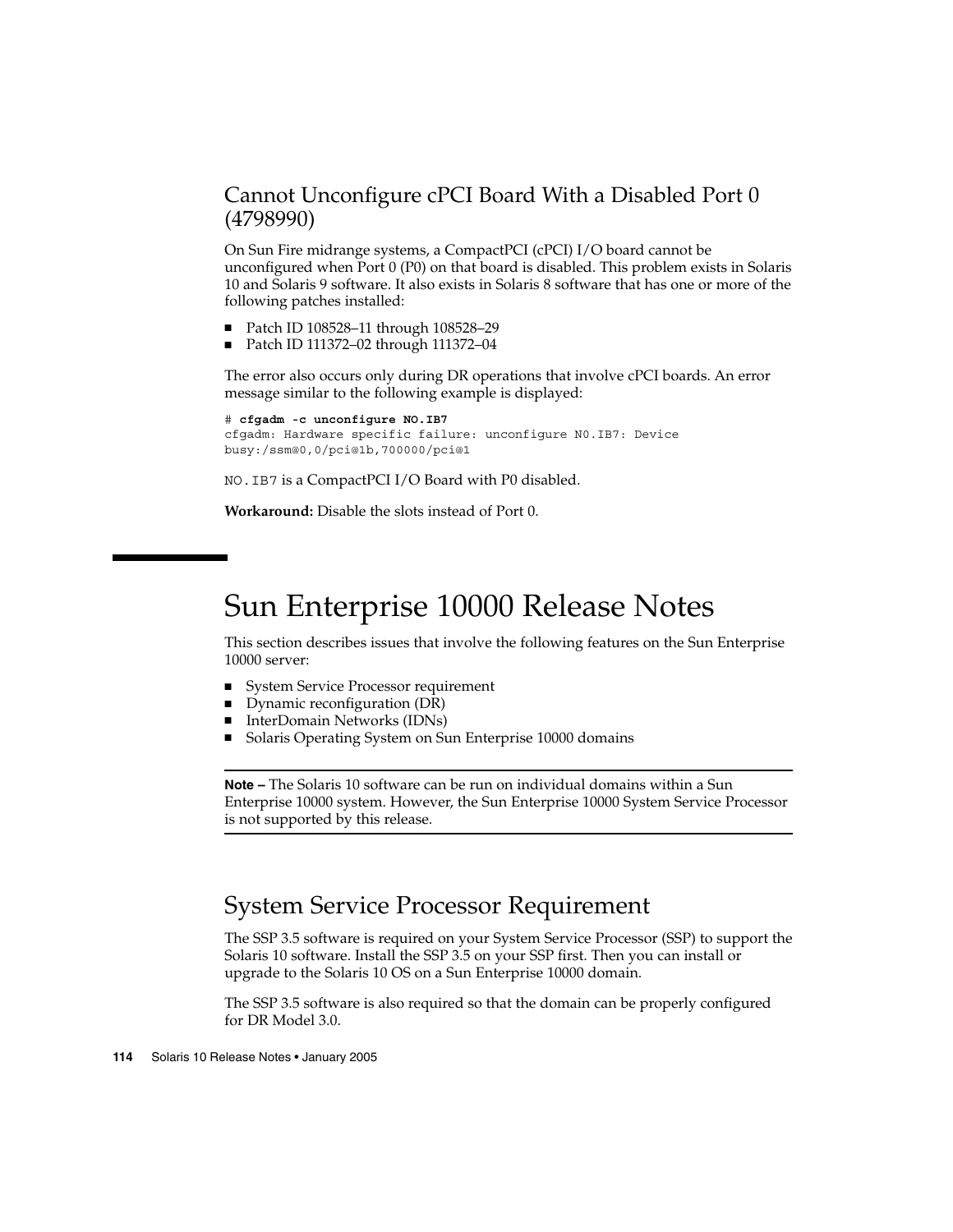## Dynamic Reconfiguration Issues

This section describes different issues that involve dynamic reconfiguration on Sun Enterprise 10000 domains.

#### DR Model 3.0

You must use DR 3.0 on Sun Enterprise 10000 domains that run the Solaris OS beginning with the Solaris 9 12/03 release. DR model 3.0 refers to the functionality that uses the following commands on the SSP to perform domain DR operations:

- addboard
- moveboard
- deleteboard
- showdevices
- rcfgadm

You can run the cfgadm command on domains to obtain board status information. DR model 3.0 also interfaces with the Reconfiguration Coordination Manager (RCM) to coordinate the DR operations with other applications that are running on a domain.

For details about DR model 3.0, refer to the *Sun Enterprise 10000 Dynamic Reconfiguration User Guide*.

#### DR and Bound User Processes

For this Solaris release, DR no longer automatically unbinds user processes from CPUs that are being detached. You must perform this operation before initiating a detach sequence. The drain operation fails if CPUs are found with bound processes.

#### Network Device Removal Fails When a Program Is Holding the Device Open (5054195)

If a process is holding open a network device, any DR operation that would involve that device fails. Daemons and processes that hold reference counts stop DR operations from completing.

**Workaround:** As superuser, perform the following steps:

- 1. Remove or rename the /rplboot directory.
- 2. Shut down NFS services.

# **sh /etc/init.d/nfs.server stop**

3. Shut down Boot Server services.

```
# sh /etc/init.d/boot.server stop
```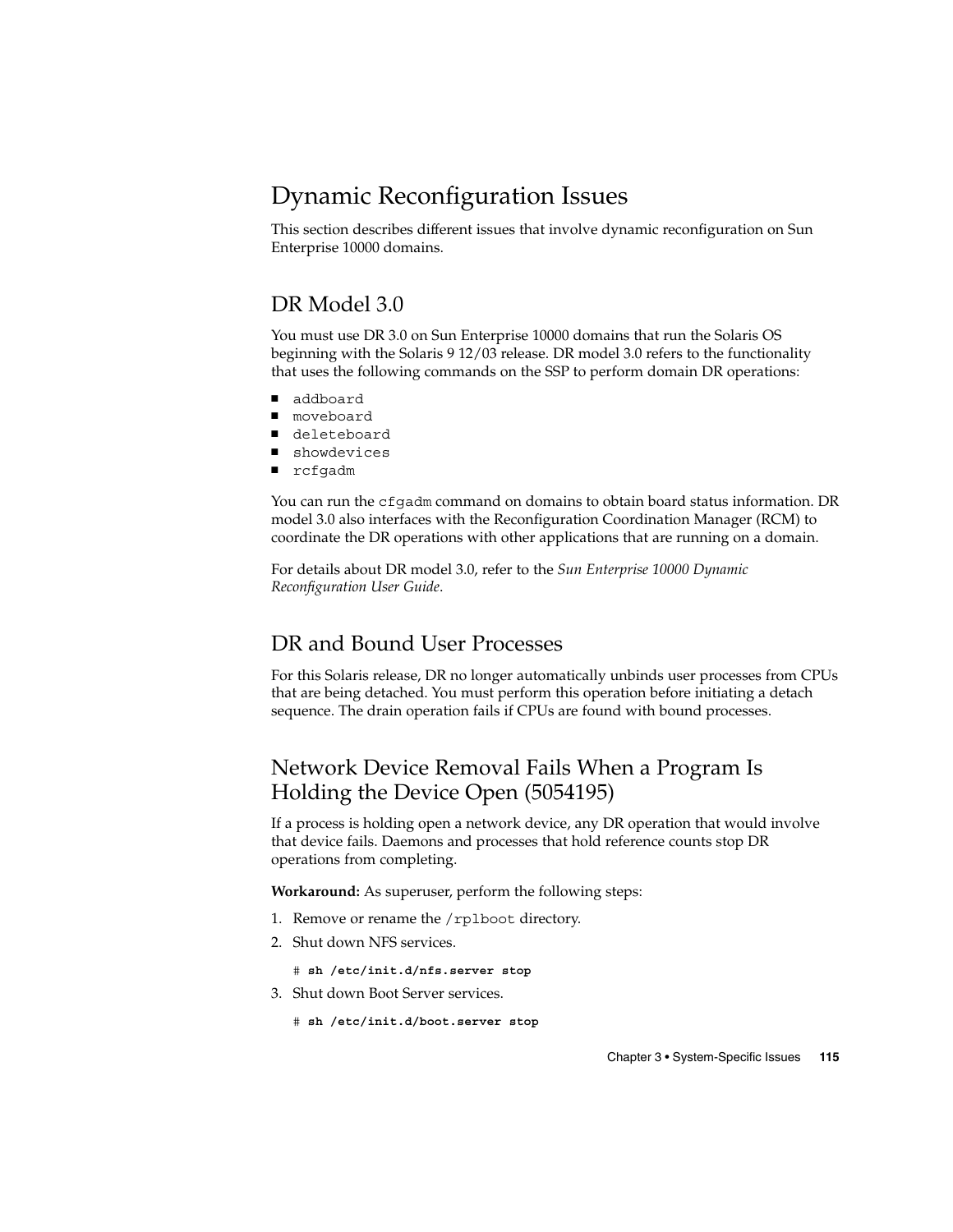- 4. Perform the DR detach operation.
- 5. Restart NFS services.

# **sh /etc/init.d/nfs.server start**

- 6. Restart Boot Server services.
	- # **sh /etc/init.d/boot.server start**

#### Enabling DR 3.0 Requires an Extra Step in Certain Situations (4507010)

The SSP 3.5 software is required for a domain to be properly configured for DR 3.0. After upgrading your SSP to SSP 3.5, when DR 3.0 is enabled on the domain, run the following command:

```
# devfsadm -i ngdr
```
## InterDomain Networks

For a domain to become part of an InterDomain Network, all boards with active memory in that domain must have at least one active CPU.

# OpenBoot PROM Variables

Before you issue the boot net command from the OpenBoot PROM prompt (OK), verify that the local-mac-address? variable is set to false. This setting is the factory default setting. If the variable is set to true, you must ensure that this value is an appropriate local configuration.



**Caution –** A local-mac-address? that is set to true might prevent the domain from successfully booting over the network.

In a netcon window, you can use the following command at the OpenBoot PROM prompt to display the values of the OpenBoot PROM variables:

OK **printenv**

To reset the local-mac-address? variable to the default setting. use the setenv command:

```
OK setenv local-mac-address? false
```
**116** Solaris 10 Release Notes • January 2005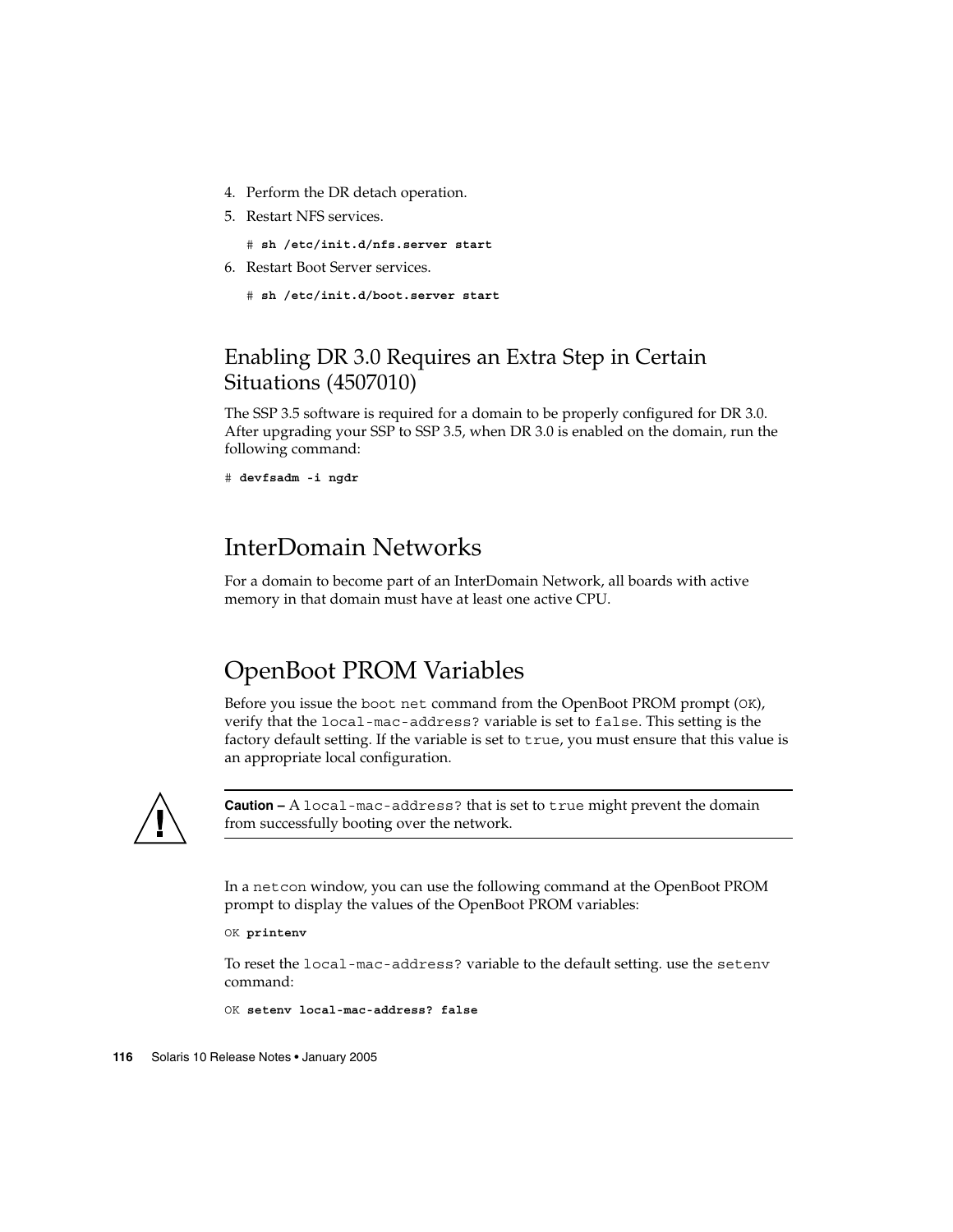# Dynamic Reconfiguration on Sun Enterprise Midrange Systems

This section contains the latest information about dynamic reconfiguration (DR) functionality for the following midrange servers that are running the Solaris 10 software:

- Sun Enterprise 6*x*00
- Sun Enterprise 5*x*00
- Sun Enterprise 4*x*00
- Sun Enterprise 3*x*00

For more information about Sun Enterprise Server Dynamic Reconfiguration, refer to the *Dynamic Reconfiguration User's Guide for Sun Enterprise 3x00/4x00/5x00/6x00 Systems*. The Solaris 10 release includes support for all CPU/memory boards and most I/O boards in the systems that are mentioned in the preceding list.

# Supported Hardware

Before proceeding, make sure that the system supports dynamic reconfiguration. If your system is of an older design, the following message appears on your console or in your console logs. Such a system is not suitable for dynamic reconfiguration.

Hot Plug not supported in this system

The following I/O boards are not currently supported:

- Type 2 (graphics)
- Type 3 (PCI)
- Type 5 (graphics and SOC+)

## Software Notes

This section provides general software information about DR.

#### Enabling Dynamic Reconfiguration

To enable dynamic reconfiguration, you must set two variables in the /etc/system file. You must also set an additional variable to enable the removal of CPU/memory boards. Perform the following steps:

1. Log in as superuser.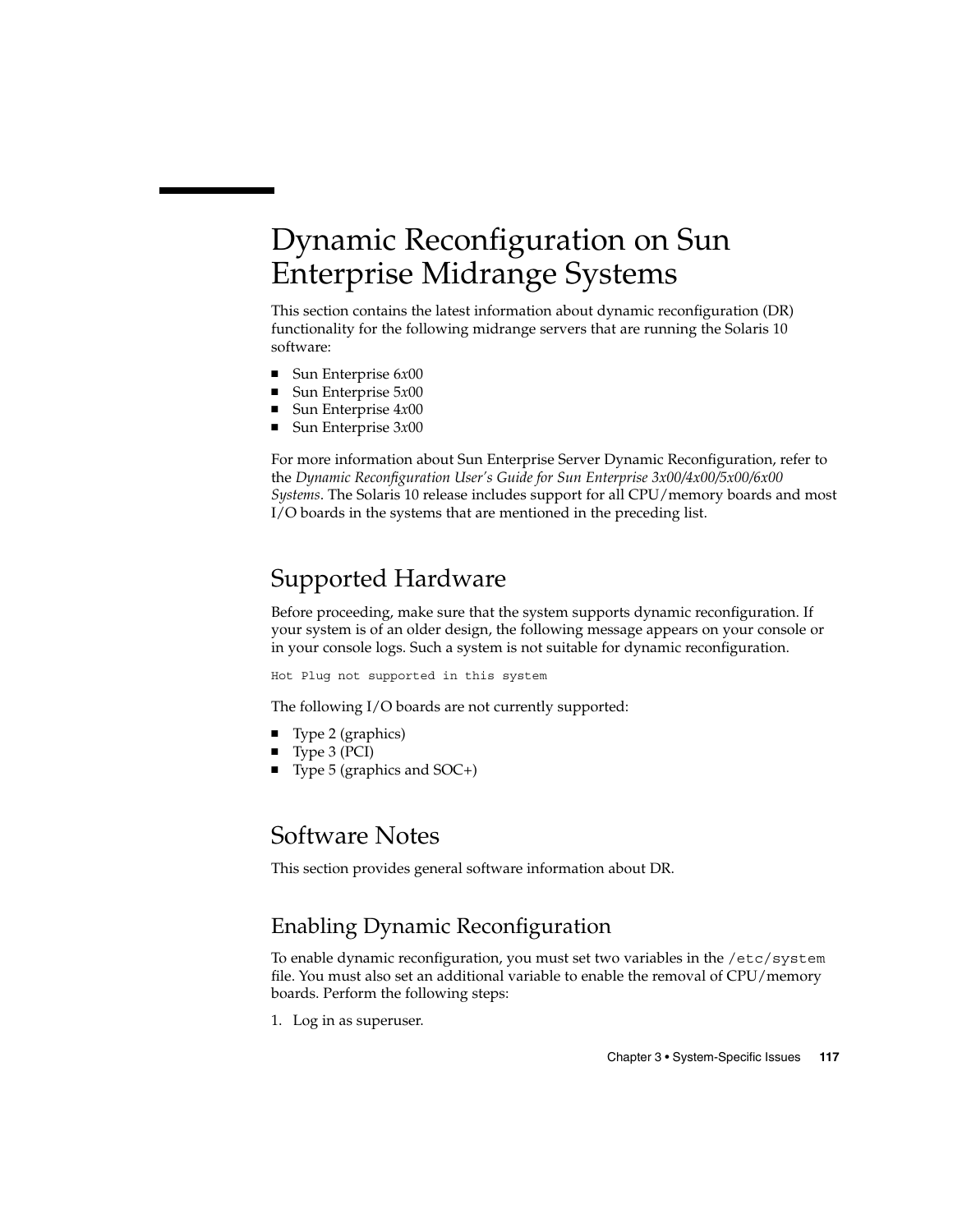2. Edit the /etc/system file by adding the following lines:

**set pln:pln\_enable\_detach\_suspend=1 set soc:soc\_enable\_detach\_suspend=1**

3. To enable the removal of a CPU/memory board, add this line to the file:

**set kernel\_cage\_enable=1**

Setting this variable enables the memory unconfiguration operation.

4. Reboot the system to apply the changes.

#### Quiesce Test

You start the quiesce test with the following command:

# **cfgadm -x quiesce-test sysctr10:slot** *number*

On a large system, the quiesce test might run for up to a minute. During this time no messages are displayed if cfgadm does not find incompatible drivers.

#### Disabled Board List

Attempting to connect a board that is on the disabled board list might produce an error message:

```
# cfgadm -c connect sysctrl0:slotnumber
```
cfgadm: Hardware specific failure: connect failed: board is disabled: must override with [-f][-o enable-at-boot]

To override the disabled condition, two options are available:

■ Using the force flag (-f)

# **cfgadm -f -c connect sysctrl0:slot** *number*

■ Using the enable option (-o enable-at-boot)

# **cfgadm -o enable-at-boot -c connect sysctrl0:slot** *number*

To remove all boards from the disabled board list, choose one of two options depending on the prompt from which you issue the command:

- From the superuser prompt, type:
	- # **eeprom disabled-board-list=**
- From the OpenBoot PROM prompt, type:

OK **set-default disabled-board-list**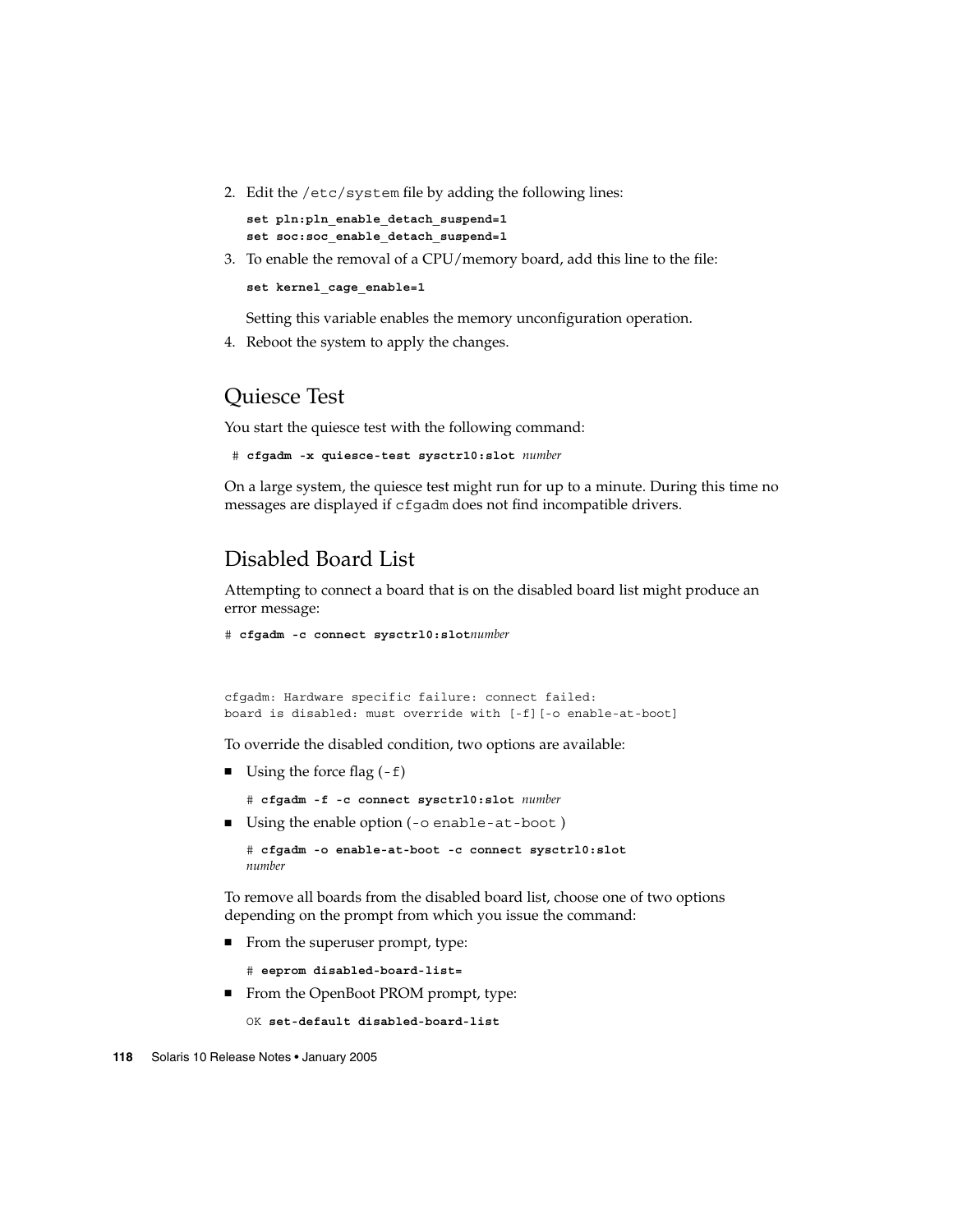For further information about the disabled-board-list setting, refer to the "Specific NVRAM Variables" section in the *Platform Notes: Sun Enterprise 3x00, 4x00, 5x00, and 6x00 Systems* manual. This manual is part of the documentation set in this release.

#### Disabled Memory List

Information about the OpenBoot PROM disabled-memory-list setting is published in this release. See "Specific NVRAM Variables" in the *Platform Notes: Sun Enterprise 3x00, 4x00, 5x00, and 6x00 Systems* in the Solaris on Sun Hardware documentation.

#### Unloading Detach-Unsafe Drivers

If you need to unload detach-unsafe drivers, use the modinfo line command to find the module IDs of the drivers. You can then use the module IDs in the modunload command to unload detach-unsafe drivers.

#### Self-Test Failure During a Connect Sequence

Remove the board from the system as soon as possible if the following error message is displayed during a DR connect sequence:

cfgadm: Hardware specific failure: connect failed: firmware operation error

The board has failed self-test, and removing the board avoids possible reconfiguration errors that can occur during the next reboot.

The failed self-test status does not allow further operations. Therefore, if you want to retry the failed operation immediately, you must first remove and then reinsert the board.

# Known Bugs

The following list is subject to change at any time.

#### Network Device Removal Fails When a Program Is Holding the Device Open (5054195)

If a process is holding open a network device, any DR operation that would involve that device fails. Daemons and processes that hold reference counts stop DR operations from completing.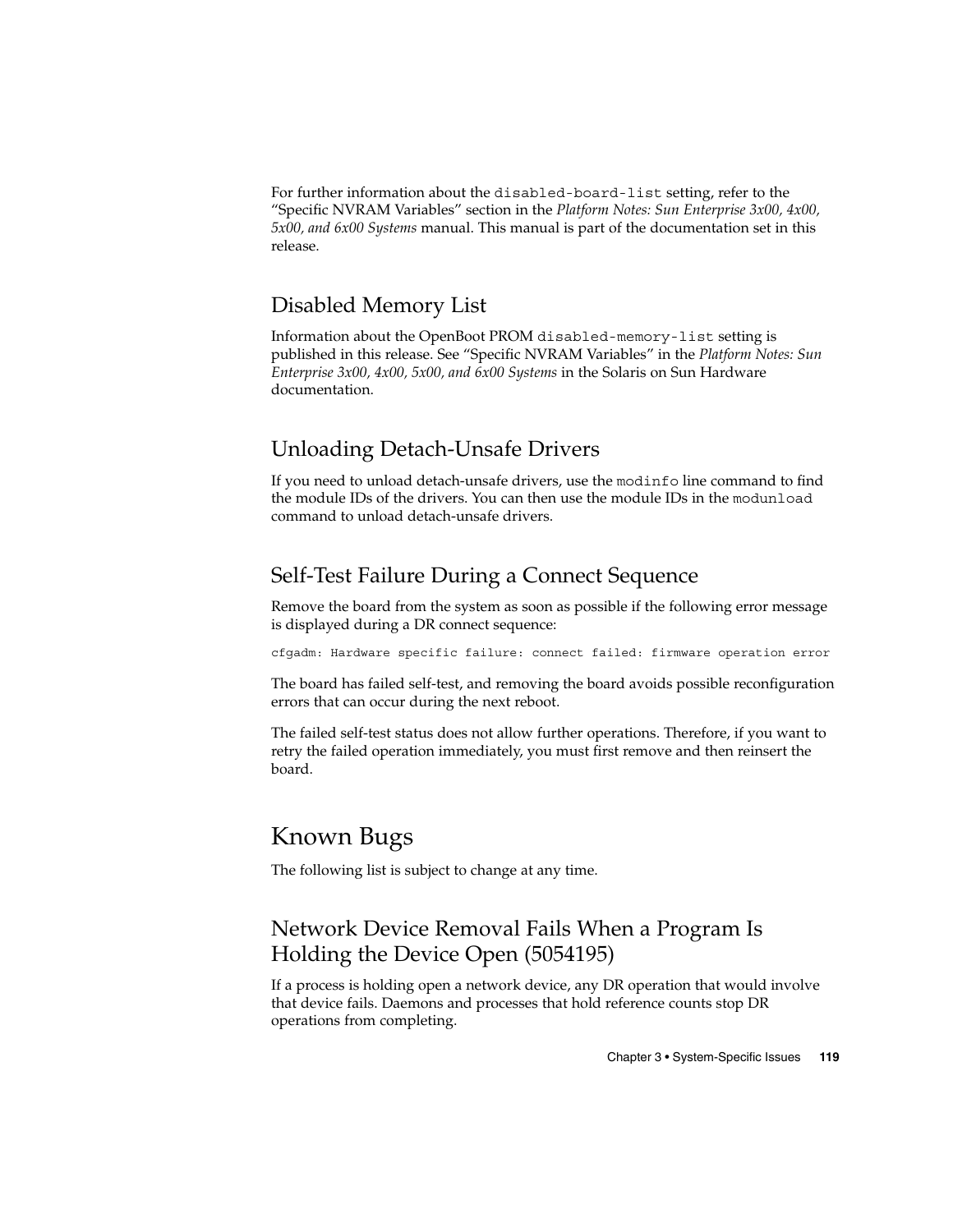<span id="page-119-0"></span>**Workaround:** As superuser, perform the following steps:

- 1. Remove or rename the /rplboot directory.
- 2. Shut down NFS services.
	- # **sh /etc/init.d/nfs.server stop**
- 3. Shut down Boot Server services.
	- # **sh /etc/init.d/boot.server stop**
- 4. Perform the DR detach operation.
- 5. Restart NFS services.

# **sh /etc/init.d/nfs.server start**

- 6. Restart Boot Server services.
	- # **sh /etc/init.d/boot.server start**

#### Memory Interleaving Set Incorrectly After a Fatal Reset (4156075)

Memory interleaving is left in an incorrect state when a Sun Enterprise5 *x*500 server is rebooted after a fatal reset. Subsequent DR operations fail. The problem only occurs on systems with memory interleaving set to min.

**Workaround:** Choose one of the following options:

- To clear the problem, manually reset the system at the OK prompt.
- To avoid the problem, set the NVRAM memory-interleave property to max.

The second option causes memory to be interleaved whenever the system is booted. However, this option might be unacceptable because a memory board that contains interleaved memory cannot be dynamically unconfigured. See "Cannot Unconfigure a CPU/Memory Board That Has Interleaved Memory (4210234)" on page 120.

#### Cannot Unconfigure a CPU/Memory Board That Has Interleaved Memory (4210234)

To unconfigure and subsequently disconnect a CPU board with memory or a memory-only board, first unconfigure the memory. However, if the memory on the board is interleaved with memory on other boards, the memory cannot currently be unconfigured dynamically.

Memory interleaving can be displayed by using the prtdiag or the cfgadm commands.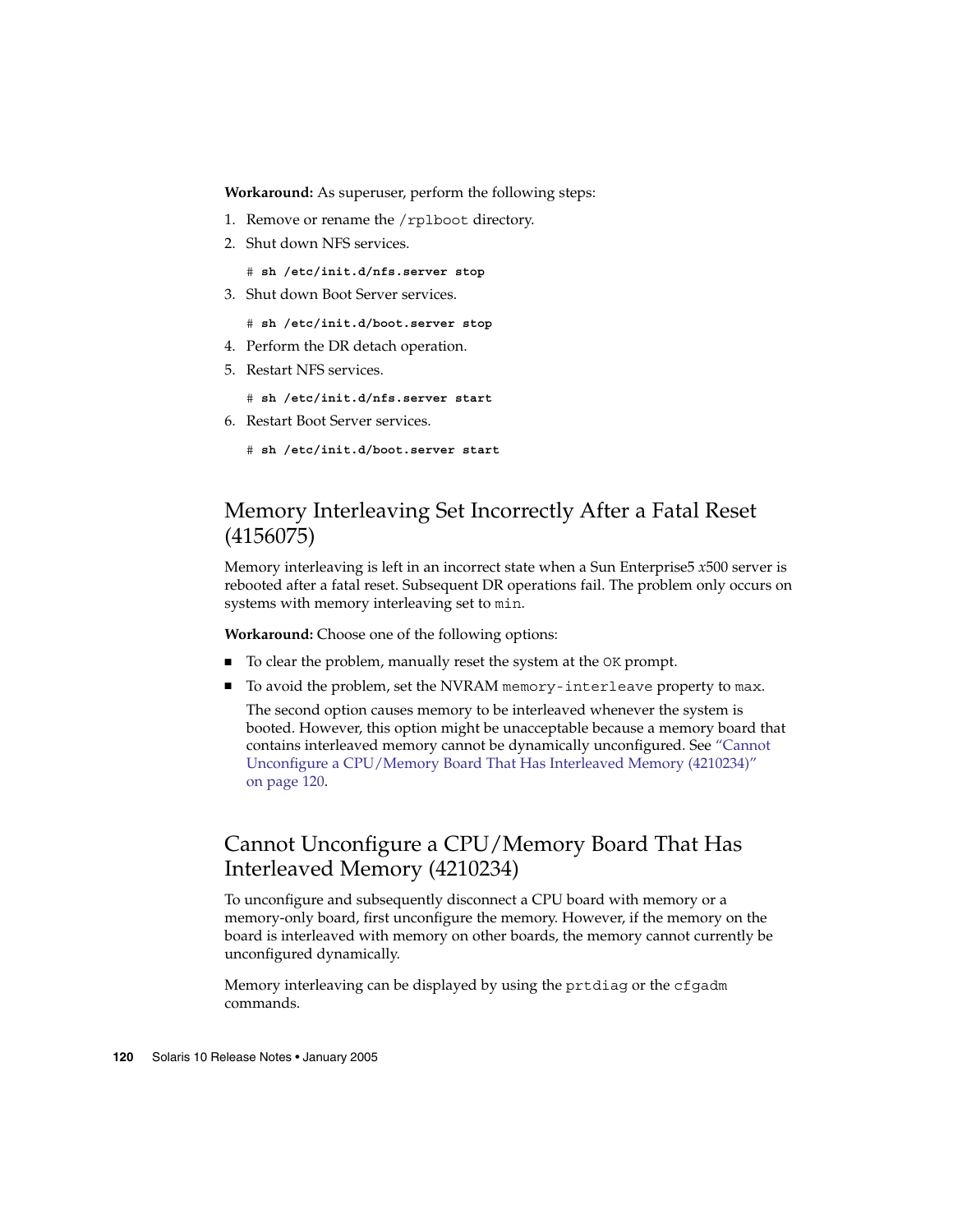**Workaround:** Shut down the system before servicing the board, then reboot afterward. To permit future DR operations on the CPU/memory board, set the NVRAM memory-interleave property to min . See also ["Memory Interleaving Set](#page-119-0) [Incorrectly After a Fatal Reset \(4156075\)"](#page-119-0) on page 120 for a related discussion about interleaved memory.

#### Cannot Unconfigure a CPU/Memory Board That Has Permanent Memory (4210280)

To unconfigure and subsequently disconnect a CPU board with memory or a memory-only board, first unconfigure the memory. However, some memory cannot currently be relocated. This memory is considered permanent.

Permanent memory on a board is marked "permanent" in the cfgadm status display:

```
# cfgadm -s cols=ap_id:type:info
Ap_Id Type Information
ac0:bank0 memory slot3 64Mb base 0x0 permanent
ac0:bank1 memory slot3 empty
ac1:bank0 memory slot5 empty
ac1:bank1 memory slot5 64Mb base 0x40000000
```
In this example, the board in slot3 has permanent memory and so cannot be removed.

**Workaround:** Shut down the system before servicing the board, then reboot afterward.

#### cfgadm Disconnect Fails When Running Concurrent cfgadm Commands (4220105)

If a cfgadm process is running on one board, an attempt to simultaneously disconnect a second board fails. The following error message is displayed:

cfgadm: Hardware specific failure: disconnect failed: nexus error during detach:*address*

Workaround: Run only one cf qadm operation at a time. Allow a cf qadm operation that is running on one board to finish before you start a cfgadm disconnect operation on a second board.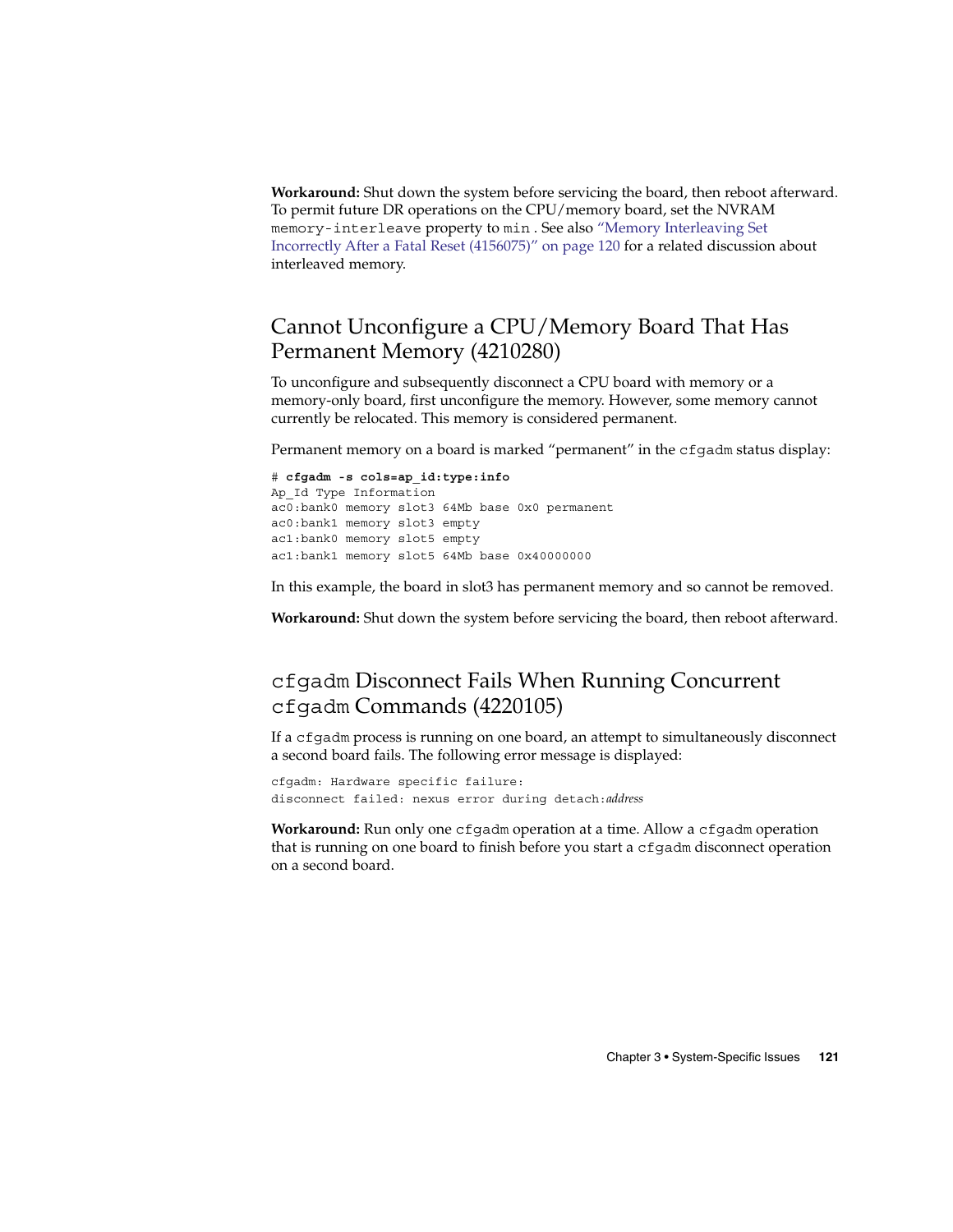Solaris 10 Release Notes • January 2005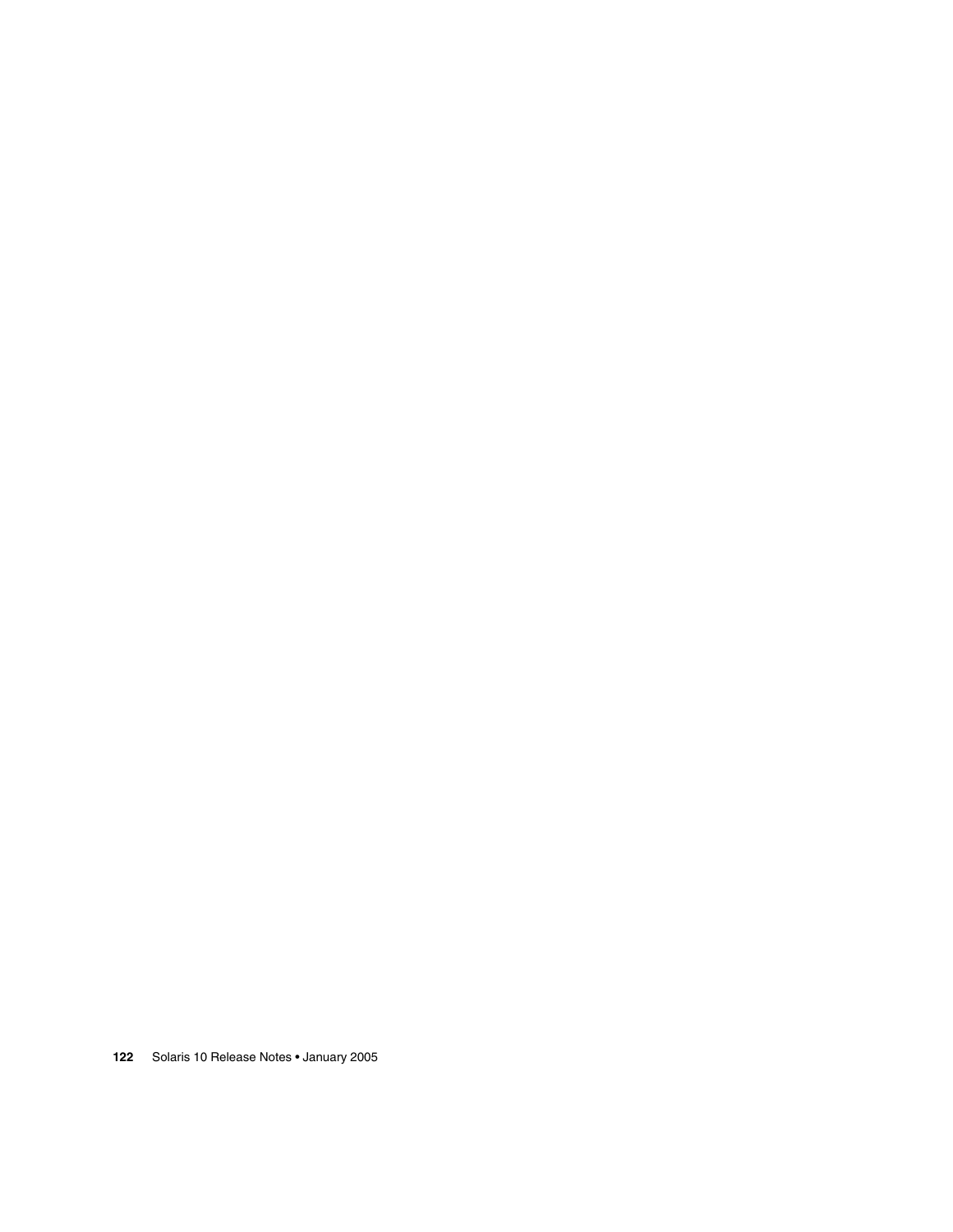#### CHAPTER **4**

# End-of-Software Support Statements

This chapter lists end-of-software support statements.

# Features Removed From the Solaris 10 Operating System

# device driver Path-Name Support in add drv System Command

Past versions of the add drv command accepted a path-name specification for the device driver parameter. Path-name specification is no longer supported in Solaris. If you specify a path name for the device driver, the following error messages will be written to STDERR:

Error: driver may not be specified by path *path name* Error: Could not install driver *driver name*

During the installation or upgrade process, error messages that are generated by the use of the path-name specification will appear in the install\_log or upgrade\_log file.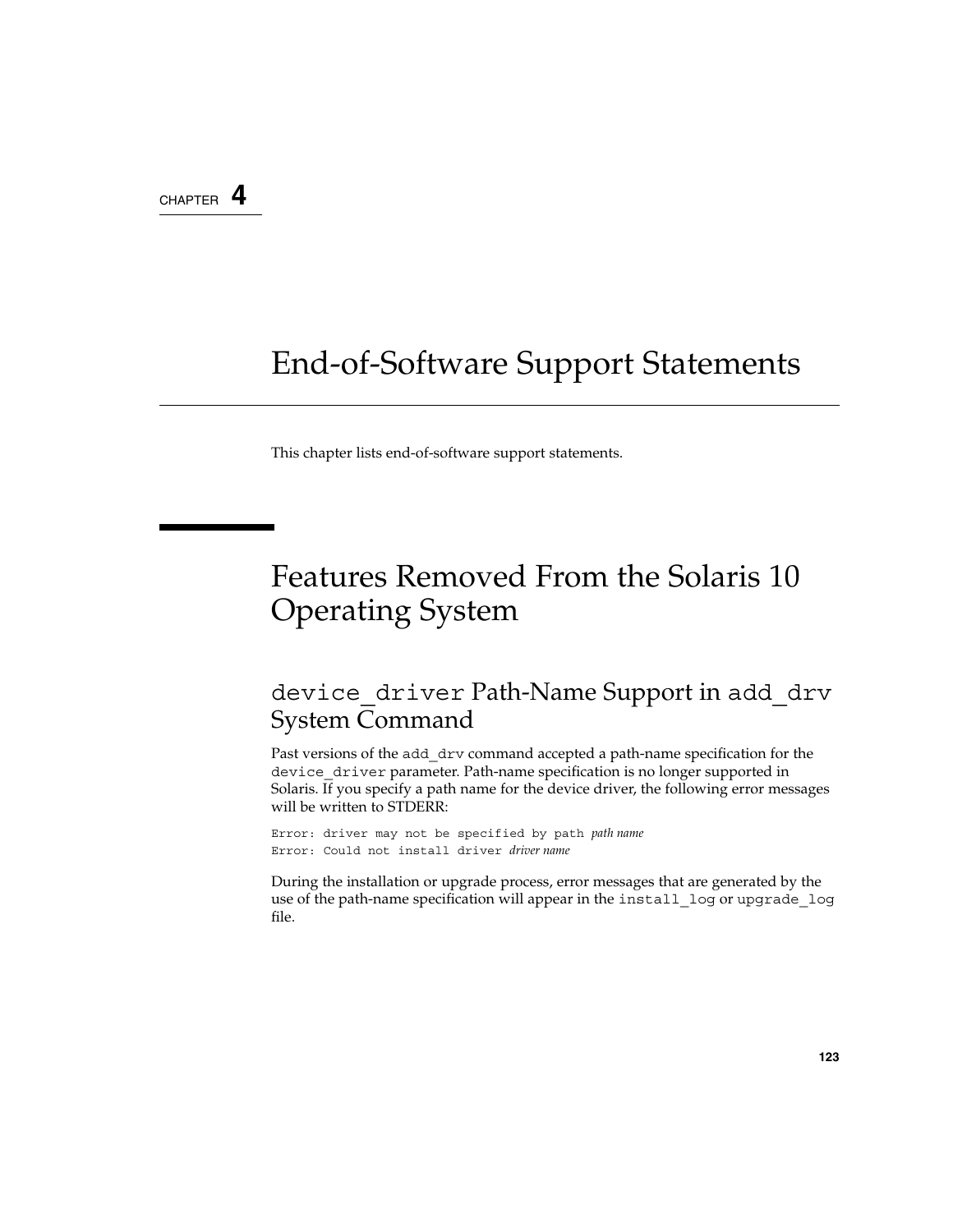## admintool Command

The admintool, including swmtool, is no longer supported in Solaris. The functionality of this command is replaced by the following utilities:

| Utility                       | Command  | <b>Functionality</b>                                     |
|-------------------------------|----------|----------------------------------------------------------|
| Solaris Management<br>Console | smc      | Administration of user, group, host, and serial<br>ports |
| Print Manager                 | printmqr | Printer management                                       |
| <b>Product Registry</b>       | prodreg  | Software administration                                  |

## asysmem() and sysmem() Interfaces

The asysmem() and sysmem() interfaces, which are exported by libadm(3lib), are no longer included in Solaris. Both interfaces are obsolete. Application developers are advised to use the sysconf(3C) library function instead.

For more information, see the  $s$ yscon $f(3C)$  man page.

## BIND Version 8 DNS Server and Tools

The Internet Systems Consortium's BIND 8 DNS name server and tools are no longer supported in Solaris 10 OS. The BIND 8 version of these DNS name server and tools have been replaced by their corresponding BIND 9 versions. BIND 8-to-BIND 9 migration notes and specific Solaris implementation details are found in Part II, "DNS Setup and Administration," in *System Administration Guide: Naming and Directory Services (DNS, NIS, and LDAP)*.

## x86: Common Object File Format (COFF)

Execution of object code in common object file format (COFF) on x86 architectural platforms is no longer supported in Solaris. Likewise, all other existing support for System V Release 3 compatibility on the x86 platform is also terminated.

# Obsolete Device Driver Interfaces

The identify driver entry point is no longer called by the kernel. New drivers compiled and delivered for this release of Solaris must set this entry point to the nulldev kernel function. Existing driver binaries should work without recompiling.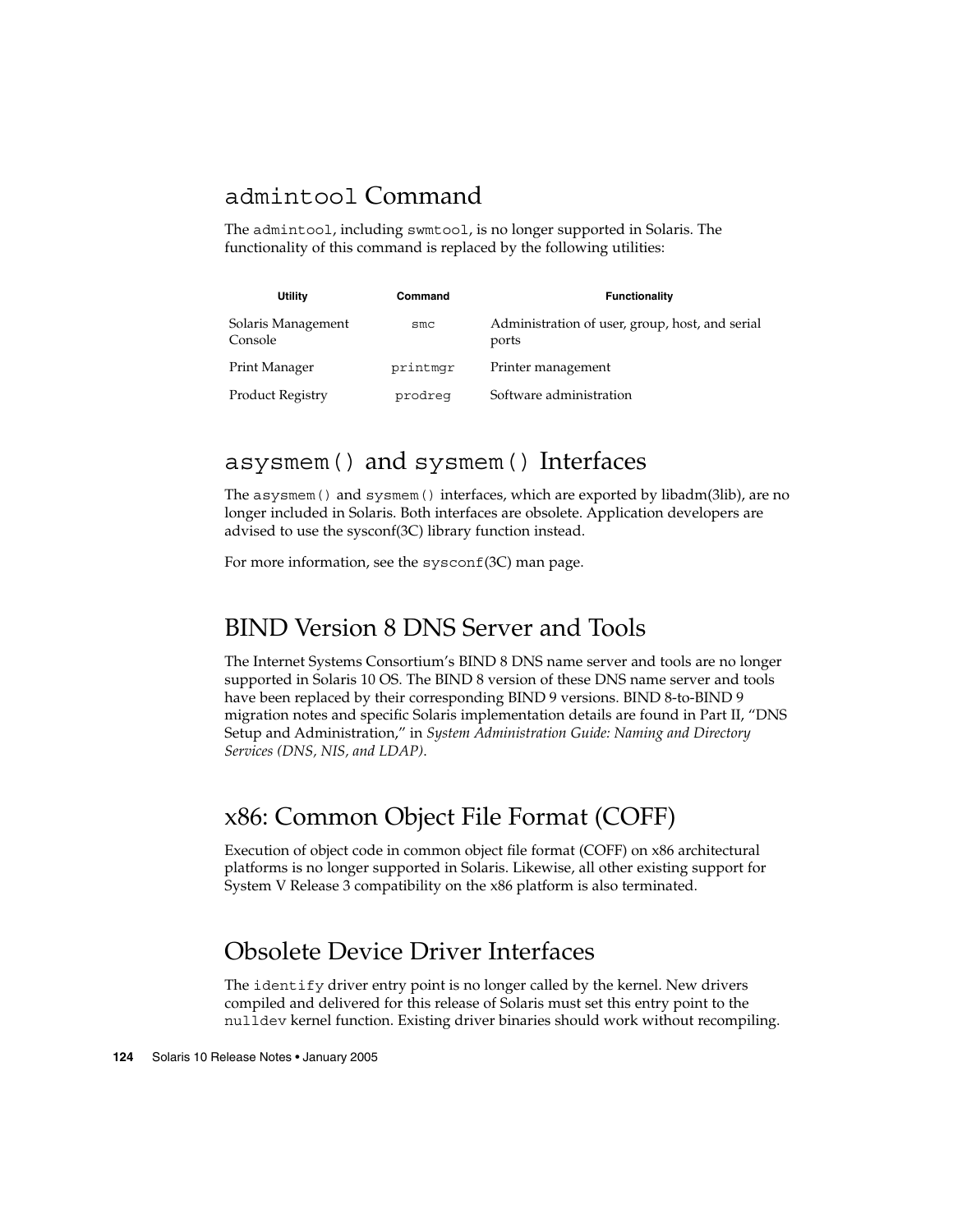The following symbols have been removed from the header files. The functionality that is associated with these symbols is no longer available in Solaris. Driver developers should delete the associated code.

| <b>Obsolete Interface</b>          | <b>Preferred Interface</b> |
|------------------------------------|----------------------------|
| ddi_getiminor(9F)                  | Use getminor $(9F)$        |
| <b>GLOBAL_DEV</b>                  | Specify 0                  |
| NODEBOUND_DEV                      | Specify 0                  |
| NODESPECIFIC_DEV                   | Specify 0                  |
| <b>ENUMERATED_DEV</b>              | Specify 0                  |
| <b>DDI_IDENTIFIED</b>              | Not needed                 |
| DDI_NOTIDENTIFIED                  | Not needed                 |
| $ddi$ _mapdev $(9F)$               | $devmap_setup(9F)$         |
| ddi_mapdev_intercept(9F)           | devmap_load(9F)            |
| ddi_mapdev_nointercept(9F)         | devmap_unload(9F)          |
| ddi_mapdev_ctl(9S)                 | devmap_callback_ctl(9S)    |
| mapdev_access(9E)                  | devmap_access(9E)          |
| mapdev_free(9E)                    | mapdev_free(9E)            |
| $mapdev_dup(9E)$                   | $d$ evmap_ $d$ up $(9E)$   |
| ddi_mapdev_set_device_acc_attr(9F) | ddi_device_mapping_check   |

For further information, see the ddi create minor node(9F), ddi getiminor(9F), getminor(9F), identify(9E), nulldev(9F), and devmap(9E) man pages.

# Euro Character Input Sequences That Are Alt Key-Based and Meta Key-Based

Solaris no longer supports the following nonstandard-input key sequences for the Euro character in Solaris Unicode/UTF-8 locales:

- Alt-E
- Alt-4
- Alt-5
- Meta-E
- Meta-4

Chapter 4 • End-of-Software Support Statements **125**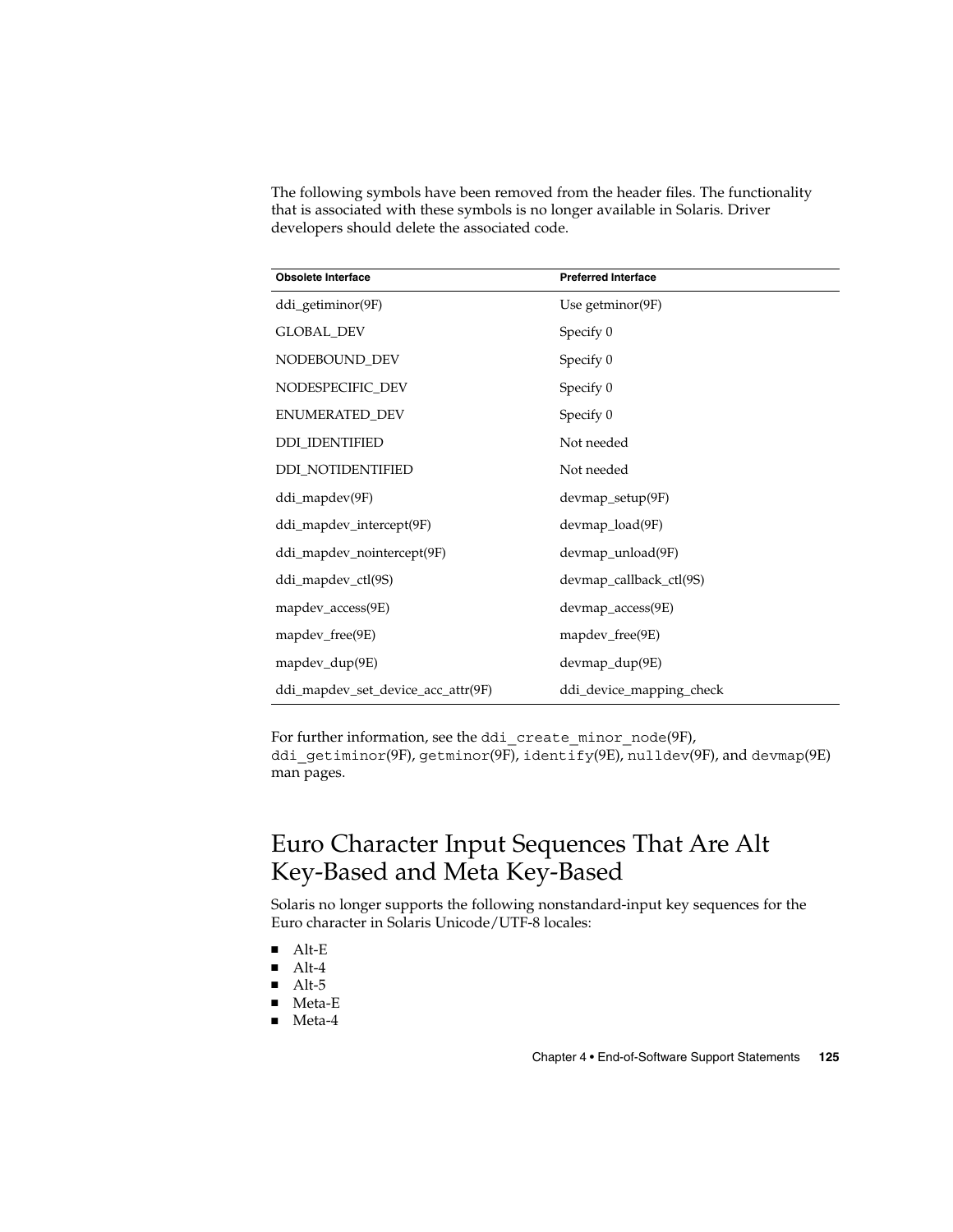■ Meta-5

**Note –** In the key sequences, a hyphen indicates simultaneous keystrokes. A plus sign indicates consecutive keystrokes.

The recommended standard-input key sequences follow:

- Alt Graph-E
- Compose+C+=

If the keyboard has no Alt Graph or Compose key, use the following key sequence:

 $\blacksquare$  Ctrl-Shift-T+C+=

## Federated Naming Service XFN Libraries and Commands

The Federated Naming Service (FNS), which was based on the X/Open XFN standard, is no longer supported in Solaris.

## Generic LAN Driver Version 0 Interfaces

The Generic LAN Driver (GLD) version 0 interfaces that are described in the *Solaris 2.1 Device Driver Writer's Guide for x86* are no longer supported in Solaris. Drivers should use the version 2 interfaces that are described in *Writing Device Drivers*.

To test which GLD interface version a driver is using, run the following script:

```
#!/bin/sh
 #
 # Test a driver binary for v0 or v2 GLD interface usage
 #
 for file
 do
          /usr/ccs/bin/nm $file | /bin/awk '
          /\backslash|gld_register$/ { isgld=1; }
          /\sqrt{gld_mac\_alloc} { isv2=1; }
         END {
                 if (!isgld)
                         print file, "does not use GLD";
                  else if (!isv2)
                         print file, "is a version 0 GLD driver";
                  else if (isv2)
                         print file, "is a version 2 GLD driver";
          }' file=$file
```
**126** Solaris 10 Release Notes • January 2005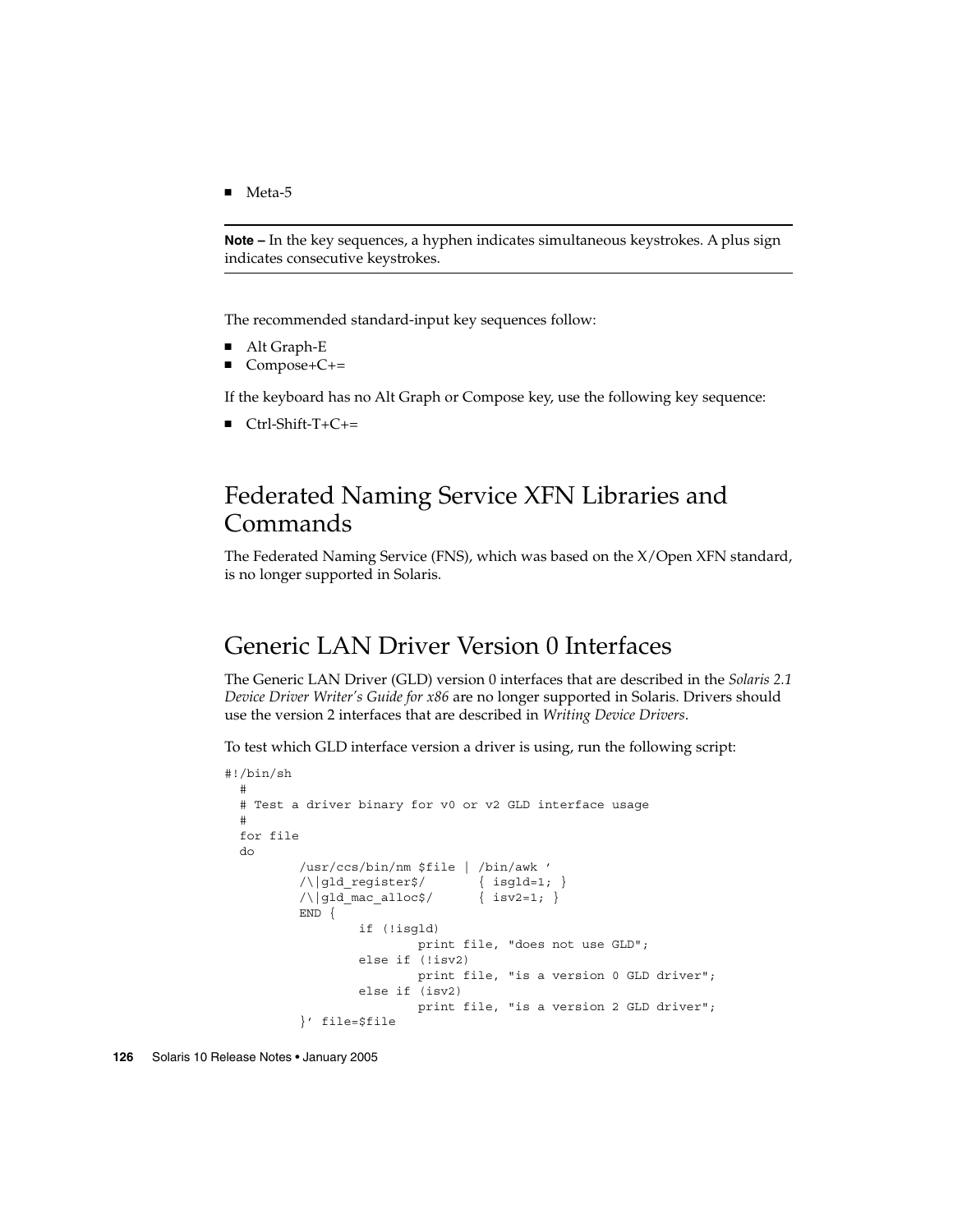**Note –** The rtls driver from Realtek still uses version 0 interfaces that are now unsupported in Solaris release. However, rf, an alternative driver to rtls, uses version 2 interfaces. You can download the alternative driver from [http://homepage2.nifty.com/mrym3/taiyodo/eng.](http://homepage2.nifty.com/mrym3/taiyodo/eng)

## GMT Zoneinfo Time Zones

The /usr/share/lib/zoneinfo/GMT[+-]\* time zones are no longer supported in Solaris. Replace usage of the zoneinfo time zones with the equivalent quoted time zone.

For more information, see the zoneinfo(4) and environ(5) man pages.

# x86: Mixed EISA Devices and Drivers

The following devices that are based on ISA and EISA I/O buses are no longer supported in Solaris. Device drivers that were written specifically for these devices are likewise no longer supported. Some of the drivers also support PCI devices. With the removal of these drivers, support for those PCI devices is removed as well. Support for the EISA bus has been removed in Solaris.

- Distributed Processing Technology (DPT) Family of SmartRAID IV SCSI HBA and RAID Adapter Cards
	- DPT HBA Adapters
		- PM2024
		- PM2044UW
		- PM2044W
		- PM2124
		- PM2124W
		- PM2144UW
		- PM2144W
	- DPT RAID Adapters
		- PM3224
		- PM3224W
		- PM3334UW
		- PM3334W
- Compaq Controllers
	- Compaq 32-Bit Fast-Wide SCSI-2 EISA/PCI Controller (825)

Chapter 4 • End-of-Software Support Statements **127**

done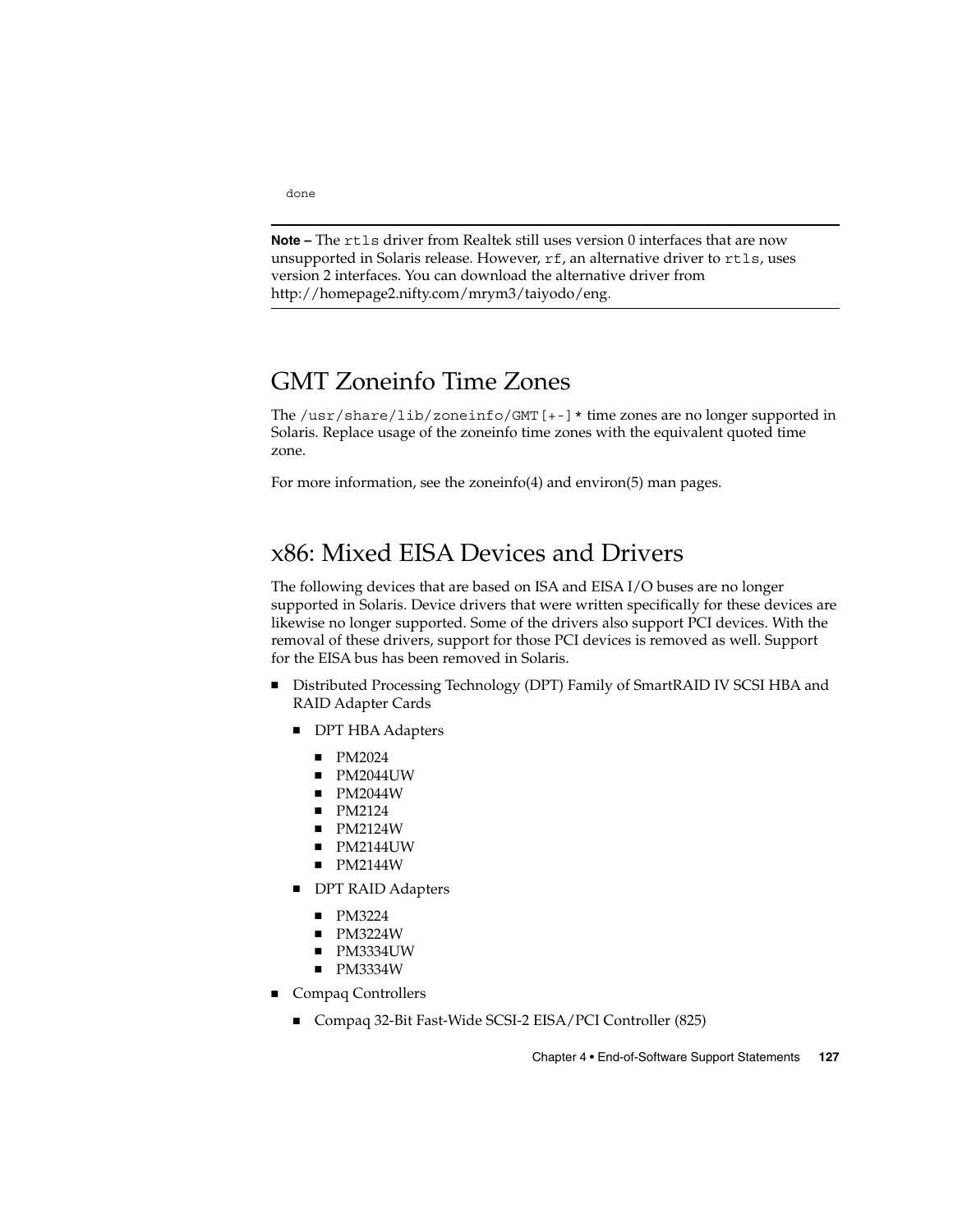- Compaq Wide-Ultra SCSI PCI Controller (875)
- Compaq Smart-2 EISA/PCI Array Controller
- Smart-2SL PCI Array Controller
- American Megatrends Controller
	- American Megatrends MegaRAID 428 SCSI RAID Controller
- Mylex
	- Mylex DAC960E EISA
	- Mylex DAC960P/PD/PD-Ultra/PL PCIhost bus adapter series
- PSMI MP Modules
	- Compaq PSMI MP Modules
	- Corollary PSMI MP Modules

**Note –** These PSMI MP Modules use the following multiprocessor architectures:

- Compaq systempro (386/486)
- Compaq systempro XL (486/Pentium 60/66)
- Corollary cbus (386/486)
- Corollary cbus-II (Pentium)

#### JRE 1.2.2

Version 1.2.2 of the Java runtime environment (JRE) is no longer supported in this release. Similar capability is supported by Java 2 Standard Edition version 1.4 and by compatible versions. Current and previous versions of JRE are available for download from [http://java.sun.com.](http://java.sun.com)

# Kodak Color Management System

Support for the Kodak Color Management System (KCMS™) is no longer available in Solaris.

## SPARC: Lance Ethernet Drivers

Lance Ethernet (le) drivers are no longer supported in Solaris.

# Lightweight Directory Access Protocol (LDAP) Client Library

The LDAP C-API library version 3, libldap.so.3, is no longer supported in Solaris. The current version of this library is LDAP C-API version 5, libldap.so.5.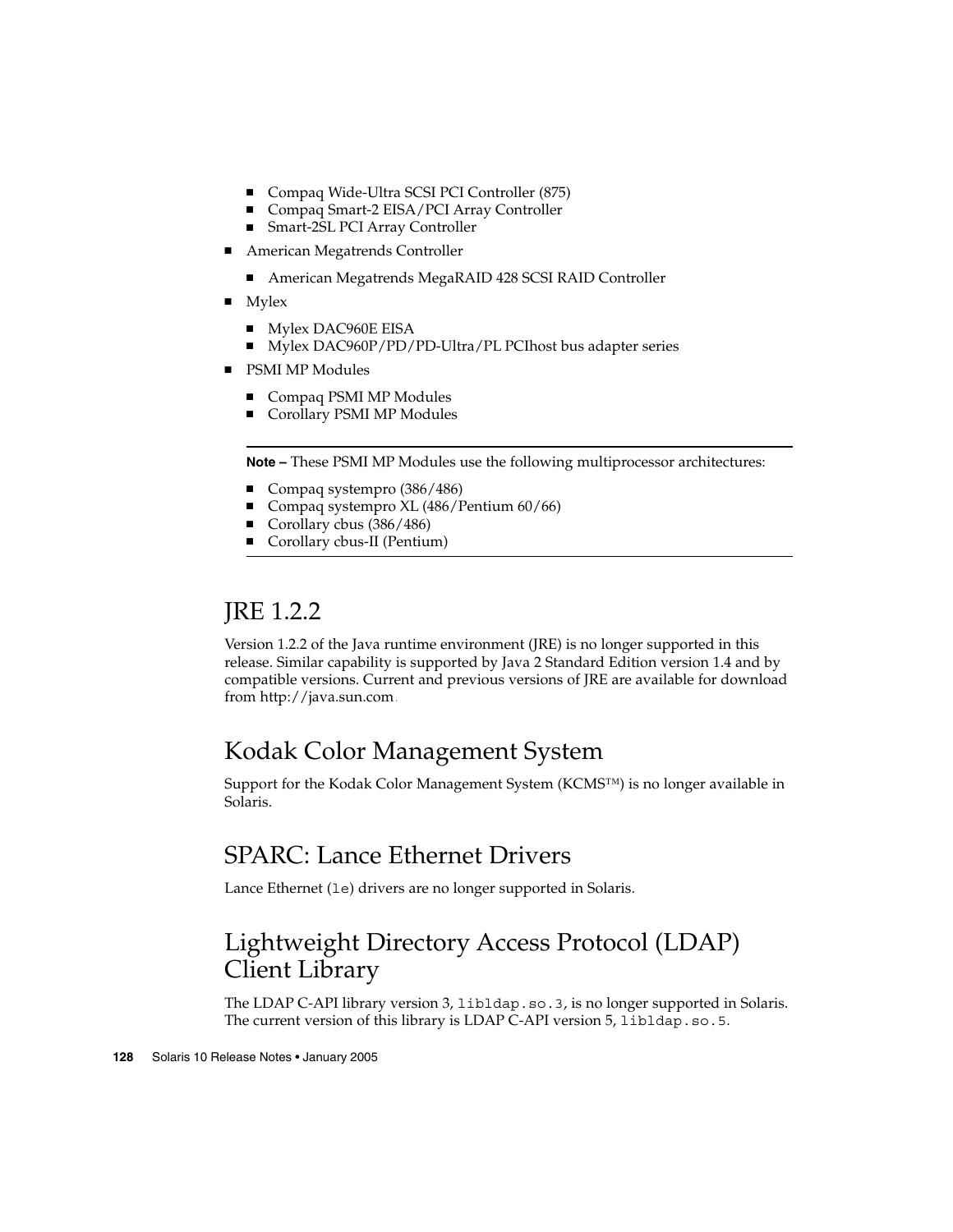# Obsolete Lightweight Process (LWP) Interfaces

The following lightweight process (LWP) interfaces are no longer supported in Solaris:

- $_lwp\_create(2)$
- \_lwp\_detach(2)
- lwp exit(2)
- lwp getprivate(2)
- lwp makecontext(2)
- \_lwp\_setprivate(2)
- \_lwp\_wait(2)

These interfaces, which are not part of a common model with multithreading enabled by default, have worked as expected only when used in applications not linked with libthread.

#### Nameless Interface Groups Feature

The Nameless Interface Groups feature is no longer supported in this Solaris release. The Nameless Interface Groups feature was enabled by setting the ip enable group ifs variable through the ndd command.

Instead, use the supported IP Network Multipathing feature, which provides similar capability. IP Network Multipathing groups can be formed by using the group keyword of the ifconfig command.

For more information, see the  $if$ con $fi$ q $(1M)$  man page.

## Netscape Software

The following versions of the Netscape™ software are no longer supported in Solaris:

- Netscape 4.7.x
- Netscape 6.2.x
- Netscape 7.0

#### netstat -k Option

The unsupported -k option of netstat command, which reports on all named kstats on the running OS instance, is no longer included in Solaris. Use the supported kstat command, which provides the same facility.

### x86: Network Devices

The following network devices are no longer supported in Solaris:

■ 3Com Etherlink III (e1x)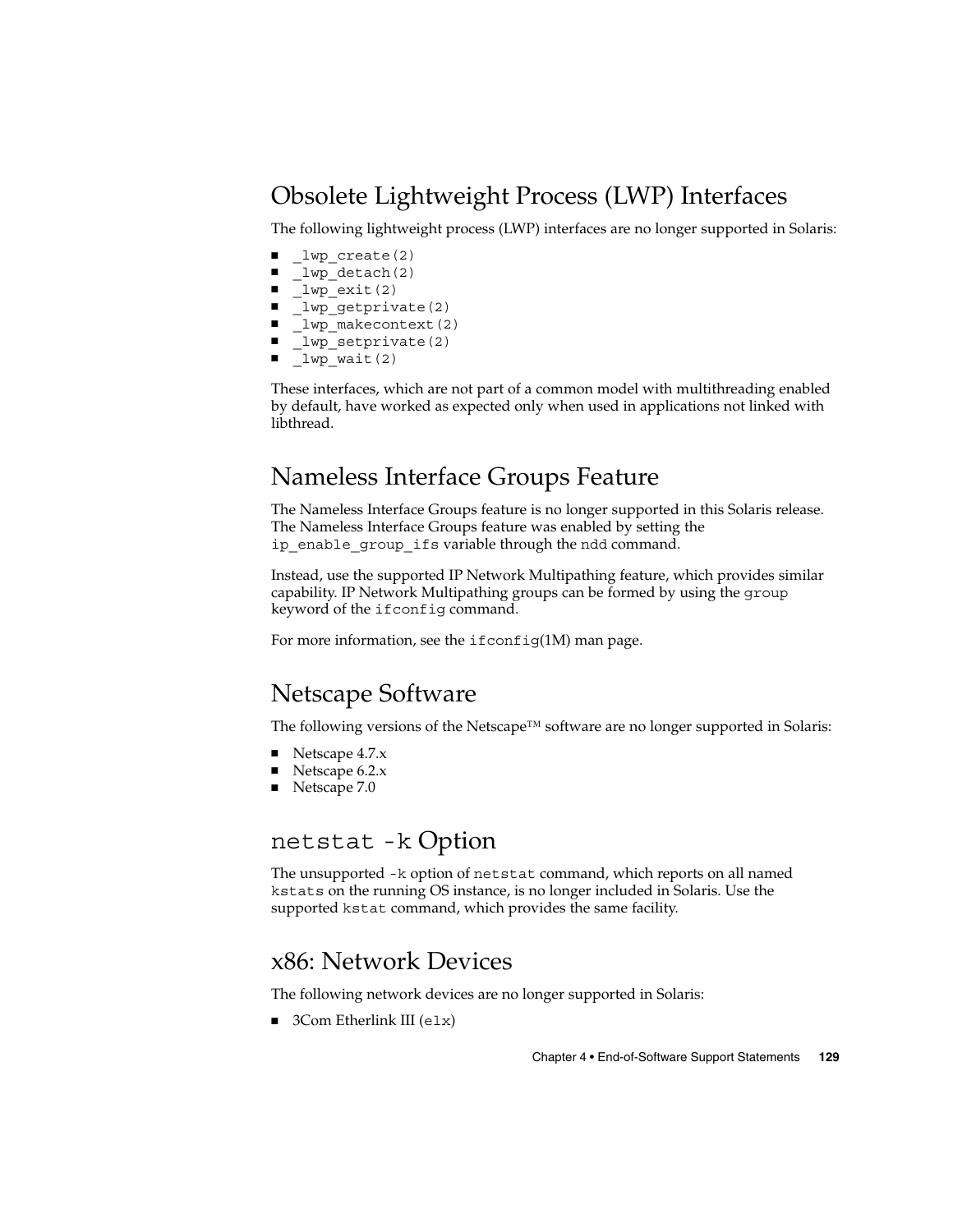- Intel EtherExpress Pro/100A (ieef)
- Xircom Pocket Ethernet Adapter (PE3 and PE2) (pe)

# Non-POSIX Thread Behavior of the fork() Function

The behavior of fork(), when not linked to the -lpthread library, has changed in Solaris. This behavior change makes Solaris threads consistent with POSIX threads.

The fork() function has been redefined to behave like fork1(). Therefore, fork() replicates only the calling thread in the child process. This redefinition matches the current behavior of fork1() and of fork() when linked with -lpthread .

Support for applications that require the replicate-all behavior of fork is still provided. These applications must be modified to call the new forkall() function rather than fork().

#### pam\_unix Module

The pam\_unix(5) module is no longer included in this release. The same functionality is provided by pam\_unix\_auth(5), pam\_authtok\_check(5), pam\_authtok\_get(5), pam\_authtok\_store(5), pam\_dhkeys(5), pam\_unix\_account(5), pam\_unix\_session(5), and pam\_passwd\_auth(5).

## PC File Viewer

PC file viewer is no longer supported in Solaris.

Similar functionality in viewing PC files is now available using the Sun StarOffice Office Productivity Suite. StarOffice can read and write more than 100 different file formats used by major desktop applications, including Microsoft Office, Lotus, WordPerfect, WordStar, FrameMaker, AutoCAD, Photoshop, and more.

For more information, go to <http://www.sun.com/staroffice>

## Perl Version 5.005\_03

Perl version 5.005\_03 is no longer included in this release. The default version of Perl in Solaris is not binary compatible with 5.005\_03. Customer-installed modules need to be rebuilt and need to be reinstalled by using the new version.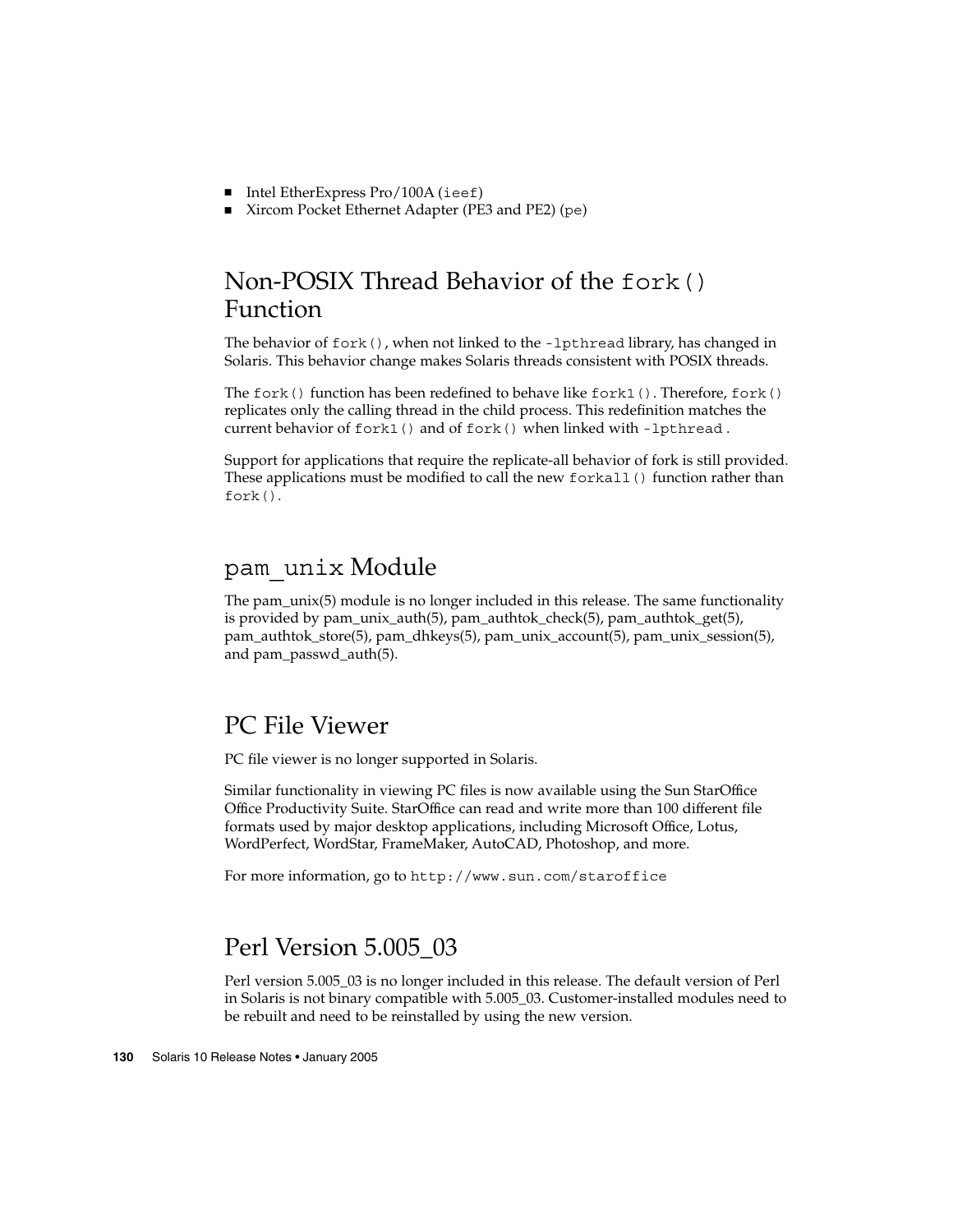#### ptrace Interface In libc

The 64–bit version of the ptrace interface that is included in libc is no longer supported in Solaris. The proc interface replaces this functionality.

For more information, see the proc(4) man page.

## Power Management I/O Control Commands

The following power management I/O control (ioctls) commands are no longer supported in Solaris:

- PM\_DISABLE\_AUTOPM
- PM\_REENABLE\_AUTOPM
- PM\_SET\_CUR\_PWR
- PM\_GET\_CUR\_PWR
- PM\_GET\_NORM\_PWR

The following alternative ioctls are supported in the Solaris OS:

- PM\_DIRECT\_PM
- PM\_RELEASE\_DIRECT\_PM
- PM\_GET\_CURRENT\_POWER
- PM\_SET\_CURRENT\_POWER
- PM\_GET\_FULL\_POWER

For more information on the alternative ioctls, see the pm(7D) man page.

## sendmailvars and the L and G sendmail.cf commands

The sendmailvars database that is listed in nsswitch.conf(4) is no longer supported in Solaris. This feature could not be enabled without using the L or G sendmail.cf commands. This change brings the Sun version of sendmail into closer compliance with the version from sendmail.org.

#### ShowMe TV

ShowMe<sup>™</sup> TV is no longer supported in this release.

Chapter 4 • End-of-Software Support Statements **131**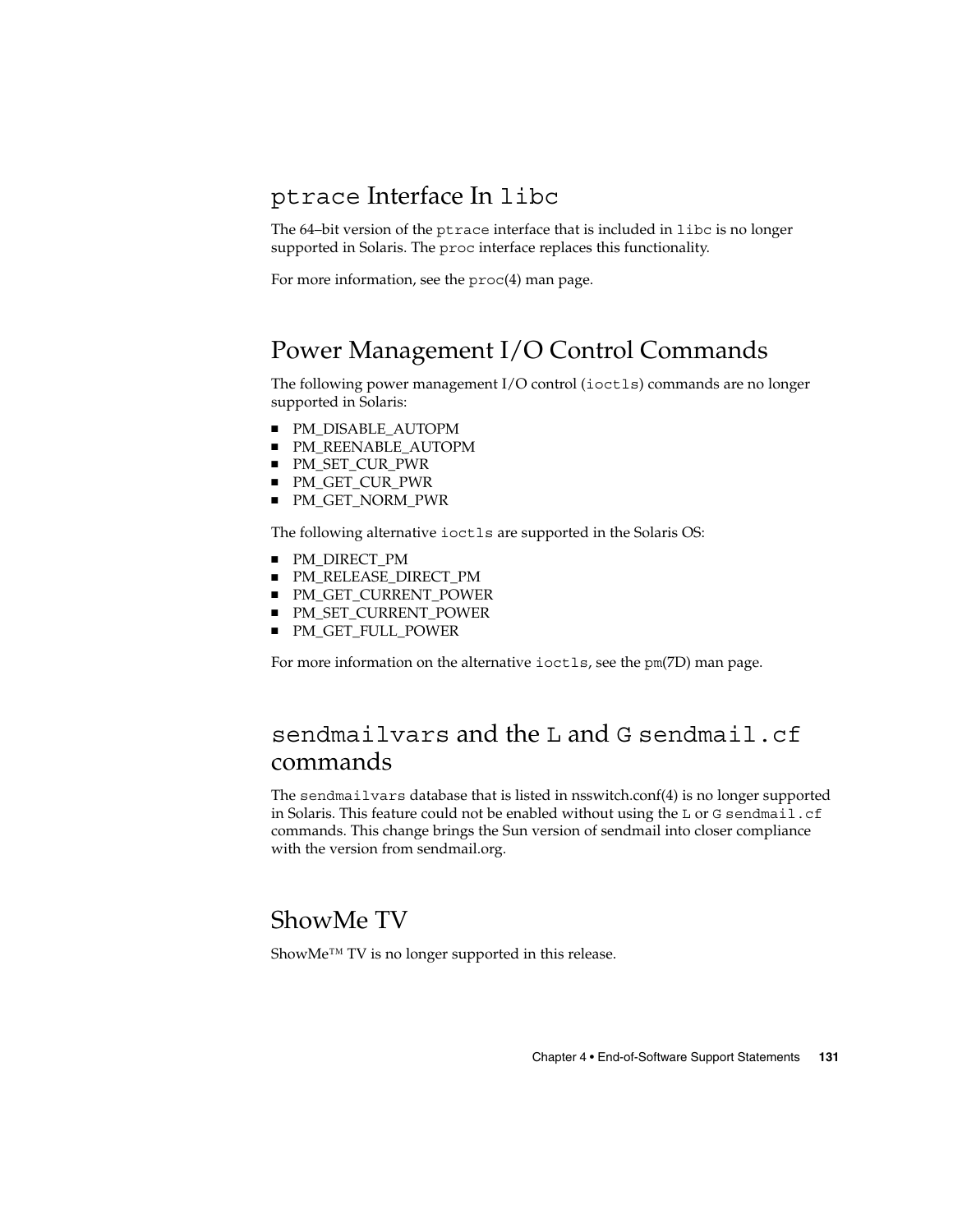#### SPARC: 64-bit Packages

Solaris was previously delivered in separate packages for 32-bit and 64-bit components. The 64-bit packages, introduced in the Solaris 7 release, delivered the 64-bit components of the Solaris Operating System. In general, the 64-bit package name ended with the letter "x." For example, SUNWcsl delivered the 32-bit version of the Solaris Core Libraries, and SUNWcslx delivered the 64-bit version.

In this Solaris release, 32-bit and 64-bit components are delivered together in a single base package. The combined package retains the name of the original 32-bit package, and the 64-bit package is no longer delivered. For example, /usr/lib/sparcv9/libc.so.1, which was delivered in SUNWcslx, is now delivered in SUNWcsl and SUNWcslx is no longer delivered.

**Note –** Some packages only delivered 64-bit components and had no corresponding 32-bit package. In these cases, the packages might be renamed to remove the " $x$ " suffix. For example, SUNW1394x might become SUNW1394.

Software packages that have explicit dependencies on 64-bit packages produce installation warnings. These nonfatal warnings can be ignored by the user and do not prevent the software from installing correctly.

For example, the installation of the SUNWpool package, which depends on the nonexistent 64-bit package SUNWcslx, produces the following screen information and warning:

# pkgadd SUNWpool Processing package instance SUNWpool from /var/spool/pkg Resource Pools (64-bit) (sparc) 11.10.0,REV=2003.04.08.04.21 Copyright 2003 Sun Microsystems, Inc. All rights reserved. Use is subject to license terms. Using / as the package base directory. ## Processing package information. ## Processing system information. 6 package pathnames are already properly installed. ## Verifying package dependencies. WARNING: The SUNWcslx package "Core Solaris Libraries (64-bit)" is a prerequisite package and should be installed. Do you want to continue with the installation of SUNWpoolx  $[y,n,?]$ 

Independent software vendors that offer 32-bit applications for the SPARC system, and customers who run 32-bit applications, do not need to make any changes. These applications will continue to work.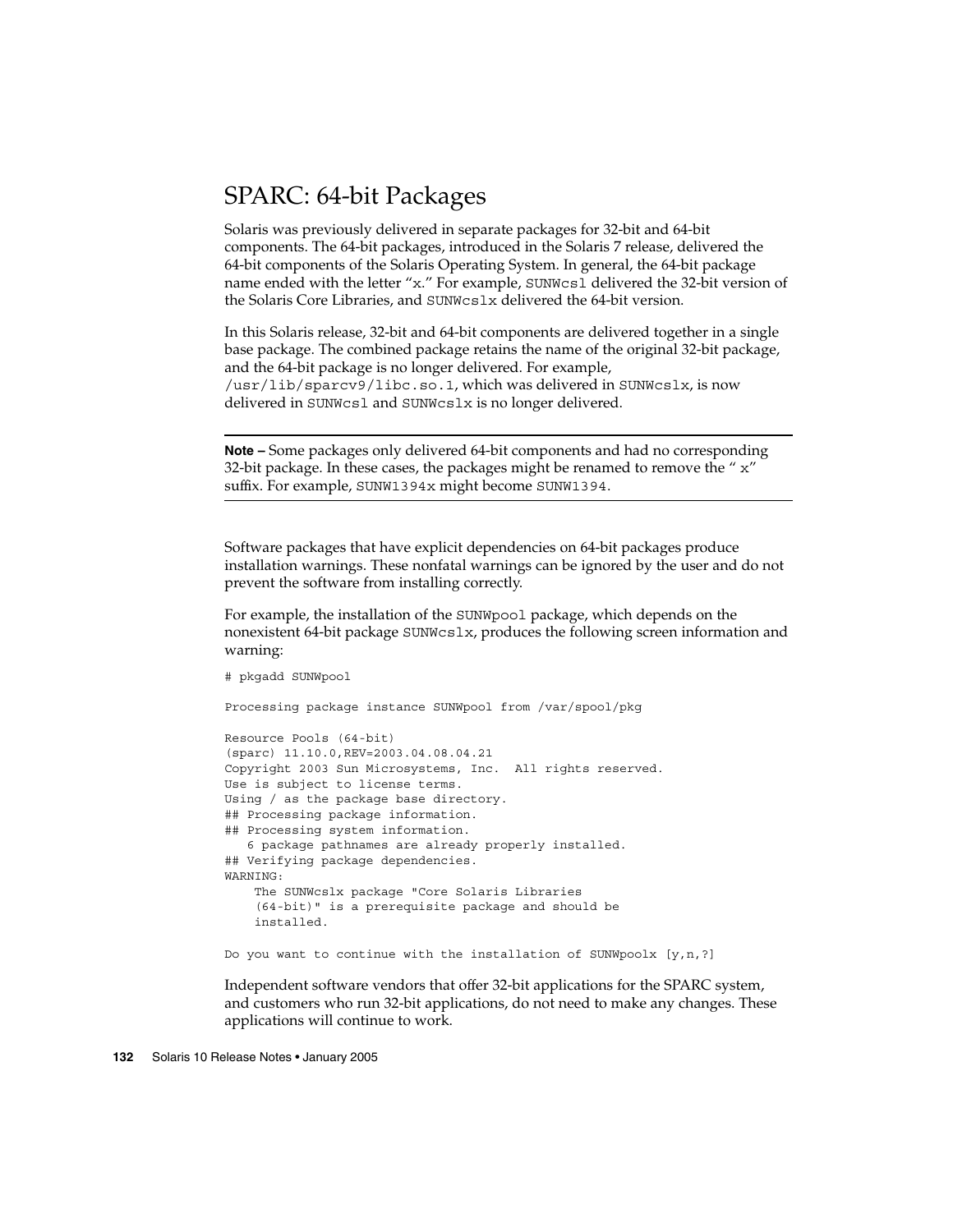# sdtjmplay Desktop Java Media Player

The Desktop Java Media player, /usr/dt/bin/sdtjmplay, that is based on the Java Media Framework 1.1, is no longer supported in Solaris. Users should migrate to /usr/bin/jmplay, the Java Media Player that is based on the newer Java Media Framework 2.1.1 release.

The jmplay Java Media Player is included in Solaris beginning with Solaris 9 OS 8/03. jmplay is also available for the Solaris 8 and earlier Solaris 9 releases, as part of the GNOME 2.0 Desktop Environment.

The GNOME 2.0 Desktop Environment is available for download by going to [http://www.sun.com/gnome/.](http://www.sun.com/gnome/)

#### Solaris Static System Libraries

This announcement applies only to 32-bit static-system libraries and statically linked utilities. Sixty-four-bit static system libraries and utilities have never been provided.

Support for 32-bit Solaris static-system libraries and statically linked utilities is no longer provided in Solaris. Of particular note, support for the static C library (/usr/lib/libc.a) is no longer provided in Solaris.

Applications that are linked with existing static system libraries might not work correctly in Solaris. Only applications that are dynamically linked with the system libraries that provide the Solaris application binary interface (ABI) are designed for future compatibility.

Applications that directly depend on the behavior of system traps might not work correctly in Solaris. Applications that link with non-Sun libraries that directly depend on the behavior of system traps, typically libraries that provide substitute ABI functions, might not work correctly in Solaris.

## Solaris Volume Manager Transactional Volume

Solaris Volume Manager's Transactional Volumes (trans metadevices) are no longer supported in Solaris. Enhanced functionality is provided by UFS Logging (LUFS) which is included in Solaris.

# stc(7d) for Serial Parallel Controller on S-bus

The Serial Parallel Controller on S-bus (SPC/S) driver, stc(7D), is no longer supported in Solaris. Alternative interfaces include SAI/P and HSI/P.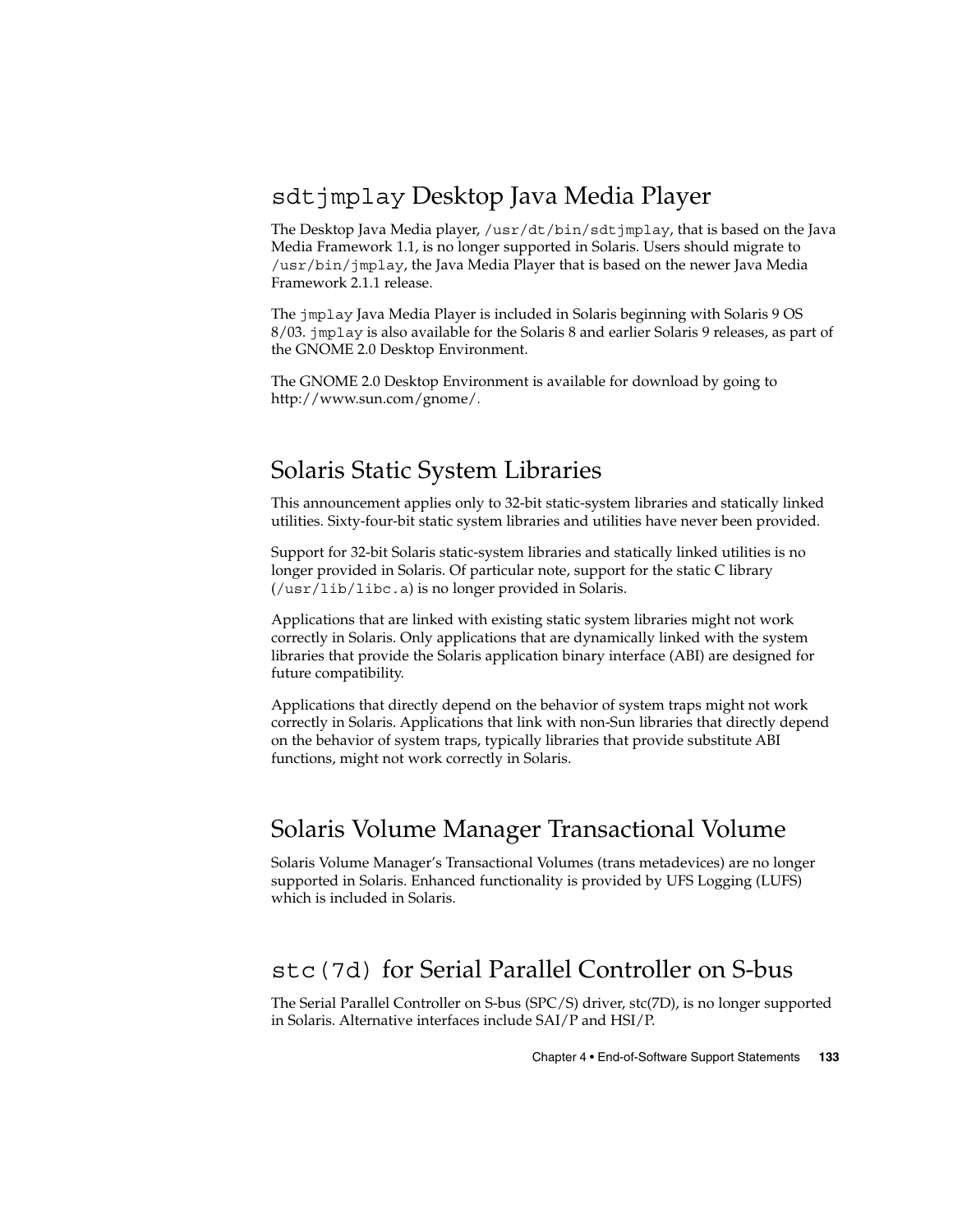# Storage Interfaces

The following interfaces for device driver properties are no longer supported in Solaris:

- fast-writes (pln driver property)
- priority-reserve (pln driver property)

The following device drivers are no longer supported in Solaris:

- /kernel/drv/pln
- /kernel/drv/pln.conf
- /kernel/drv/sparcv9/pln
- /kernel/drv/soc
- /kernel/drv/sparcv9/soc

The following utility is no longer supported in Solaris:

■ /usr/sbin/ssaadm

## sun4m Hardware

The following servers that are based on the sun4m architecture are no longer supported in this Solaris release.

- SPARCstation<sup>®</sup> 4
- SPARCstation 5
- SPARCstation 10
- SPARCstation 20
- SPARCstation LX
- SPARCstation LX+
- SPARCclassic
- SPARCclassic X
- SPARCengine™ EC 3

Hardware options that are dependent on the sun4m architecture are no longer included in this release.

## SunFDDI and SunHSI/S Drivers

The FDDI/S, FDDI/P, and SunHSI/S™ drivers are no longer supported in Solaris.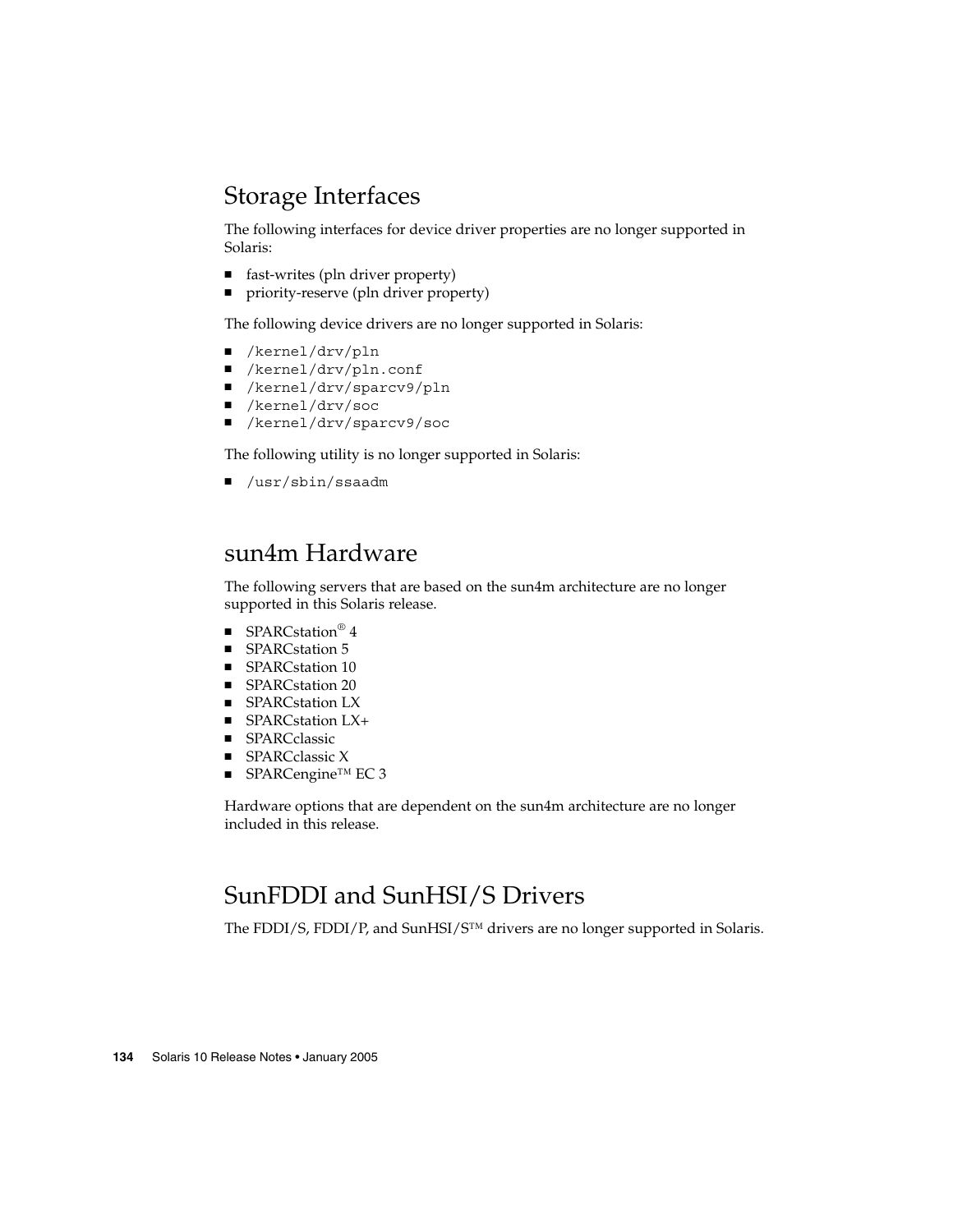## Sun StorEdge A1000, Sun StorEdge A3000, Sun StorEdge A3500, and Sun StorEdge A3500FC Systems

Software support for the following storage devices is no longer provided in Solaris:

- Sun StorEdge A1000 System
- Sun StorEdge A3000 System
- Sun StorEdge A3500 System
- Sun StorEdge A3500FC System

## Tape Devices

The following tape devices are no longer supported in Solaris:

- Sun StorEdge DLT4700 Tape Autoloader
- Sun StorEdge L140 Tape Library
- Sun StorEdge L280 Tape Autoloader
- Sun StorEdge L400 Tape Library
- Sun StorEdge L1800 Tape Library
- Sun StorEdge L3500 Tape Library
- Sun StorEdge L11000 Tape Library

#### Token Ring Network Drivers

SBus Token Ring and PCI bus Token Ring network drivers are no longer supported in this release.

#### SPARC: 32-bit Sun4U Kernel

The 32-bit SPARC kernel is no longer included in Solaris OS. Existing 32-bit applications are not affected.

The impact of these changes is that Sun4U systems that contain UltraSPARC I processors with clocks that run at frequencies of 200 MHz or lower are no longer supported.

To identify the system's kernel type, use the isainfo command.

```
% isainfo -kv
```
To identify the system's processor clock rate, use the psrinfo command.

% psrinfo -v | grep MHz

Chapter 4 • End-of-Software Support Statements **135**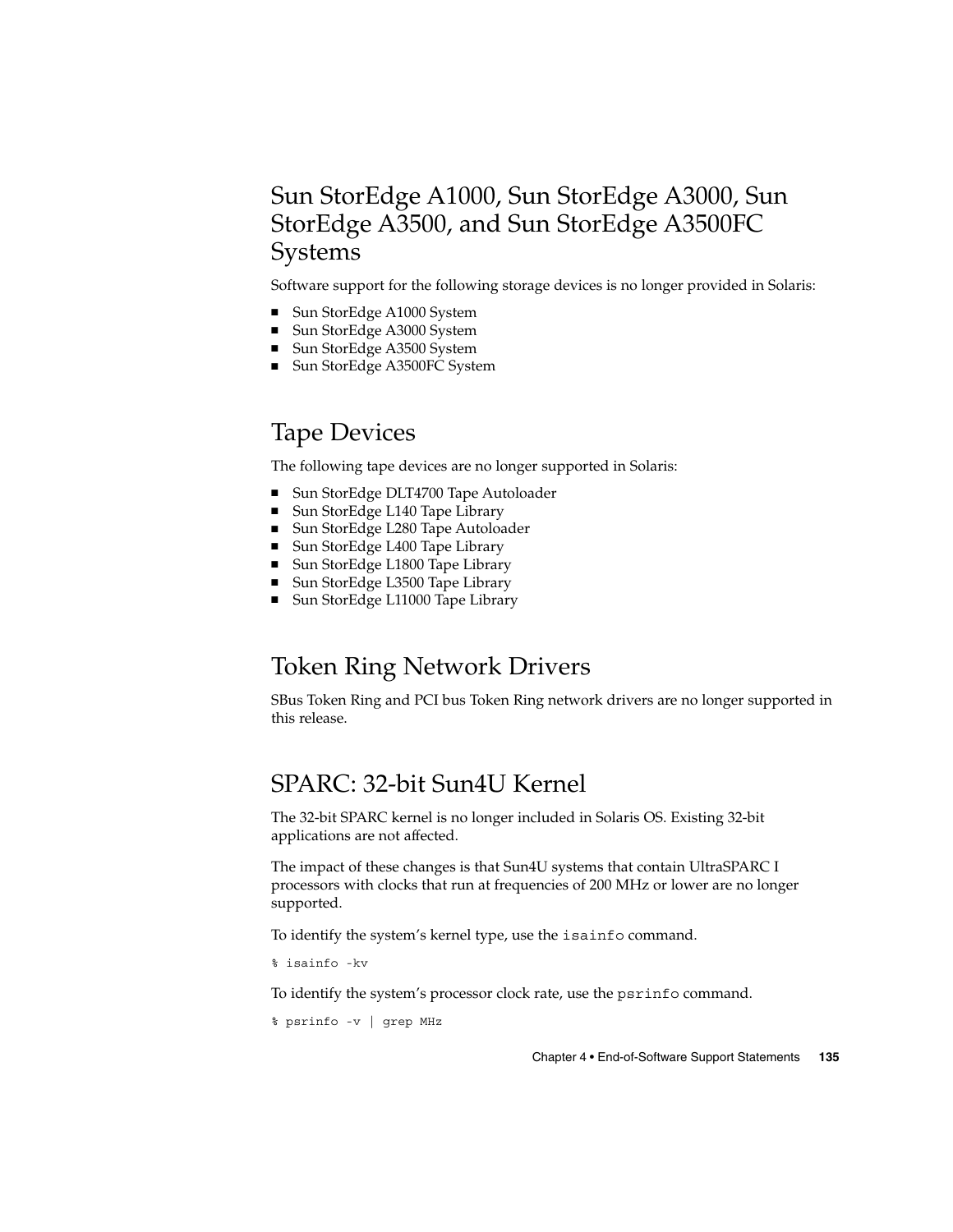For more information, see the isainfo(1) and psrinfo(1M) man pages.

## Ultra AX and SPARCengine Ultra AXmp Graphics Card

The Ultra AX and the SPARCengine Ultra AXmp graphics card are no longer supported in this release.

#### 32-bit: X11 Static Libraries

Thirty-two-bit static libraries in/usr/openwin/lib are no longer provided in this release of Solaris. Programs that are statically linked with those libraries are not supported in this release. Sixty-four-bit static libraries have never been provided.

Existing applications that were built on previous releases with the static libraries in /usr/openwin/lib might not work in this or any future release. Only applications that are dynamically linked with the shared libraries that provide the Solaris application binary interface (ABI) are designed for future compatibility.

#### xutops Print Filter

The xutops print filter is no longer supported in this release. A similar range of operations is provided by the mp(1) print filter in Solaris.

# Features That Might Be Removed in a Future Release

The following features might not be supported in a future release of the Solaris software.

## Asian Short dtlogin Names

The following Asian short locale names might not be listed in the dtlogin language list in a future release:

■ zh

**136** Solaris 10 Release Notes • January 2005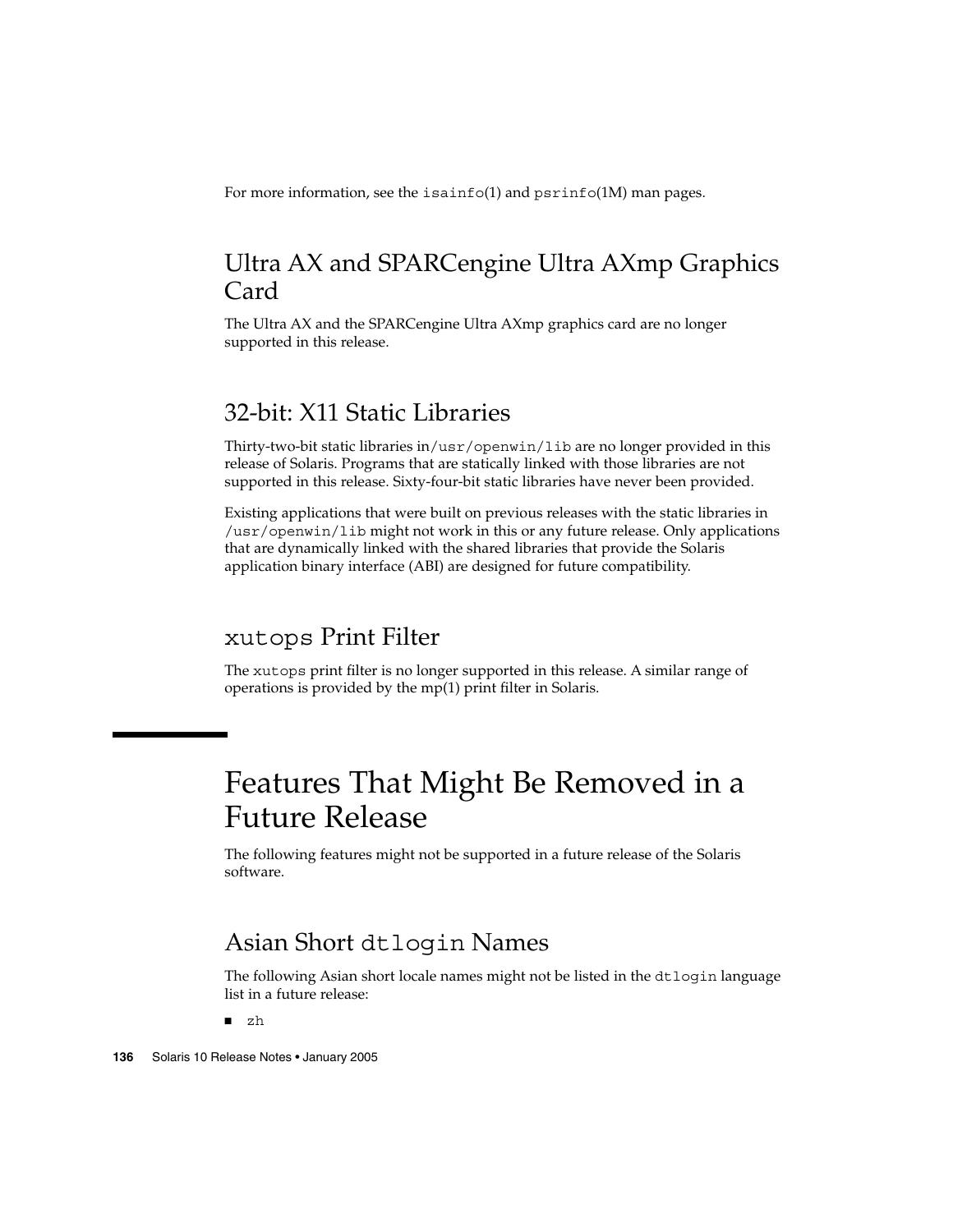- zh.GBK
- zh.UTF-8
- ko
- ko.UTF-8
- $\blacksquare$  zh\_TW

Beginning with Solaris 8 release, new ISO-standard locale names have been provided, including the following locale names:

- zh CN.EUC
- zh CN.GBK
- zh CN.UTF-8
- ko KR.EUC
- ko KR.UTF-8
- zh\_TW.EUC

#### Audit Daemon Interfaces

The following interfaces that are used by the Solaris audit daemon might not be supported in a future release:

- auditsvc(2)
- audit data(4)

#### Cfront Runtime Support Library

The library libC.so.3 is the runtime support library for programs that are compiled by the Cfront C++ compiler C++ 3.0. Neither the compiler nor programs that are created by the compiler run on Solaris 10 OS. The library might not be supported in a future release of Solaris.

#### Device Allocation Interfaces For the Basic Security Module

The following components of the device allocation mechanism of the Basic Security Module might not be included in a future release of the Solaris software:

- mkdevalloc(1M)
- $\blacksquare$  mkdevmaps $(1M)$
- /etc/security/dev

## Obsolete Device Driver Interfaces

Some device driver interfaces (DDI) might not be supported in a future release.

Chapter 4 • End-of-Software Support Statements **137**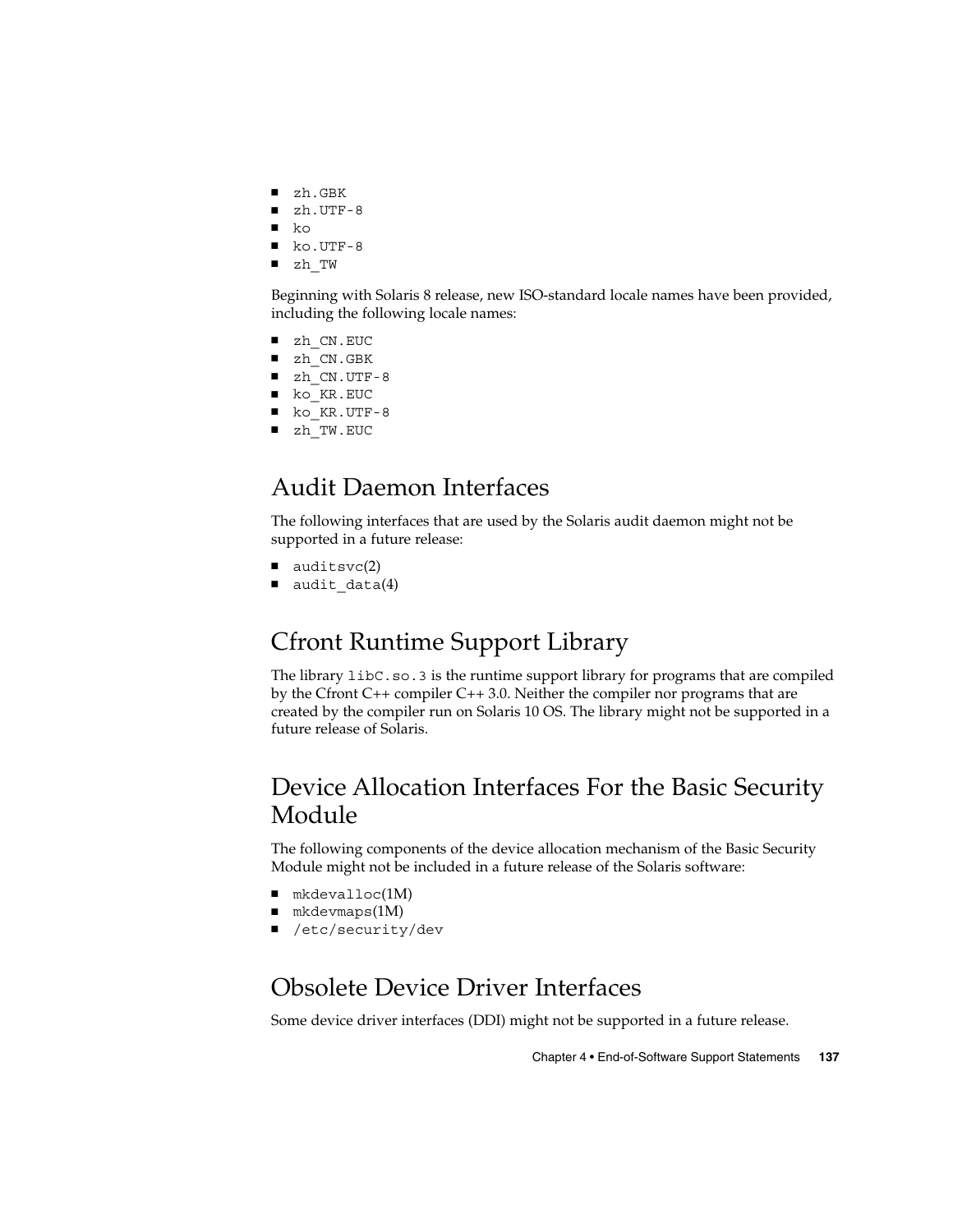| <b>Obsolete Interface</b> | <b>Preferred Interface</b>    |
|---------------------------|-------------------------------|
| mmap                      | devmap                        |
| identify                  | set to nulldev                |
| copyin                    | ddi copyin                    |
| copyout                   | ddi copyout                   |
| ddi dma addr setup        | ddi dma addr bind handle      |
| ddi dma buf setup(9F)     | ddi dma buf bind handle       |
| ddi dma curwin            | ddi dma getwin                |
| ddi dma free              | ddi dma free handle           |
| ddi dma htoc              | ddi dma addr[buf] bind-handle |
| ddi dma movwin            | ddi dma getwin                |
| ddi dma nextseg           | ddi dma nextcookie            |
| ddi dma nextwin           | ddi dma nextcookie            |
| ddi dma seqtocookie       | ddi dma nextcookie            |
| ddi dma setup             | ddi dma * handle              |
| ddi dmae getlim           | ddi dmae getattr              |
| ddi getlongprop           | ddi prop lookup               |
| ddi getlongprop buf       | ddi prop lookup               |
| ddi getprop               | ddi prop get in               |
| ddi getproplen            | ddi prop lookup               |
| ddi iopb alloc            | ddi dma mem alloc             |
| ddi_iopb_free             | ddi dma mem free              |
| ddi mem alloc             | ddi dma mem alloc             |
| ddi mem free              | $ddi\_dma\_mem\_free$         |
| ddi map regs              | ddi regs map setup            |
| ddi prop create           | ddi prop update               |
| ddi prop modify           | ddi prop update               |
| ddi_segmap                | see devmap                    |

The following table lists the DDI interfaces that might not be supported, along with the preferred DDI interface alternatives.

**138** Solaris 10 Release Notes • January 2005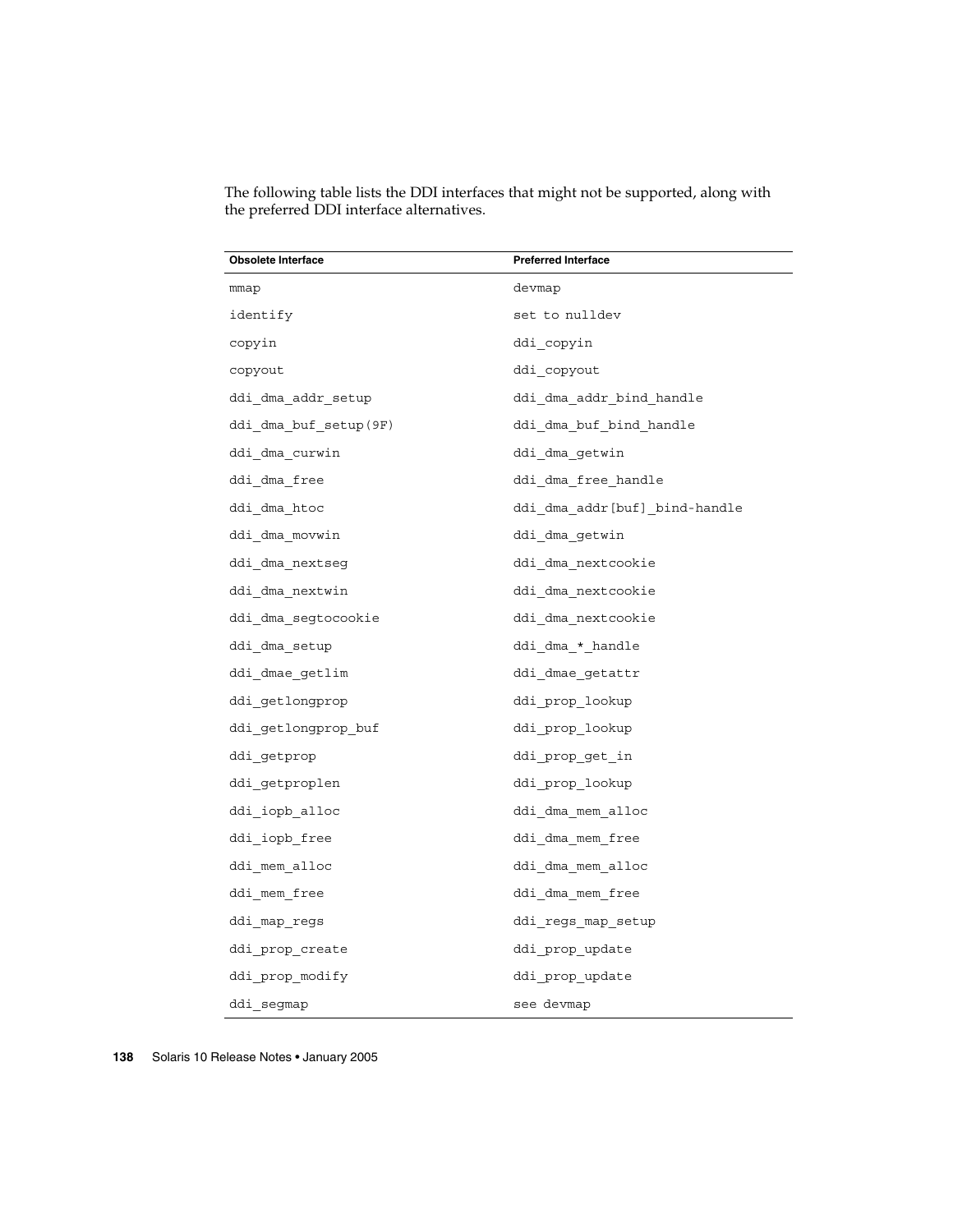| <b>Obsolete Interface</b>                                   | <b>Preferred Interface</b> |
|-------------------------------------------------------------|----------------------------|
| ddi segmap setup                                            | devmap setup               |
| ddi unmap regs                                              | ddi regs map free          |
| free pktiopb                                                | scsi free consistent buf   |
| get_pktiopb                                                 | scsi alloc consistent buf  |
| makecom_g0                                                  | scsi setup cdb             |
| makecom g0 s                                                | scsi setup cdb             |
| makecom_g1                                                  | scsi setup cdb             |
| makecom g5                                                  | scsi setup cdb             |
| scsi dmafree                                                | scsi destroy pkt           |
| scsi_dmaget                                                 | scsi init pkt              |
| scsi pktalloc                                               | scsi_init_pkt              |
| scsi_pktfree                                                | scsi_destroy_pkt           |
| scsi resalloc                                               | scsi init pkt              |
| scsi_resfree                                                | scsi destroy pkt           |
| scsi_slave                                                  | scsi probe                 |
| scsi unslave                                                | scsi unprobe               |
| ddi $\text{peak}\{\text{c}, \text{s}, 1, \text{d}\}\$       | ddi peek{8,16,32,64}       |
| ddi $\text{poke}\{\text{c}, \text{s}, \text{l}, \text{d}\}$ | ddi poke{8,16,32,64}       |
| $in{b,w,1}$                                                 | ddi $get{8,16,32}$         |
| $out{b,w,1}$                                                | ddi put {8, 16, 32}        |
| $repins{b,w,1}$                                             | ddi rep $get{8,16,32}$     |
| $reputs{b,w,1}$                                             | ddi rep put {8, 16, 32}    |

# Device Management Entries in power.conf

The Device Management entries in the power.conf file might not be supported in a future release. Similar capability is provided by the Automatic Device Power Management entries in the Solaris 10 software.

For more information, see the power.conf(4) man page.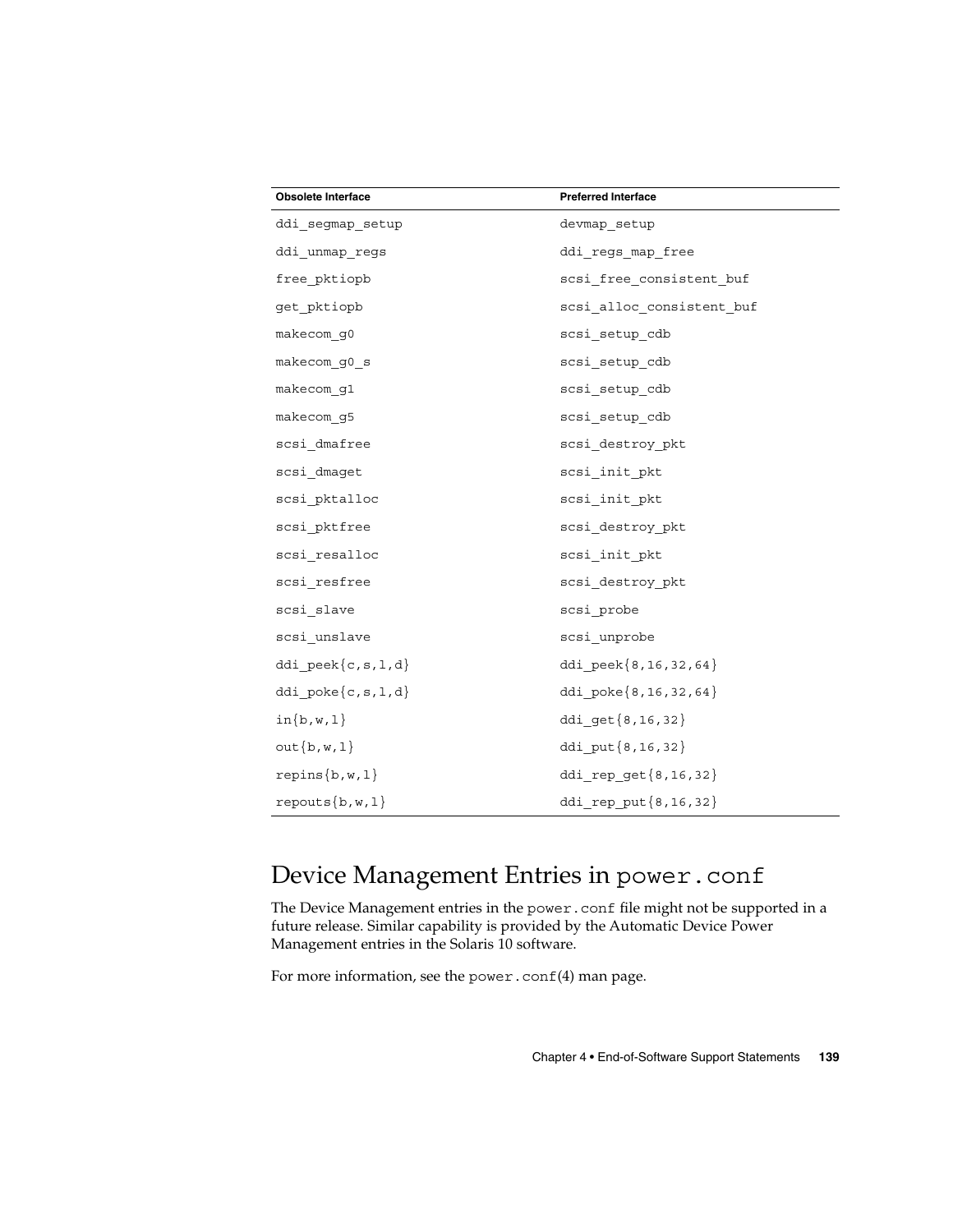# Device Support and Driver Software

The following table lists devices and driver software that might not be supported in a future release.

#### **TABLE 4–1** Device and Driver Software

| <b>Name of Physical Device</b>                                             | <b>Name of Driver</b> | <b>Type of Card</b>  |
|----------------------------------------------------------------------------|-----------------------|----------------------|
| AMI MegaRAID host bus adapter, first<br>generation                         | mega                  | <b>SCSI RAID</b>     |
| Compag 53C8x5 PCI SCSI, and Compag<br>53C876 PCI SCSI                      | cpqncr                | <b>SCSI HBA</b>      |
| Compaq SMART-2/P Array Controller and<br>Compaq SMART-2SL Array Controller | smartii               | SCSI RAID controller |

# Graphic Driver Support

Software support for the following graphic devices might not be provided in a future release:

| <b>Device</b>   | <b>Driver</b>  |
|-----------------|----------------|
| MG1,MG2         | bwtwo          |
| CG <sub>3</sub> | cgthree        |
| SX/CG14         | sx, cgfourteen |
| TC              | cgeight        |
| <b>TCX</b>      | tcx            |

#### Host Files in /etc/net/ti\*

The host files in /etc/net/ti\* are no longer consulted in the Solaris Operating System, though these files remain in the Solaris software. In a future Solaris release, these host files might be entirely removed.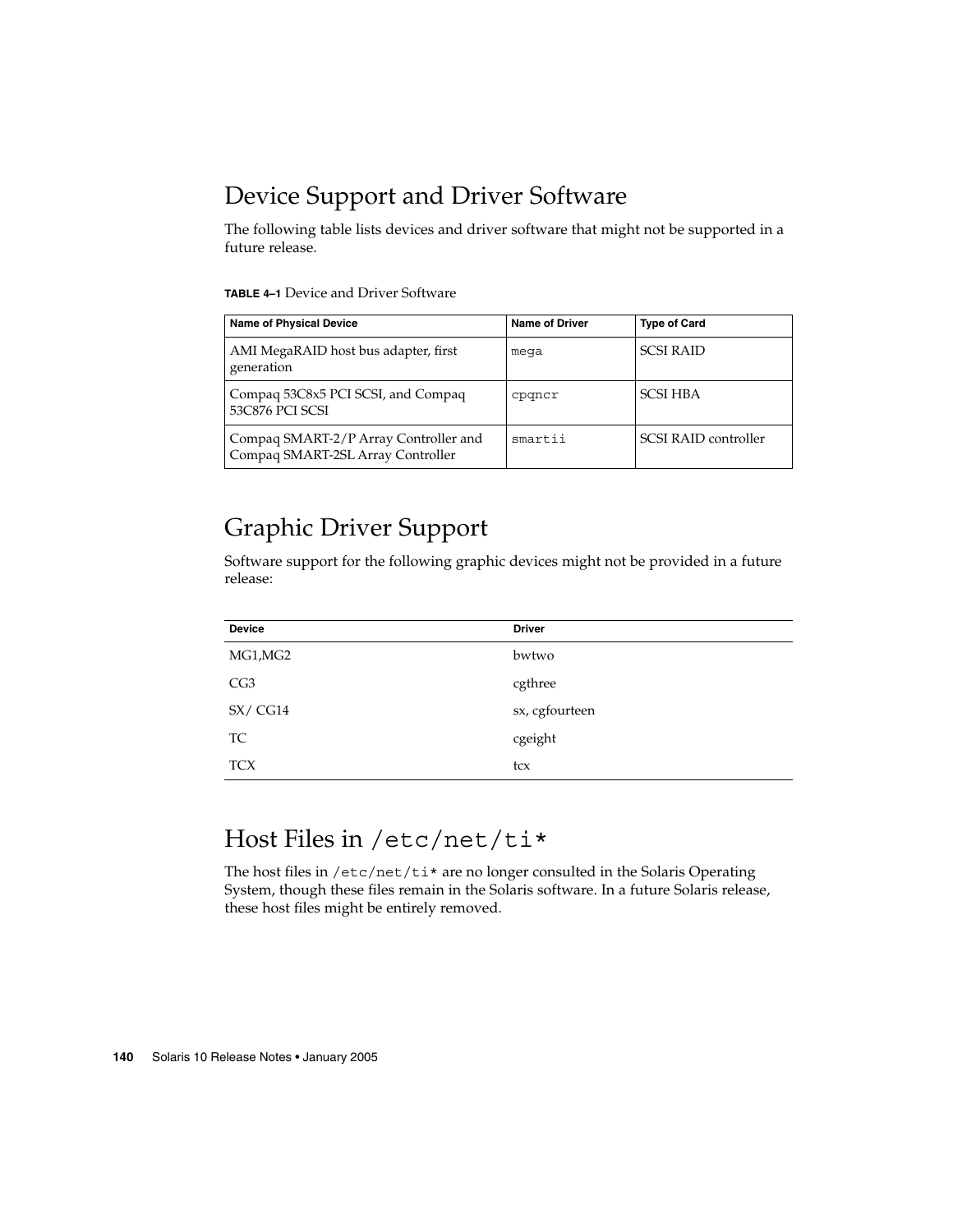## Kerberos Ticket Lifetime Parameters in krb5.conf

The Kerberos Ticket Lifetime parameters, max life and max renewable life, might no longer be supported in a future release of the Solaris OS. These parameters are in the appdefaults section of the /etc/krb5/krb5.conf file. Instead of these parameters, use max\_lifetime and renew\_lifetime in the libdefaults section of /etc/krb5/krb5.conf.

## Korean CID Fonts

Korean CID fonts might not be supported in a future release. You can use the Korean TrueType fonts that are included in the Solaris software as a replacement for Korean CID fonts.

## Legacy or Traditional Non-UTF-8 Locales

Sun is adopting Unicode for character encoding. Therefore, except for zh\_CN.GB18030 and C locales, non-UTF-8 locales might be removed as the Java Desktop System login locale in a future Solaris release.

# Functions in the CPU Performance Counters Library ( libcpc)

Hardware performance counters enable the measurement of many different hardware events that are related to CPU behavior. The following functions in the CPU Performance Counters library (libcpc) might not be supported in a future Solaris OS release:

| cpc_access           | cpc_bind_event       |
|----------------------|----------------------|
| cpc_count_sys_events | cpc_count_usr_events |
| cpc_event_accum      | cpc_event_diff       |
| cpc_eventtostr       | cpc_getcciname       |
| cpc_getcpuref        | cpc_getcpuver        |
| cpc_getnpic          | cpc_getusage         |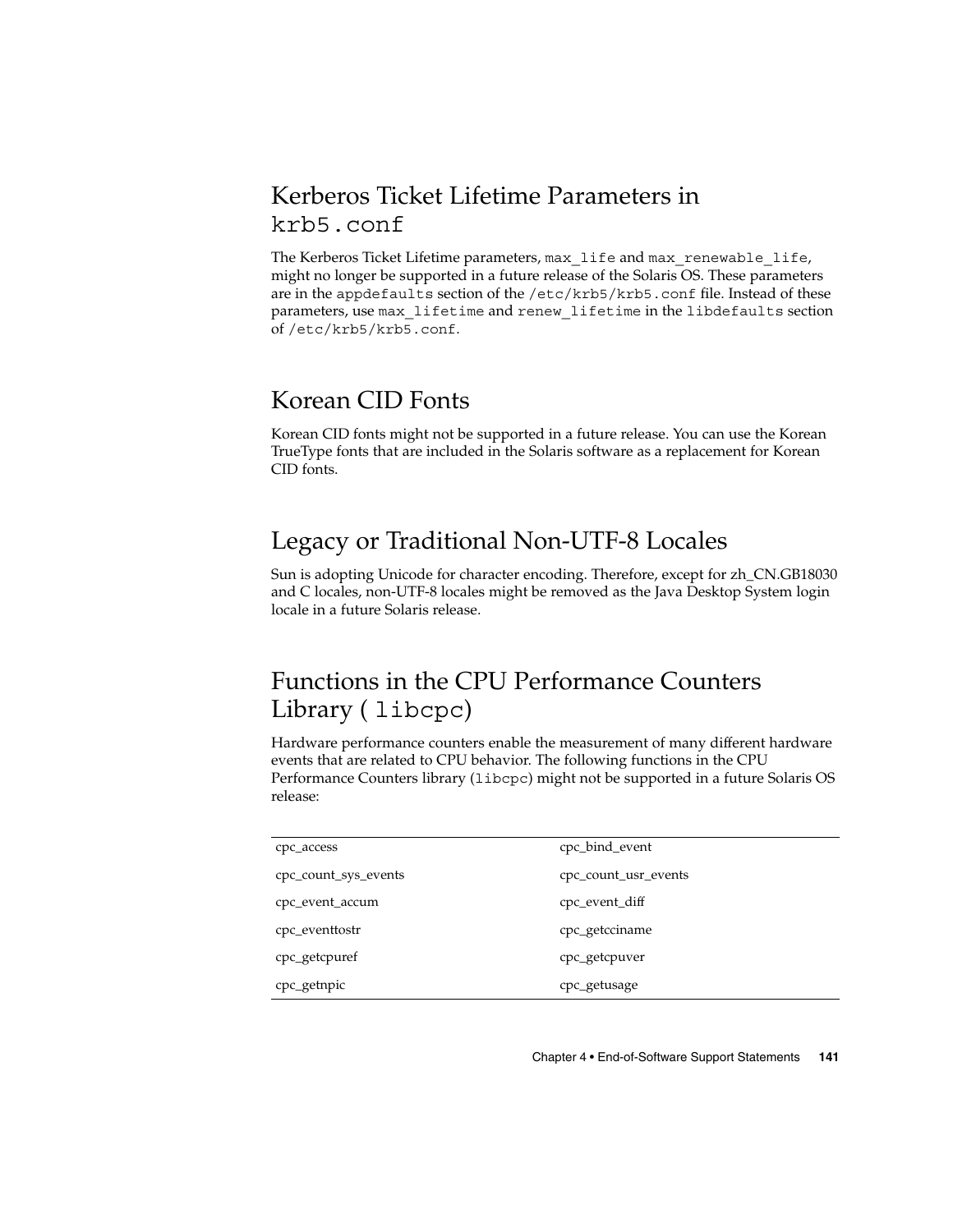| cpc_pctx_bind_event    | cpc_pctx_invalidate  |
|------------------------|----------------------|
| cpc_pctx_rele          | cpc_pctx_take_sample |
| cpc_rele               | cpc_seterrfn         |
| cpc_shared_bind_event  | cpc_shared_close     |
| cpc_shared_open        | cpc_shared_rele      |
| cpc_shared_take_sample | cpc_strtoevent       |
| cpc_take_sample        | cpc_version          |
| cpc_walk_names         |                      |

New functions have been added to the library in Solaris 10 OS. Developers who have code that utilizes the interfaces in the preceding list should instead use the following corresponding new functions:

| cpc_open            | cpc_close              |
|---------------------|------------------------|
| cpc_set_create      | cpc_set_destroy        |
| cpc_set_add_request | cpc_set_request_preset |
| cpc_buf_create      | cpc_buf_destroy        |
| cpc_bind_curlwp     | cpc_bind_pctx          |
| cpc_bind_cpu        | cpc_unbind             |
| cpc_set_sample      | cpc_buf_sub            |
| cpc_buf_add         | cpc_buf_copy           |
| cpc_buf_zero        | cpc_buf_get            |
| cpc_buf_set         | cpc_buf_hrtime         |
| cpc_buf_tick        | cpc_walk_requests      |
| cpc_walk_events_all | cpc_walk_events_pic    |
| cpc_walk_attrs      | cpc_enable             |
| cpc_disable         | cpc_caps               |
| cpc_npic            | cpc_cpuref             |
| cpc_cciname         | cpc_seterrhndlr        |

See the cpc(3CPC) man page for details.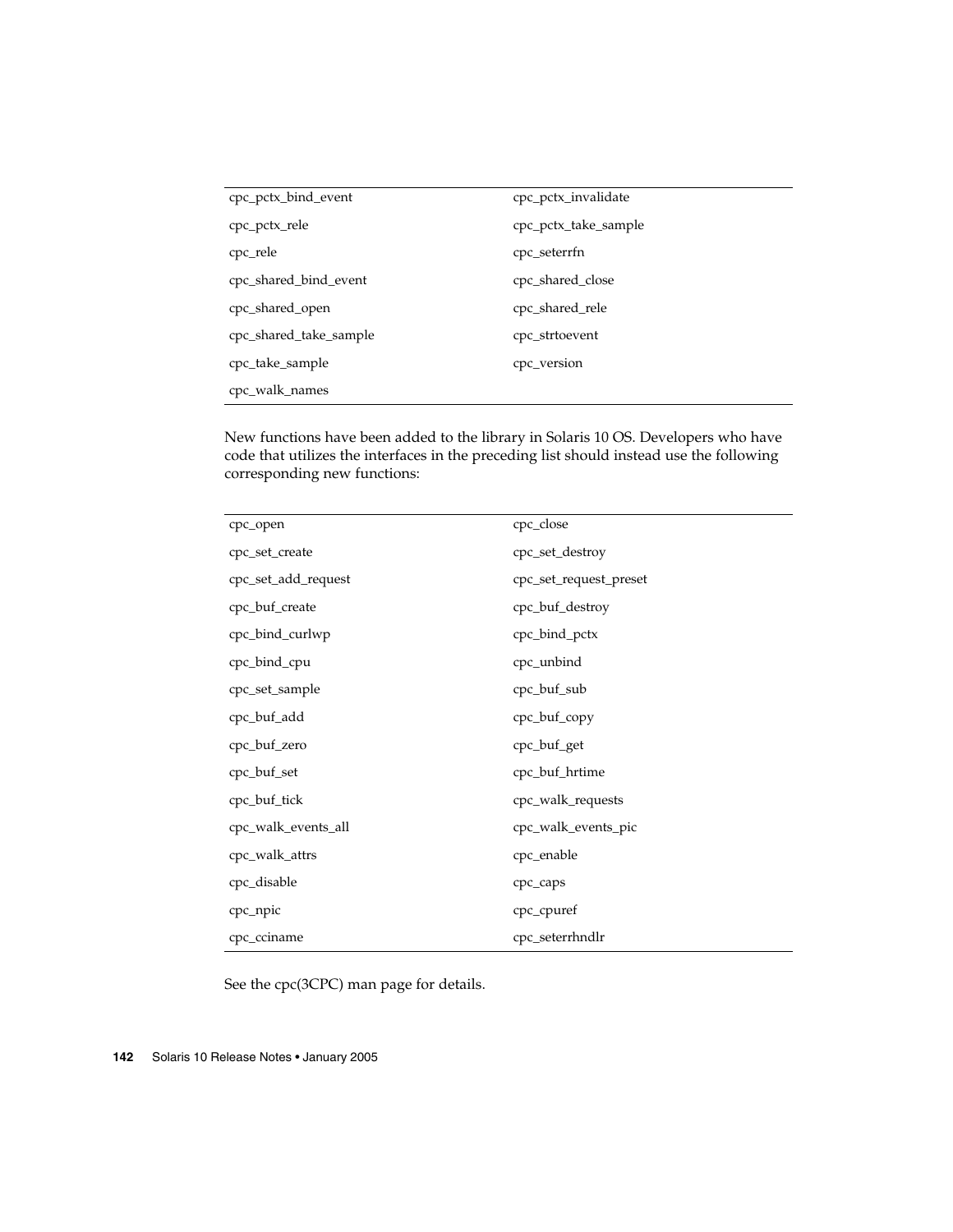#### libXinput Library

The libXinput.so.0 library might not be provided in a future release of the Solaris software. The libXinput.so.0 library was provided for backward compatibility with X11R4 applications that were built by using the draft standard X Input API of Solaris 2.1 and Solaris 2.2. The X11 standard X Input Extension library, libXi, was integrated in Solaris 2.3.

All applications that rely on the libXi API should be built by using the libXi shared library for future compatibility and standards conformance.

## Network Information Service Plus (NIS+) Name Service Type

NIS+ might not be supported in a future release. Tools to aid in the migration from NIS+ to LDAP are available in the Solaris 9 software. For more information, visit [http://www.sun.com/directory/nisplus/transition.html.](http://www.sun.com/directory/nisplus/transition.html)

#### nstest Test Program

The nstest is an interactive DNS test program to construct and send DNS queries. This program might no longer be supported in a future Solaris OS release. The same functionality that is provided by this test program is available by using the dig and nslookup commands.

## Perl Version 5.6.1

Perl version 5.6.1 might not be supported in a future Solaris OS release. Perl version 5.8.4, the default version in the Solaris 10 OS, is not binary compatible with Perl version 5.6.1. However, the earlier version is still retained in this Solaris release. Customized modules that are installed by the customer must be rebuilt and reinstalled to use Perl version 5.8.4. Modify any scripts that require the use of version 5.6.1 to specifically use version 5.6.1 of the interpreter instead of version 5.8.4. The interpreters of the respective Perl versions are located in the following directories:

Perl 5.6.1 /usr/perl5/5.6.1/bin/perl

Perl 5.8.4 /bin/perl, /usr/bin/perl, or /usr/perl5/bin/perl

Chapter 4 • End-of-Software Support Statements **143**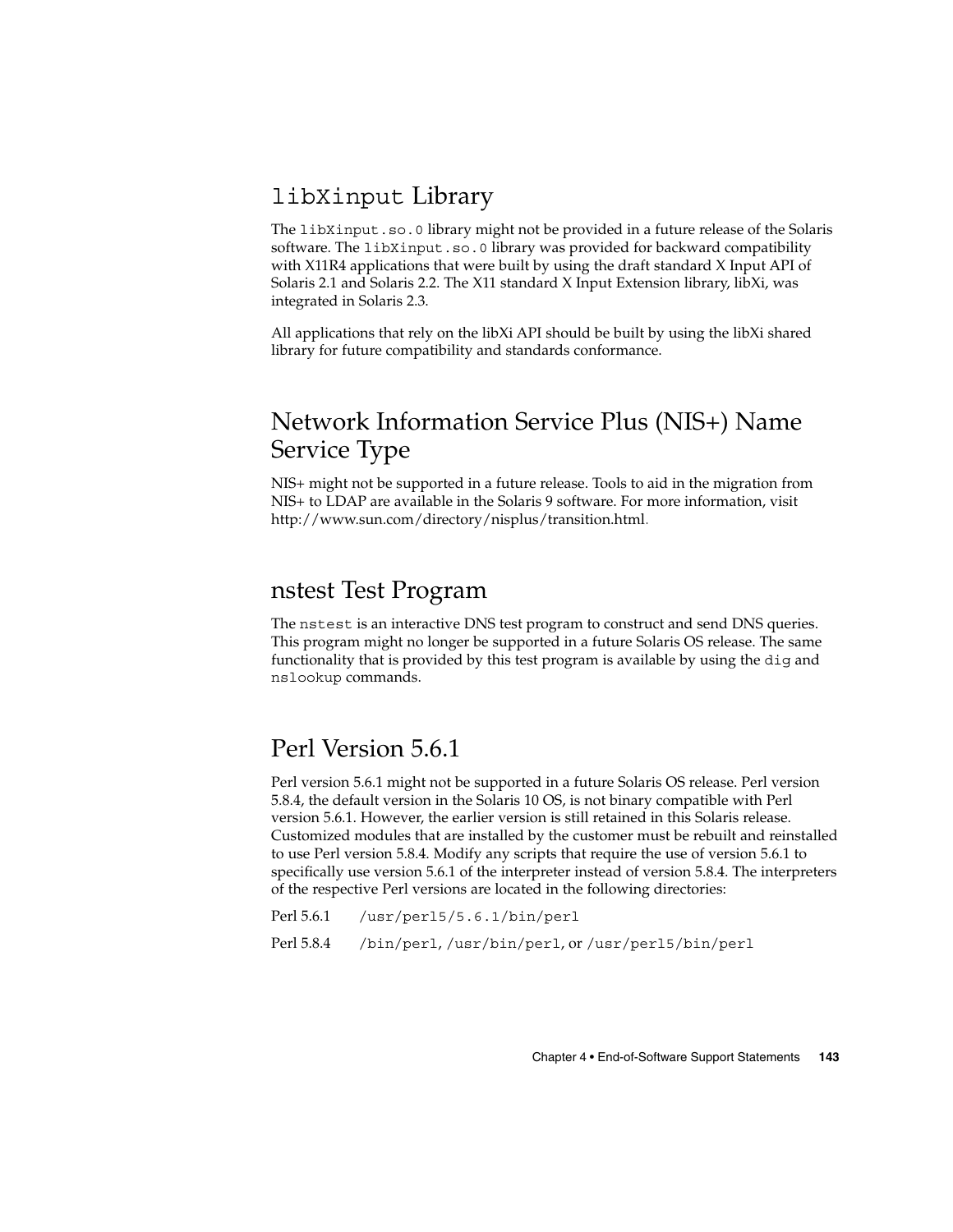# Solaris Management Console Patch Tool (Patch Manager)

The Solaris Management Console patch tool, Patch Manager, might not be available in a future release.

## Solstice Enterprise Agents

Solstice Enterprise Agents might not be supported in a future release.

# Standalone Router Discovery

The /usr/sbin/in.rdisc implementation of the IPv4 ICMP Router Discovery protocol might not be supported in a future release of the Solaris software. A near-equivalent version of this protocol, which is implemented as a component of /usr/sbin/in.routed, supports an enhanced administrative interface. The /usr/sbin/in.routed component supports the implementation of Routing Information Protocol (RIP) version 2. The /usr/sbin/in.routed component also has the ability to distinguish Mobile IP advertisements from Router Discovery messages.

# Sun Java System Application Server Platform Edition 7.0 (Formerly Sun ONE Application Server 7.0 Platform Edition)

Version 7.0 of Sun Java System Application Server Platform Edition might not be supported in a future release. Similar capability is provided by Sun Java System Application Server Platform Edition 8 and compatible versions.

While most Java 2 Platform, Enterprise Edition (J2EE) applications will run unchanged in the Sun Java System Application Server Platform Edition 8, applications that use proprietary unstable APIs will require modification.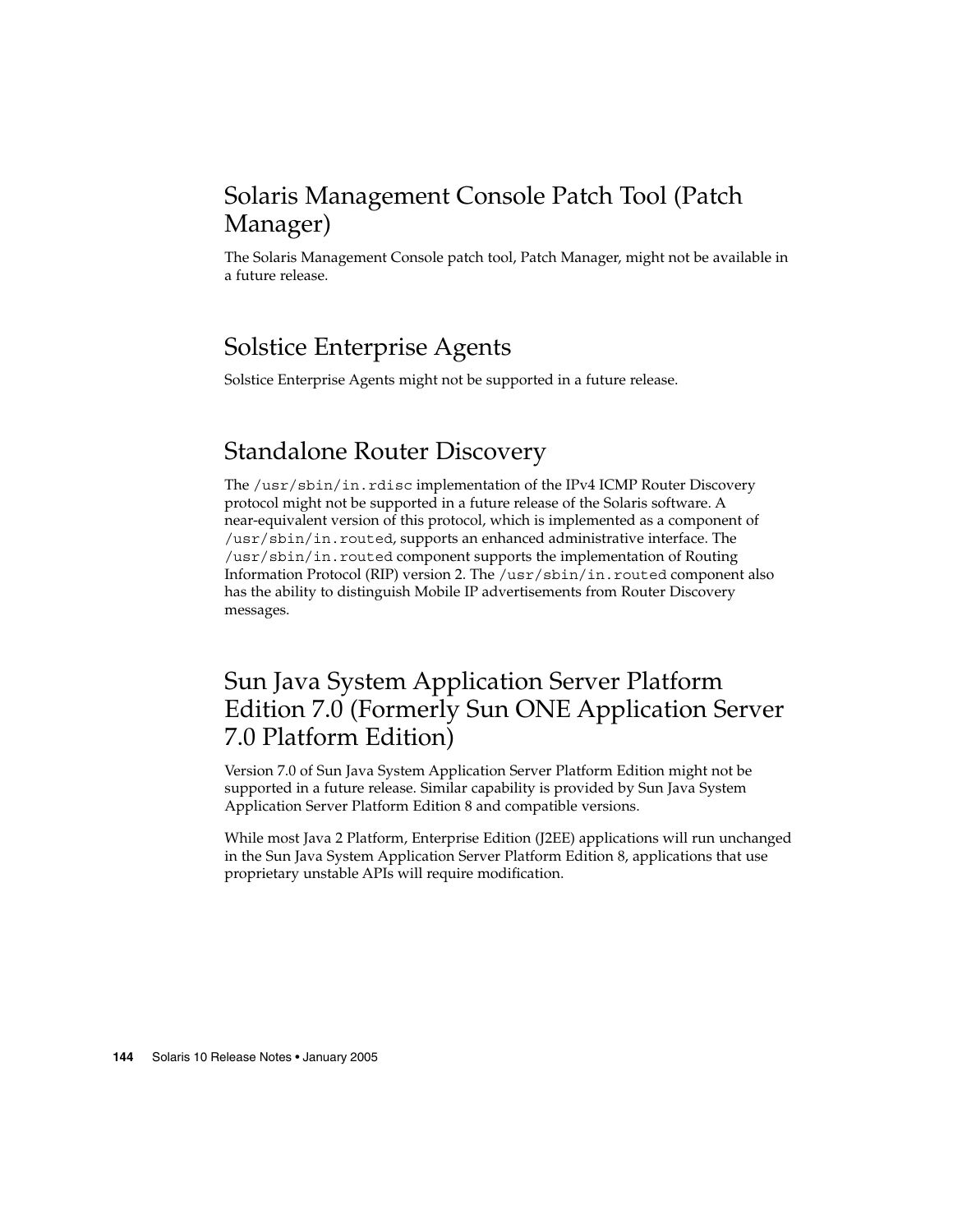#### Token Ring and Fiber Distributed Data Interface Device Types

Support for token ring (DL\_TPR) and Fiber Distributed Data Interface (FDDI) device types in generic LAN driver (GLD) might be removed in a future Solaris release. After the removal is implemented, drivers for token ring or FDDI that rely on this support in GLD cease to function. However, other drivers or applications that do not use this support are not affected. To test whether a driver relies on GLD, run the following script:

```
#!/bin/sh
#
# Test a driver binary for use of GLD
#
for file
do
      /usr/ccs/bin/nm $file | /bin/awk '
      /\lceil \text{gld} \rceil / \lceil \text{gld} \rceil / \lceil \text{gld} \rceil / \lceil \text{gld} \rceil /
      END {
           if (isgld)
                print file, "uses GLD";
           else
               print file, "does not use GLD";
      }' file=$file
done
```
For more information about generic LAN driver, see the gld(7D) man page as well as "Writing Device Drivers".

#### WBEM-based Dynamic Reconfiguration

The feature known as WDR - Web-Based Enterprise Management Dynamic Reconfiguration - might not be supported in a future release of the Solaris Operating System. WDR is currently supported on Sun Fire midrange and high-end systems.

#### XIL Interface

The XIL™ interface might not be supported in a future release. An application that uses XIL causes the following warning message to be displayed:

```
WARNING: XIL OBSOLESCENCE
This application uses the Solaris XIL interface
which has been declared obsolete and may not be
present in version of Solaris beyond Solaris 9.
Please notify your application supplier.
The message can be suppressed by setting the environment variable
```
Chapter 4 • End-of-Software Support Statements **145**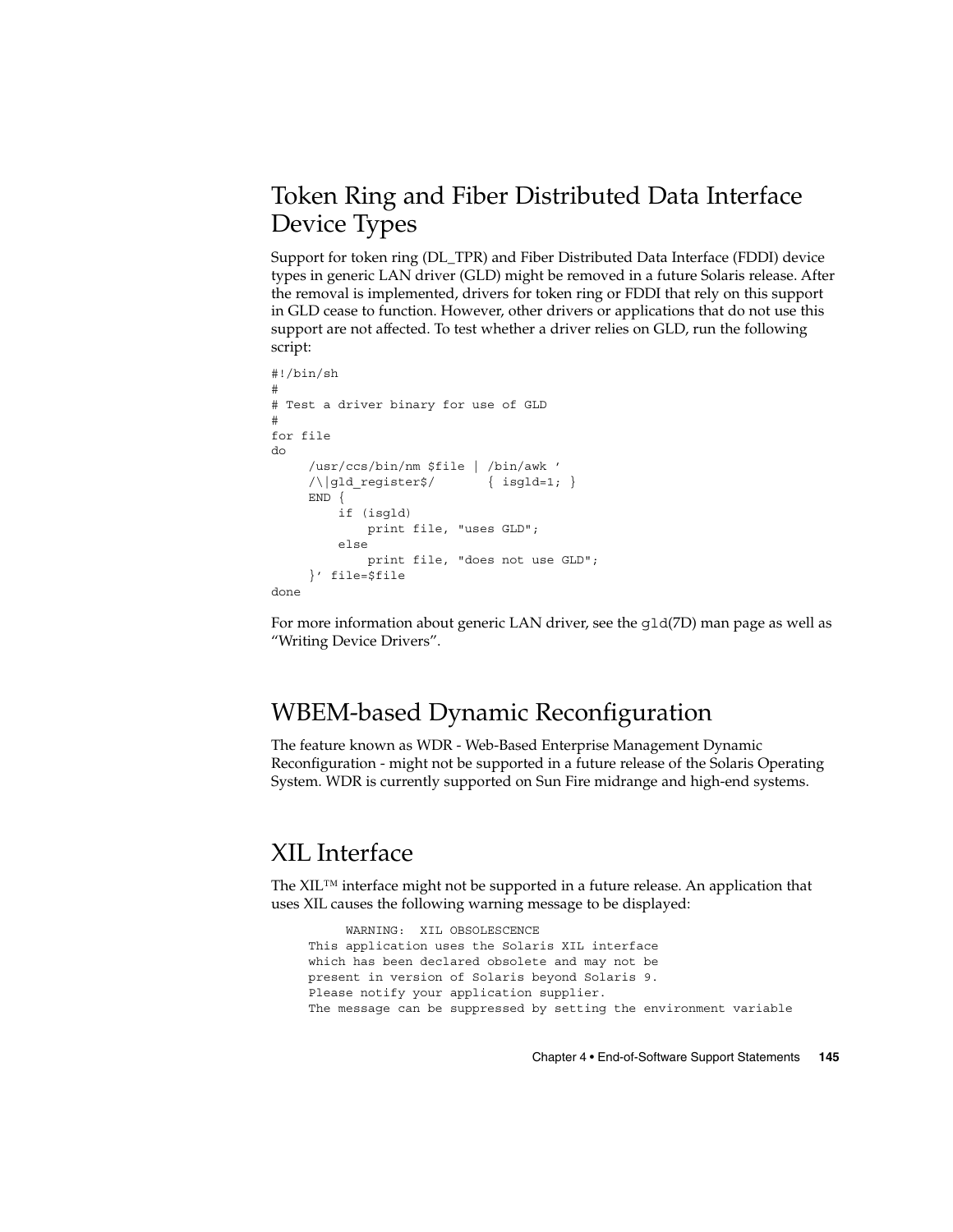"\_XIL\_SUPPRESS\_OBSOLETE\_MSG.

## xetops Utility

The xetops utility might not be supported in a future release. The xetops utility converts an Asian text file to a PostScript file. This conversion enables Asian characters to be printed on PostScript printers that do not have resident Asian fonts.

Similar capability is provided in the mp command, which has been enhanced to support all of the native Asian encodings with more options and functionality.

**146** Solaris 10 Release Notes • January 2005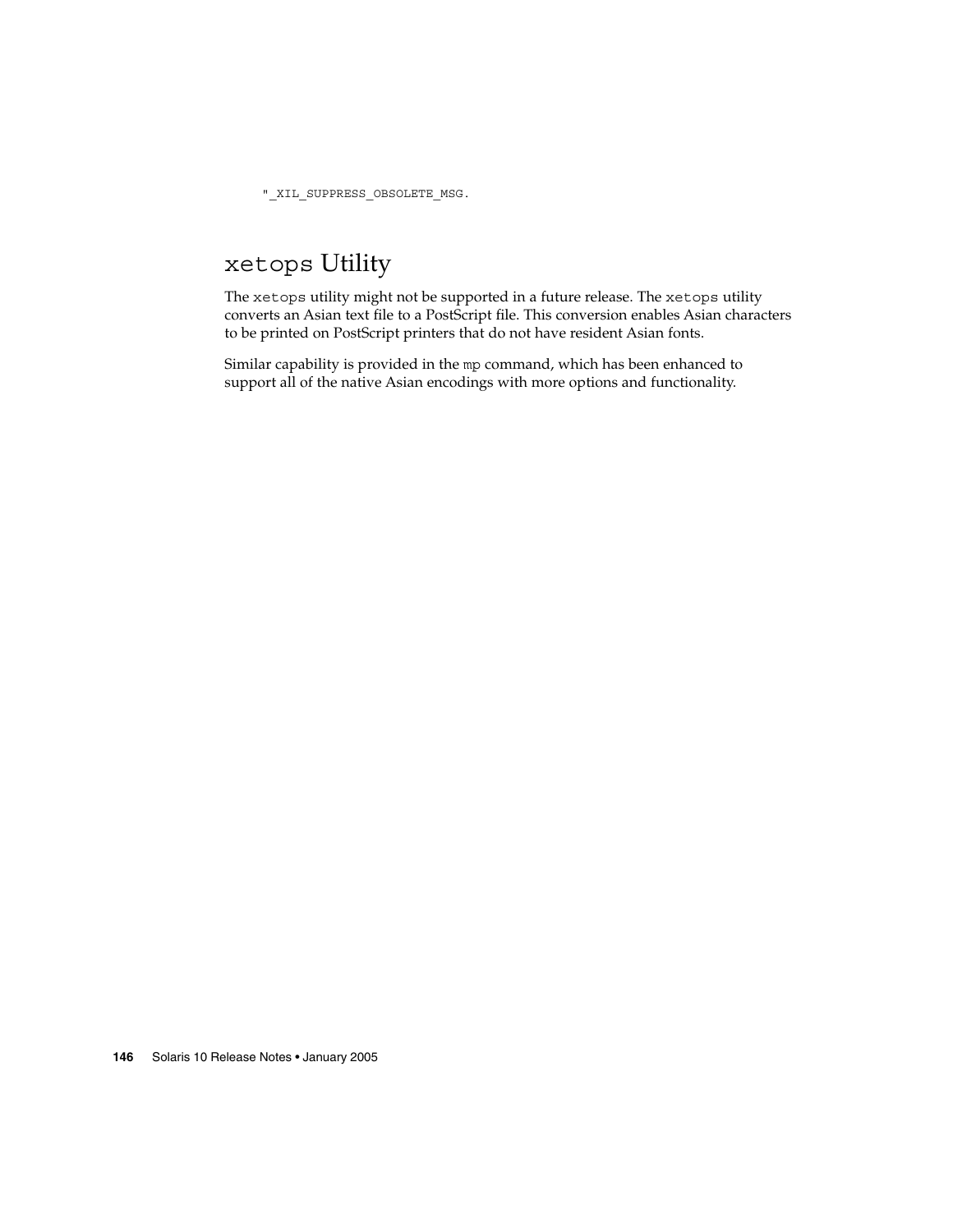#### CHAPTER **5**

## Documentation Issues

This chapter describes known issues that are related to documentation.

## Documents on the Software Supplement CD

Beginning with Solaris 10 Operating System, the Supplement CD no longer exists. The documents that were formerly supplied on the Supplement CD can now be found at <http://docs.sun.com>. The rest of the CD's contents reside elsewhere in the Solaris kit or on Sun Microsystems' web site.

## System Administration Guide: Basic Administration

This section describes corrections to specific chapters in the System Administration Guide: Basic Administration.

#### Managing Diskless Clients (Tasks)

In Step 4 of "How to Add a Diskless Client," the command to verify whether a diskless client has been added should read as follows:

4. Verify that the diskless clients were installed.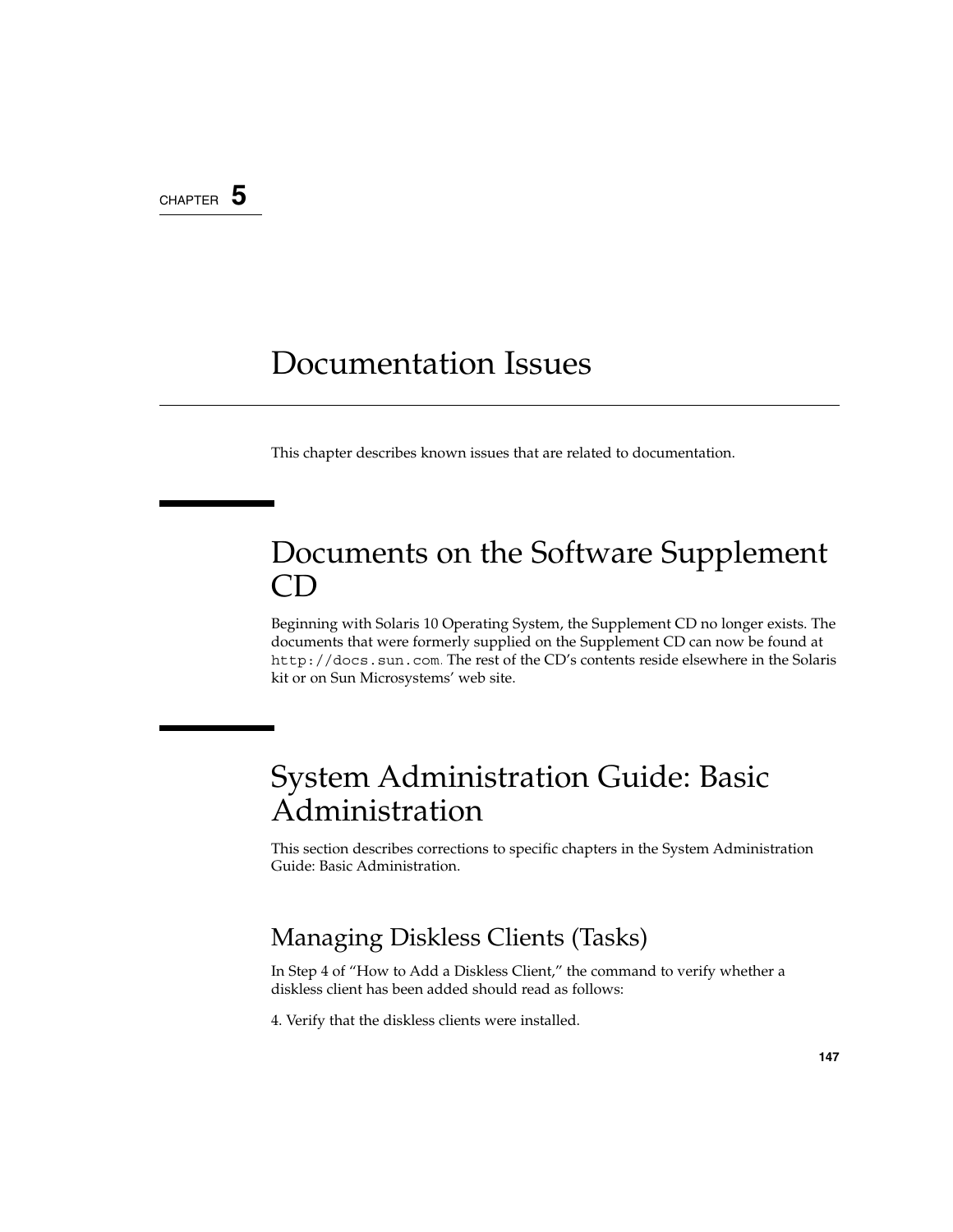# **/usr/sadm/bin/smdiskless list -H host-name:898 --**

# Solaris 10 Start Here and Solaris 10 Installation Guides

The Solaris 10 Start Here and Solaris 10 Installation Guides incorrectly indicate that Sun Java Enterprise System is installed by default in the Solaris 10 release. To install Sun Java Enterprise System with the Solaris 10 OS, you must perform a custom installation.

The following documents incorrectly state that Sun Java Enterprise System is installed by default during a Solaris 10 installation.

## Solaris 10 Installation Guide: Basic Installations

- Planning for a Solaris Installation From CD or DVD Media (Tasks) Checklist for Installation
- Installing With the Solaris Installation Program (Tasks)
	- Step 9 of SPARC: To Install or Upgrade With the Solaris Installation Program
	- Step 17 of x86: To Install or Upgrade With the Solaris Installation Program

#### Solaris 10 Installation Guide: Network-Based Installations

- Solaris Installation and Upgrade (Roadmap) Task Map: Installing or Upgrading the Solaris Software
- Gathering Information Before Installation or Upgrade (Planning)
	- Checklist for Installation
	- Checklist for Upgrading

## Solaris 10 Installation Guide: Solaris Live Upgrade and Upgrade Planning

■ Solaris Installation and Upgrade (Roadmap) — Task Map: Installing or Upgrading the Solaris Software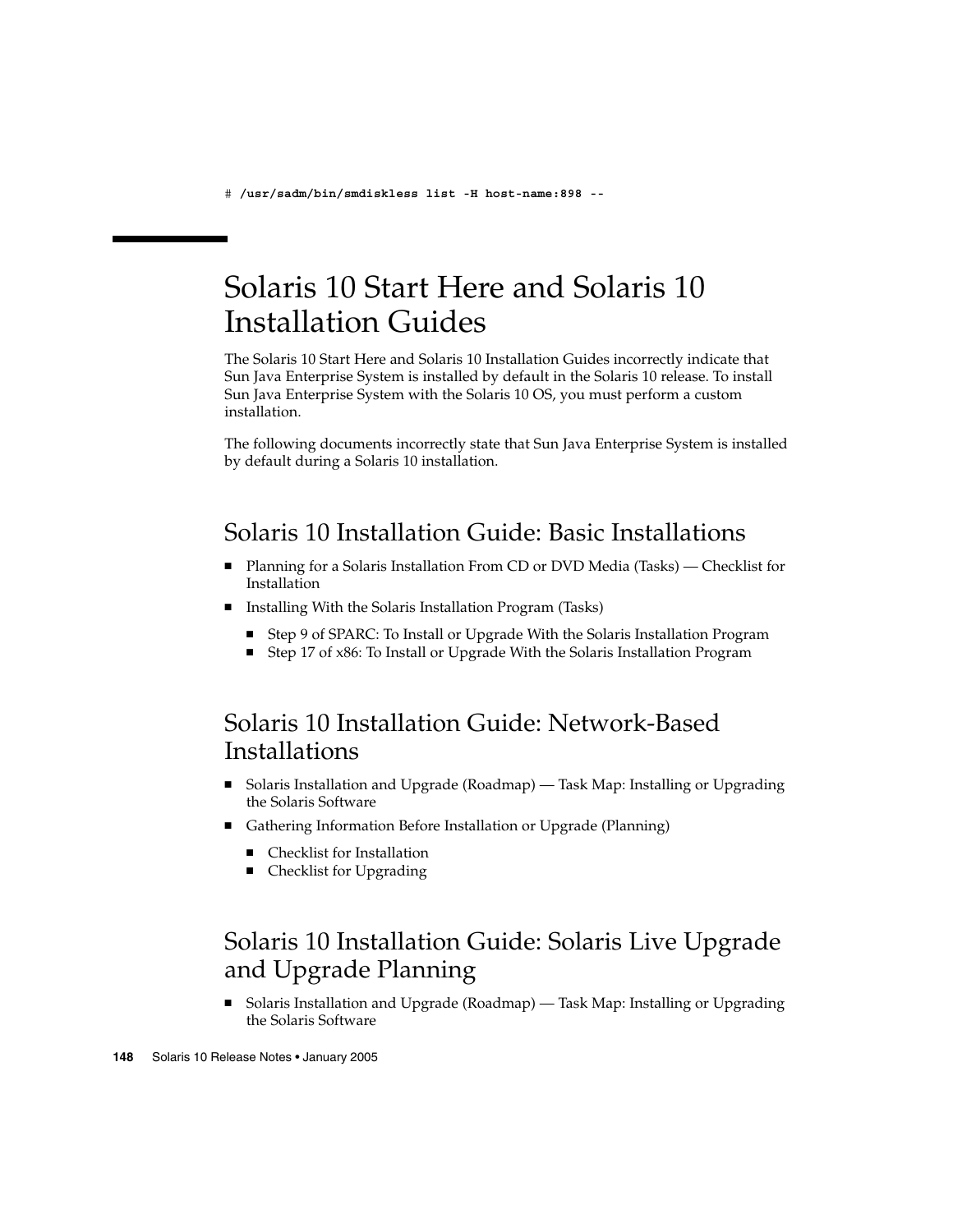■ Gathering Information Before Installation or Upgrade (Planning) — Checklist for Upgrading

## Solaris 10 Installation Guide: Custom JumpStart and Advanced Installations

See Solaris Installation and Upgrade (Roadmap) — Task Map: Installing or Upgrading the Solaris Software.

### Solaris 10 Start Here

See Install the Solaris 10 OS.

# Solaris 10 Documentation and Man Pages

The company S2io has changed its name to Neterion. All references to S2io in the Solaris 10 documentation and man pages should read Neterion.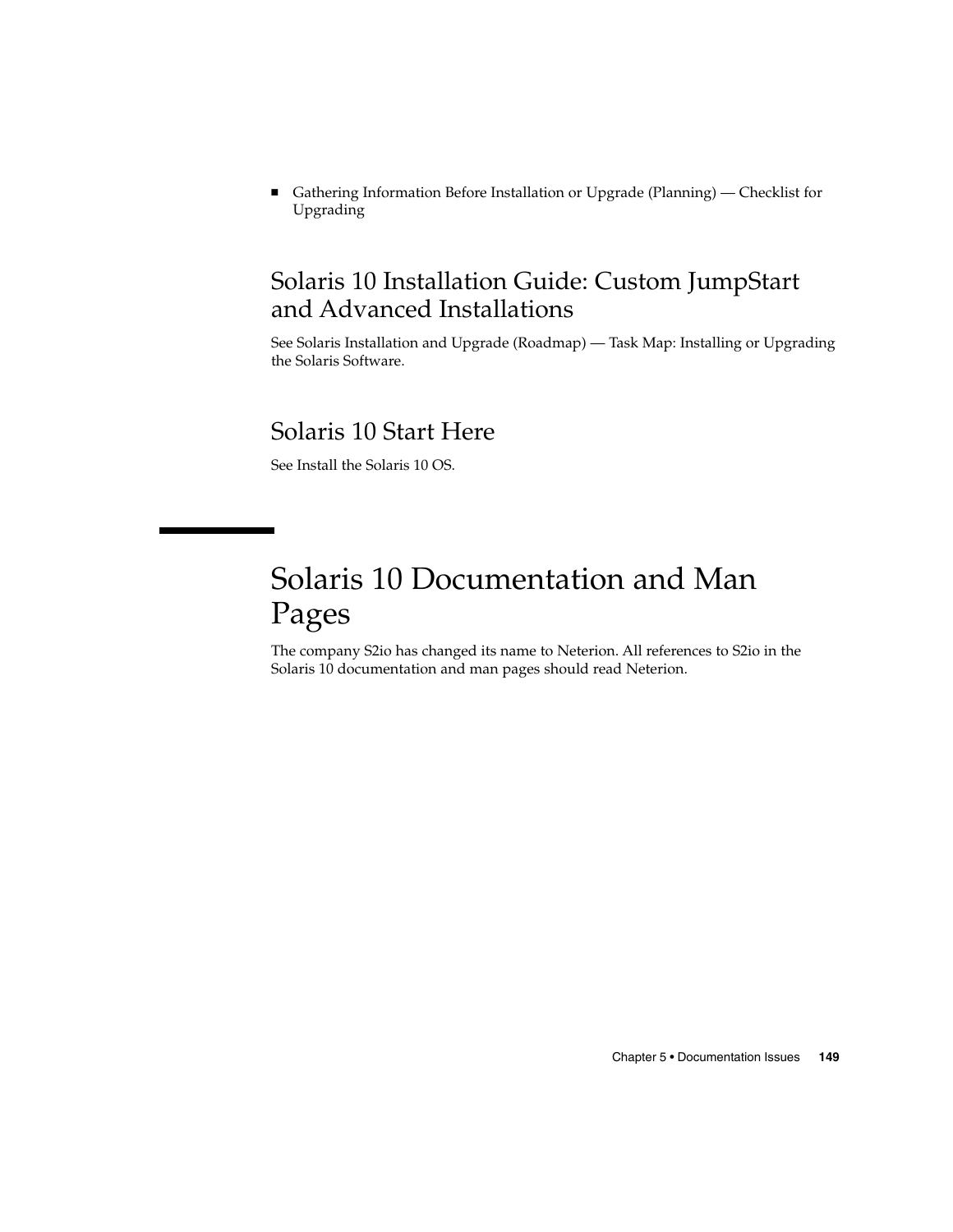Solaris 10 Release Notes • January 2005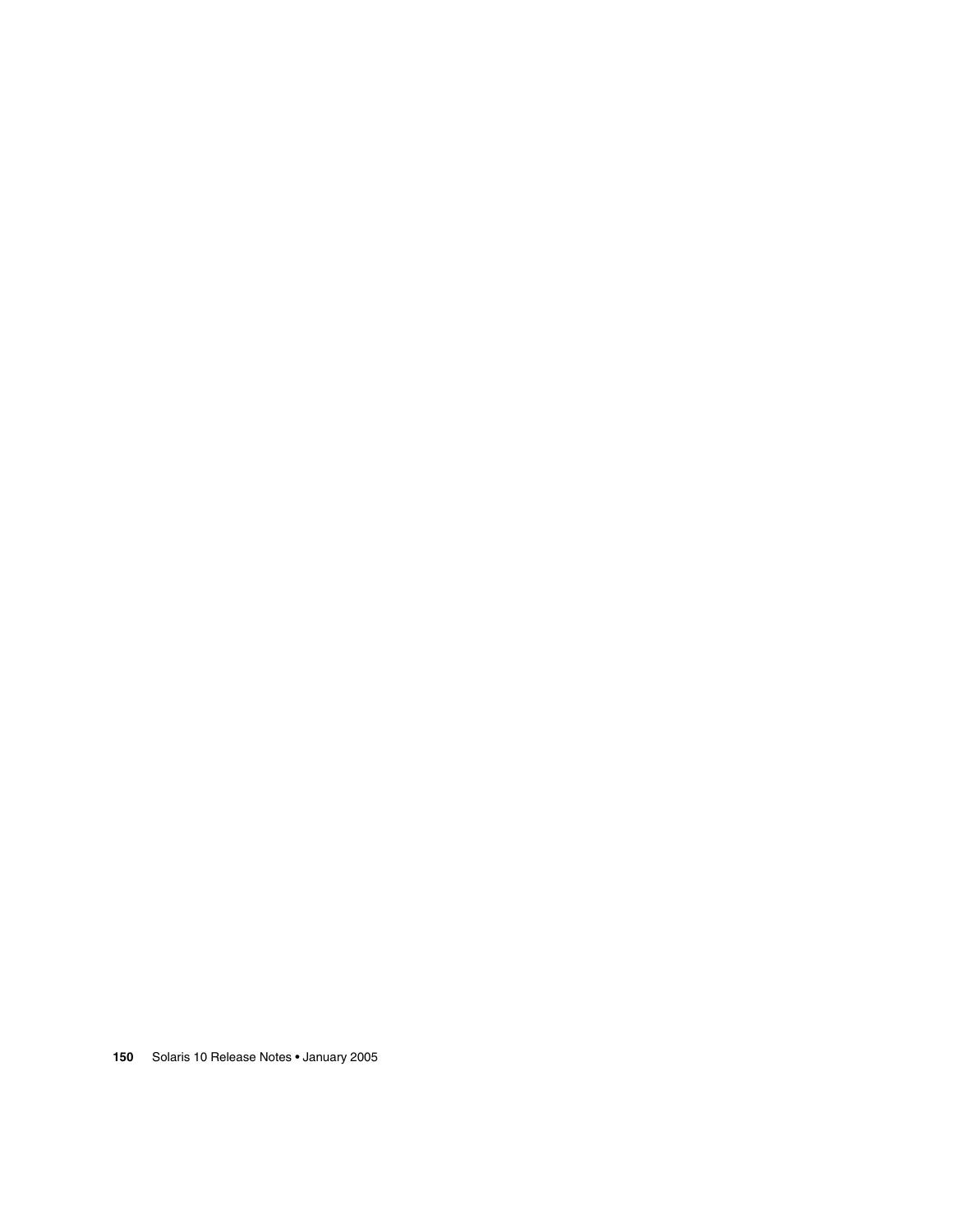APPENDIX **A**

# Solaris 10 Operating System Patch List

The patches that are listed in this appendix have been applied to the Solaris 10 Operating System in one of the following ways:

■ SolStart

These patches are located in the /var/sadm/patch directory on an installed system.

■ Freshbits technology

These patches were applied when the Solaris 10 OS was created. Therefore, these patches are not located in the /var/sadm/patch directory.

The showrev -p command provides a list of all patches that were applied to the installed system, regardless of how they were applied. The Solaris 10 software includes a known and tested level of patches. However, patches cannot be backed out of the Solaris 10 release.

**Note –** The Solaris 10 software contains special patches that perform tasks that are specific to the Solaris release installation images. These patches are specific to each Solaris software release and do not apply to other systems or releases of the Solaris software. Do not attempt to download or install these patches on other systems or installations of the Solaris OS.

## SPARC Patch List

#### ■ **113886-27 – OpenGL 1.3: OpenGL Patch for Solaris (32-bit)**

4731810 4767124 4779012 4782616 4791333 4792710 4794414 4796335 4796376 4796456 4796586 4796683 4798503 4798645 4799436 4803168 4803742 4803906 4804725 4805724 4806763 4807902 4808162 4808985 4809535 4810145 4810405 4811428 4811571 4812747 4812756 4814618 4817290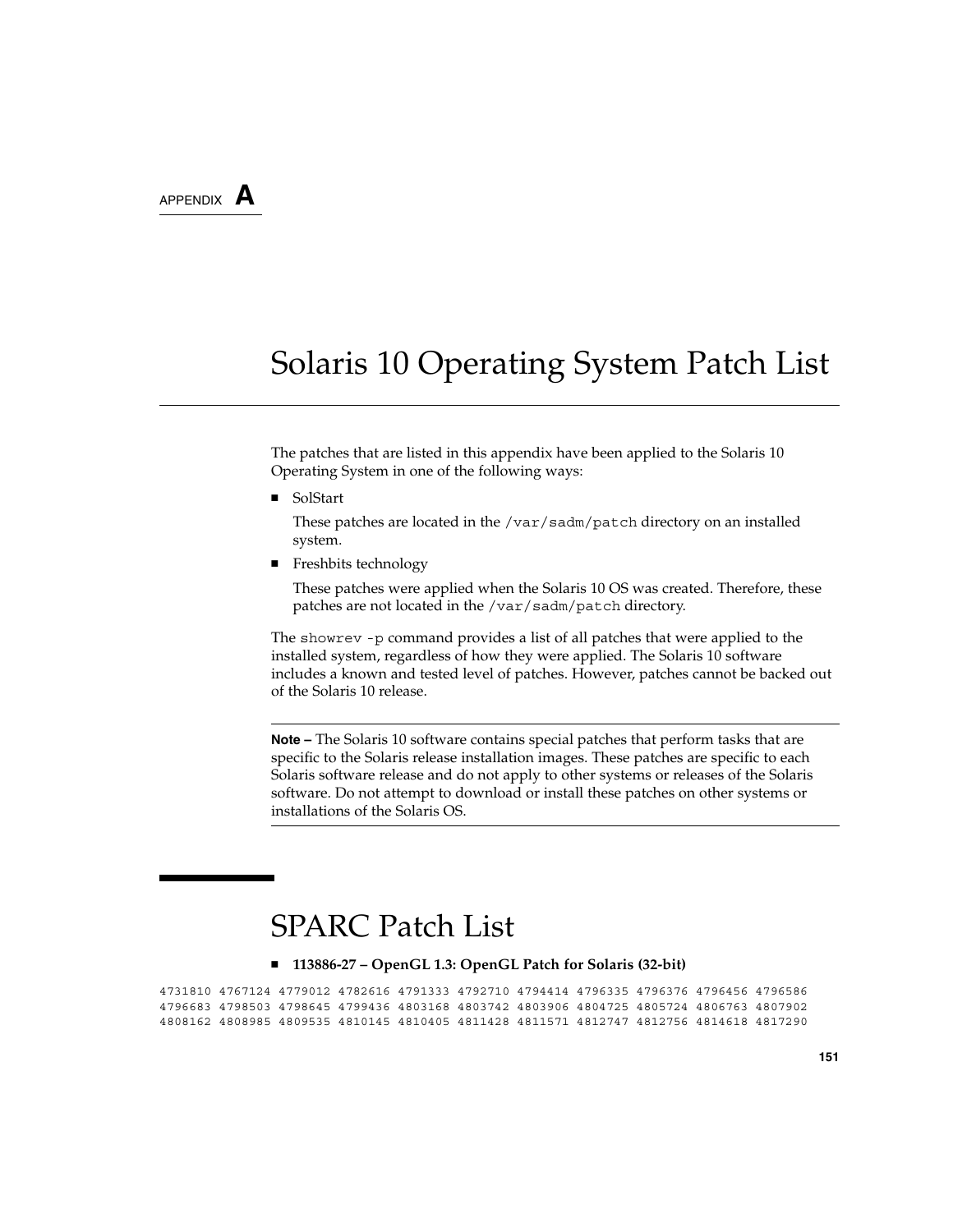4819204 4819427 4819490 4820144 4821565 4821732 4823011 4824593 4825421 4825550 4828052 4828438 4828784 4831988 4832994 4835559 4839800 4840279 4841268 4841277 4842054 4845331 4846372 4846925 4846932 4850970 4851614 4851921 4852126 4852596 4852704 4853482 4853498 4854561 4855708 4855730 4857231 4857246 4858499 4858585 4859531 4859968 4860761 4860958 4861497 4861746 4861761 4862544 4864123 4864129 4864345 4864348 4864720 4865480 4866901 4866937 4867349 4867363 4868609 4868956 4870737 4871398 4871529 4871577 4872124 4872678 4873516 4874991 4876755 4877458 4877664 4877912 4878131 4878226 4878228 4878355 4878359 4878364 4878368 4879959 4881502 4884139 4885369 4888005 4888867 4891817 4893773 4895305 4896739 4897913 4899454 4899822 4900523 4902129 4904684 4906058 4906409 4906914 4907657 4907736 4907843 4907857 4915069 4915153 4915228 4915246 4915537 4916286 4916292 4917747 4919156 4920614 4923288 4926825 4927057 4927499 4931217 4931537 4937462 4937631 4939761 4939943 4941318 4950510 4951725 4953800 4959191 4963117 4963725 4985564 4996697 5007023 5023782 5034822 5038655 5044200 5044674 5062225 5069258 5069430 5072413 5073101 5087426 5095048 5106472 5110240 6174830

#### ■ **113887-27 – OpenGL 1.3: OpenGL Patch for Solaris (64-bit)**

4731810 4767124 4779012 4782616 4791333 4792710 4794414 4796335 4796376 4796456 4796586 4796683 4798503 4798645 4799436 4803168 4803742 4803906 4804725 4805724 4806763 4807902 4808162 4808985 4809535 4810145 4810405 4811428 4811571 4812747 4812756 4814618 4817290 4819204 4819427 4819490 4820144 4821565 4821732 4823011 4824593 4825421 4825550 4828052 4828438 4828784 4831988 4832994 4835559 4839800 4840279 4841268 4841277 4842054 4845331 4846372 4846925 4846932 4850970 4851614 4851921 4852126 4852596 4852704 4853482 4853498 4854561 4855708 4855730 4857231 4857246 4858499 4858585 4859531 4859968 4860761 4860958 4861497 4861746 4861761 4862544 4864123 4864129 4864345 4864348 4864720 4865480 4866901 4866937 4867349 4867363 4868609 4868956 4870737 4871398 4871529 4871577 4872124 4872678 4873516 4874991 4876755 4877458 4877664 4877912 4878131 4878226 4878228 4878355 4878359 4878364 4878368 4879959 4881502 4884139 4885369 4888005 4888867 4891817 4893773 4895305 4896739 4897913 4899454 4899822 4900523 4902129 4904684 4906058 4906409 4906914 4907657 4907736 4907843 4907857 4915069 4915153 4915228 4915246 4915537 4916286 4916292 4917747 4919156 4920614 4923288 4926825 4927057 4927499 4931217 4931537 4937462 4937631 4939761 4939943 4941318 4950510 4951725 4953800 4959191 4963117 4963725 4985564 4996697 5007023 5023782 5034822 5038655 5044200 5044674 5062225 5069258 5069430 5072413 5073101 5087426 5095048 5106472 5110240 6174830

#### ■ **116298-08** – Sun One Application Server 7.0 Java API for XML Parsing 1.2 Patch

4724728 4776091 4811431 4818853 4819412 4830338 4849513 4851218 4853543 4860400 4861767 4861948 4862994 4869664 4870233 4884552 4886253 4886683 4888612 4890613 4892587 4893954 4895814 4902210 4904100 4904764 4907283 4909380 4909796 4910686 4913290 4913458 4914362 4917206 4922884 4925548 4926972 4928341 4930027 4930986 4931379 4933997 4937416 4937667 4938319 4942044 4942341 4942381 4947231 4949318 4950035 4954609 4958393 4958395 4962225 4965713 4969036 4978369 4978647 4980136 4980660 4987217 4996111

- **116302-02 – SPECIAL PATCH: class action script replacement**
- **116352-01 – Sun One Application Server**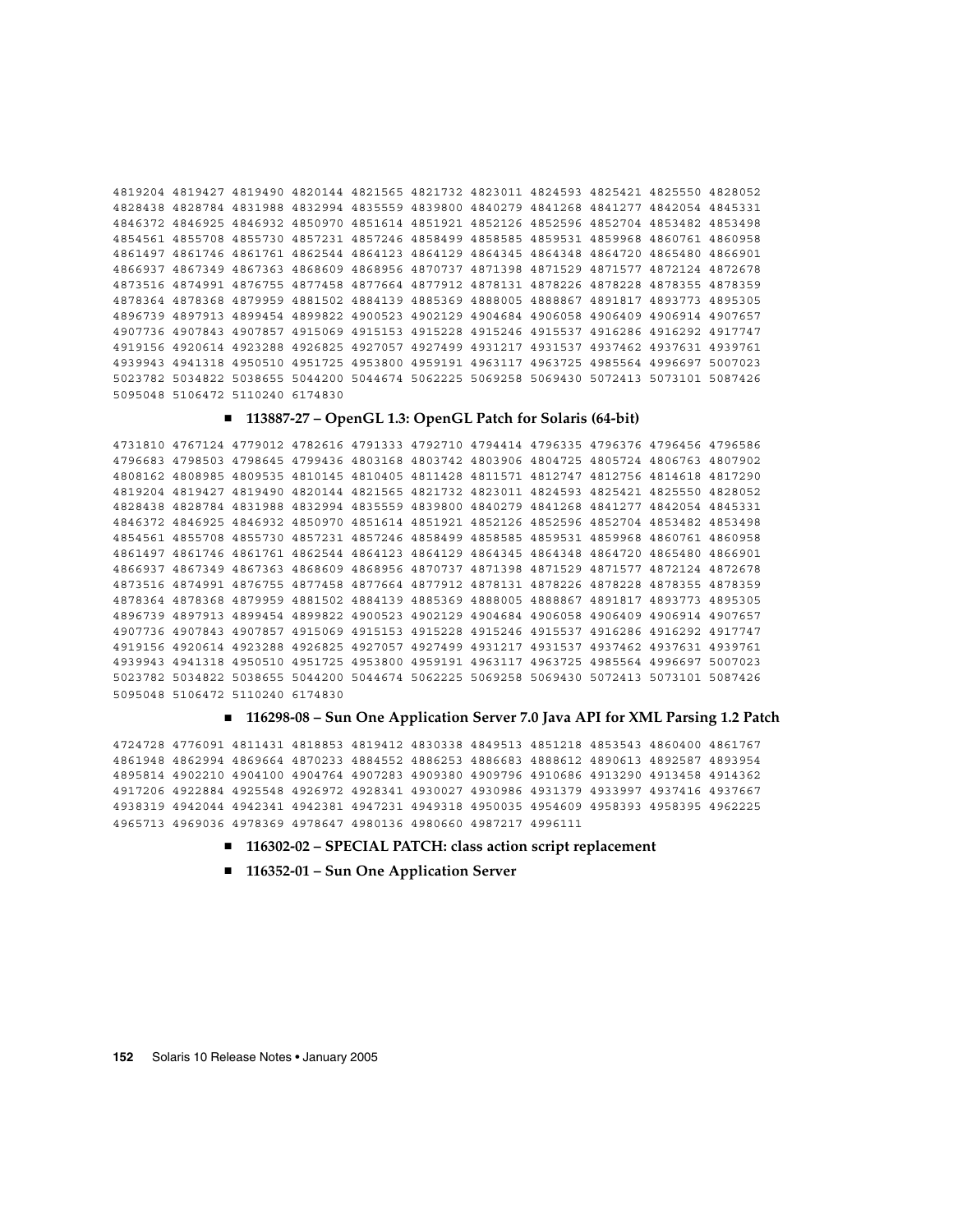## x86 Patch List

■ **116299-08 – Sun One Application Server 7.0\_x86 Java API for XML Parsing 1.2 Patch**

4724728 4776091 4811431 4818853 4819412 4830338 4849513 4851218 4853543 4860400 4861767 4861948 4862994 4869664 4870233 4884552 4886253 4886683 4888612 4890613 4892587 4893954 4895814 4902210 4904100 4904764 4907283 4909380 4909796 4910686 4913290 4913458 4914362 4917206 4922884 4925548 4926972 4928341 4930027 4930986 4931379 4933997 4937416 4937667 4938319 4942044 4942341 4942381 4947231 4949318 4950035 4954609 4958393 4958395 4962225 4965713 4969036 4978369 4978647 4980136 4980660 4987217 4996111

■ **116303-02 – SPECIAL PATCH: class action replacement scripts**